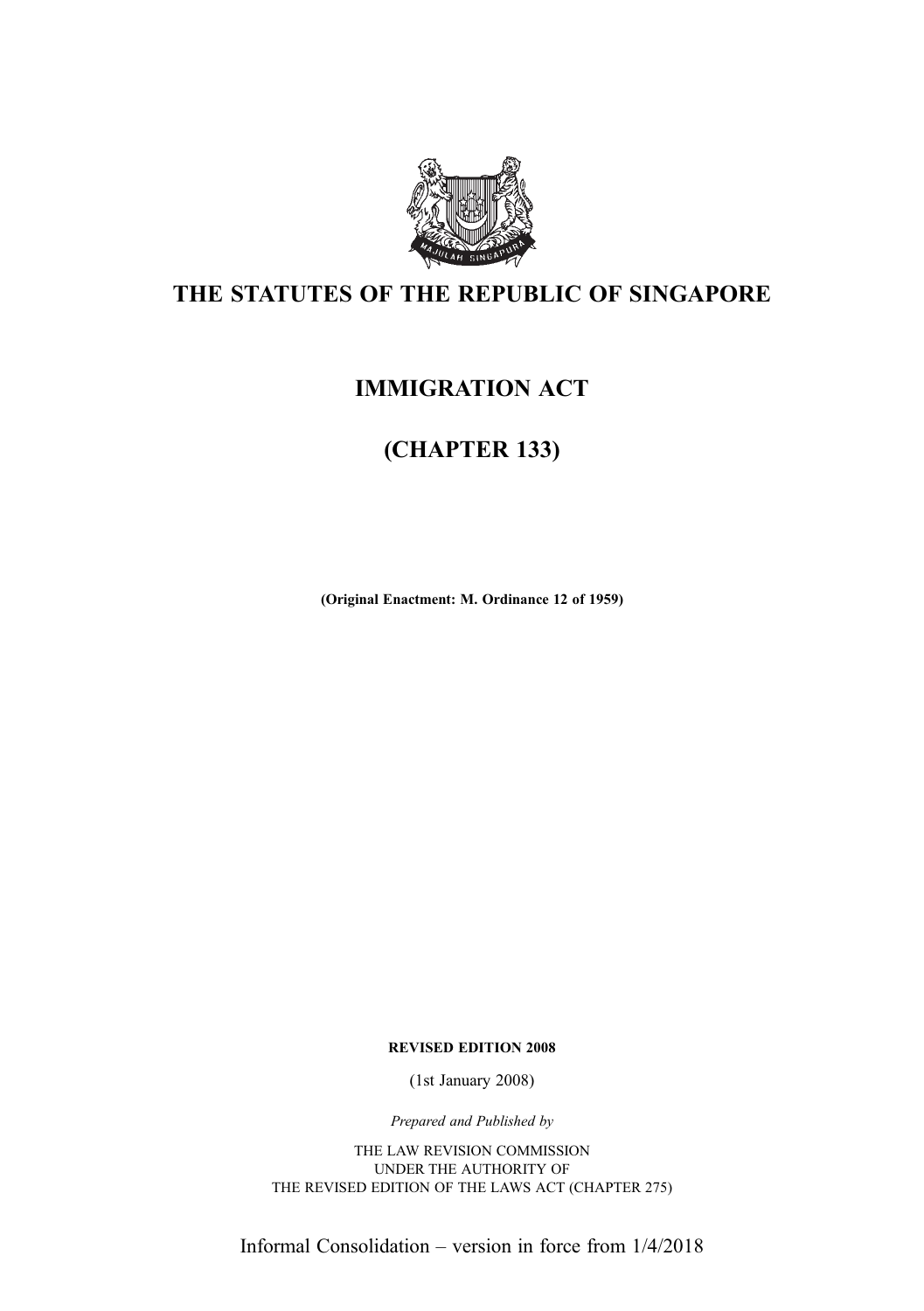# CHAPTER 133

# Immigration Act

#### ARRANGEMENT OF SECTIONS

#### PART I

#### PRELIMINARY

#### **Section**

- 1. Short title
- 2. Interpretation
- 3. Appointment and powers of Controller and immigration officers
- 4. Power of Minister to issue directions

#### PART II

#### ENTRY INTO AND DEPARTURE FROM SINGAPORE

- 5. Entry into and departure from Singapore
- 5A. Person entering or leaving Singapore to produce passport, etc.
- 5B. Facilities at authorised areas
- 6. Control of entry into and departure from Singapore
- 6A. Non-citizens born in Singapore
- 7. Right of entry
- 8. Prohibited immigrants
- 9. Power to prohibit or limit entry into Singapore

#### PART IIA

#### SINGAPORE VISAS FOR NON-CITIZENS

- 9A. Singapore visas
- 9B. Visas essential for travel
- 9C. Effect of Singapore visa

#### PART III

#### ENTRY AND RE-ENTRY PERMITS

- 10. Entry permits
- 11. Re-entry permits
- 11A. Persons ceasing to be citizens of Singapore

1

Informal Consolidation – version in force from 1/4/2018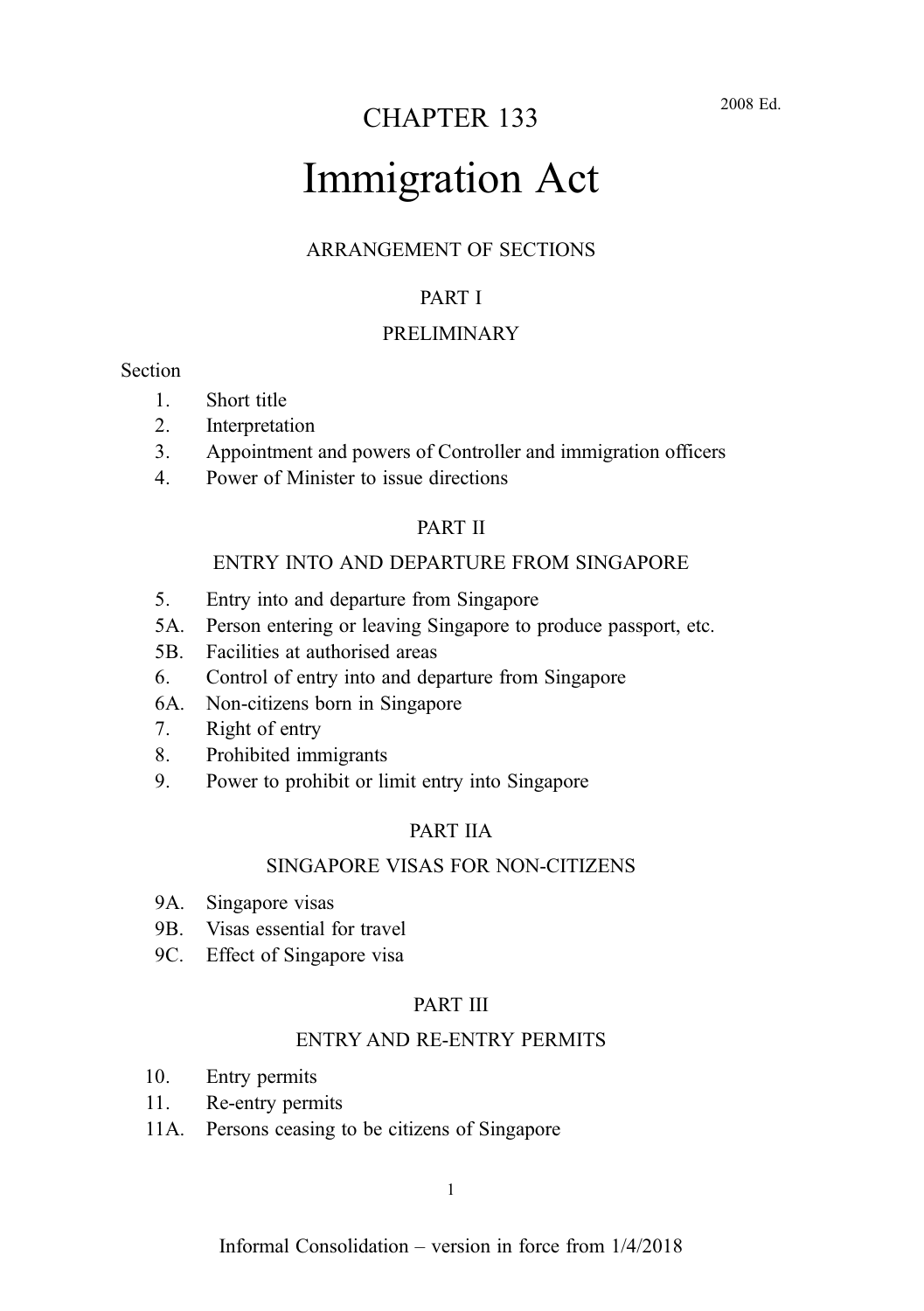#### Section

- 12. Endorsement of names of wife and children on permits, passes and certificates
- 13. Power to make inquiries
- 14. Cancellation and declarations regarding permits and certificates
- 15. Unlawful entry or presence in Singapore

#### PART IV

#### PROCEDURE ON ARRIVAL IN AND DEPARTURE FROM SINGAPORE

- 16. Immigration signal
- 17. Vessel to stop, proceed to immigration or departure anchorage or other place when ordered
- 18. Aircraft arriving in or departing from Singapore
- 18A. Train arriving in or leaving Singapore
- 18B. Vehicles arriving in or leaving Singapore
- 19. Persons not to board or leave vessel until examination completed
- 20. Prohibition on disembarking from or boarding ships without permission of immigration officer
- 21. Prohibition of removal of articles before examination
- 22. Provision of passenger and crew information by master, etc., of vessel arriving in, leaving or due to leave Singapore
- 22A. Provision of passenger and crew information in advance by master, etc., of vessel due to arrive in Singapore
- 23. Provision of passenger and crew information by captain, etc., of aircraft arriving in, leaving or due to leave Singapore
- 23AA. Provision of passenger and crew information in advance by captain, etc., of aircraft due to arrive in Singapore
- 23A. Provision of passenger and crew information by master, etc., of train arriving in, leaving or due to leave Singapore
- 23B. Provision of passenger and crew information in advance by master, etc., of train due to arrive in Singapore
- 24. Examination of persons arriving by sea
- 25. Examination of persons arriving at authorised airport
- 25A. Examination of persons arriving by train
- 26. Examination of persons entering Singapore by land or at a place other than an authorised landing place or airport
- 27. Power to send person to depot for further examination
- 28. Interrogation of travellers
- 29. Medical examination
- 30. Immigration officer may give instructions to prevent evasion of examination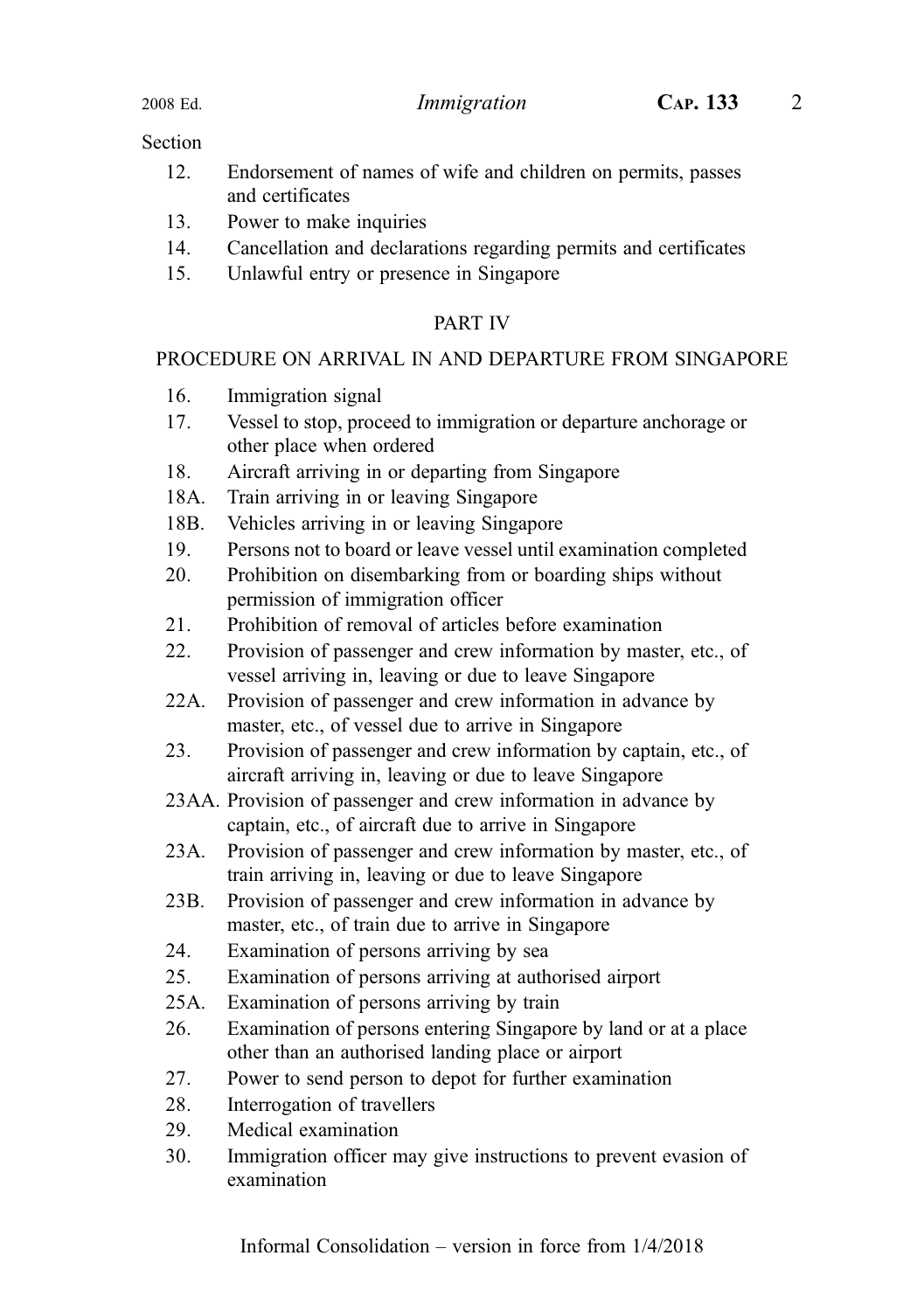#### PART V

#### REMOVAL FROM SINGAPORE

#### **Section**

- 31. Removal of prohibited immigrants from Singapore
- 31A. Power of Controller to remove prohibited immigrants
- 32. Removal of illegal immigrants
- 33. Removal of persons unlawfully remaining in Singapore
- 34. Detention of persons ordered to be removed
- 35. Power to arrest person liable to removal
- 36. Unlawful return after removal

### PART VA

#### OBLIGATIONS RELATING TO IDENTIFYING INFORMATION OR PASSENGER INFORMATION

- 36A. Interpretation of this Part
- 36B. Authorising access to or disclosure of identifying information and passenger information
- 36C. Accessing or disclosing identifying information or passenger information

#### PART VI

#### **MISCELLANEOUS**

- 37. Performance of duties of immigration officers
- 38. Authority of immigration officer to arrest and prosecute
- 38A. Immigration officer to be armed
- 39. Power to summon witnesses, etc.
- 39A. Exclusion of judicial review
- 39B. Minister may designate others to hear appeals
- 40. Duty of police officers to execute orders
- 41. Restriction on discharge of member of crew
- 42. Signing on or bringing as member of the crew any person with intent to land contrary to this Act
- 43. Security to prevent unlawful landing
- 44. Reports as to persons failing to continue their journey
- 45. Repatriation
- 46. Masters, owners, etc., liable for expenses
- 47. Obligation to afford free passage
- 47A. Seizure of moneys for purposes of repatriation, etc.
- 48. Power to detain vessel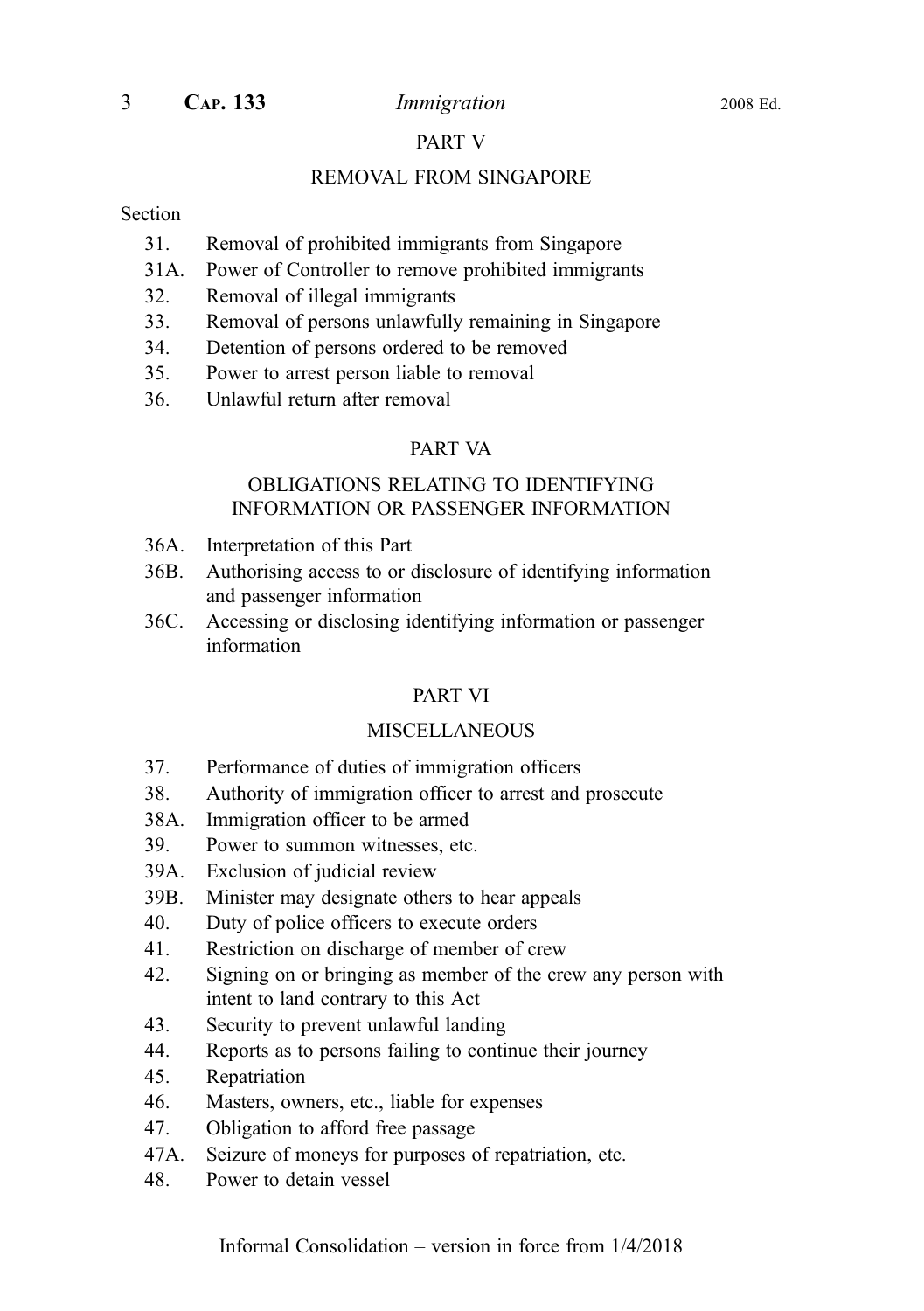| 2008 Ed. |  |
|----------|--|
|          |  |

#### Section

- 49. Power to seize, detain and forfeit vessels below 200 tons or vehicles
- 50. Power of interrogation
- 51. Power of search and arrest for offence under Act
- 51AA. Power of search and arrest for offences committed within authorised area, etc.
- 51A. Provision of information by Housing and Development Board
- 52. Person registered under Enlistment Act
- 53. Registration of particulars for purposes of identification
- 54. Counterfoils, etc., to be prima facie evidence
- 55. Regulations
- 56. Power to exempt from provisions of this Act
- 57. Offences
- 57A. Prohibition of immigration offender entering or remaining at work place
- 57B. Assisting, encouraging or inducing giving of shelter to immigration offenders
- 57C. Marriage of convenience
- 58. General penalty
- 59. Composition of offences
- 60. Jurisdiction of Courts
- 61. Disposal of fees, rates, fines and forfeitures
- 61A. Amendment of Schedule
- 62. Saving The Schedule — Personal Identifiers

An Act relating to immigration into, and departure from, Singapore.

[16th September 1963]

# PART I

### PRELIMINARY

### Short title

1. This Act may be cited as the Immigration Act.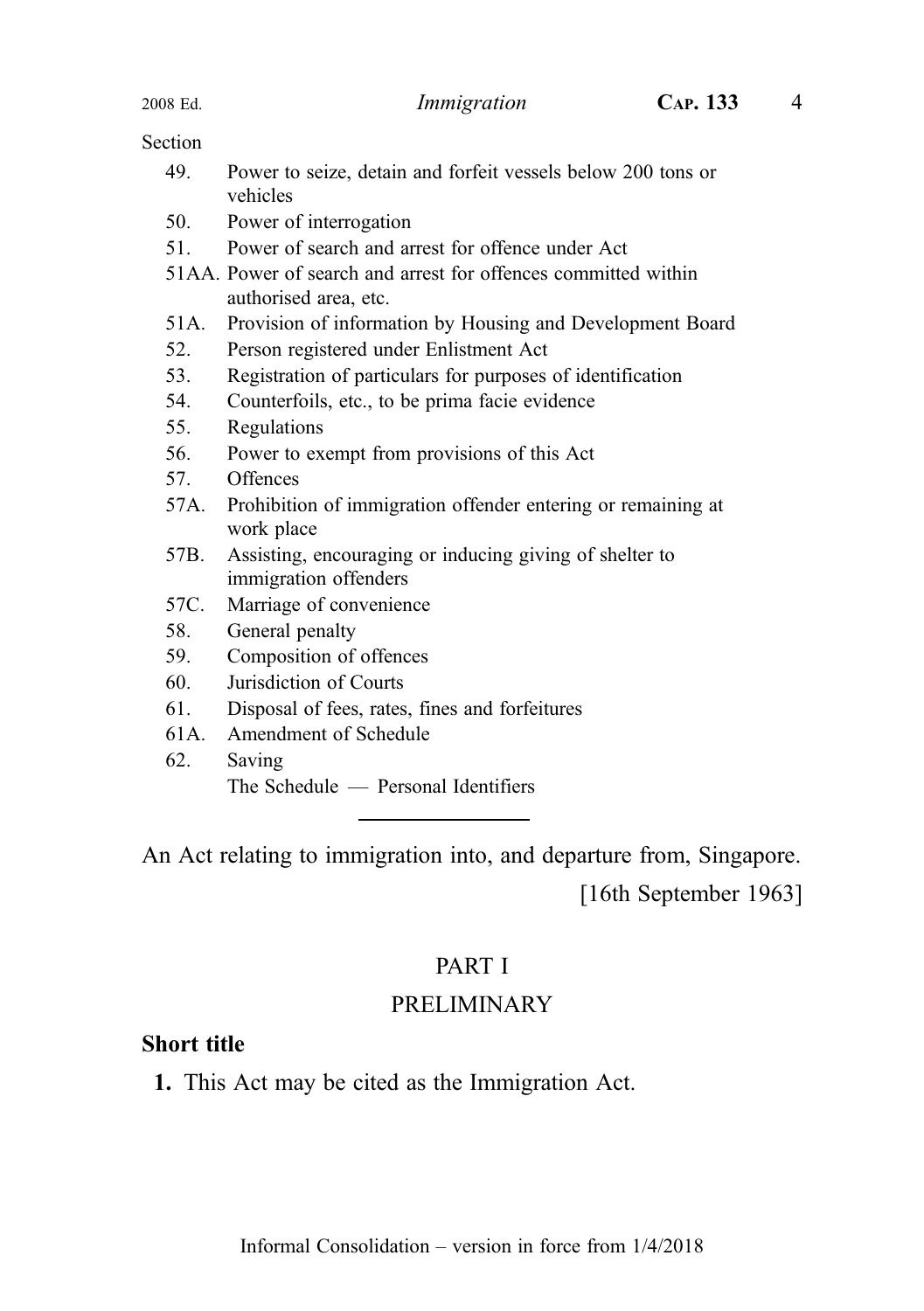# Interpretation

2.—(1) In this Act, unless the context otherwise requires —

"advance passenger information" means information relating to any passenger required to be furnished to the Controller prior to the arrival in Singapore of the vessel, aircraft or train, as the case may be, on which the passenger will be travelling to Singapore;

[Act 18 of 2012 wef 19/12/2012]

"arrive" means —

- $(a)$  in relation to an aircraft, the aircraft coming to a stop after landing;
- (b) in relation to a vessel or ship, the securing of the vessel or ship for any purposes, including for the embarkation or disembarkation of its passengers or the loading or unloading of its cargo or stores or both; or
- (c) in relation to a train, the train coming to a stop at a train checkpoint;

[Act 18 of 2012 wef 19/12/2012]

- "authorised airport", "authorised landing place", "authorised train checkpoint", "authorised point of entry", "authorised departing place" and "authorised point of departure" mean, respectively, an airport, a landing place, a train checkpoint, a point of entry, a departing place or a point of departure declared as such under section 5;
- "authorised area" means an authorised airport, authorised landing place, authorised train checkpoint, authorised point of entry, authorised place of embarkation, authorised departing place, authorised point of departure or immigration control post declared as such under section 5;

[Act 18 of 2012 wef 19/12/2012]

"certificate" means a certificate of status issued under the provisions of any regulations made under section 55;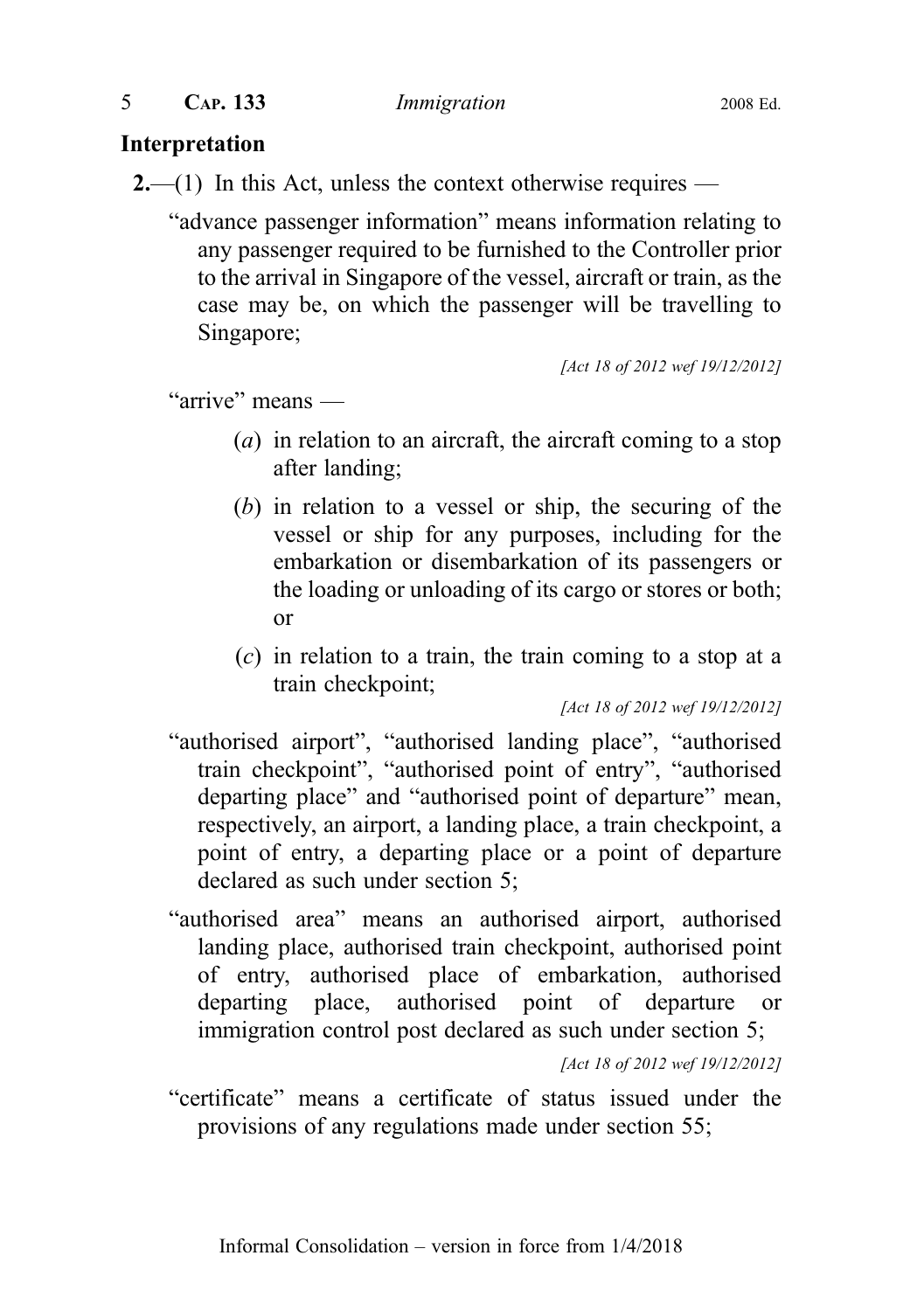- "Controller" means the Controller of Immigration appointed under section 3;
- "Controller of Work Passes" means the Controller of Work Passes appointed under section 3 of the Employment of Foreign Manpower Act (Cap. 91A);
- "crew" includes every seaman on a vessel, and every person employed in the operation of an aircraft or a train or in any service rendered to the crew or passengers of an aircraft in flight or a train in motion;
- "Director of Marine" means the Director of Marine appointed under section 4(1) of the Merchant Shipping Act (Cap. 179) and includes the Deputy Director of Marine appointed under that subsection and such other officers appointed under section 4(3) of that Act as the Director of Marine may authorise to carry out any of his duties under this Act;

"document" includes —

- (a) any endorsement;
- (b) any paper or other material where there is writing;
- (c) any paper or other material on which there are marks, figures, symbols or perforations that are —
	- (i) capable of being given a meaning by persons qualified to interpret them; or
	- (ii) capable of being responded to by a computer, a machine or an electronic device;
- (d) any article or material from which information is capable of being reproduced with or without the aid of any other article or device; or
- (e) any electronic record;

[Act 18 of 2012 wef 19/12/2012]

"electronic record" has the same meaning as in section 2(1) of the Electronic Transactions Act (Cap. 88);

[Act 18 of 2012 wef 19/12/2012]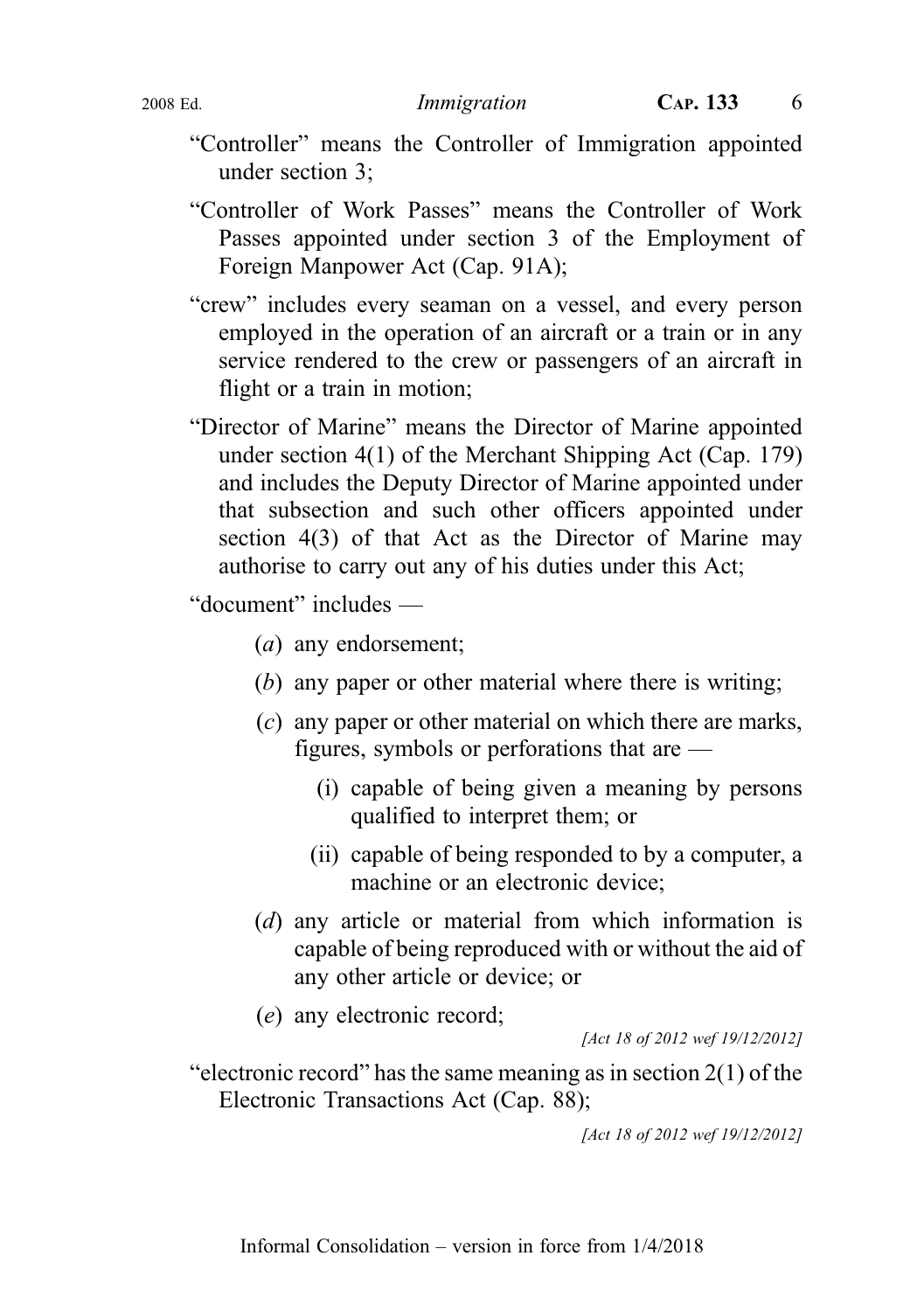"employ" means to engage or use the service of any person, whether under a contract of service or otherwise, with or without remuneration;

"entry" means —

- (a) in the case of a person arriving by sea, disembarking in Singapore from the vessel in which he arrives;
- (b) in the case of a person arriving by air at an authorised airport, leaving the precincts of such airport;
- (c) in the case of a person entering by land and proceeding to an immigration control post under section 26 or an authorised train checkpoint under section 25A, leaving the precincts of such post or checkpoint for any purpose other than that of departing from Singapore by an approved route;
- (ca) in the case of a child born in Singapore on or after 15th January 2005 who is not a citizen of Singapore, his birth in Singapore; and
	- (d) in any other case, any entry into Singapore by land, sea or air,

but shall not include in any case an entry made for the purpose of complying with this Act or an entry, expressly or impliedly, sanctioned by an immigration officer for the purpose of any enquiry or detention under the provisions of this Act;

- "entry permit" means a permit to enter or remain in Singapore issued under section 10;
- "harbour" means to give food or shelter, and includes the act of assisting a person in any way to evade apprehension;
- "immigration control post" means a post established as such by the Controller at a place declared to be an immigration control post under section 5;
- "immigration depot" means any place designated by the Controller for the examination, inspection or detention of persons under this Act;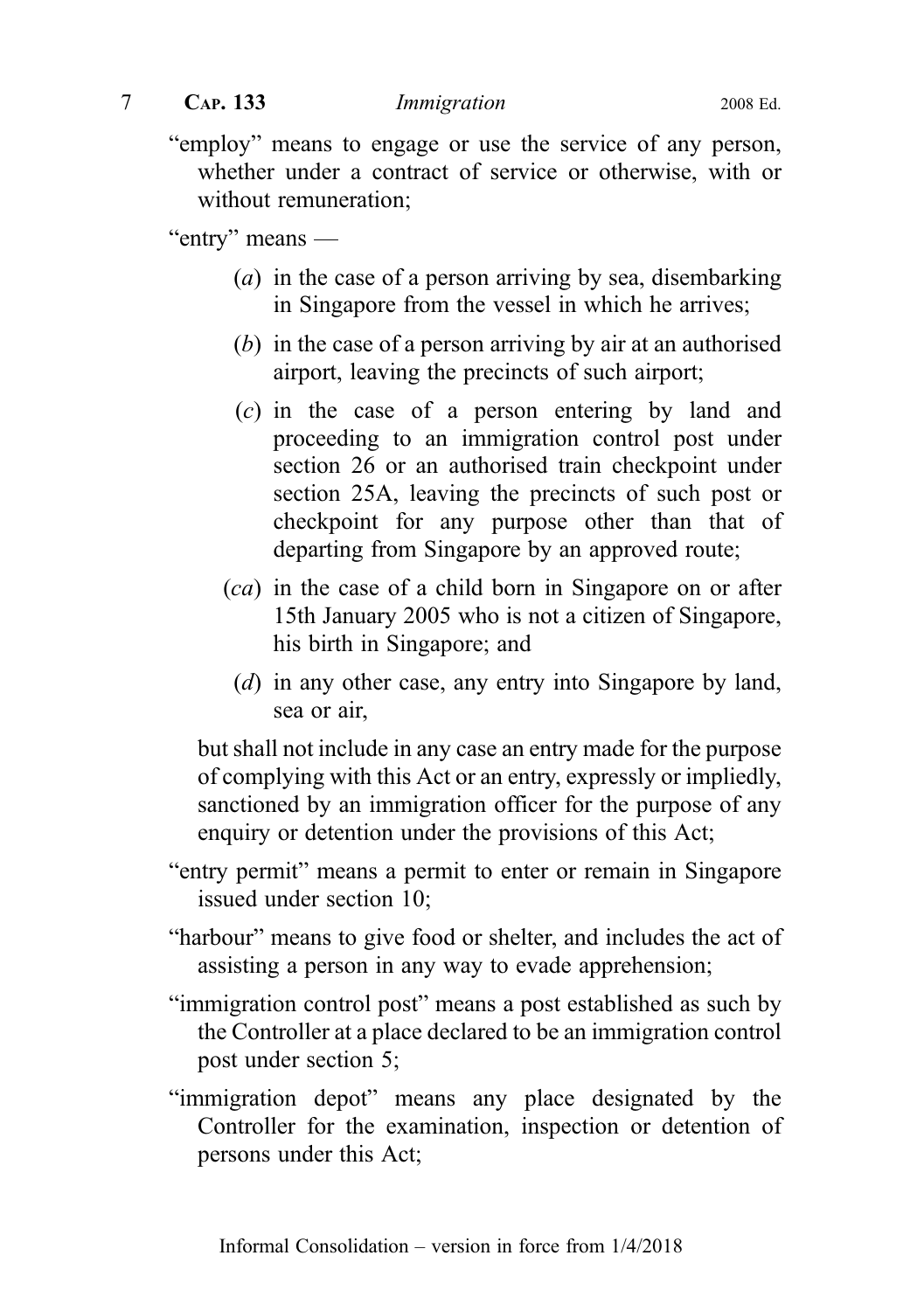- "immigration officer" means any person appointed under section 3;
- "immigration signal" means such signal as may be prescribed for vessels which arrive in Singapore;

"leave" means —

- (a) in the case of a person leaving Singapore by sea, embarking in Singapore on a vessel which is about to leave Singapore and remaining on board such vessel at the time of its departure for any place outside Singapore;
- (b) in the case of a person leaving Singapore by air, boarding an aircraft in Singapore which is about to depart from Singapore;

[Act 18 of 2012 wef 19/12/2012]

(c) in the case of a person leaving Singapore by land, boarding and remaining in a train or other vehicle which is about to leave Singapore; and

[Act 18 of 2012 wef 19/12/2012]

(d) in the case of a vessel, an aircraft or a train leaving Singapore by sea, air or land, as the case may be, departing from any authorised departing place in Singapore by sea, or from any airport or train checkpoint in Singapore, for any place outside Singapore;

[Act 18 of 2012 wef 19/12/2012]

"master" —

- (a) in relation to a vessel, means any person (except a pilot or harbour master) having for the time being control or charge thereof;
- (b) in relation to an aircraft, means the captain thereof; and
- $(c)$  in relation to a train, means the driver of the train or any person having for the time being control or charge thereof;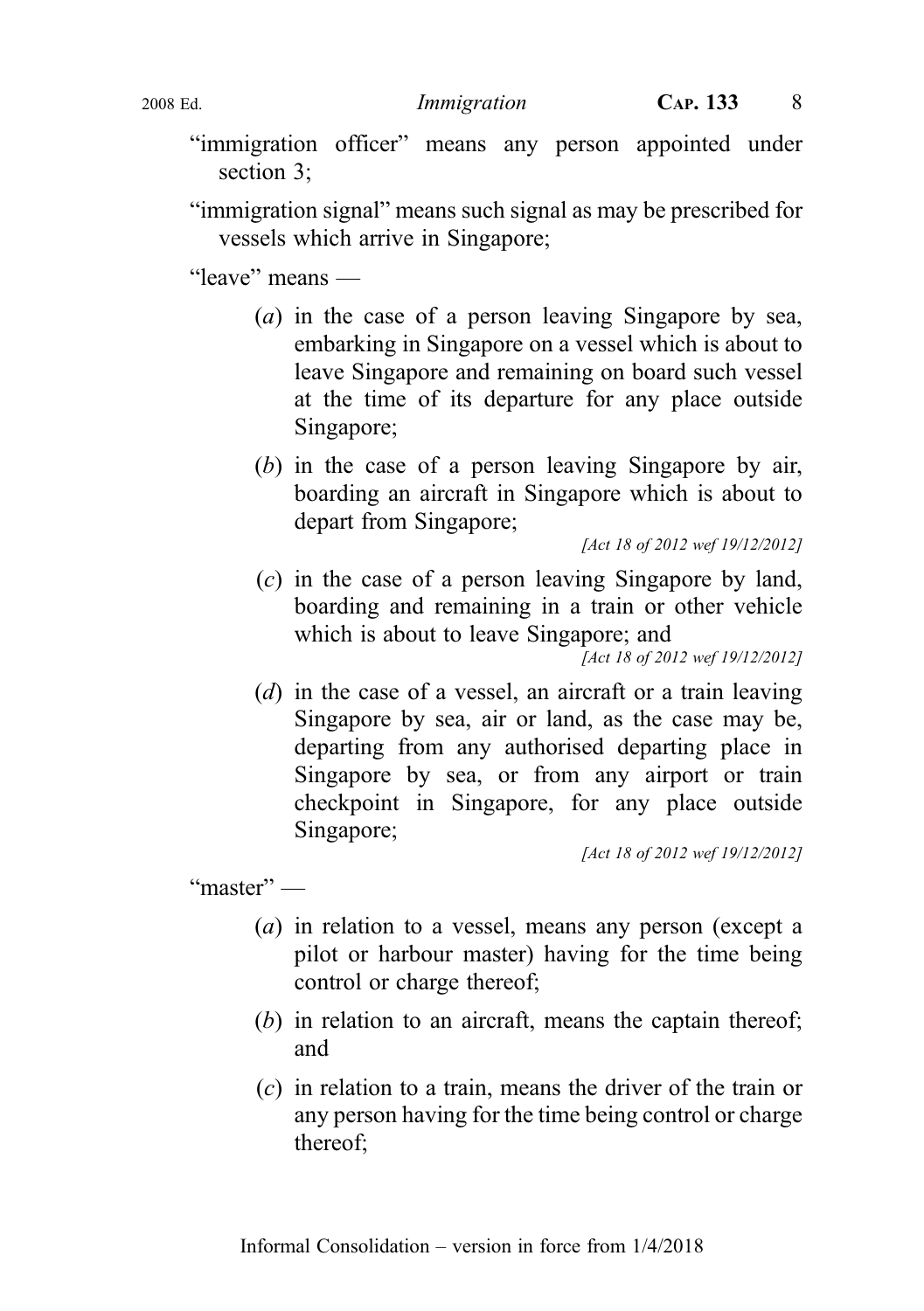"non-citizen" means any person who is not a citizen of Singapore;

"occupier", in relation to any premises or place, includes —

- (a) the person having the charge, management or control of either the whole or part of the premises or place, either on his own account or as an agent; and
- (b) a contractor who is carrying out building operations or construction works at the premises or place on behalf of some other person;
- "pass" means a pass issued under the regulations entitling the holder thereof to remain, or enter and remain, temporarily in Singapore;
- "passenger" means any person carried in a vessel, an aircraft or a train, other than the members of the crew;
- "permit" includes an entry permit and a re-entry permit;
- "personal identifier" means any of the identifiers specified in the Schedule (including any in digital form);
- "prohibited immigrant" means any person who is a prohibited immigrant as defined in section 8;
- "re-entry permit" means a permit to re-enter Singapore issued under section 11;
- "regulations" means regulations made under this Act;
- "seaman" includes the master and any person carried in a vessel as a bona fide member of the staff employed in the operation or service of the vessel and, if the vessel has articles, entered on the articles;

"Singapore visa" means a Singapore visa granted under Part IIA;

"stowaway" means a person who is secreted in a vessel, an aircraft or a train without the consent of the master or other person in charge of the vessel, aircraft or train and includes such a person who is arriving in or departing from Singapore on board any vessel, aircraft or train without the consent of the master or other person in charge of the vessel, aircraft or train;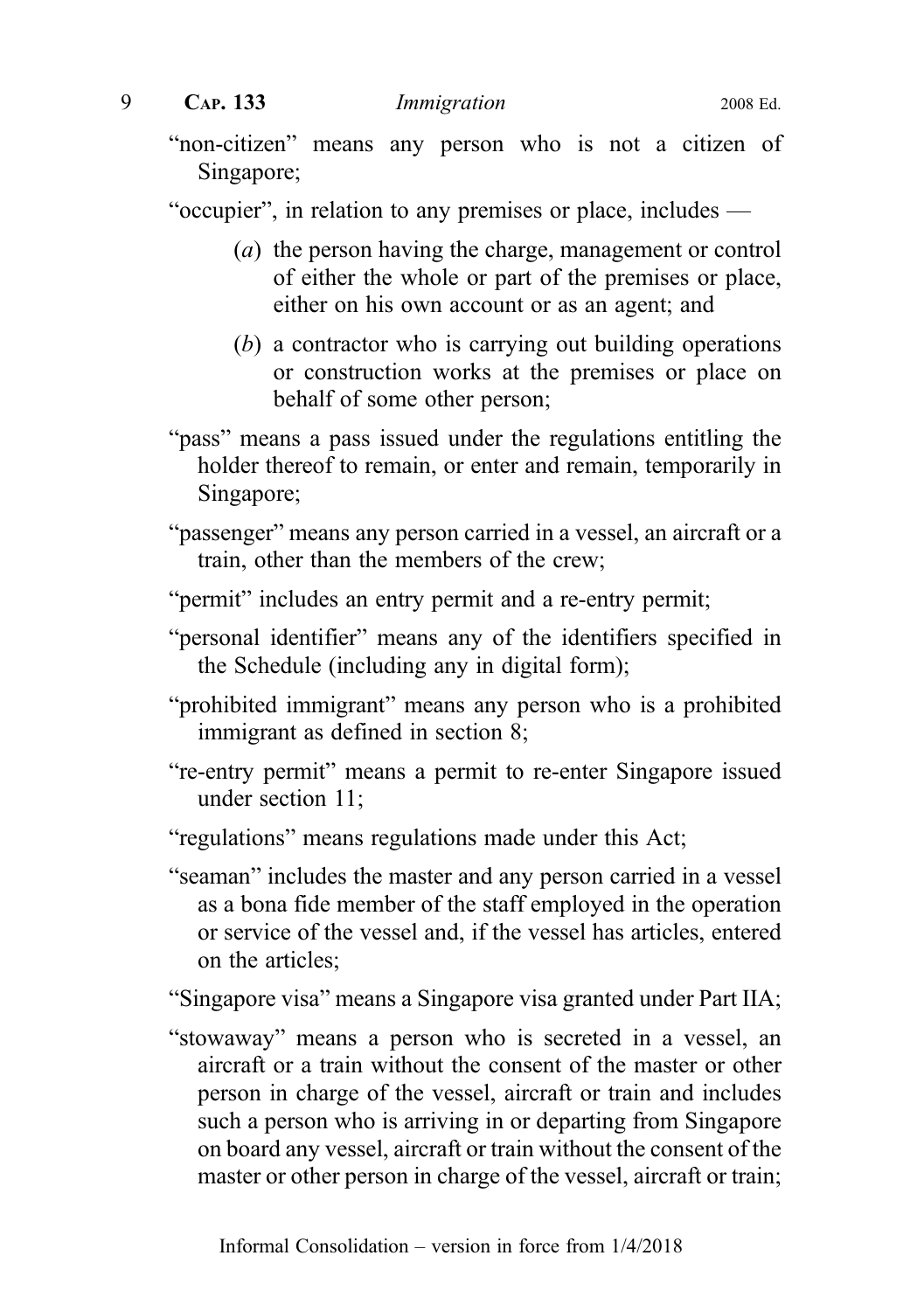- "through passenger" means any passenger who arrives in Singapore by a vessel, an aircraft or a train and who is continuing his journey in the same vessel, aircraft or train to a place outside Singapore;
- "transportation company" means any government, municipality, body corporate, or organisation, firm or person carrying or providing for the transit of passengers, whether by vessel, aircraft, railway, highway or otherwise, and includes any 2 or more such transporting companies co-operating in the business of carrying passengers;
- "vehicle" means any vehicle whether mechanically propelled or otherwise;
- "vessel" includes any ship or boat or other description of floating craft used in navigation, and includes any tackle, equipment, book, document, goods, cargo or things carried therein or thereon.

[12/70; 21/73; 60/73; 13/77; 6/89; 38/93; 41/95; 34/98; 53/2004; 30/2007; 33/2007]

(2) [Deleted by Act 16 of 2016 wef 10/06/2016]

# Appointment and powers of Controller and immigration officers

3.—(1) The Minister may appoint a Controller of Immigration and such number of immigration officers as he may consider necessary for the proper carrying out of the provisions of this Act.

[13/77]

(2) The powers and discretions vested in the Controller under this Act, and the duties required to be discharged by him may, subject to section 4 and to such limitations as the Controller may impose, be exercised and discharged by immigration officers duly authorised by the Controller to act on his behalf.

[13/77]

# Power of Minister to issue directions

4.—(1) The Minister may from time to time give the Controller directions of a general character, and not inconsistent with the provisions of this Act, as to the exercise of the powers and discretions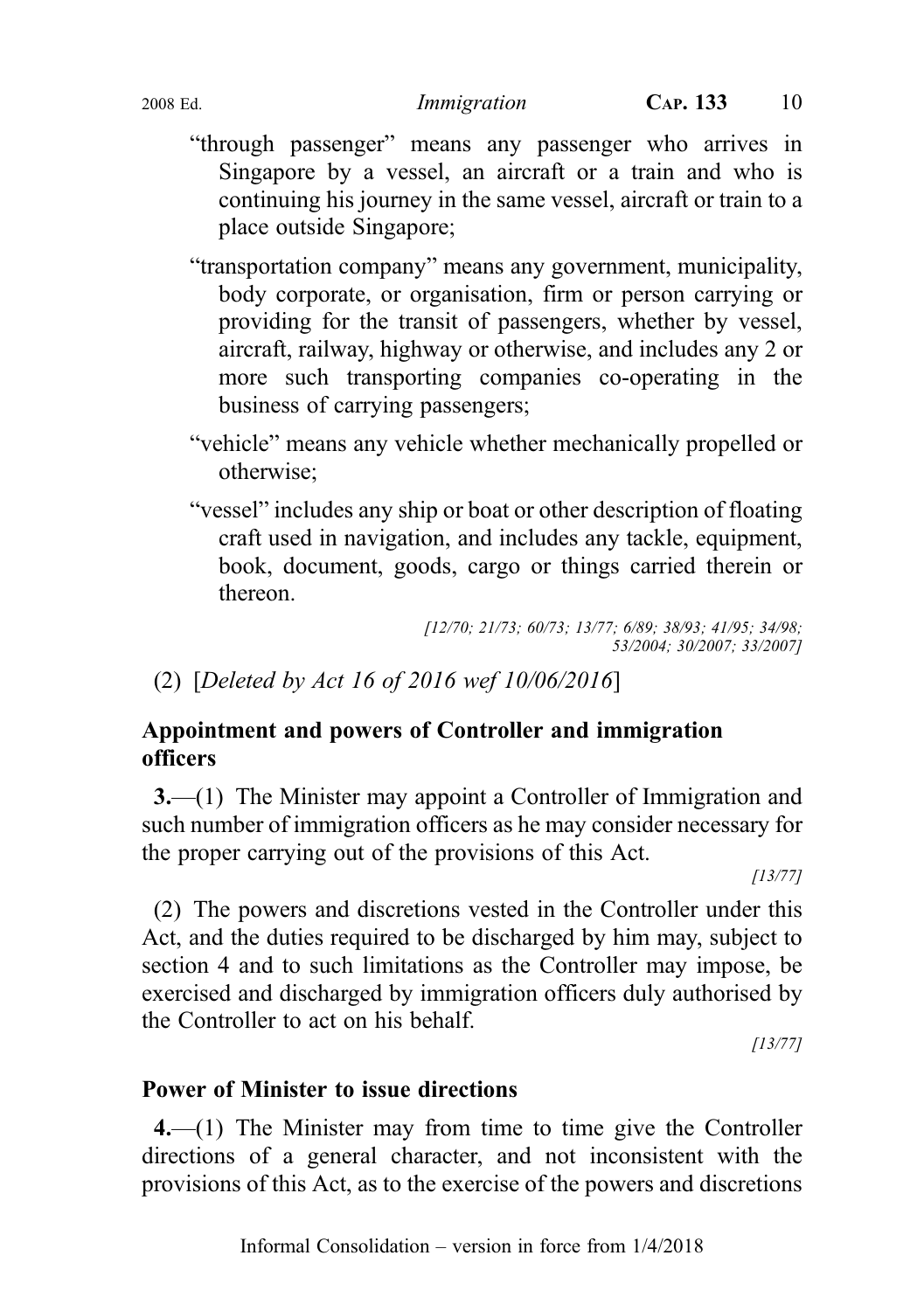conferred on the Controller by, and the duties required to be discharged by the Controller under, this Act or any regulations or orders made thereunder, in relation to all matters which appear to him to affect the immigration policy of Singapore.

(2) The Controller shall give effect to all directions given under subsection  $(1)$ .

# PART II

# ENTRY INTO AND DEPARTURE FROM SINGAPORE

### Entry into and departure from Singapore

5.—(1) The Minister may, by notification in the Gazette, prescribe approved routes and declare such immigration control posts, landing places, airports, train checkpoints or points of entry, as he may consider to be necessary for the purposes of this Act, to be immigration control posts, authorised landing places, authorised airports, authorised train checkpoints or authorised points of entry, as the case may be.

(1A) In declaring under subsection (1) any place to be an immigration control post, a landing place or an authorised point of entry, the Minister may specify that it or any part of the place is to be an immigration control post, a landing place or an authorised place of entry generally only for a fixed period or for fixed periods of time in any day, or only for the separate and exclusive immigration clearance of a particular person or class of persons.

[Act 18 of 2012 wef 19/12/2012]

(2) No person shall, unless compelled by accident or other reasonable cause, enter or attempt to enter Singapore except at an authorised landing place, airport, train checkpoint or point of entry.

[13/77; 38/93; 34/98]

(3) The Minister may, by notification in the Gazette, prescribe approved routes and declare such immigration control posts, places of embarkation, authorised airports, authorised train checkpoints, authorised departing places or authorised points of departure, as the case may be.

[13/77; 38/93]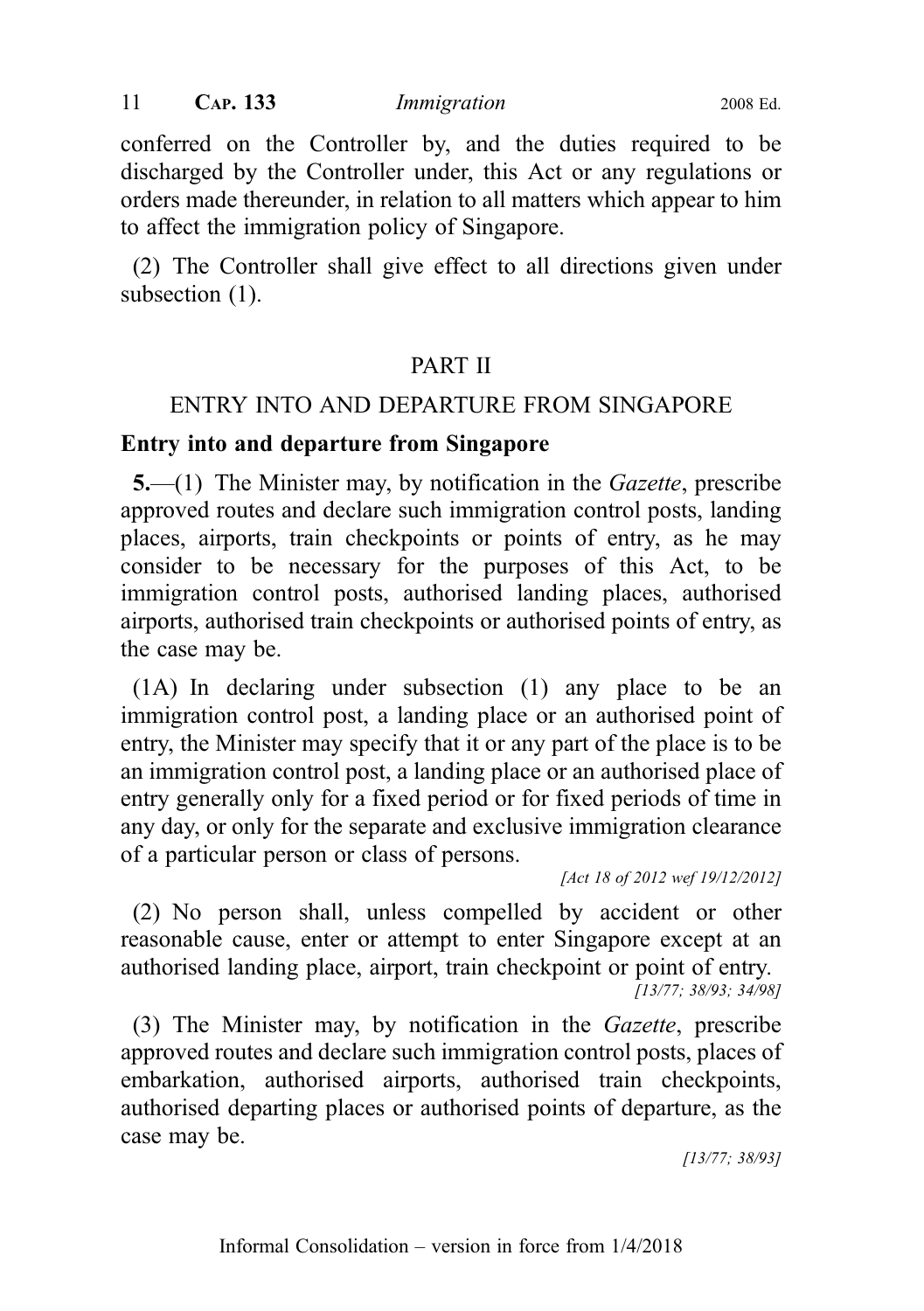departing place or an authorised point of departure, the Minister may specify that it or any part of the place is to be an authorised departing place or an authorised point of departure generally only for a fixed period or for fixed periods of time in any day, or only for the separate and exclusive immigration clearance of a particular person or class of persons.

(3A) In declaring under subsection (3) any place to be an authorised

[Act 18 of 2012 wef 19/12/2012]

(4) No person shall, unless compelled by accident or other reasonable cause, leave or attempt to leave Singapore except at an authorised place of embarkation, airport, train checkpoint, departing place or point of departure.

[13/77; 38/93; 34/98]

(5) Any person who contravenes subsection (2) or (4) shall be guilty of an offence.

[13/77]

(6) Without prejudice to subsection (1A) or (3A), where upon the application of any person (referred to in this section as the applicant), any place or any part of that place is declared under subsection (1) or (3), as the case may be, to be an immigration control post, a landing place, an authorised point of entry or an authorised departing place or authorised point of departure for the separate and exclusive immigration clearance of the applicant, or a particular person or class of persons associated with the applicant, the Controller may, with the approval of the Minister, require the applicant to pay to the Controller a rate, at such intervals and at such amount or rate as may be prescribed, for or in connection with immigration clearance performed by immigration officers at that place or part thereof.

[Act 18 of 2012 wef 19/12/2012]

(7) The number of immigration officers to be deployed at any immigration control post, landing place, authorised point of entry, authorised departing place or authorised point of departure referred to in subsection (6) shall be determined at the discretion of the Controller.

[Act 18 of 2012 wef 19/12/2012]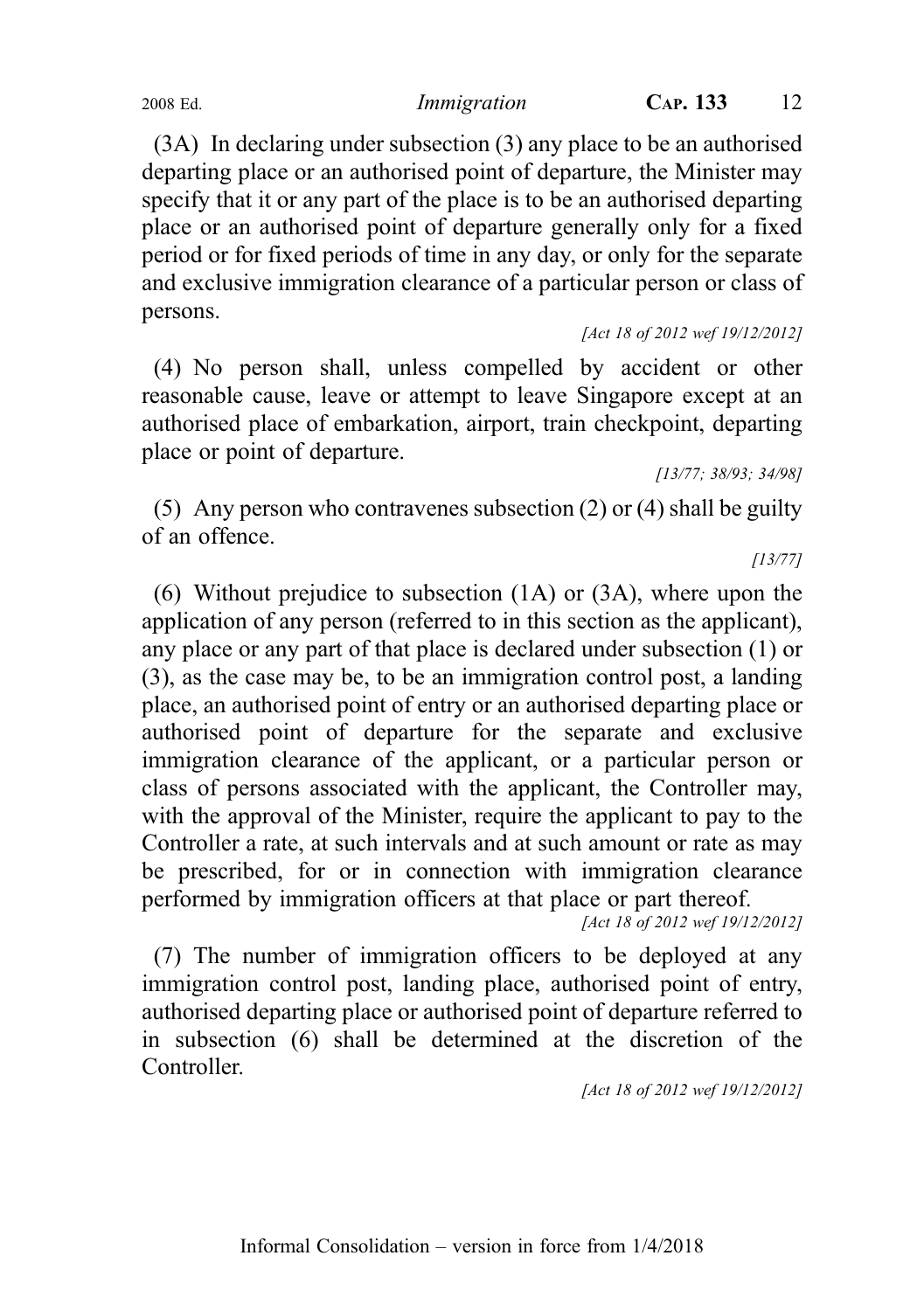- (8) In this section, unless the context otherwise requires
	- "immigration clearance", in relation to any person, includes refusing the person entry into Singapore or exit from Singapore;
	- "separate and exclusive immigration clearance" includes immigration clearance carried out only during a particular period or periods in a day for a particular person or class of persons.

[Act 18 of 2012 wef 19/12/2012]

#### Person entering or leaving Singapore to produce passport, etc.

5A.—(1) Subject to subsection (2), every person, whether a citizen of Singapore or a non-citizen, who is arriving in Singapore (by air, sea or land) from a place outside Singapore, or is leaving Singapore (by air, sea or land) to a place outside Singapore, shall present to an immigration officer at the authorised airport, authorised landing place, authorised train checkpoint, authorised point of entry, authorised departing place or authorised point of departure, as the case may be —

- (a) if the person is a citizen of Singapore (whether or not the person is also the national of a country other than Singapore) — the person's Singapore passport that is valid, and any other prescribed evidence of the person's identity and Singapore citizenship; or
- (b) if the person is a non-citizen
	- (i) the person's foreign passport or other foreign travel document that is valid, and such other evidence of the person's identity as the immigration officer may require; and
	- (ii) where a Singapore visa is required by section 9B, evidence of a Singapore visa that is in effect and is held by the person.

[33/2007]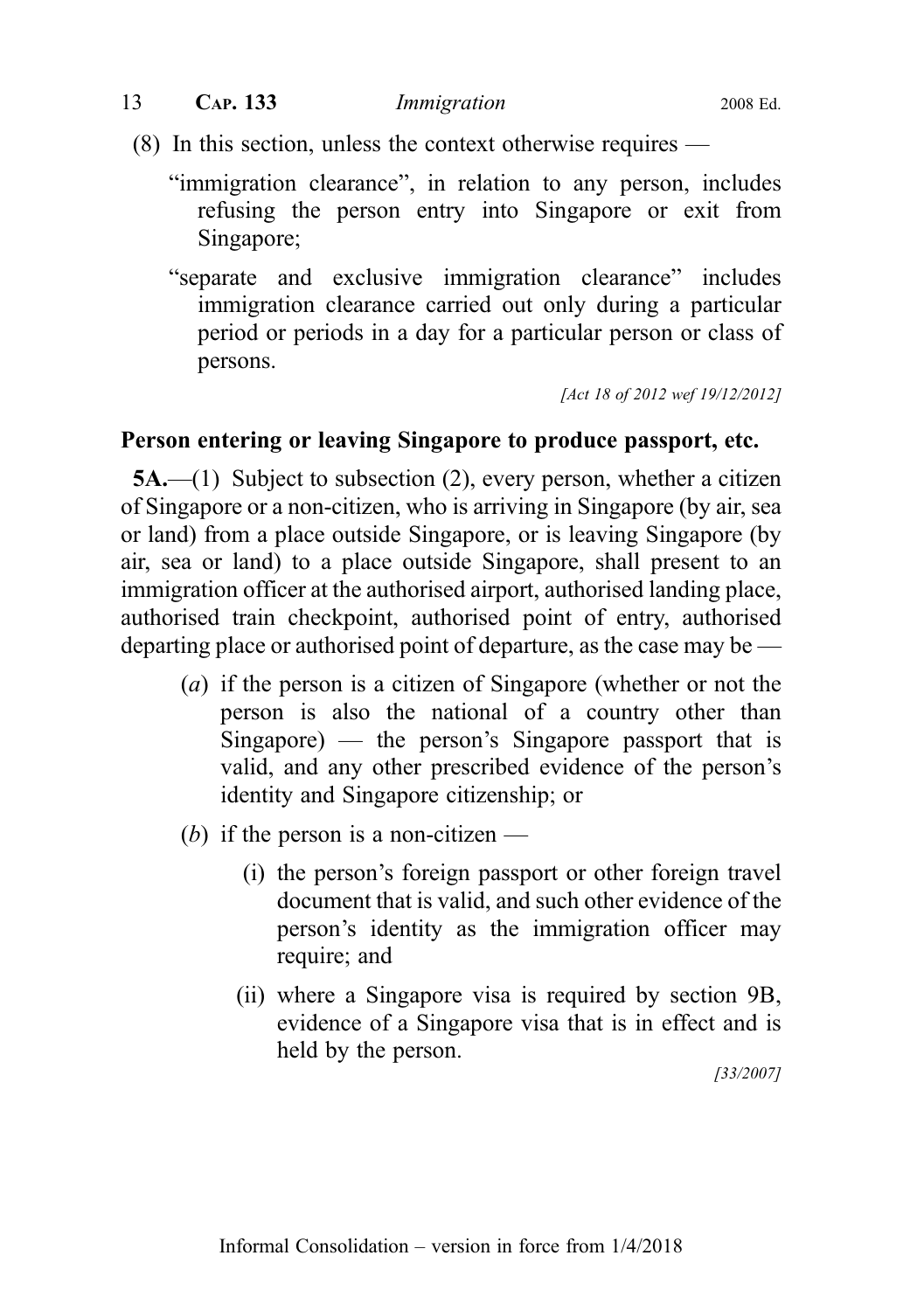(2) The immigration officer may waive —

- (a) the requirements of a passport or travel document if the person is a citizen of Singapore and in prescribed circumstances; or
- (b) the requirements of a passport, travel document or Singapore visa in the case of any person entering Singapore from a place outside Singapore and holding a valid entry permit, re-entry permit or certificate of status issued in accordance with this Act.

[33/2007]

(3) Any person who enters or leaves Singapore in contravention of subsection (1) shall be guilty of an offence and shall be liable on conviction to a fine not exceeding \$1,000 or to imprisonment for a term not exceeding 6 months or to both.

[33/2007]

(4) Subsection (1) shall not apply to such categories of persons as the Minister may prescribe.

[33/2007]

# Facilities at authorised areas

5B.—(1) The Minister may, by notice in writing, require the owner or occupier of any premises within which an authorised area is or is to be located (referred to in this section as the relevant owner or occupier), but not the Government —

- (a) to provide and maintain in the authorised area, at the relevant owner's or occupier's cost, such facilities and resources as the Minister considers necessary for the proper, secure and efficient functioning of the authorised area, including providing such facilities to the immigration officers whose duties require their presence within or at the perimeter of the authorised area; or
- (b) to permit the establishment of immigration offices within the authorised area.

(2) The Minister may give to the relevant owner or occupier such written directions as may be necessary —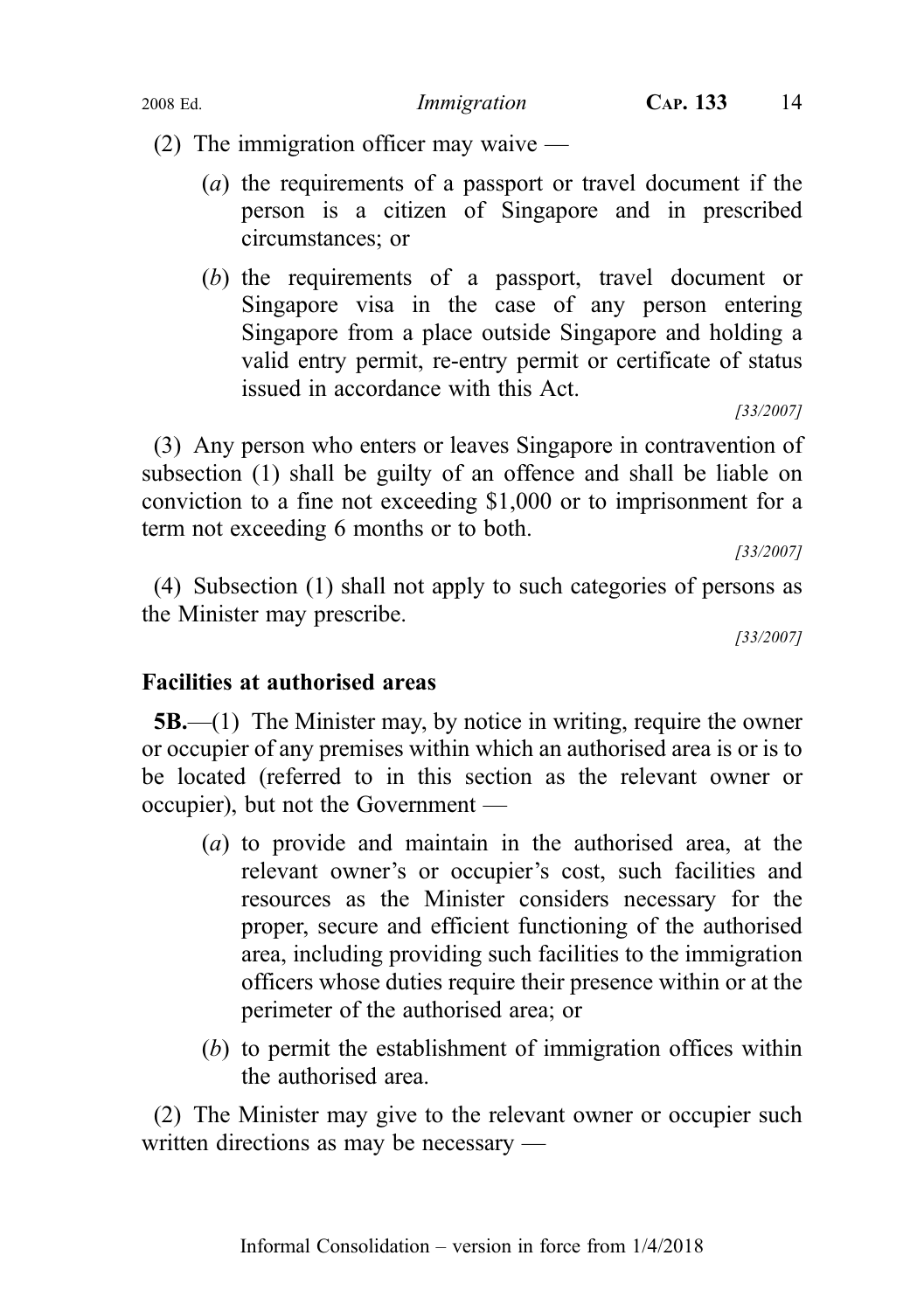- (a) to ensure compliance with the provisions of this Act and the regulations; or
- (b) for the proper, secure and efficient functioning of the authorised area.

(3) The relevant owner or occupier shall comply with the written notice or direction served or given to him or it under subsection (1) or (2).

(4) Any relevant owner or occupier who or which fails to comply with subsection (3) shall be guilty of an offence and shall be liable on conviction to a fine of not less than \$100,000 and not more than \$200,000 and, in the case of a continuing offence, to a further fine not exceeding \$2,000 for every day or part thereof during which the offence continues after conviction.

(5) Where a body corporate is guilty of an offence under subsection (4) and that offence is proved to have been committed with the authority, consent or connivance of any director, manager, secretary or other similar officer of the body corporate or of any person purporting to act in any such capacity, he, as well as the body corporate, shall each be guilty of that offence and shall each be liable to be proceeded against and punished accordingly.

(6) In this section, "owner" means any person who has an estate or interest in the premises and whose permission to enter the premises is needed by another before that other may enter the premises.

[Act 18 of 2012 wef 19/12/2012]

### Control of entry into and departure from Singapore

6.—(1) No person, other than a citizen of Singapore, shall enter or attempt to enter Singapore unless —

- (a) he is in possession of a valid entry permit or re-entry permit lawfully issued to him under section 10 or 11;
- (b) his name is endorsed upon a valid entry permit or re-entry permit in accordance with section 12, and he is in the company of the holder of that permit;
- (c) he is in possession of a valid pass lawfully issued to him to enter Singapore; or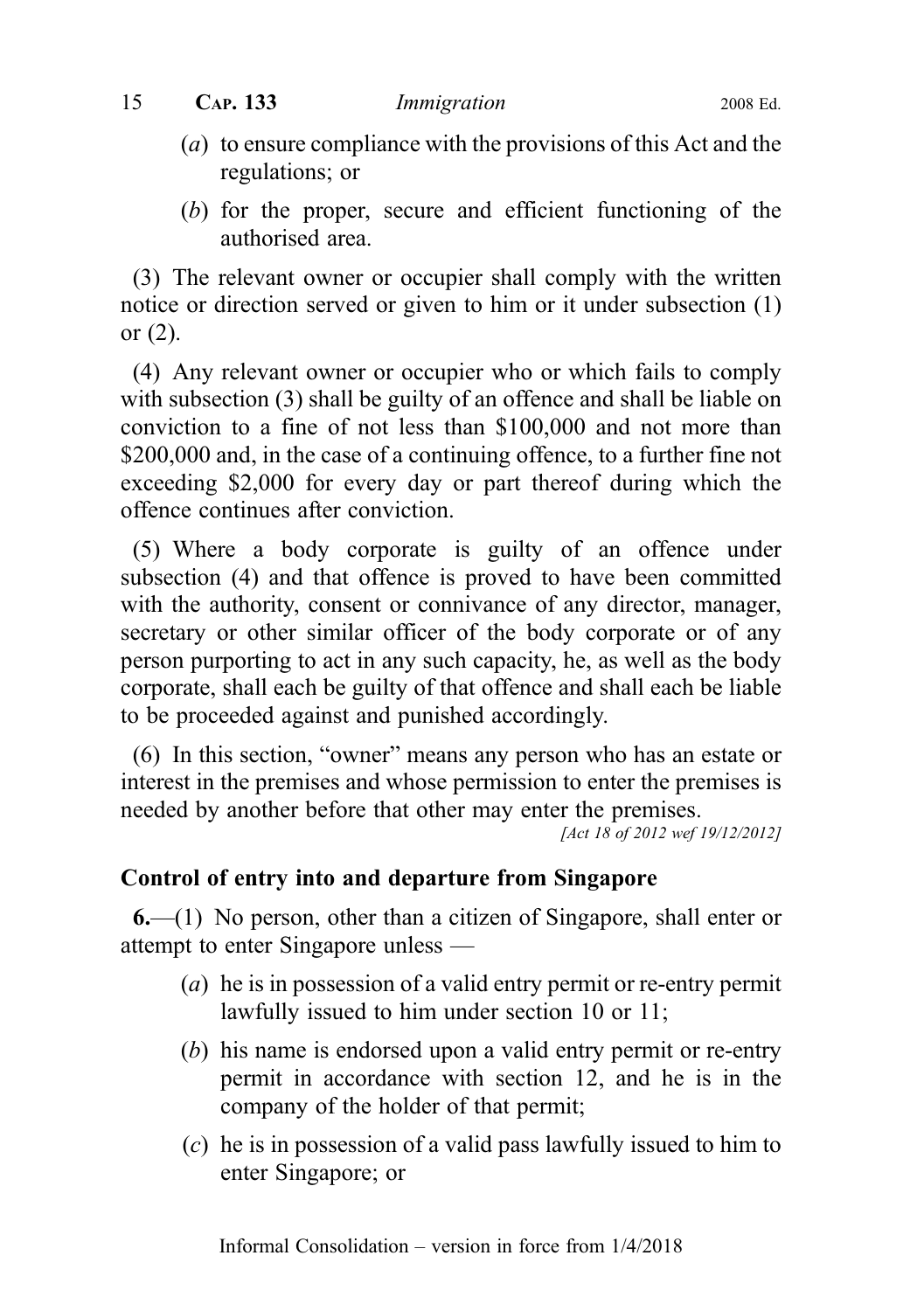(*d*) he is exempted from this subsection by an order made under section 56.

[13/77; 34/98; 53/2004]

(2) Every person departing from Singapore, other than a citizen of Singapore or a person exempted from this subsection by an order made under section 56, shall, if so required by an immigration officer, complete an embarkation form and submit it for examination by that officer at the time he leaves Singapore.

> [53/2004] [Act 18 of 2012 wef 19/12/2012]

(3) Any person who contravenes subsection (1) or (2) shall be guilty of an offence and —

(a) in the case of an offence under subsection (1), shall on conviction be punished with imprisonment for a term not exceeding 6 months and shall also, subject to sections 325(1) and 330(1) of the Criminal Procedure Code 2010, be punished with caning with not less than 3 strokes, or where by virtue of that section he is not punishable with caning, he shall, in lieu of caning, be punished with a fine not exceeding \$6,000;

[15/2010 wef 02/01/2011]

(b) in the case of an offence under subsection (2), shall be liable on conviction to a fine not exceeding \$2,000 or to imprisonment for a term not exceeding 6 months or to both. [35/84; 6/89; 41/95; 53/2004]

(4) In any proceedings for an offence under subsection (1), it shall be presumed, until the contrary is proved, that the defendant attempted to enter Singapore in contravention of subsection  $(1)(c)$  if the defendant was found within the waters of the port and it is proved to the satisfaction of the court that —

- (a) he was unable, or refused, to produce when requested to do so by a police officer or an immigration officer a valid passport or other valid travel document issued by the competent authority of any State or territory;
- (b) he has no visible means of subsistence; or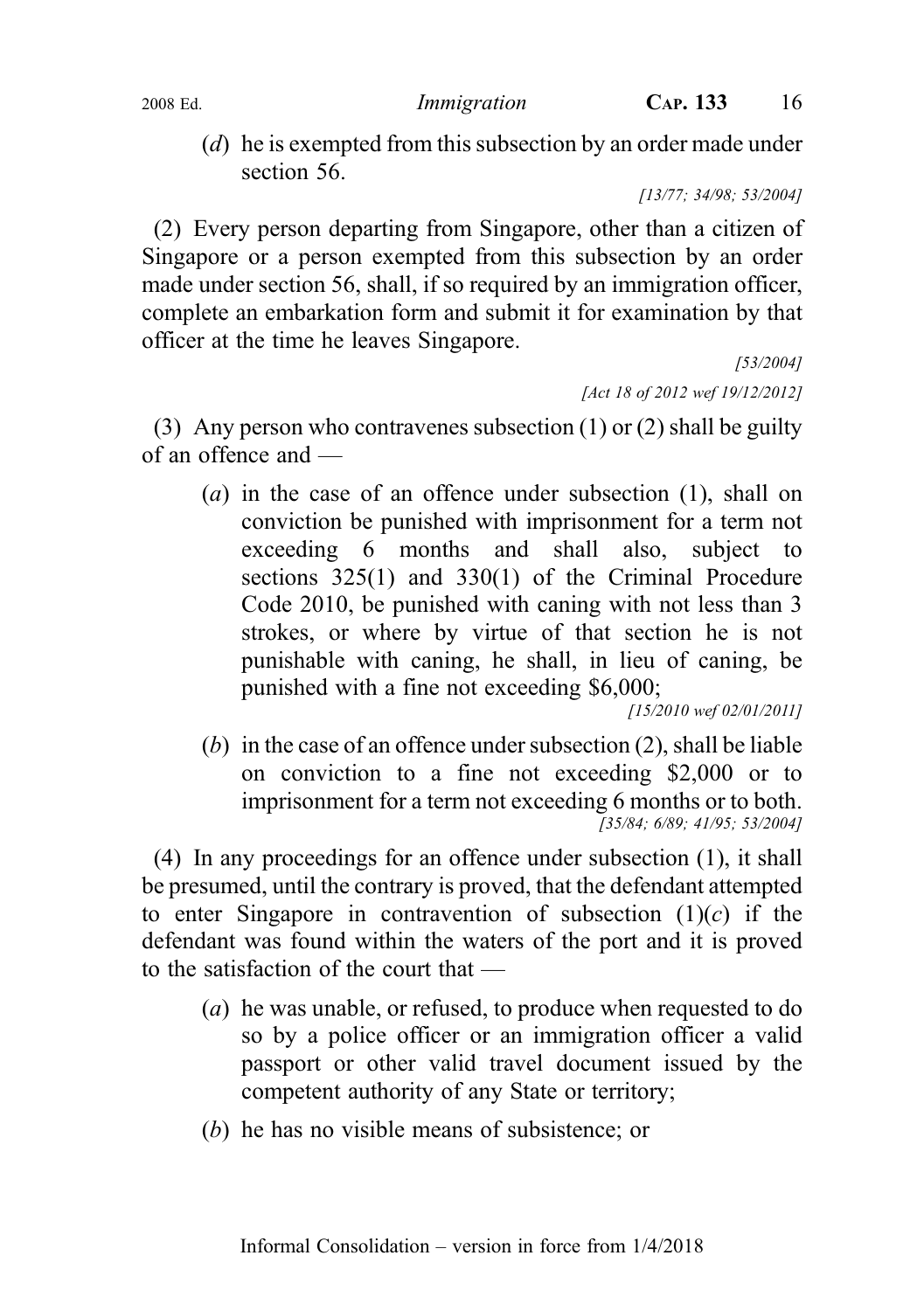(c) he had taken precautions to conceal his identity or presence from any police officer or immigration officer.

[34/98]

(5) For the purposes of this section, "port" means any place declared to be a port under section 3 of the Maritime and Port Authority of Singapore Act (Cap. 170A).

[34/98]

# Non-citizens born in Singapore

 $6A$ —(1) A child who —

- (a) is born in Singapore on or after 15th January 2005; and
- (b) is not a citizen of Singapore at the time of his birth,

shall be deemed to be issued with a special pass authorising him to remain in Singapore.

[53/2004]

(2) A special pass referred to in subsection (1) shall be valid for 42 days from the date of the birth of the child and may be extended for such period as the Controller thinks fit.

[53/2004]

(3) An application to renew a special pass referred to in subsection  $(1)$  —

(*a*) shall be made —

- (i) in the case of a legitimate child, by the father or mother; or
- (ii) in the case of an illegitimate child, by the mother; and

(b) shall be in such form as the Controller may determine.

[53/2004]

(4) Upon an application made under subsection (3), the Controller may extend the special pass or issue the child with such permit or other pass as the Controller thinks fit.

[53/2004]

(5) The father or mother in the case of a legitimate child, or the mother in the case of an illegitimate child, shall ensure that the child referred to in subsection (1) does not remain in Singapore after the expiry of the special pass or, where a permit or pass has been issued to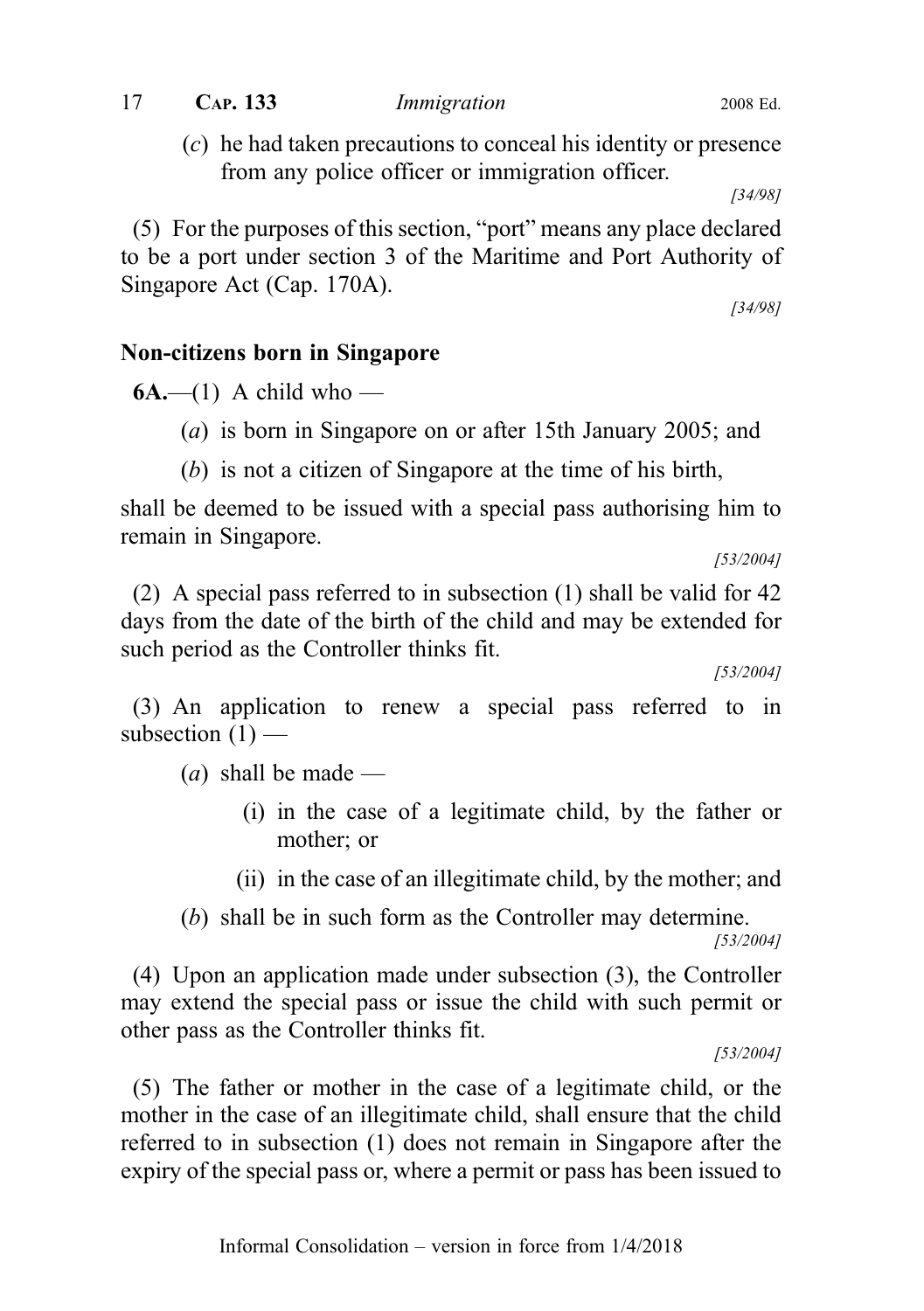the child under subsection (4), the expiry of the permit or pass, as the case may be.

[53/2004]

(6) Any person who contravenes subsection (5) shall be guilty of an offence.

[53/2004]

# Right of entry

7.—(1) A citizen of Singapore shall be entitled to enter Singapore without having obtained a permit or pass in that behalf under this Act.

(2) The burden of proof that any person is a citizen of Singapore shall lie upon that person.

# Prohibited immigrants

8.—(1) Any person, not being a citizen of Singapore, who is a member of any of the prohibited classes as defined in subsection (3) or who, in the opinion of the Controller, is a member of any of the prohibited classes, is a prohibited immigrant.

[34/98]

- (2) Subject to any exemption granted under section 56
	- (a) no prohibited immigrant who is a member of the prohibited class defined in subsection  $(3)(o)$  shall enter Singapore; and
	- (b) no other prohibited immigrant shall enter Singapore, unless he is in possession of a valid pass in that behalf issuable to a prohibited immigrant under the regulations.
- (3) The following persons are members of the prohibited classes:
	- (a) any person who is unable to show that he has the means of supporting himself and his dependants (if any) or that he has definite employment awaiting him, or who is likely to become a pauper or a charge on the public;
	- (b) any person suffering from a contagious or infectious disease which makes his presence in Singapore dangerous to the community;

[Act 18 of 2012 wef 19/12/2012]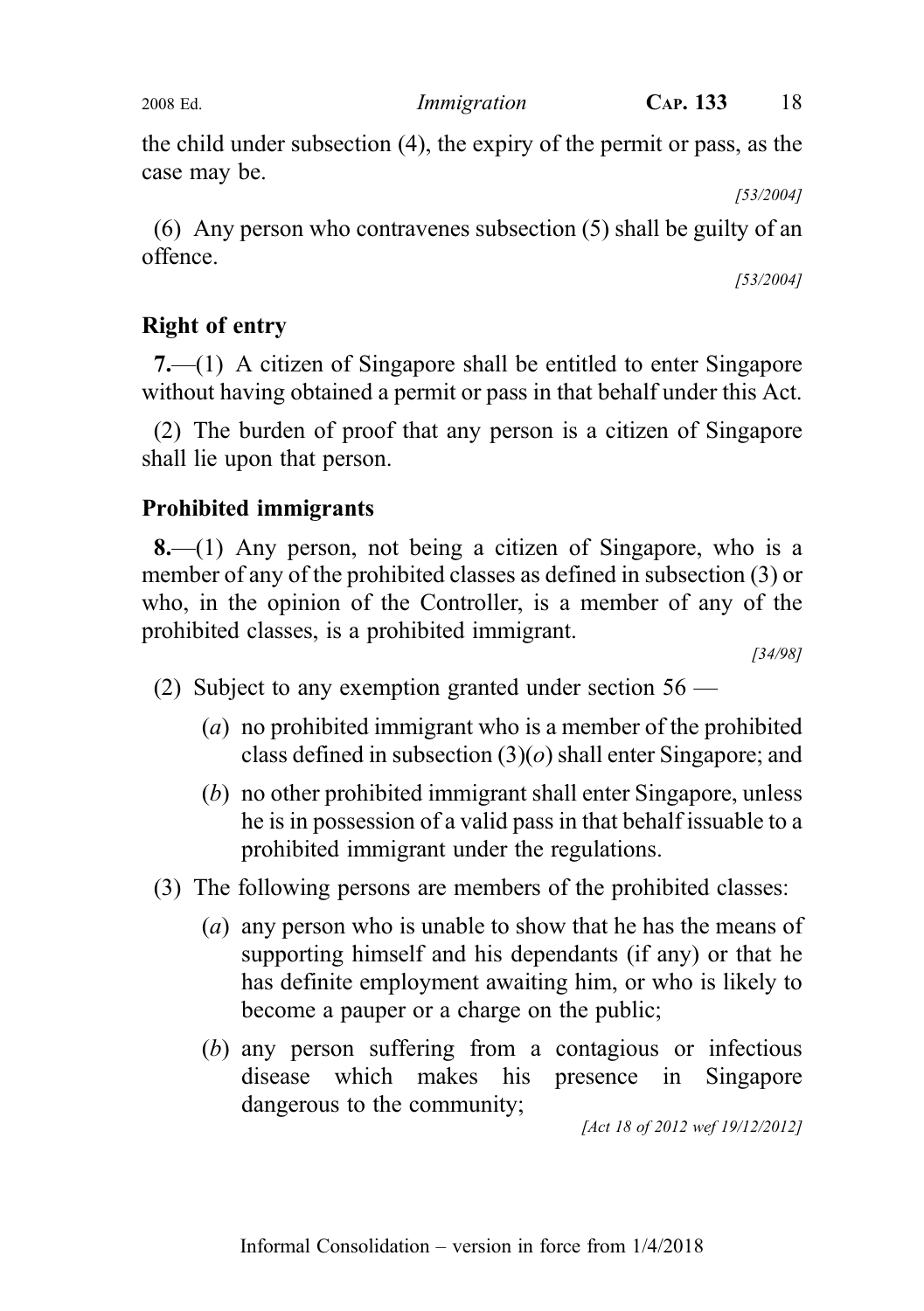- (ba) any person suffering from Acquired Immune Deficiency Syndrome or infected with the Human Immunodeficiency Virus;
	- (c) any person desiring to enter Singapore who refuses to submit to an examination after being required to do so under section 29(1);
	- (*d*) any person who
		- (i) has been convicted in any country or state of an offence for which a sentence of imprisonment has been passed for any term;
		- (ii) has not received a free pardon; and
		- (iii) by reason of the circumstances connected with that conviction is deemed by the Controller to be an undesirable immigrant;
	- (e) any prostitute or any person who is living on or receiving or who, prior to entering Singapore, lived on or received the proceeds of prostitution;
	- (f) any person who procures or attempts to bring into Singapore prostitutes or women or girls for the purpose of prostitution or other immoral purpose;
	- (g) vagrants or habitual beggars;
	- (h) any person whose entry into Singapore is, or at the time of his entry was, unlawful under this Act or any other written law for the time being in force;
	- (i) any person who believes in or advocates the overthrow by force or violence of the Government or of any established government or of constituted law or authority or who disbelieves in or is opposed to established government, or who advocates the assassination of public officials, or who advocates or teaches the unlawful destruction of property;
	- $(i)$  any person who is a member of or affiliated with any organisation entertaining or teaching disbelief in or opposition to established government or advocating or teaching the duty, necessity or propriety of the unlawful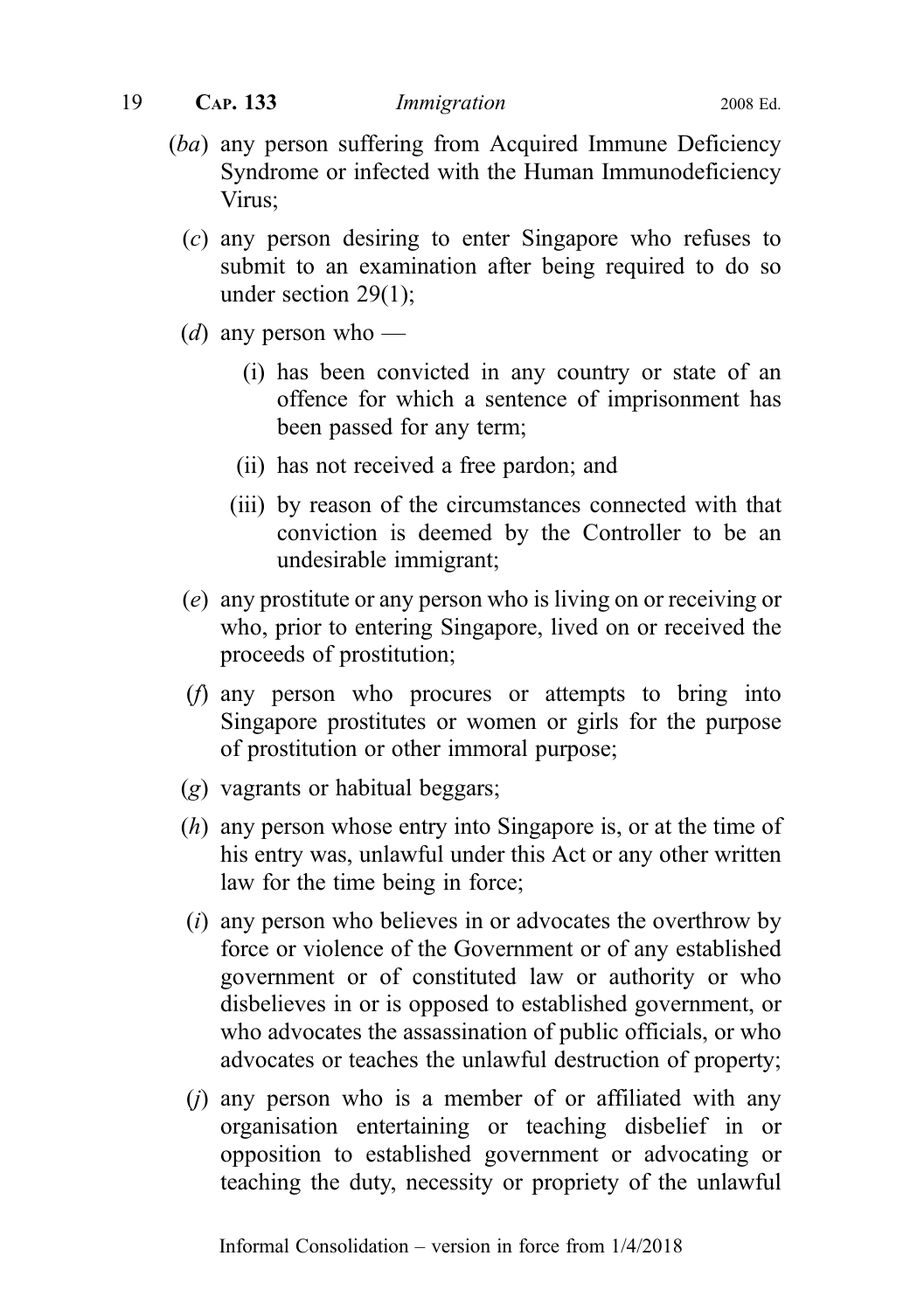assaulting or killing of any officer or officers, either of specific individuals or officers generally, of the Government or of any established government, because of his or their official character, or advocating or teaching the unlawful destruction of property;

- $(k)$  any person who, in consequence of information received from any source or from any government through official or diplomatic channels, is considered by the Minister to be an undesirable immigrant;
- (l) any person who has been removed from any country or state by the government of that country or state on repatriation for any reason whatever and who, by reason of the circumstances connected therewith, is considered by the Controller to be an undesirable immigrant;
- (m) any person who, being required by any written law for the time being in force to be in possession of valid travel documents, is not in possession of those documents or is in possession of forged or altered travel documents or travel documents which do not fully comply with that written law;
- (n) the family and dependants of a prohibited immigrant; and
- (o) any person prohibited by an order made under section 9 from entering Singapore.

[38/93; 34/98]

(4) The burden of proof that any person seeking to enter Singapore is not a prohibited immigrant shall lie upon that person.

(4A) Where the Controller refuses to allow any person to enter Singapore on the ground that the person is a prohibited immigrant, the Controller shall, if so requested by the person, inform him of the class of prohibited immigrants of which, in the opinion of the Controller, he is a member.

(5) Subject to any exemption granted under section 56, if any prohibited immigrant enters Singapore otherwise than in accordance with a valid pass lawfully issued to him, he shall be guilty of an offence.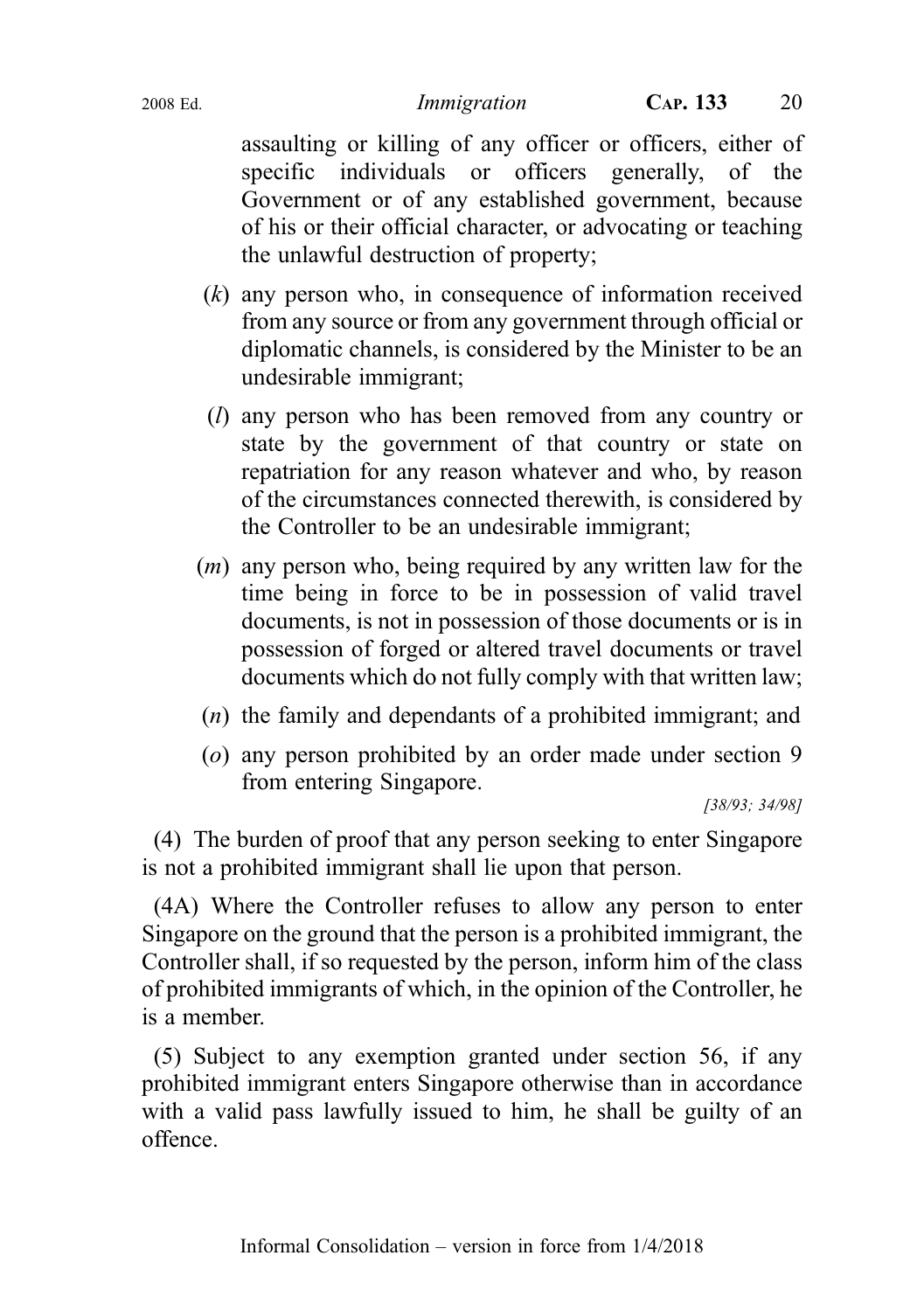(7) Notwithstanding sections 24, 25, 25A and 26, any person who appeals against such refusal shall be permitted to disembark and shall be detained in an immigration depot pending the determination of his appeal, unless released on a pass issued at the discretion of the Controller on such conditions as to furnishing security or otherwise as the Controller may think fit.

[41/95]

# Power to prohibit or limit entry into Singapore

**9.**—(1) The Minister may, by order —

- (a) where he thinks it expedient to do so in the interests of public security or by reason of any economic, industrial, social, educational or other conditions in Singapore —
	- (i) prohibit, either for a stated period or permanently, the entry or re-entry into Singapore of any person or class of persons;
	- (ii) limit the number of persons of any class who may enter Singapore within any period specified in the order;
	- (iii) limit the period during which any person or class of persons entering or re-entering Singapore may remain therein;
- (b) prohibit the entry into Singapore of passengers brought to Singapore by any transportation company which refuses or neglects to comply with the provisions of this Act.

(1A) No order made under subsection  $(1)(a)$ , except an order made in the interests of public security, shall apply to any person outside Singapore at the time when the order is made and who is in possession of a valid re-entry permit lawfully issued to him.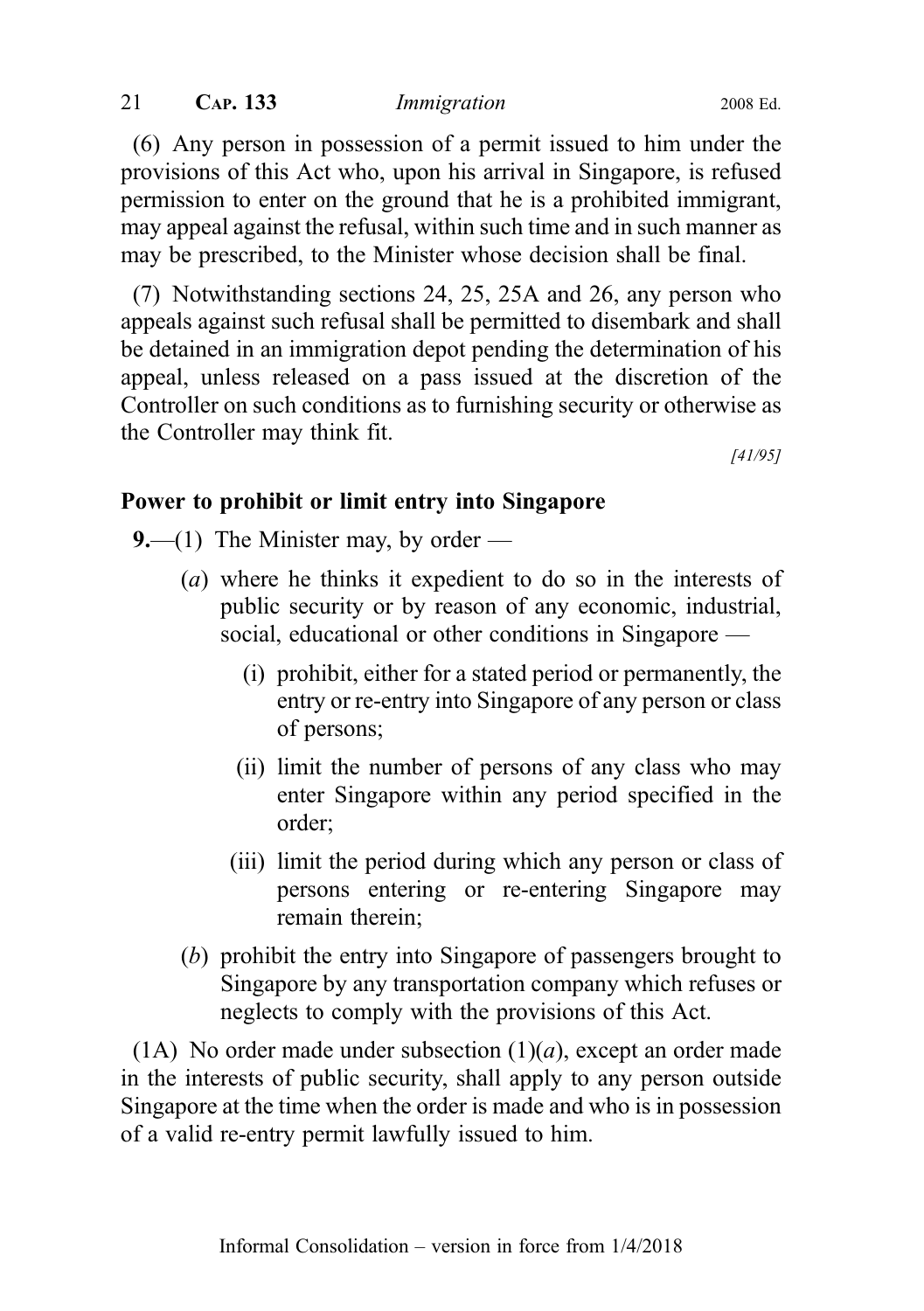(2) An order made under subsection (1) shall not apply to any citizen of Singapore or to any person seeking to enter Singapore under and in accordance with any pass lawfully issued to that person.

(3) Every order made under subsection  $(1)(a)$  which relates to a class of persons, except an order made in the interests of public security, shall be presented to Parliament as soon as possible after publication in the Gazette and if a resolution is passed within the next 3 months after the order is so presented disapproving the order or any part thereof, the order or such part thereof, as the case may be, shall thenceforth cease to have effect but without prejudice to the validity of anything previously done thereunder.

(4) Every order made under subsection (1) shall, unless otherwise expressed therein, come into force on the date of the making thereof, and shall be published in the Gazette.

(5) Any person who enters or re-enters or remains in Singapore in contravention of any order made under subsection (1) shall be guilty of an offence and shall on conviction be punished with imprisonment for a term of not less than 2 years and not more than 4 years and shall also be liable to a fine not exceeding \$6,000.

[35/84; S 22/89]

(6) Where a person, who has been previously convicted of any offence which is punishable with imprisonment for a term of not less than 3 years, commits an offence under subsection (5) by the use of a passport or other travel document which bears a name different from that stated in the order made against him under subsection (1), he shall on conviction be punished with imprisonment for a term of not less than 2 years and not more than 5 years and shall also be liable to a fine not exceeding \$10,000 and to caning.

[35/84; S 22/89]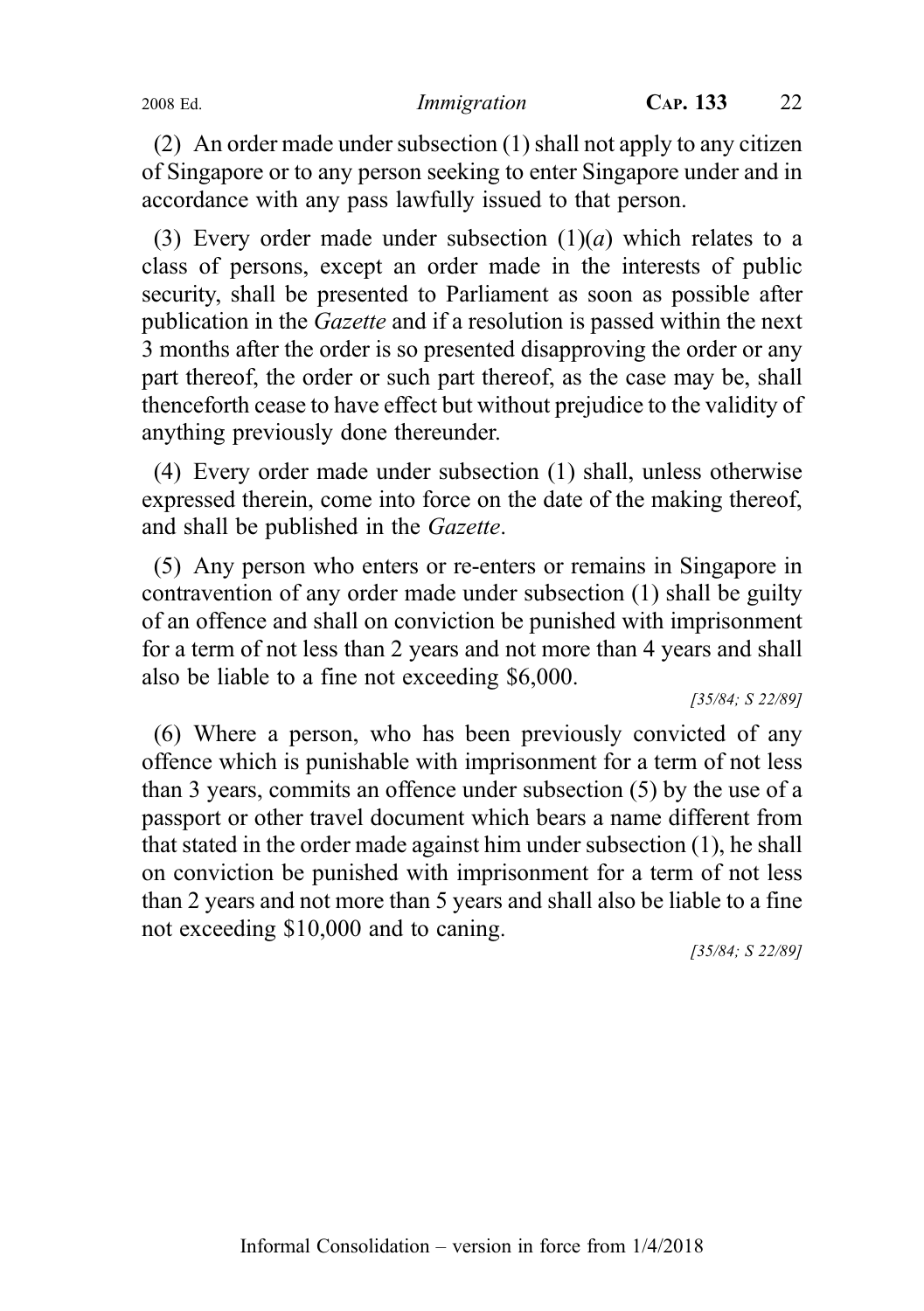### PART IIA

### SINGAPORE VISAS FOR NON-CITIZENS

#### Singapore visas

9A.—(1) Subject to the provisions of this Act, the Controller may grant a non-citizen permission, to be known as a Singapore visa, to travel to and enter Singapore.

[33/2007]

(2) Without limiting the generality of subsection (1), a Singapore visa to travel to and enter Singapore may be one to travel to and enter Singapore during a specified period.

[33/2007]

### Visas essential for travel

9B.—(1) Subject to subsection (2), a non-citizen shall not travel to Singapore without a Singapore visa that is in effect.

[33/2007]

(2) Subsection (1) shall not apply to a non-citizen in relation to travel to Singapore if the travel is by a non-citizen who holds and produces a valid passport from a territory that is approved by the **Minister** 

[33/2007]

### Effect of Singapore visa

9C.—(1) A Singapore visa that is in effect is not a pass or other permission for, and does not confer any right on, the holder to enter Singapore.

[33/2007]

(2) Subject to section 5(2) and any regulations made under section 55, the holder of a Singapore visa that is in effect shall enter Singapore at an authorised airport, authorised landing place, authorised train checkpoint or authorised point of entry.

[33/2007]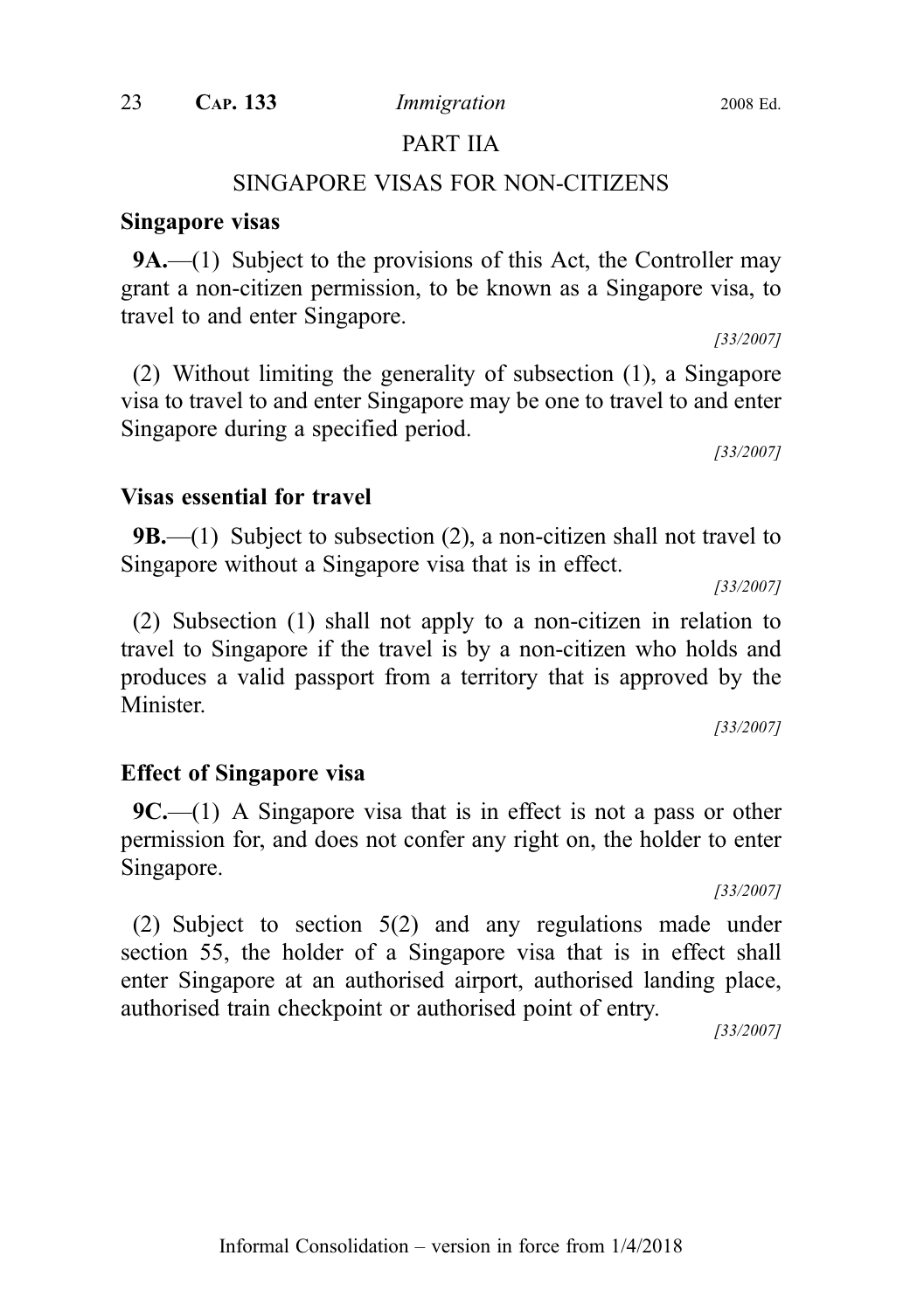# PART III

#### ENTRY AND RE-ENTRY PERMITS

#### Entry permits

10.—(1) Any person seeking to enter Singapore who is not entitled so to enter as a citizen of Singapore or by virtue of a valid pass to enter Singapore issued to him or seeking to remain in Singapore after he had ceased to be a citizen of Singapore or after the expiry of such a pass may make application in that behalf in the manner prescribed to the Controller or to such other person whether within or outside Singapore as the Controller may, from time to time, appoint for the purpose.

[53/2004]

(2) Upon an application made under subsection (1) and upon payment of the prescribed fee, the Controller may issue to the applicant an entry permit in the prescribed form and shall, if the applicant is required by the provisions of any written law relating to passports for the time being in force in Singapore to have a visa to enter Singapore, issue a visa to the applicant on the production by him of his passport or other travel document and on payment of the fee prescribed by that written law, and the visa shall remain valid until the expiry or cancellation of the entry permit issued to him.

(3) The Controller may, in his discretion —

- (a) at the time of issuing an entry permit under subsection (2), impose any condition as he thinks fit; or
- (b) at any time after the issue of an entry permit under subsection (2), vary or revoke any condition to which the entry permit is subject or impose any condition thereto.

[53/2004]

(3A) For the avoidance of doubt, the power of the Controller to vary, revoke or impose any condition under subsection  $(3)(b)$  may be exercised whether or not he is entitled to cancel the entry permit under this Act.

[53/2004]

(4) Before varying, revoking or imposing any condition on an entry permit under subsection  $(3)(b)$ , the Controller shall notify the holder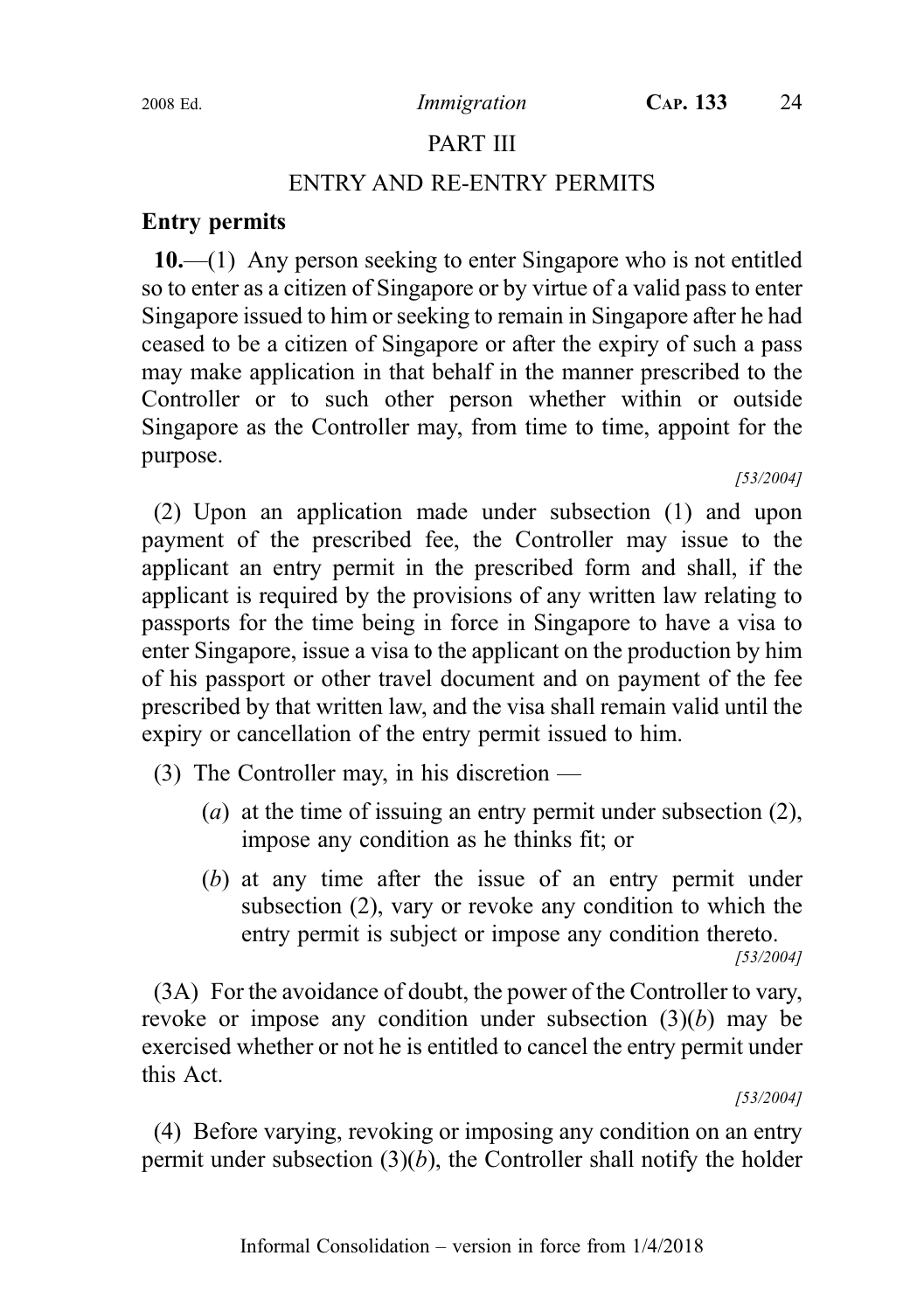25 CAP. 133 Immigration 2008 Ed.

of the entry permit of his intention to do so and shall give the holder an opportunity to be heard as to why the condition of his entry permit should not be varied or revoked or the additional condition should not be imposed.

> [38/93; 53/2004] [Act 18 of 2012 wef 19/12/2012]

(5) Any person who is aggrieved by the decision of the Controller under this section may, within 30 days of being notified of the decision of the Controller, appeal by petition in writing to the Minister whose decision shall be final.

[38/93]

(6) Any entry permit issued by the Controller before 15th January 2005 to any person who was in Singapore at the time he ceased to be a citizen of Singapore and who continued to remain in Singapore shall be deemed to have been validly issued and shall continue in force until it is cancelled.

[53/2004]

### Re-entry permits

11.—(1) Any person lawfully resident in Singapore, not being the holder of a valid pass or a citizen of Singapore, who seeks to leave Singapore temporarily, or within one month of so leaving Singapore, may make an application to the Controller in the prescribed manner for the issue to him of a re-entry permit authorising him to re-enter Singapore.

(2) Subject to subsection (3), upon an application made under subsection (1) and upon payment of the prescribed fee, the Controller may issue to the applicant a re-entry permit in the prescribed form and shall, if the applicant is required by the provisions of any written law relating to passports for the time being in force in Singapore to have a visa to enter Singapore, issue a visa to the applicant on the production by him of his passport or other travel document and on payment of the fee prescribed by that written law and the visa shall remain valid until the expiry or cancellation of the re-entry permit issued to him.

[Act 18 of 2012 wef 19/12/2012]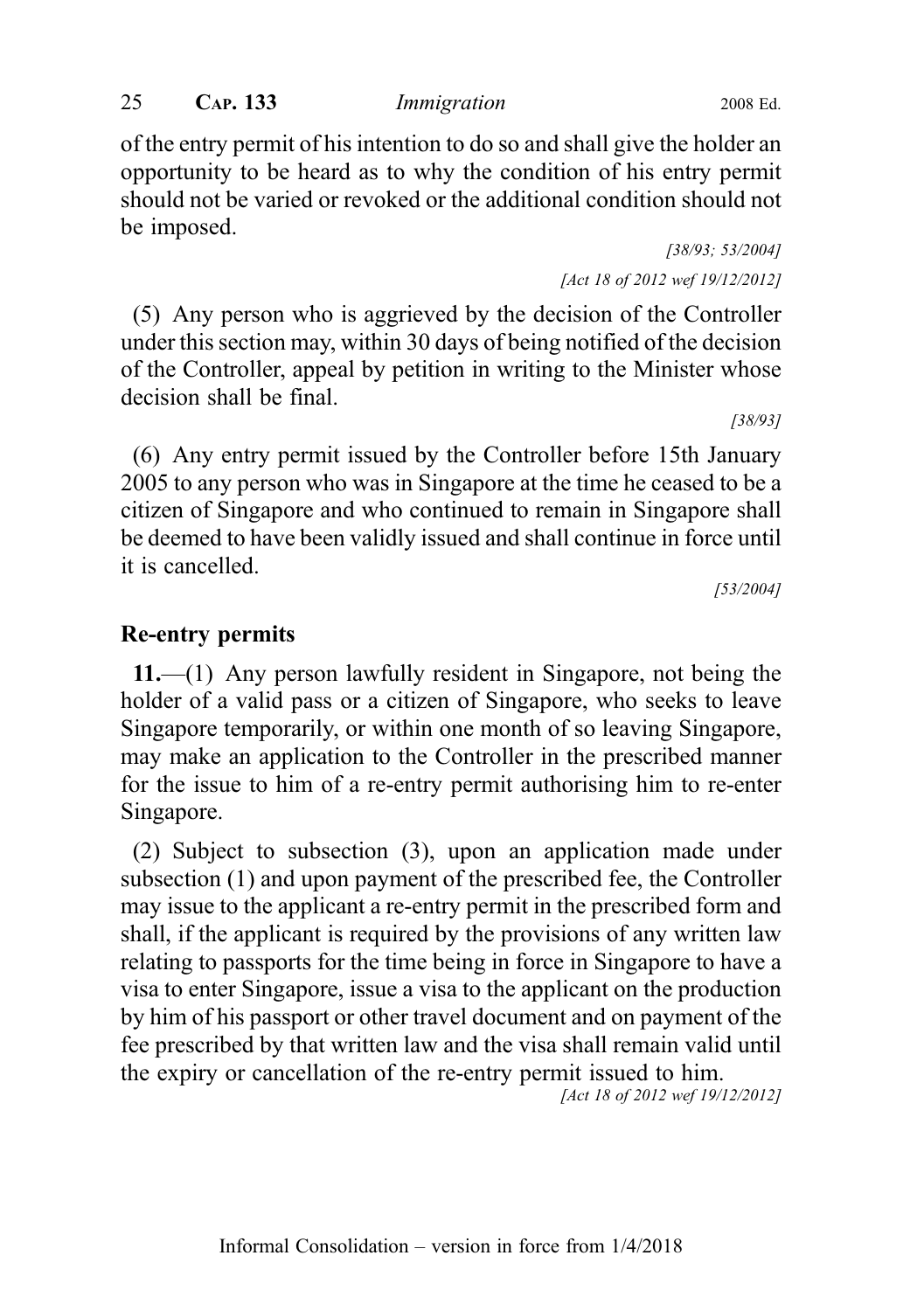(3) The Controller may, in his discretion —

- (*a*) at the time of issuing a re-entry permit under subsection  $(2)$ , impose any condition as he thinks fit; or
- (b) at any time after the issue of a re-entry permit under subsection (2), vary or revoke any condition to which the re-entry permit is subject or impose any condition thereto. [Act 18 of 2012 wef 19/12/2012]

(4) For the avoidance of doubt, the power of the Controller to vary, revoke or impose any condition under subsection  $(3)(b)$  may be exercised whether or not he is entitled to cancel the re-entry permit under this Act.

[Act 18 of 2012 wef 19/12/2012]

(5) Before varying, revoking or imposing any condition on a reentry permit under subsection  $(3)(b)$ , the Controller shall notify the holder of the re-entry permit of the Controller's intention to do so and shall give the holder an opportunity to be heard as to why the condition of his re-entry permit should not be varied or revoked or the additional condition should not be imposed.

[Act 18 of 2012 wef 19/12/2012]

(6) Any person who is aggrieved by the decision of the Controller under this section may, within 30 days after being notified of the decision of the Controller, appeal by petition in writing to the Minister whose decision shall be final.

[Act 18 of 2012 wef 19/12/2012]

# Persons ceasing to be citizens of Singapore

11A.—(1) Subject to subsection (4), any person in Singapore who, on or after 15th January 2005, ceases to be a citizen of Singapore shall not remain in Singapore for more than 24 hours after the date on which he ceases to be a citizen of Singapore unless he has been issued with a permit or a pass authorising him to remain in Singapore.

[53/2004]

(2) Any person who, on or after 15th January 2005, ceases to be a citizen of Singapore and who wishes to remain in Singapore may make an application to the Controller in the prescribed manner for the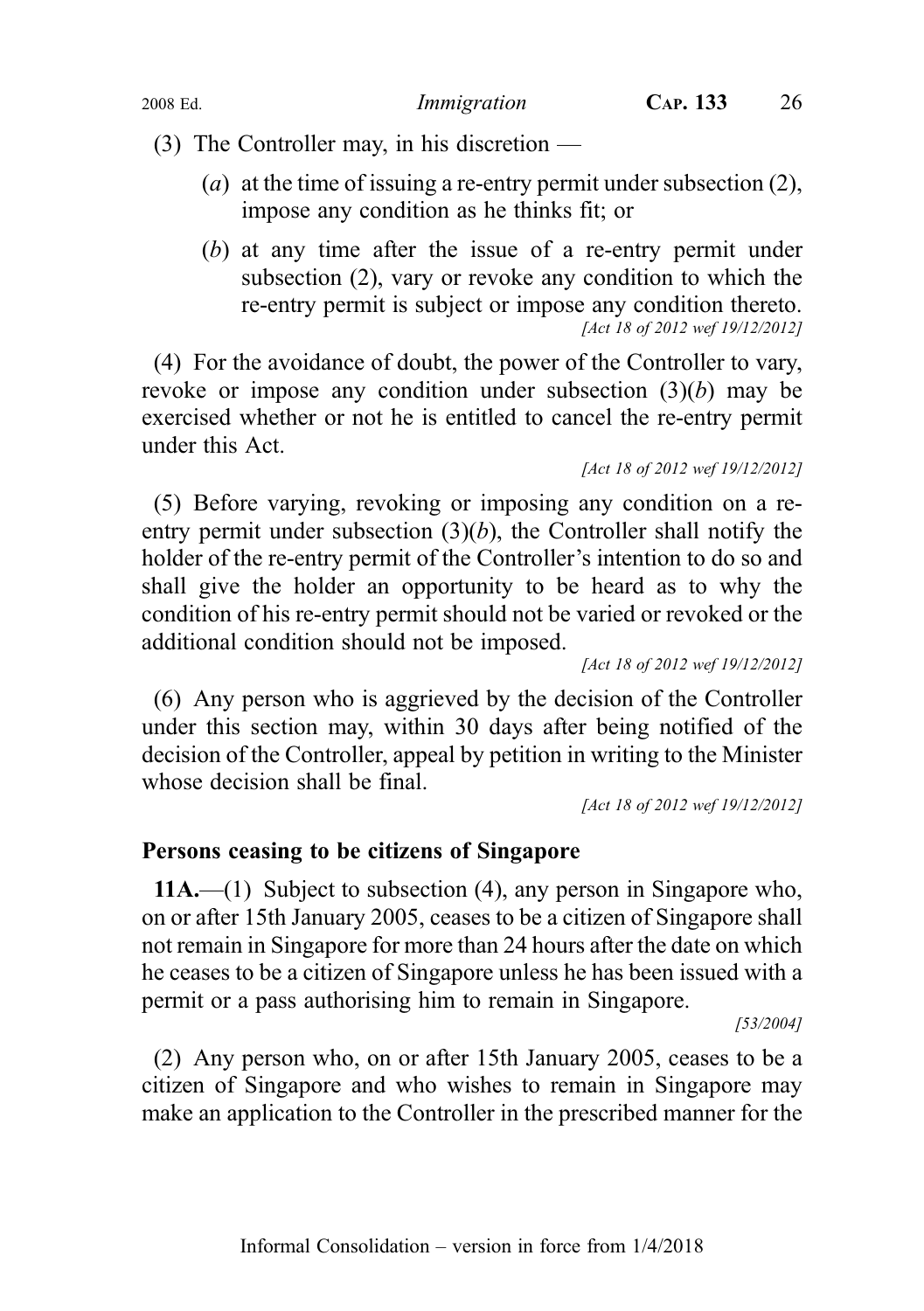issue to him of a permit or a pass authorising him to remain in Singapore.

[53/2004]

(3) Upon an application made under subsection (2) and upon payment of the prescribed fee, the Controller may issue to the applicant a permit or a pass authorising him to remain in Singapore. [53/2004]

(4) Any person who applies for a permit or a pass under subsection (2) before the expiry of the time specified in subsection  $(1)$  —

- (a) may remain in Singapore pending the determination by the Controller of the application; and
- (b) subject to subsection (5), shall not remain in Singapore for more than 24 hours after being informed that his application for a permit or pass has been rejected.

[53/2004]

(5) Subsection (4)(b) does not prevent a person from entering and remaining in Singapore if he is subsequently issued with a permit or a pass by the Controller authorising him to enter and remain in Singapore.

[53/2004]

(6) Any person who, without reasonable cause, contravenes subsection (1) or (4)(b) shall be guilty of an offence and —

- (a) in the case where he remains unlawfully in Singapore for a period not exceeding 90 days, shall be liable on conviction to a fine not exceeding \$4,000 or to imprisonment for a term not exceeding 6 months or to both; or
- (b) in the case where he remains unlawfully in Singapore for a period exceeding 90 days, shall on conviction be punished with imprisonment for a term not exceeding 6 months and shall also, subject to sections 325(1) and 330(1) of the Criminal Procedure Code 2010, be punished with caning with not less than 3 strokes, or where by virtue of that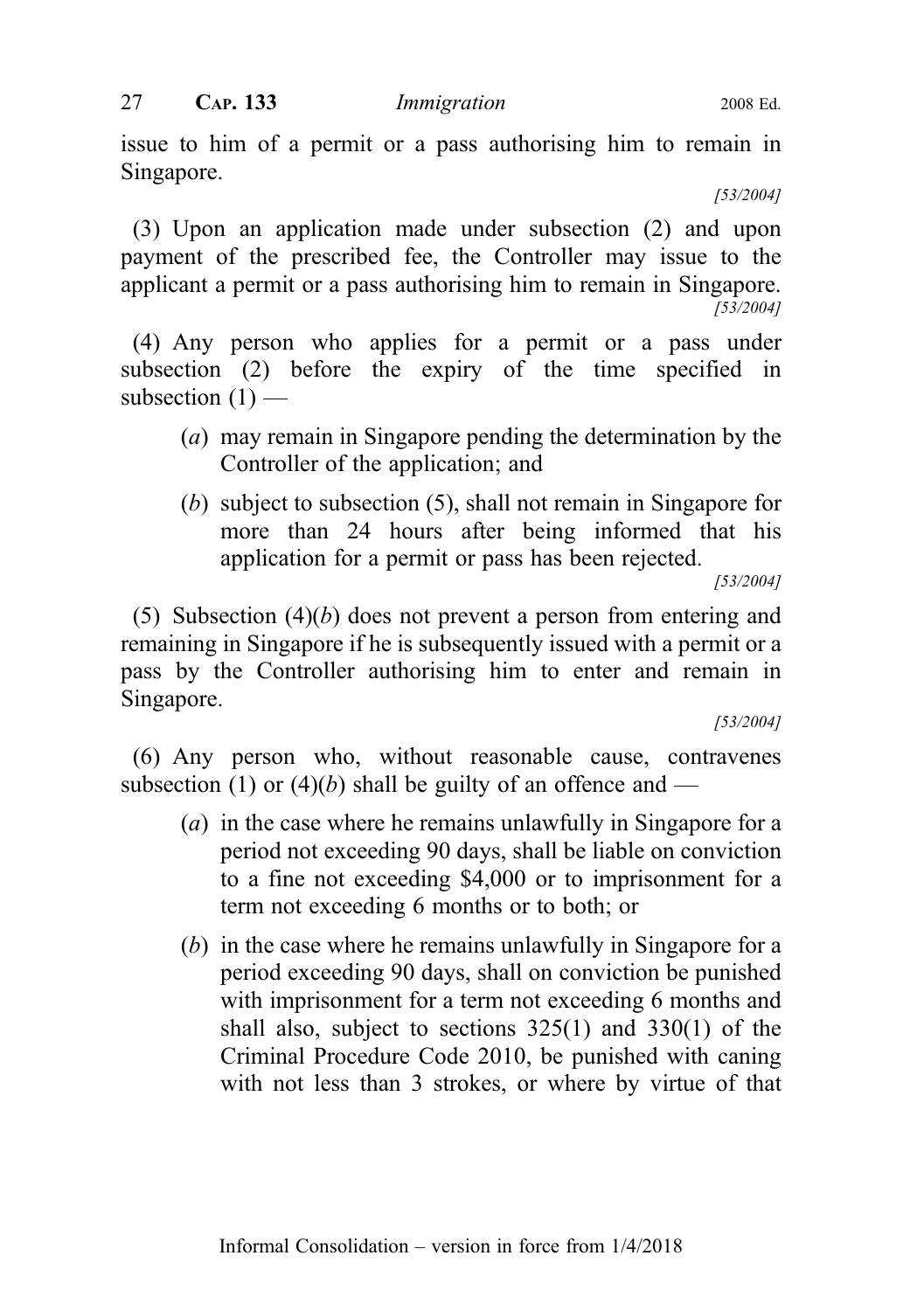section he is not punishable with caning, he shall, in lieu of caning, be punished with a fine not exceeding \$6,000. [15/2010 wef 02/01/2011]

[53/2004]

# Endorsement of names of wife and children on permits, passes and certificates

12. Subject to such conditions as may be prescribed, it shall be lawful for the Controller, on application made in that behalf in the prescribed form by the holder of, or by an applicant for, a permit, pass or certificate, to endorse upon the permit, pass or certificate issued to that person the name or names of the wife or child of that person.

# Power to make inquiries

13. The Controller may, before the issue of a permit, pass or certificate under this Act or before making any endorsement thereon under section 12, make such inquiries or require the production of such evidence as he may think fit in order to satisfy himself as to the truth of any statement made in the application for the permit, pass or certificate.

# Cancellation and declarations regarding permits and certificates

14.—(1) Where the holder of any permit seeks to enter Singapore accompanied by any child whose name is not endorsed upon that permit under section 12 and who is not otherwise entitled to enter Singapore under the provisions of this Act, the Controller may cancel the permit issued to that person.

(2) Where, upon the arrival in Singapore of any person to whom a permit or certificate has been issued, the Controller is satisfied, as a result of inquiries made under section 24, 25, 25A or 26, or from other information, that the permit or certificate was issued as a result of any false representation or concealment of a material fact, the Controller may cancel the permit or certificate.

[38/93]

(3) Where at any time during the period of validity of any permit or certificate, the Controller is satisfied that the holder of the permit or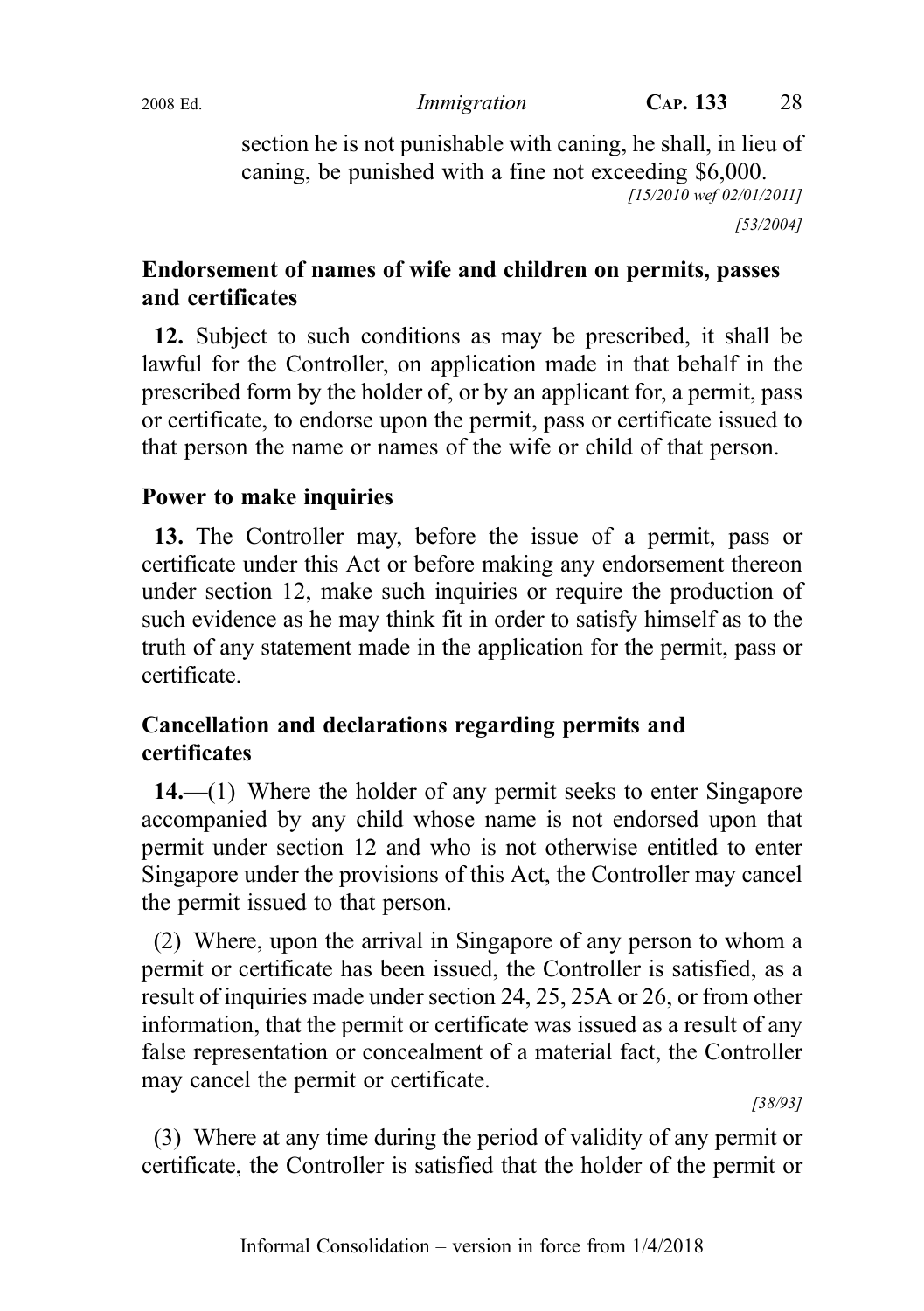certificate is a prohibited immigrant, the Controller shall cancel the permit or certificate.

(4) Where any person has entered or remains in Singapore by virtue of a permit or certificate, and the Controller is satisfied that —

- (a) any material statement made in or in connection with the application for the permit or certificate was false or misleading;
- (b) the person is a prohibited immigrant; or
- (c) the holder of the permit or certificate has contravened any condition stated in the permit or certificate,

the Controller may cancel the permit or certificate issued to that person, and may declare at any time after the date of the entry or date of the issue of the permit or certificate that the presence of that person in Singapore is unlawful.

[34/98]

(5) On making any cancellation under subsection (2), (3) or (4) or on making any declaration under subsection (4), the Controller shall, by notification which, if the address of the person is known, shall be sent to him at that address and otherwise shall be published in such manner as the Controller thinks fit, inform the person affected thereby of the grounds on which the cancellation or declaration has been made.

[34/98]

(6) The person may appeal against the cancellation or declaration, as the case may be, within such time and in such manner as may be prescribed, to the Minister whose decision shall be final.

# Unlawful entry or presence in Singapore

15.—(1) A person shall not remain in Singapore after the cancellation of any permit or certificate, or after the making of a declaration under section 14(4) or after the expiration or notification to him, in such manner as may be prescribed, of the cancellation of any pass relating to or issued to him unless he is otherwise entitled or authorised to remain in Singapore under the provisions of this Act or the regulations.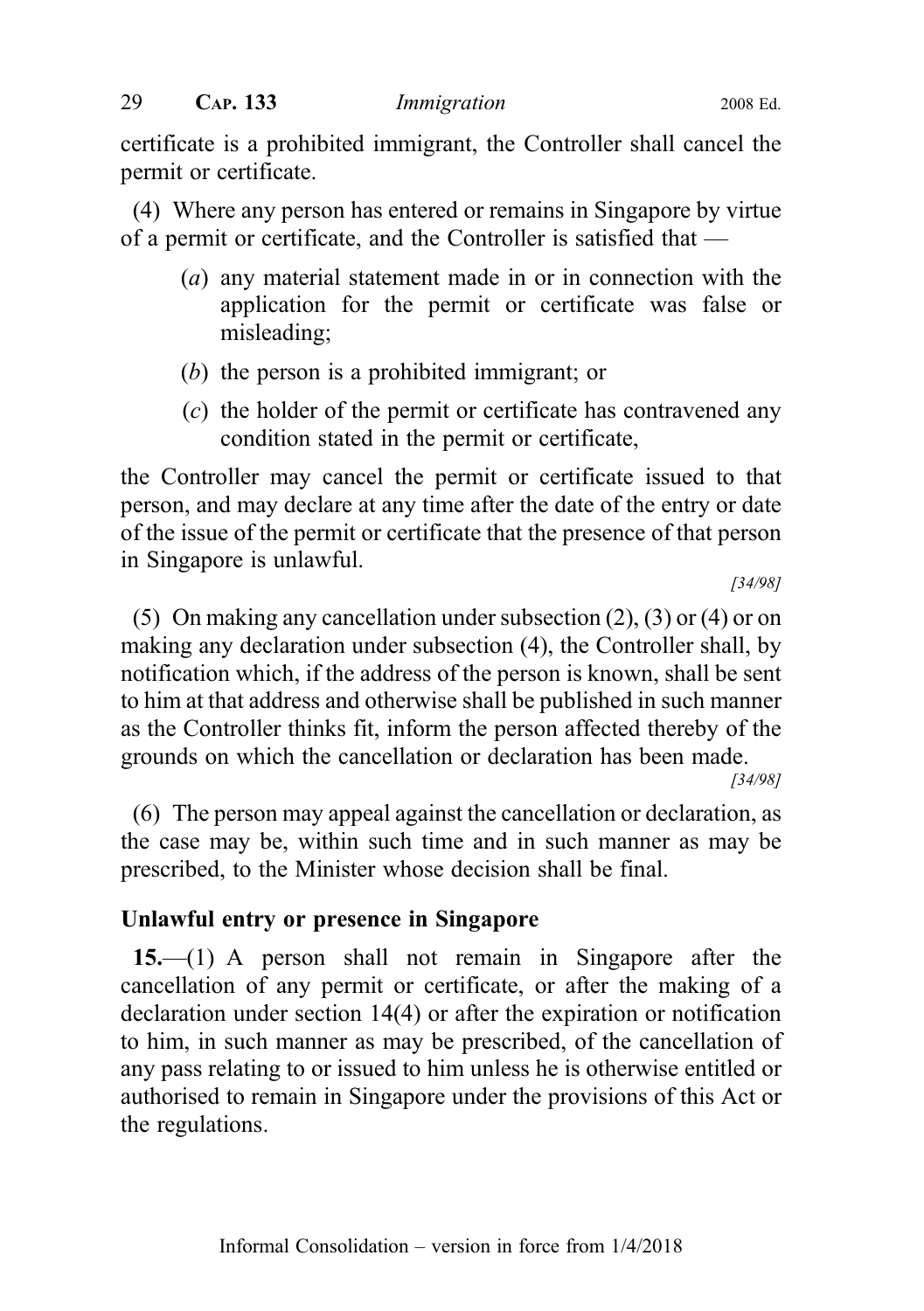(2) A person shall not remain in Singapore in contravention of section 62.

[12/70]

(3) Any person who contravenes, without reasonable cause, this section shall be guilty of an offence and —

- (a) in the case where he remains unlawfully for a period not exceeding 90 days, shall be liable on conviction to a fine not exceeding \$4,000 or to imprisonment for a term not exceeding 6 months or to both;
- (b) in the case where he remains unlawfully for a period exceeding 90 days, shall on conviction be punished with imprisonment for a term not exceeding 6 months and shall also, subject to sections 325(1) and 330(1) of the Criminal Procedure Code 2010, be punished with caning with not less than 3 strokes, or where by virtue of that section he is not punishable with caning, he shall, in lieu of caning, be punished with a fine not exceeding \$6,000.

[15/2010 wef 02/01/2011] [35/84; 6/89; 41/95]

# PART IV

# PROCEDURE ON ARRIVAL IN AND DEPARTURE FROM SINGAPORE

### Immigration signal

16.—(1) The master of every vessel which arrives in or is about to leave Singapore shall hoist the prescribed immigration signal and shall exhibit that signal until authorised by an immigration officer to haul it down.

[13/77]

(2) The master of a vessel who contravenes subsection (1) shall be guilty of an offence.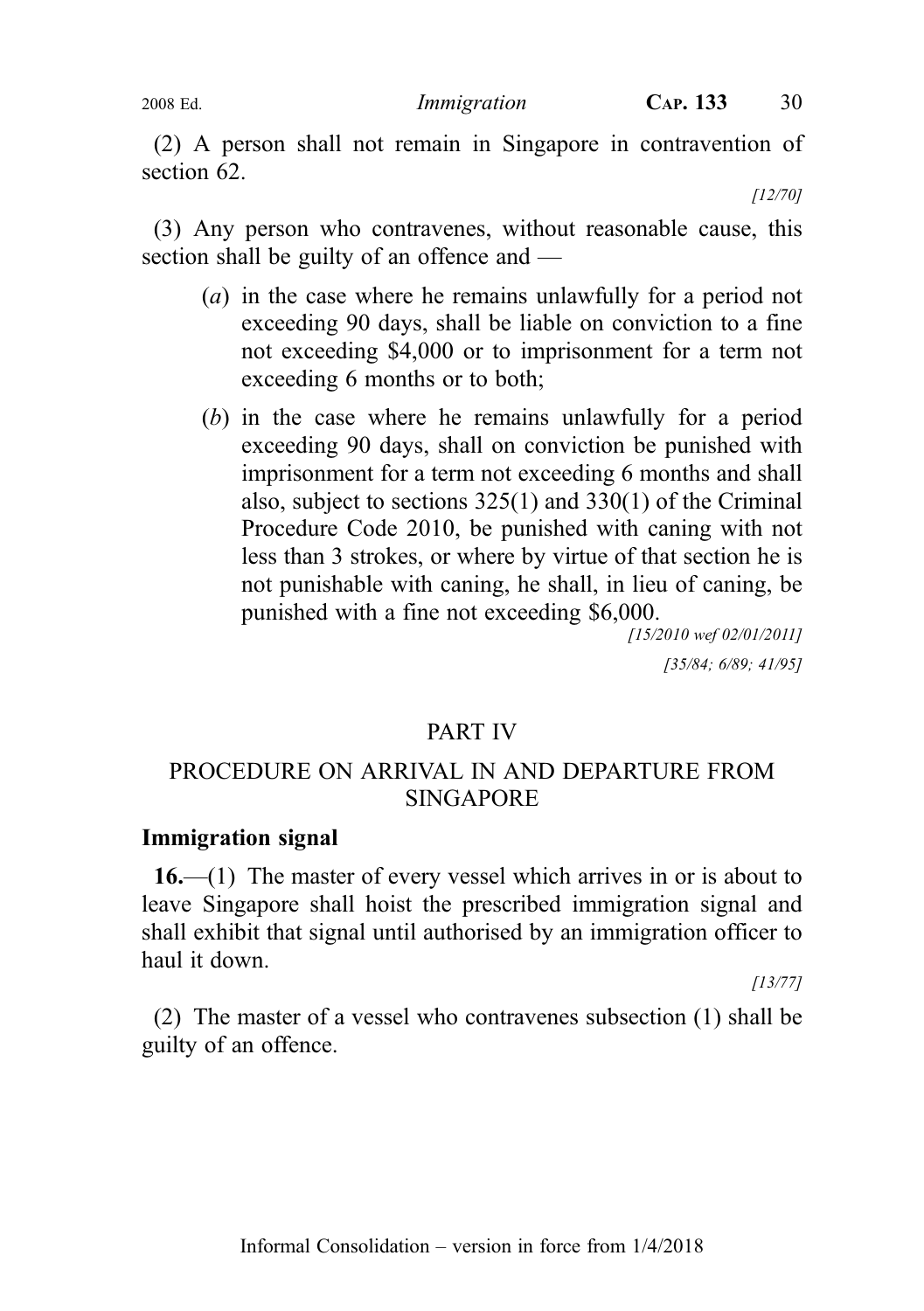31 CAP. 133 Immigration 2008 Ed.

# Vessel to stop, proceed to immigration or departure anchorage or other place when ordered

17.—(1) The Controller may, by notification in the *Gazette*, declare any place within the limits of any port to be an immigration anchorage, either for vessels generally or for vessels of a class specified in the notification.

> [13/77] [Act 18 of 2012 wef 19/12/2012]

(2) The master of every vessel which arrives at or is about to leave a port where an immigration anchorage, either for vessels generally or for vessels of a class to which that vessel belongs, has been declared shall, subject to any directions given under subsection (4), immediately navigate his vessel to that anchorage and shall remain there until an immigration officer gives him permission to leave.

(3) The master of every vessel which arrives in or is about to leave Singapore shall, if ordered to do so by a police officer or an immigration officer, stop, anchor or tie up his vessel at such place as may be ordered, and shall remain there until a police officer or an immigration officer gives him permission to leave.

[Act 18 of 2012 wef 19/12/2012]

(4) The master of a vessel who contravenes or fails, without reasonable cause, to comply with this section or any order made or directions given thereunder shall be guilty of an offence.

# Aircraft arriving in or departing from Singapore

18.—(1) The captain of every aircraft which arrives in or leaves Singapore shall land his aircraft at, or fly his aircraft away from, an authorised airport.

[13/77]

[13/77]

(2) The captain of an aircraft who, without reasonable cause, contravenes subsection (1) shall be guilty of an offence.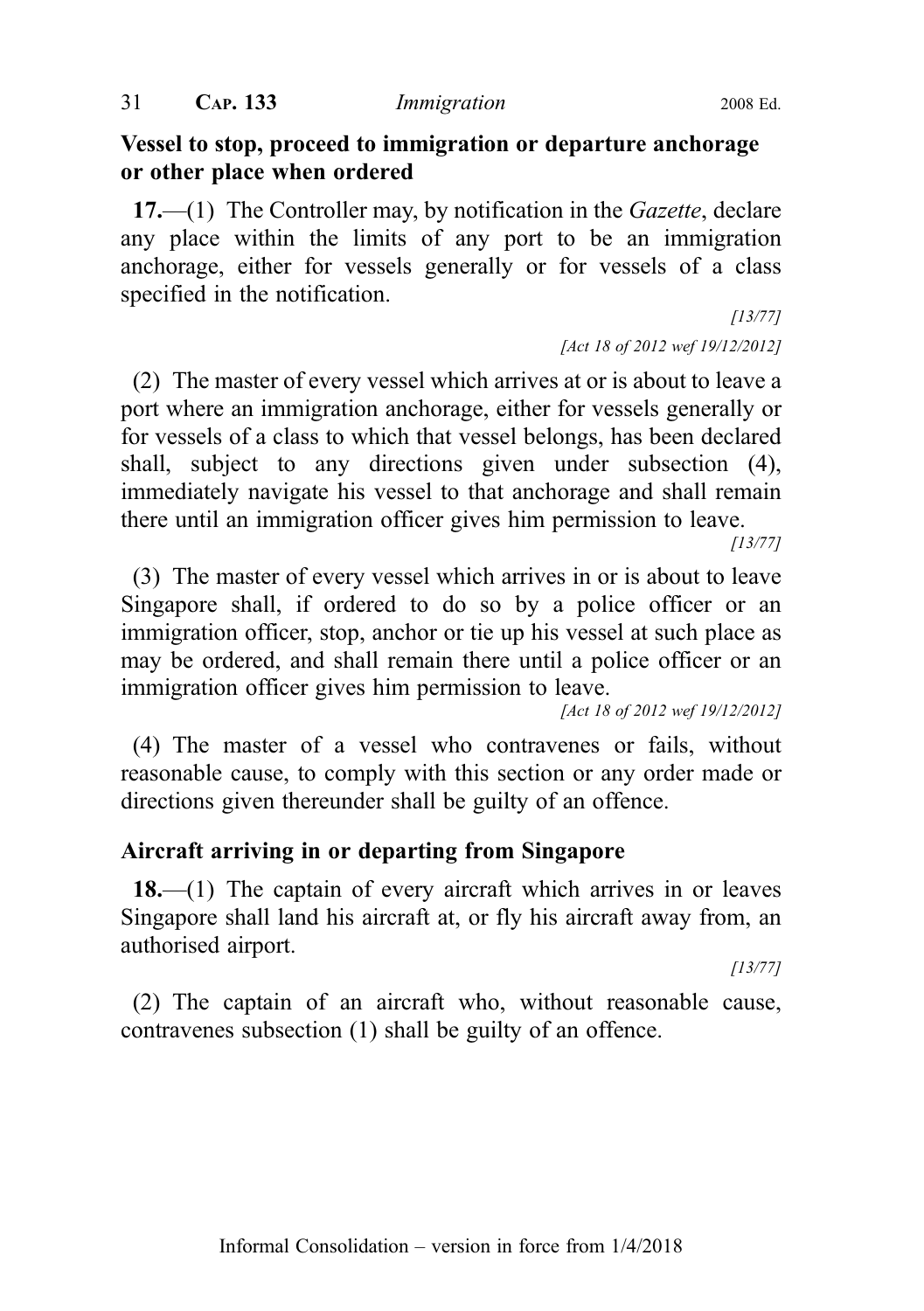Informal Consolidation – version in force from 1/4/2018

# Train arriving in or leaving Singapore

18A.—(1) The master of every train which arrives in or leaves Singapore shall stop his train at, or drive his train away from, an authorised train checkpoint.

(2) The master of a train who, without reasonable cause, contravenes subsection (1) shall be guilty of an offence.

[38/93]

[53/2004]

[53/2004]

[38/93]

#### Vehicles arriving in or leaving Singapore

18B.—(1) The driver of a vehicle who wishes to drive into Singapore shall stop his vehicle at an authorised place of embarkation, an authorised point of entry or an immigration control post upon arrival in Singapore.

(2) The driver of a vehicle who wishes to drive out of Singapore shall stop his vehicle at an authorised departing place, an authorised point of departure or an immigration control post before leaving Singapore.

(3) The driver of a vehicle who, without reasonable cause,

contravenes subsection (1) or (2) shall be guilty of an offence. [53/2004]

# Persons not to board or leave vessel until examination completed

19.—(1) Except under and in accordance with any authority granted by an immigration officer, no person other than —

- (a) the pilot;
- (b) any Government officer boarding the vessel on duty;
- (c) the owner, charterer or agent of the vessel; or
- (d) a consular officer or an accredited representative of the country to which the vessel belongs,

shall leave or board a vessel arriving in Singapore nor may any person (other than the crew of a vessel carrying any such person) approach within 200 metres of the vessel, until the vessel has been examined by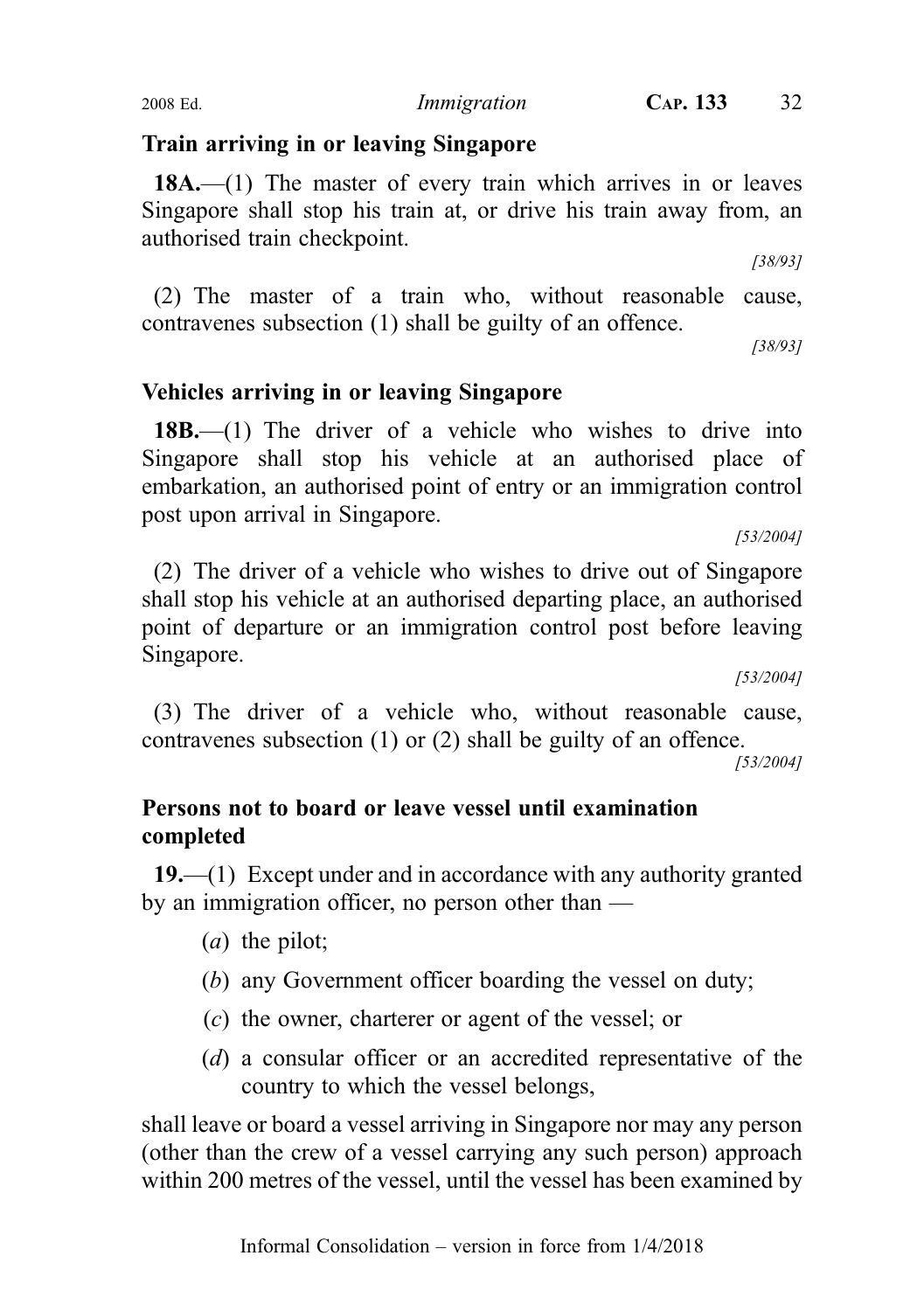an immigration officer and the immigration signal has been hauled down, or board a vessel departing from Singapore after it has been examined by an immigration officer just before its departure.

[13/77; S 353/75]

(2) Any person who contravenes subsection (1) shall be guilty of an offence and every such person leaving a vessel in contravention of subsection (1) shall, if so required by an immigration officer, return immediately to the vessel and remain thereon and the master of the vessel shall be bound to re-embark that person.

# Prohibition on disembarking from or boarding ships without permission of immigration officer

 $20$ .—(1) It shall be the duty of the master and the owner or charterer of every vessel which arrives in Singapore to prevent any person other than a person specified in section  $19(1)(a)$ , (b), (c) or (d) from disembarking from or boarding the vessel until the disembarkation or boarding has been authorised by an immigration officer, and for that purpose any means reasonably necessary may be used.

(2) Where any person disembarks from or boards any vessel before being authorised by an immigration officer in that behalf, that person, the master and the owner or charterer of the vessel shall each be guilty of an offence under this section.

(3) It shall be no defence to a prosecution under this section that the master, owner or charterer did not permit or do anything to facilitate the disembarkation or boarding of the person.

(4) It shall be a good defence to a prosecution under this section that the master, owner or charterer took every reasonable precaution to prevent the disembarkation or boarding of the person.

(5) The master of the vessel from which any person has disembarked before the disembarkation has been authorised by an immigration officer shall be bound to re-embark that person and any master refusing to re-embark that person shall be guilty of an offence.

(6) Any person guilty of an offence under this section shall be liable on conviction to a fine not exceeding \$4,000 or to imprisonment for a term not exceeding 12 months or to both.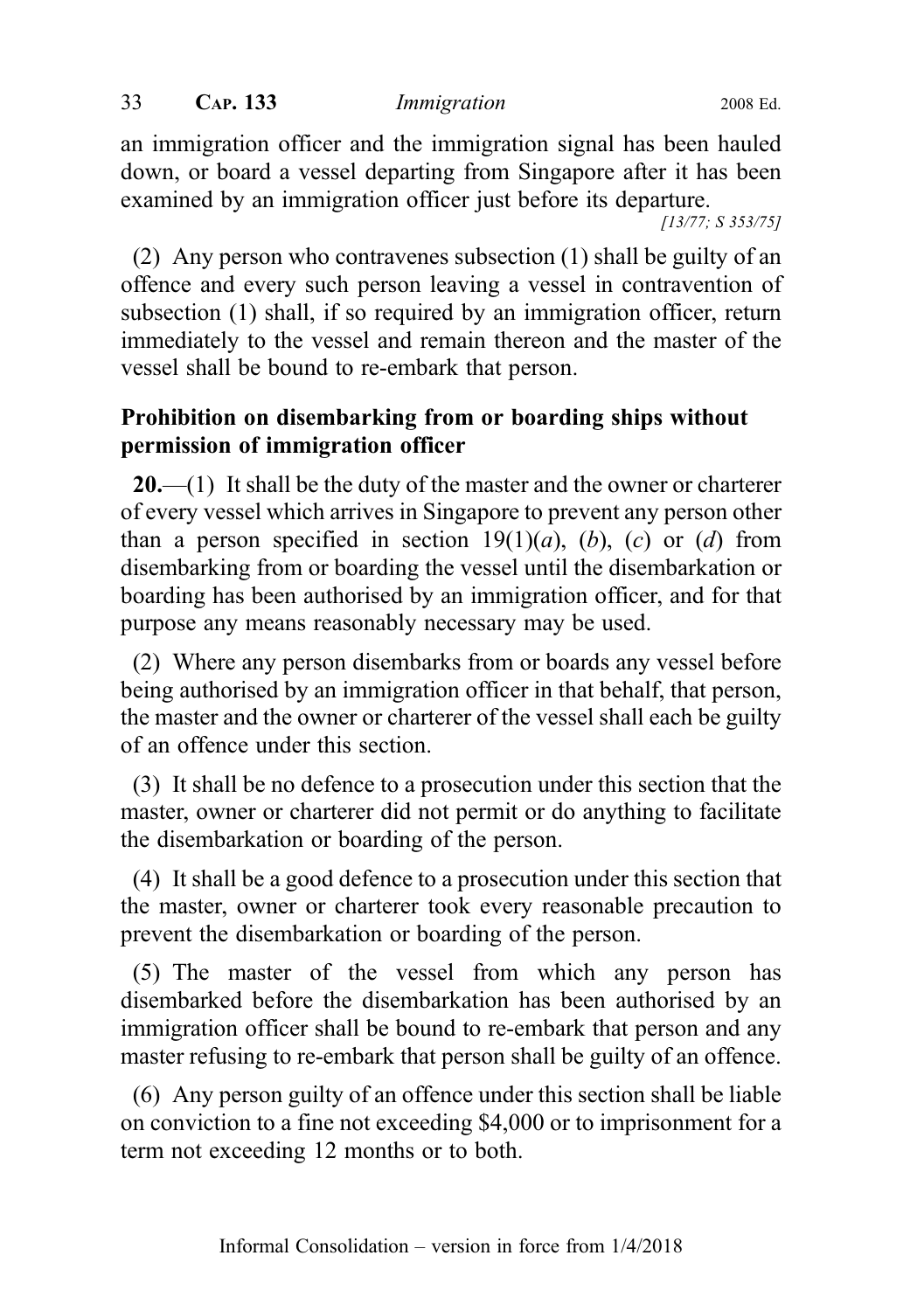# Prohibition of removal of articles before examination

21.—(1) Except with the authority of an immigration officer, no article or thing shall be removed or taken from, or put on board, any vessel until the vessel has been examined by an immigration officer under section 19.

(2) Any person who contravenes subsection (1) shall be guilty of an offence.

# Provision of passenger and crew information by master, etc., of vessel arriving in, leaving or due to leave Singapore

 $22$ .—(1) Subject to section  $22A(4)$ , the master, owner, agent or charterer of every vessel arriving at any authorised landing place for persons arriving in Singapore by sea from a place outside Singapore or leaving or due to leave from any authorised departing place for persons leaving Singapore by sea to a place outside Singapore shall —

- (a) within such time, in such form and manner and containing such particulars of the crew as may be prescribed, furnish to an immigration officer a complete list of all the crew who are or will be on board the vessel at the time of its arrival at the authorised landing place or at the time of its departure from the authorised departing place, as the case may be;
- (b) if so required by that immigration officer, produce to that immigration officer for inspection and interrogation every member of the crew, as directed, either generally or specifically, by that immigration officer;
- (c) furnish to that immigration officer such evidence of identity of each member of the crew within such time and in such form and manner as may be prescribed;
- (d) submit to such search of his vessel as may be necessary to establish the presence or absence of other persons on board;
- (e) produce his vessel's papers; and
- (f) before the vessel arrives at the authorised landing place or departs from the authorised departing place, as the case may be, report the presence on board of any stowaway or any unauthorised person or any person proceeding to any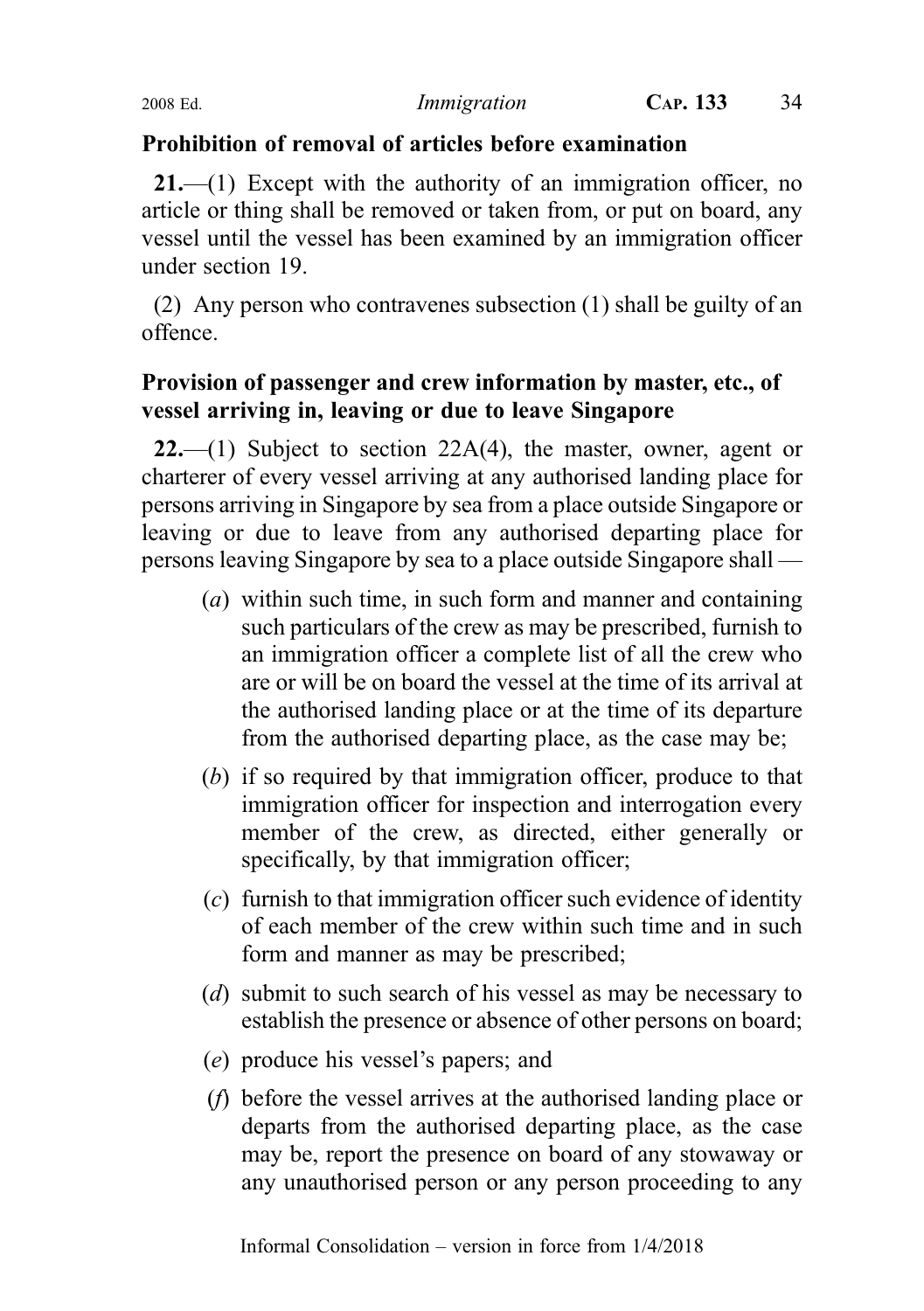state or country on the person's removal from any other state or country by the competent authorities of that other state or country.

[Act 18 of 2012 wef 19/12/2012]

(2) In the case of vessels carrying passengers, the master, owner, agent or charterer shall, in addition —

(a) within such time, in such form and manner and containing such particulars as may be prescribed, furnish a complete list of all passengers who are or will be on board the vessel at the time of its arrival at the authorised landing place or departure from the authorised departing place, as the case may be;

[Act 18 of 2012 wef 19/12/2012]

- (b) furnish in relation to every passenger disembarking in or embarking from Singapore such particulars in such form and manner and within such time as may be prescribed; and [Act 18 of 2012 wef 19/12/2012]
- (c) if so required by an immigration officer, produce every passenger for inspection and interrogation as directed, either generally or specifically, by that immigration officer. [Act 18 of 2012 wef 19/12/2012]

(3) The master, owner, agent or charterer of a vessel who contravenes subsection (1) or (2), and any person who hinders or obstructs any search of a vessel under subsection  $(1)(d)$ , shall each be guilty of an offence.

[38/93]

(4) If any person whose presence has not been reported under subsection  $(1)(f)$  is found on board the vessel, the master, owner, agent and charterer of the vessel shall each be guilty of an offence and shall each be liable on conviction to a fine of not less than \$5,000 and not more than \$10,000 in respect of each such person.

[38/93]

(5) In any proceedings under this section, the certificate in writing of an immigration officer who boarded or examined any particular vessel to the effect that the vessel carried, on arrival in Singapore, a total number of seamen corresponding in description to the particulars on the identification cards furnished under subsection  $(1)(c)$  shall be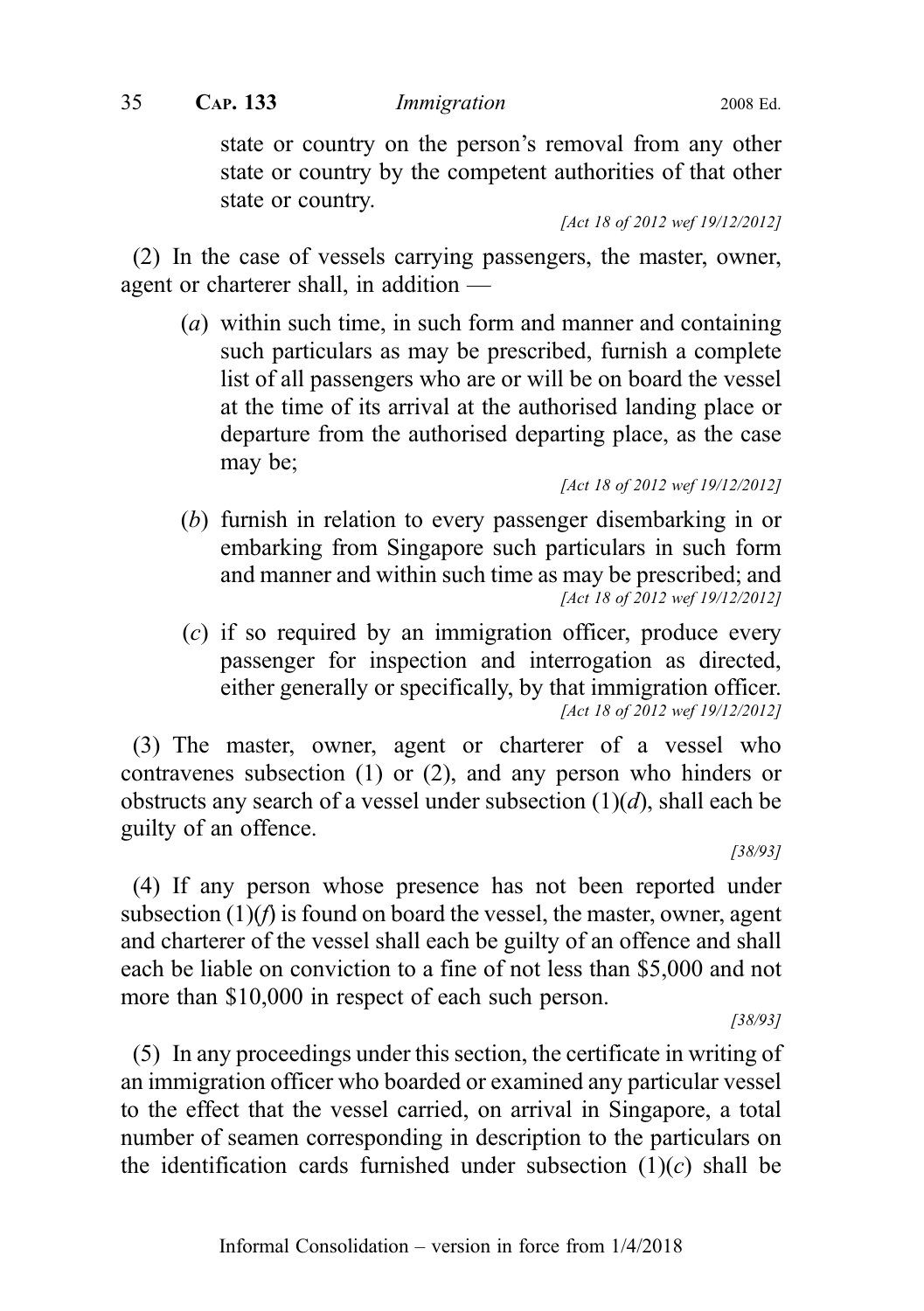conclusive proof that the vessel did on arrival carry that number of seamen.

# Provision of passenger and crew information in advance by master, etc., of vessel due to arrive in Singapore

22A.—(1) The master, owner, agent or charterer of every vessel which is due to arrive at any authorised landing place for persons arriving in Singapore by sea from a place outside Singapore shall, upon being given reasonable prior notice in writing by the Controller to comply with this section —

- (a) within such time prior to the arrival of the vessel at the authorised landing place, in such form and manner and containing such particulars of the crew as may be prescribed, furnish to the Controller a complete list of all the crew who are or will be on board the vessel at the time of its arrival at the authorised landing place;
- (b) within such time prior to the arrival of the vessel at the authorised landing place and in such form and manner as may be prescribed, furnish to the Controller a complete list of all passengers who are or will be on board the vessel at the time of its arrival at the authorised landing place; and
- (c) furnish to the Controller in relation to every passenger disembarking in Singapore, such particulars regarding one or both of the following:
	- (i) advance passenger information;
	- (ii) information recorded in the passenger reservation system for that vessel,

within such time prior to the arrival of the vessel at the authorised landing place and in such form and manner as may be prescribed.

(2) The Controller may at any time by notice in writing to the master, owner, agent or charterer of a vessel, revoke the notice given to him under subsection (1).

(3) The master, owner, agent or charterer of a vessel who contravenes subsection (1) shall be guilty of an offence.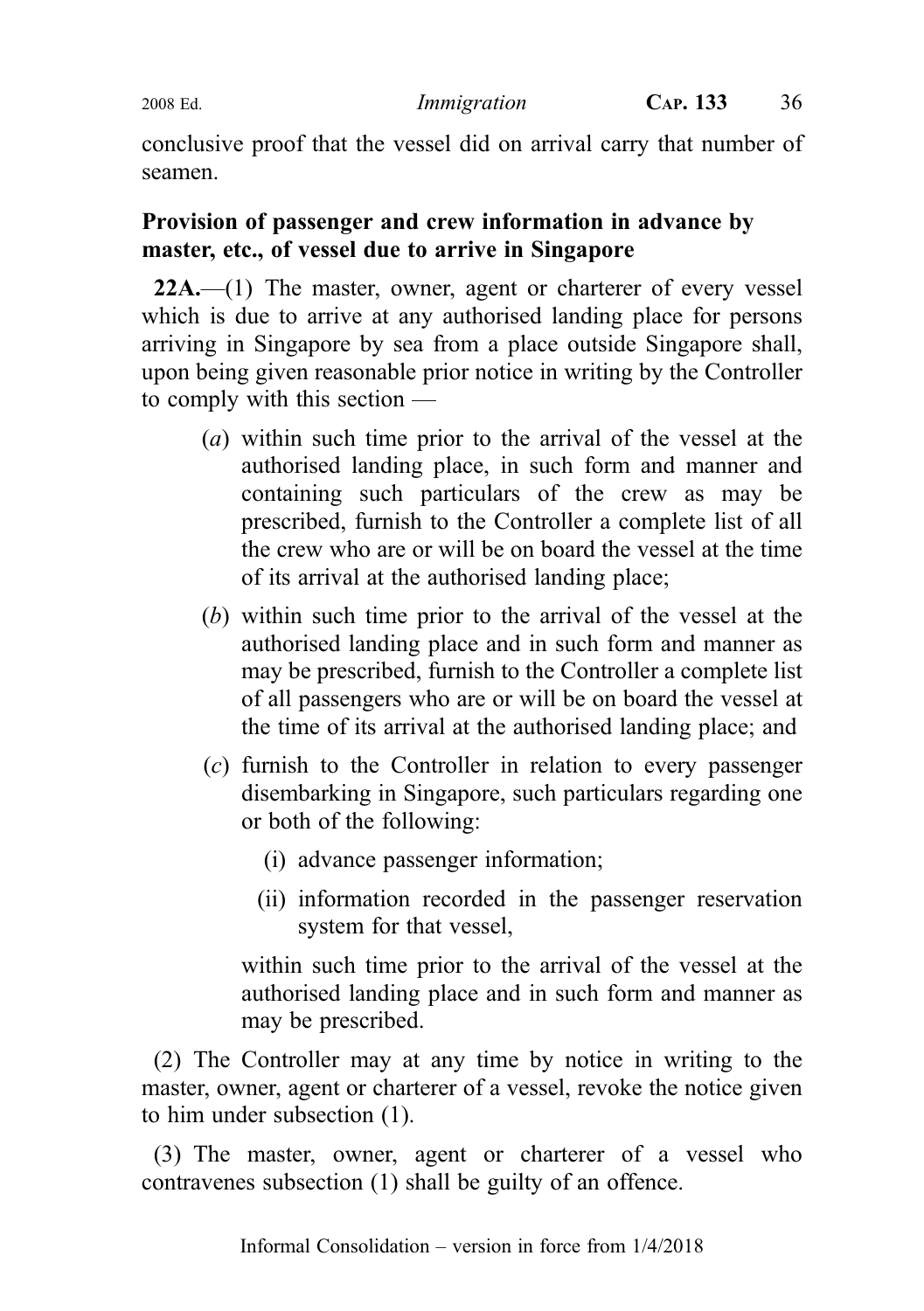(4) Any master, owner, agent or charterer of a vessel who is required to comply with this section need not comply with section  $22(1)(a)$  and  $(2)(a)$  and  $(b)$  unless so required by an immigration officer. [Act 18 of 2012 wef 19/12/2012]

# Provision of passenger and crew information by captain, etc., of aircraft arriving in, leaving or due to leave Singapore

23.—(1) Subject to section 23AA(4), the captain, owner, agent or charterer of every aircraft arriving at any airport in Singapore from a place outside Singapore or leaving or due to leave any airport in Singapore to a place outside Singapore shall —

- (a) within such time, in such form and manner and containing such particulars as may be prescribed, furnish to an immigration officer a complete list of all passengers who are or will be on board the aircraft at the time of its arrival at the airport or departure from the airport, as the case may be;
- (b) furnish to that officer in relation to every passenger landing in or departing from Singapore such particulars in such form and manner within such time as may be prescribed;
- (c) within such time, in such form and manner and containing such particulars of the crew as may be prescribed, furnish to that officer a complete list of all the crew of his aircraft who are or will be on board the aircraft at the time of its arrival at the airport or departure from the airport, as the case may be;
- (d) if so required by an immigration officer, produce every member of the crew and every passenger of that aircraft for inspection and interrogation as directed, either generally or specifically, by the immigration officer;
- (e) submit to such search of his aircraft as may be necessary to establish the presence or absence of other persons on board; and
- (f) before the aircraft arrives at or departs from the airport, as the case may be, report the presence on board of any stowaway or any unauthorised person or any person proceeding to any state or country on the person's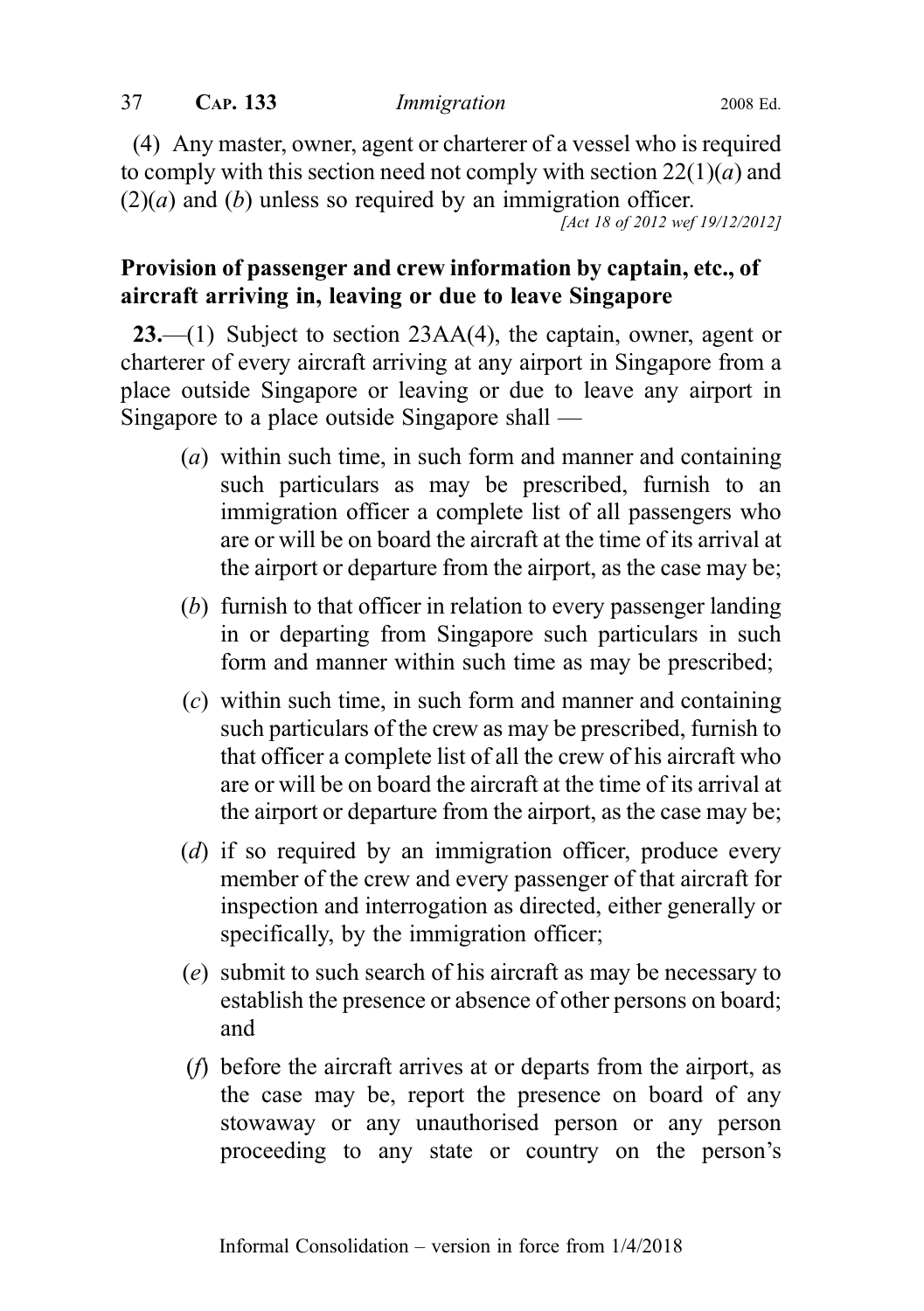removal from any other state or country by the competent authorities of that other state or country.

[Act 18 of 2012 wef 19/12/2012]

(2) The captain, owner, agent or charterer of an aircraft who contravenes subsection (1), and any person who hinders or obstructs any search of an aircraft under subsection  $(1)(e)$ , shall each be guilty of an offence.

(3) If any person whose presence has not been reported under subsection  $(1)(f)$  is found on board an aircraft, the captain, owner, agent and charterer of the aircraft shall each be guilty of an offence and shall each be liable on conviction to a fine of not less than \$5,000 and not more than \$10,000 in respect of each such person.

[38/93]

[38/93]

(4) In any proceedings under this section, the certificate in writing of an immigration officer who boarded or examined any particular aircraft to the effect that the aircraft carried, on arrival in Singapore, a total number of crew corresponding in description to the particulars on the list furnished under subsection  $(1)(c)$  shall be conclusive proof that the aircraft did on arrival carry that number of crew.

# Provision of passenger and crew information in advance by captain, etc., of aircraft due to arrive in Singapore

23AA.—(1) The captain, owner, agent or charterer of every aircraft which is due to arrive at any airport in Singapore from a place outside Singapore shall, upon being given reasonable prior notice in writing by the Controller to comply with this section —

- (a) within such time prior to the arrival of the aircraft at the airport, in such form and manner and containing such particulars of the crew as may be prescribed, furnish to the Controller a complete list of all the crew of his aircraft who are or will be on board the aircraft at the time of its arrival at the airport;
- (b) within such time prior to the arrival of the aircraft at the airport and in such form and manner as may be prescribed, furnish to the Controller a complete list of all passengers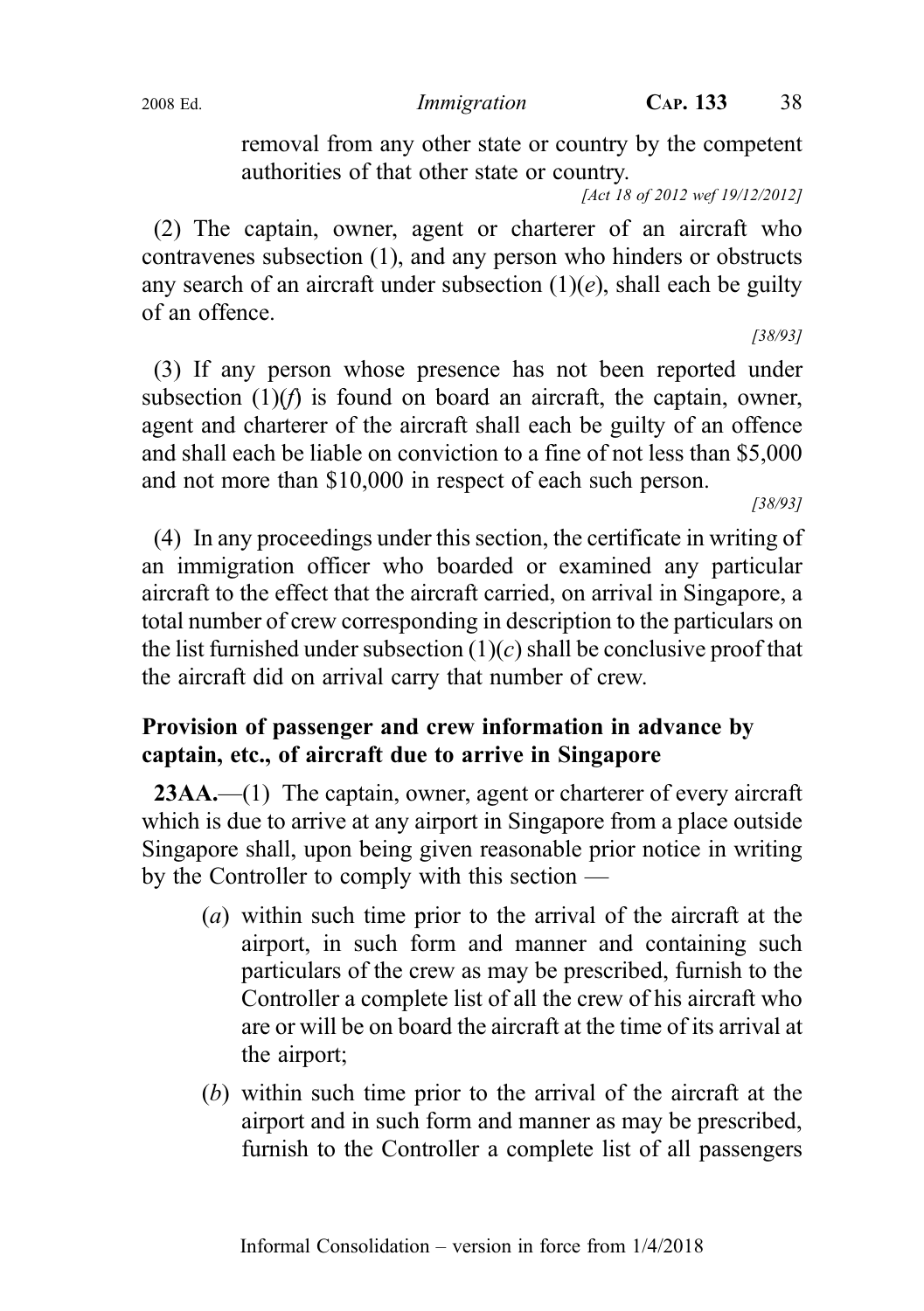who are or will be on board the aircraft at the time of its arrival at the airport; and

- (c) furnish to the Controller in relation to every passenger landing in Singapore, such particulars regarding one or both of the following:
	- (i) advance passenger information;
	- (ii) information recorded in the passenger reservation system for that aircraft,

within such time prior to the arrival of the aircraft at the airport and in such form and manner as may be prescribed.

(2) The Controller may at any time by notice in writing to the captain, owner, agent or charterer of an aircraft, revoke the notice given to him under subsection (1).

(3) The captain, owner, agent or charterer of an aircraft who contravenes subsection (1) shall be guilty of an offence.

(4) Any captain, owner, agent or charterer of an aircraft who is required to comply with this section need not comply with section  $23(1)(a)$ , (b) and (c) unless so required by an immigration officer.

[Act 18 of 2012 wef 19/12/2012]

#### Provision of passenger and crew information by master, etc., of train arriving in, leaving or due to leave Singapore

23A.—(1) Subject to section 23B(4), the master, owner, agent or charterer of every train arriving at any train checkpoint in Singapore from a place outside Singapore or leaving or due to leave any train checkpoint in Singapore to a place outside Singapore shall, at an authorised train checkpoint and if required to do so by an immigration officer —

(a) within such time, in such form and manner and containing such particulars of the crew as may be prescribed, furnish to that officer a complete list of all the crew who are or will be on board the train at the time of its arrival at the train checkpoint or departure from the train checkpoint, as the case may be;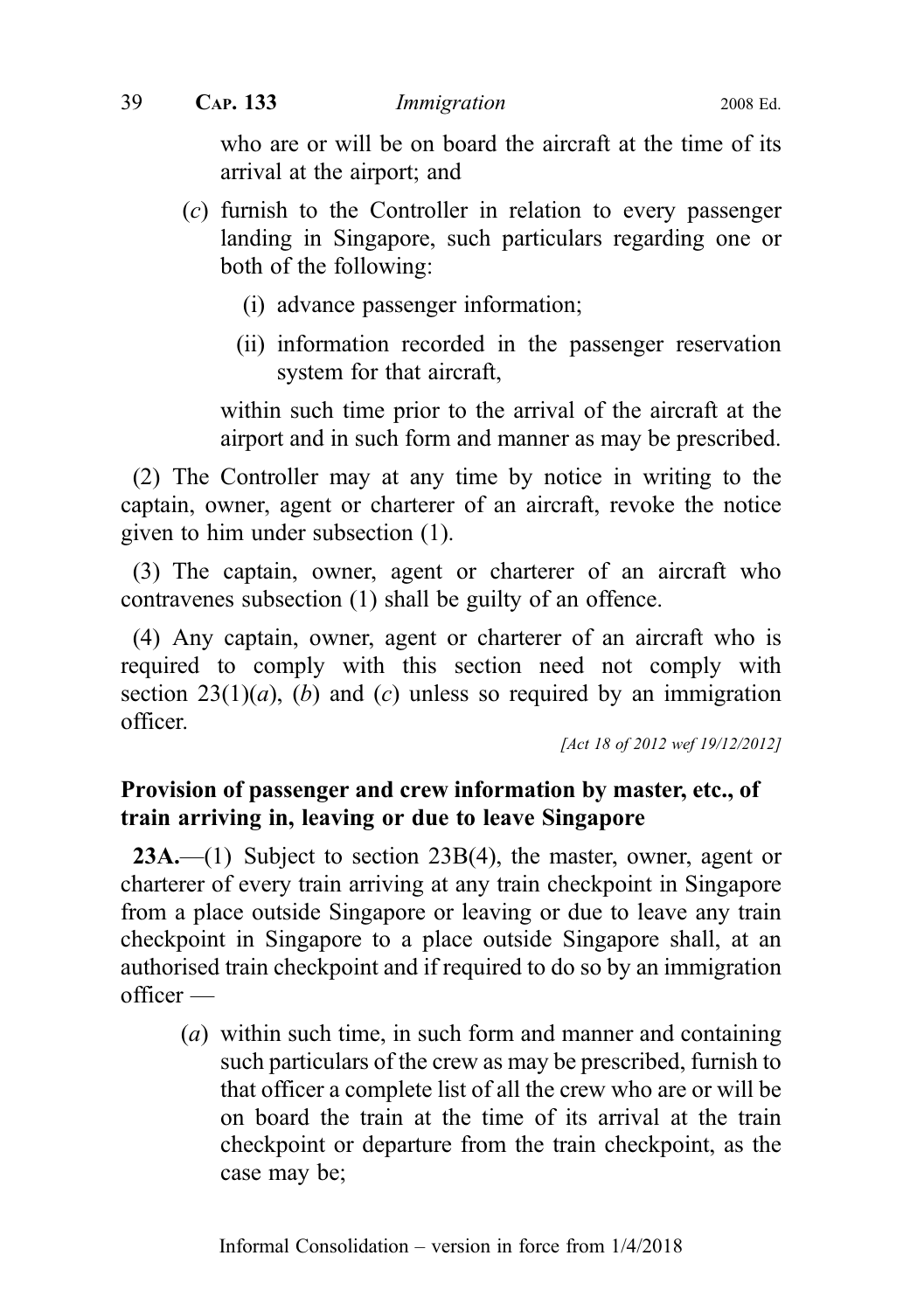- (b) if so required by that immigration officer, produce to that immigration officer for inspection and interrogation every member of the crew as directed, either generally or specifically, by that immigration officer;
- (c) submit to such search of his train as may be necessary to establish the presence or absence of other persons on board; and
- (d) upon the arrival of the train at or before the departure of the train from the train checkpoint, as the case may be, report the presence on board of any stowaway or any unauthorised person or any person proceeding to any state or country on the person's removal from any other state or country by the competent authorities of that other state or country.

[Act 18 of 2012 wef 19/12/2012]

(2) In the case of a train carrying passengers, the master shall, in addition —

(a) within such time, in such form and manner and containing such particulars as may be prescribed, furnish a complete list of all passengers who are or will be on board the train at the time of its arrival at the train checkpoint or departure from the train checkpoint, as the case may be;

[Act 18 of 2012 wef 19/12/2012]

- (b) furnish in relation to every passenger disembarking in or embarking from Singapore such particulars in such form and manner within such time as may be prescribed; and [Act 18 of 2012 wef 19/12/2012]
- (c) if so required by an immigration officer, produce every passenger for inspection and interrogation as directed, either generally or specifically, by that immigration officer. [Act 18 of 2012 wef 19/12/2012]

(3) The master, owner, agent or charterer of a train who contravenes subsection (1) or (2), and any person who hinders or obstructs any search of a train under subsection  $(1)(c)$ , shall each be guilty of an offence.

[38/93]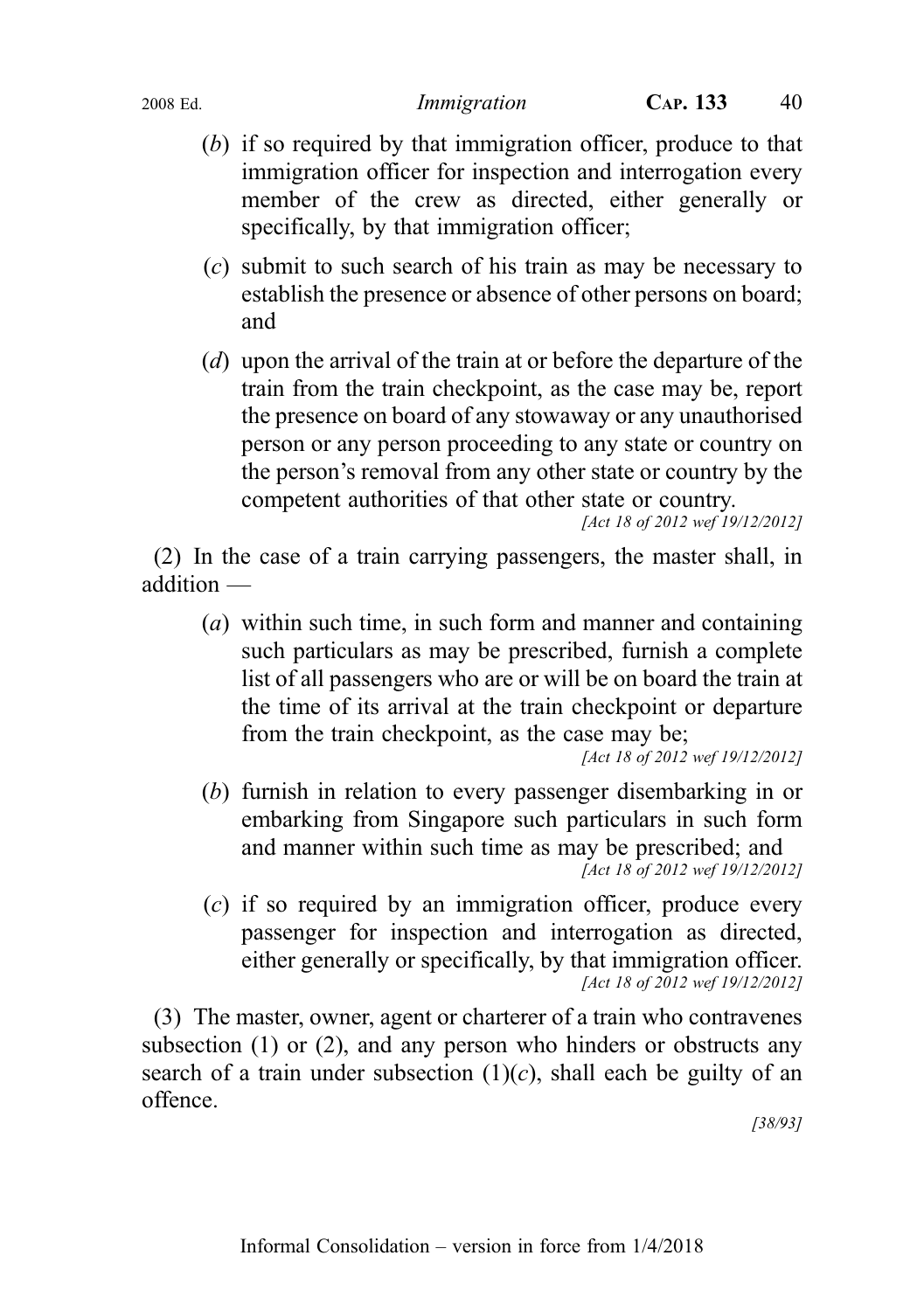(4) If any person whose presence has not been reported under subsection  $(1)(d)$  is found on board the train, the master, owner, agent and charterer of the train shall each be guilty of an offence and shall each be liable on conviction to a fine of not less than \$5,000 and not more than \$10,000 in respect of each such person.

[38/93]

(5) In any proceedings under this section, the certificate in writing of an immigration officer who boarded or examined any particular train to the effect that the train carried, on arrival in Singapore, a total number of crew corresponding in description to the particulars on the list furnished under subsection  $(1)(a)$  shall be conclusive proof that the train did on arrival carry that number of crew.

[38/93]

# Provision of passenger and crew information in advance by master, etc., of train due to arrive in Singapore

23B.—(1) The master, owner, agent or charterer of every train which is due to arrive at any train checkpoint in Singapore from a place outside Singapore shall, upon being given reasonable prior notice in writing by the Controller to comply with this section —

- (a) within such time prior to the arrival of the train at the train checkpoint, in such form and manner and containing such particulars of the crew as may be prescribed, furnish to the Controller a complete list of all the crew who are or will be on board the train at the time of its arrival at the train checkpoint;
- (b) within such time prior to the arrival of the train at the train checkpoint and in such form and manner as may be prescribed, furnish to the Controller a complete list of all passengers who are or will be on board the train at the time of its arrival at the train checkpoint; and
- (c) furnish to the Controller in relation to every passenger disembarking in Singapore, such particulars regarding one or both of the following:
	- (i) advance passenger information;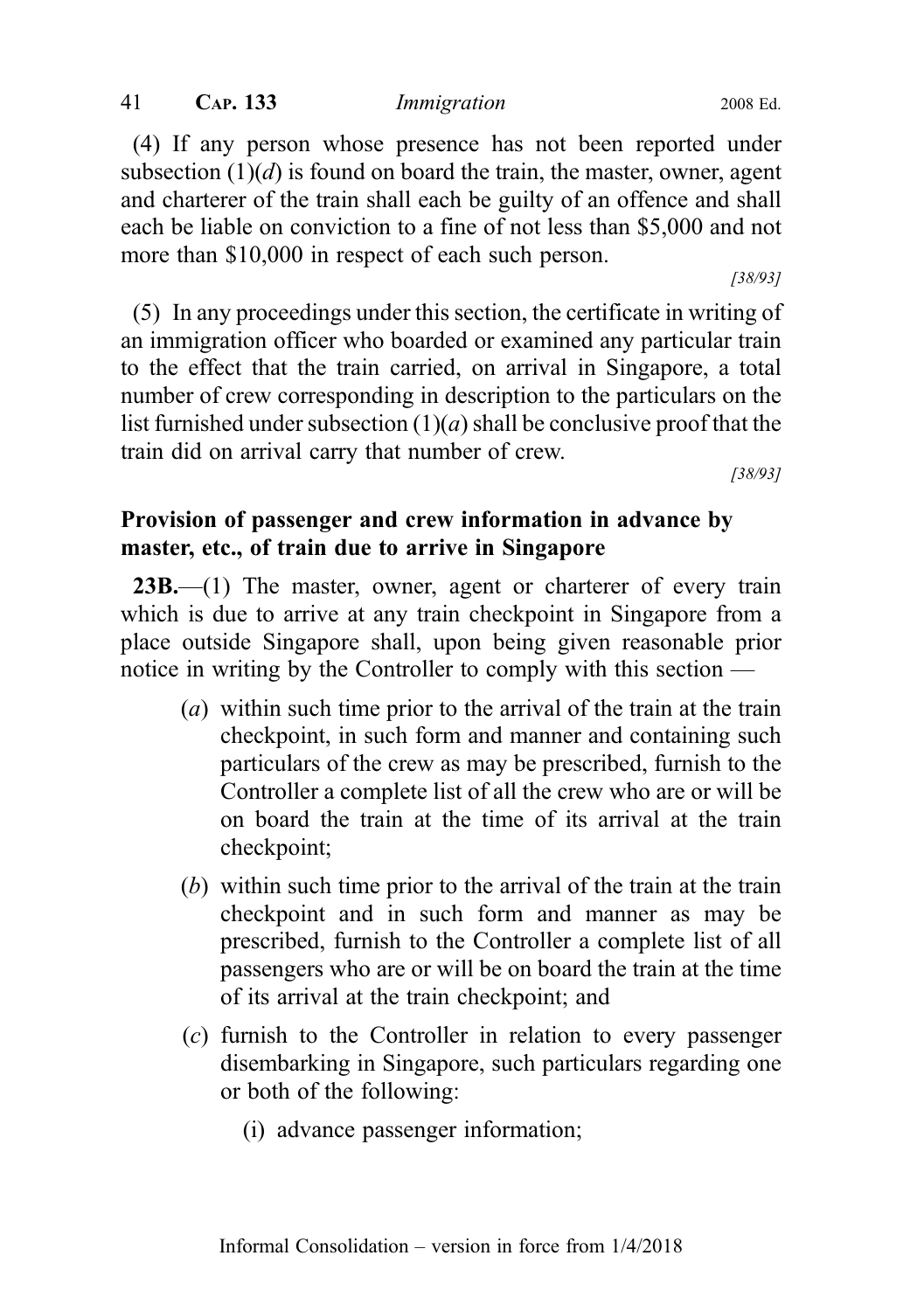(ii) information recorded in the passenger reservation system for that train,

within such time prior to the arrival of the train at the train checkpoint and in such form and manner as may be prescribed.

(2) The Controller may at any time by notice in writing to the master, owner, agent or charterer of a train, revoke the notice given to him under subsection  $(1)$ .

(3) The master, owner, agent or charterer of a train who contravenes subsection (1) shall be guilty of an offence.

(4) Any master, owner, agent or charterer of a train who is required to comply with this section need not comply with section  $23A(1)(a)$ and  $(2)(a)$  and  $(b)$  unless so required by an immigration officer.

[Act 18 of 2012 wef 19/12/2012]

#### Examination of persons arriving by sea

24.—(1) Every person arriving by sea in Singapore, whether or not he enters Singapore, shall appear before an immigration officer at such time and place as that officer may direct.

[Act 18 of 2012 wef 19/12/2012]

(2) The immigration officer, after such examination as he may consider necessary, shall inform any person whom he considers to be prohibited from entering Singapore under the provisions of this Act or any regulations or orders made thereunder of his finding, and the person, if still aboard the vessel, shall not disembark in Singapore or, if he has disembarked for the purposes of the examination, shall return immediately to the vessel and remain thereon.

[38/93]

(3) The master, owner, agent or charterer of the vessel shall likewise immediately be informed in writing by the immigration officer of his finding and the master, owner, agent or charterer shall not permit the person to disembark in Singapore, or, if the person has disembarked, whether for the purpose of examination or otherwise, shall be bound to re-embark him and remove the person from Singapore by the same or such other vessel, to his place of embarkation, the country of his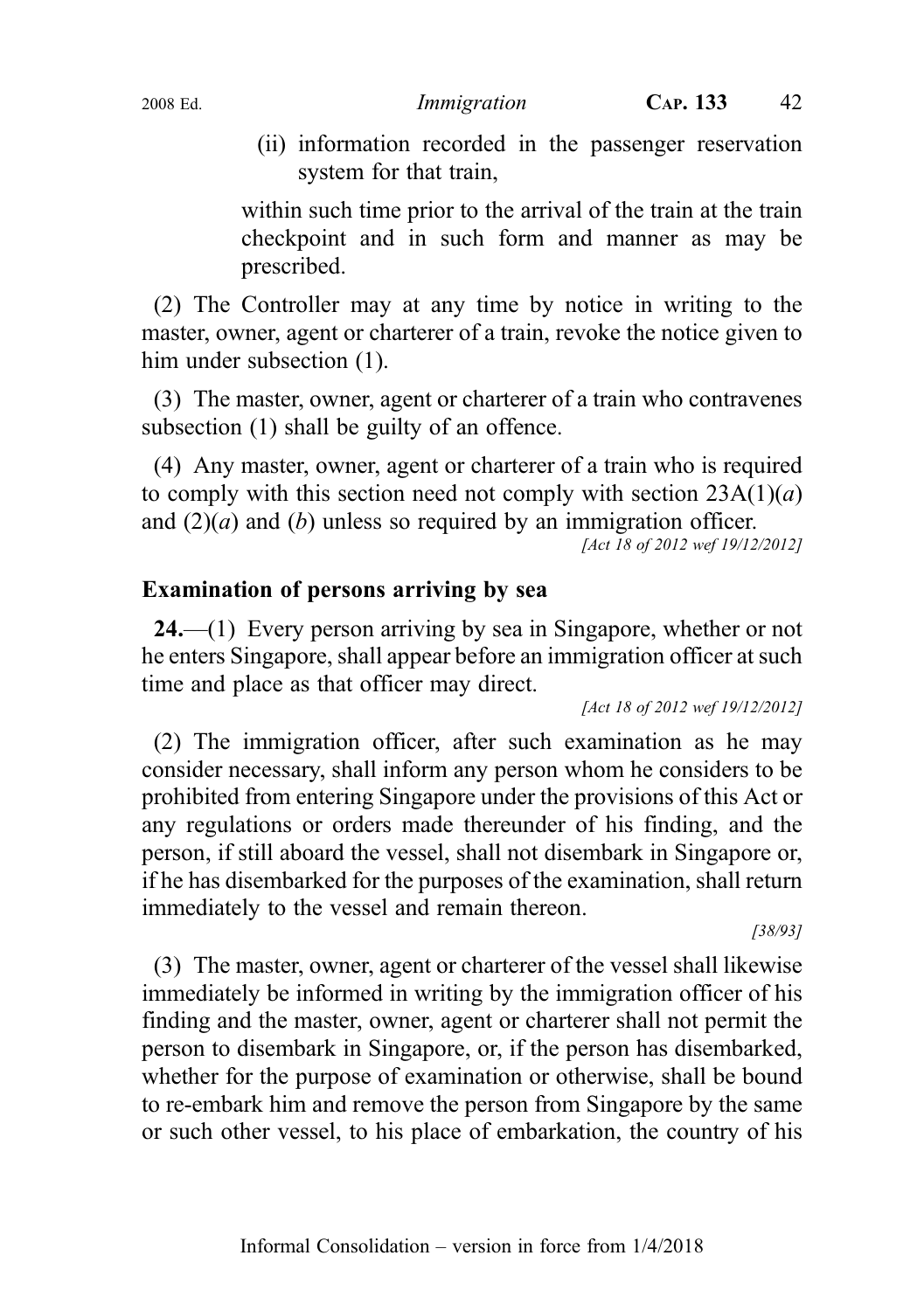birth or citizenship or such other destination, as that immigration officer may direct.

> [38/93] [Act 18 of 2012 wef 19/12/2012]

- $(4)$  Any person who
	- (a) refuses or neglects to appear before an immigration officer as required by subsection (1) or who leaves the place of examination without or otherwise than in accordance with the authorisation of that officer;
	- (b) after being informed by an immigration officer that he is prohibited from entering Singapore, either disembarks in Singapore or refuses or neglects to return immediately to his vessel, as the case may be; or
	- (c) being the master, owner, agent or charterer of a vessel, permits any person to disembark in Singapore or refuses to re-embark any person, or refuses or neglects to remove the person from Singapore in accordance with subsection (3), after being informed by an immigration officer that the person is prohibited from entering Singapore or that the person has refused or neglected to appear before an immigration officer as required by subsection (1) or that he had left the place of examination without or otherwise than in accordance with the authorisation of that officer,

[Act 18 of 2012 wef 19/12/2012]

shall each be guilty of an offence and shall be liable on conviction to a fine not exceeding \$4,000 or to imprisonment for a term not exceeding 12 months or to both.

[38/93; 53/2004]

(5) Where any person either disembarks in Singapore or refuses or neglects to return to his vessel in contravention of this section or to board such other vessel as may be directed by an immigration officer, the immigration officer or any police officer may require that person to return to his vessel or board such other vessel and may take such steps, including the use of force, as may be reasonably necessary to compel that person to return or board, as the case may be, and the master, owner, agent or charterer of the relevant vessel shall be bound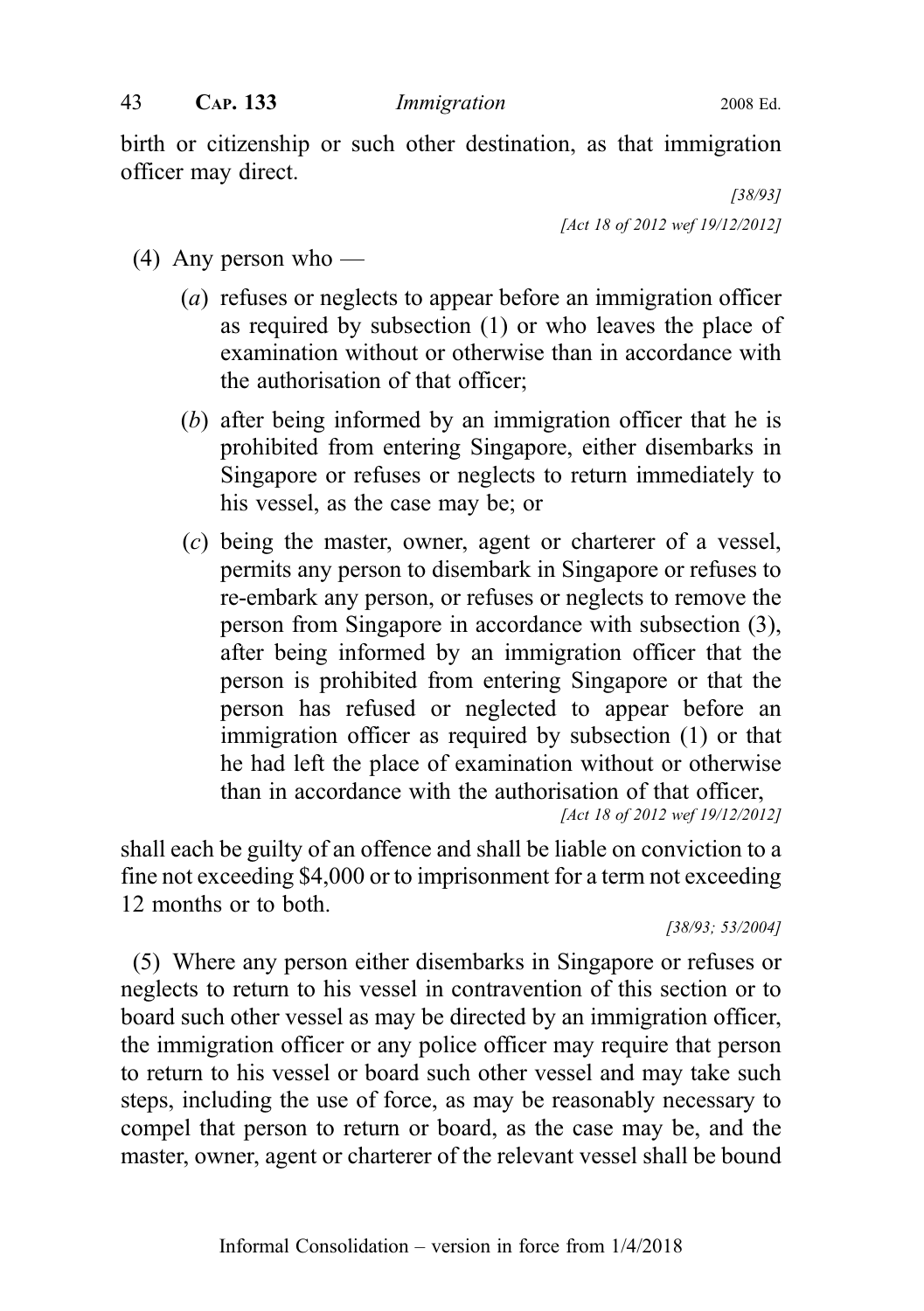to re-embark or embark, as the case may be, that person and to remove him from Singapore.

(6) The master, owner, agent or charterer of a vessel may use such force as may be reasonably necessary to enable him to comply with subsections (3) and (5).

[38/93]

# Examination of persons arriving at authorised airport

25.—(1) Every person arriving by air at any authorised airport in Singapore, whether or not he enters Singapore, shall appear before an immigration officer at such time and place as that officer may direct. [38/93]

[Act 18 of 2012 wef 19/12/2012]

(2) The immigration officer, after such examination as he may consider necessary, shall inform any person whom he considers to be prohibited from entering Singapore under the provisions of this Act or any regulations or orders made thereunder of his finding, and the person shall not leave the precincts of the airport except for a place approved by that officer, and shall leave and depart from Singapore by the first available means in accordance with the instructions of that officer.

[38/93]

(3) The captain, owner, agent or charterer of the aircraft in which the person arrived shall, if so required by the immigration officer, remove the person from Singapore by the same or such other aircraft, to his place of embarkation, the country of his birth or citizenship or such other destination, as that immigration officer may direct.

> [38/93] [Act 18 of 2012 wef 19/12/2012]

 $(4)$  Any person who —

- (a) refuses or neglects to appear before an immigration officer as required by subsection (1) or who leaves the place of examination without or otherwise than in accordance with the authorisation of that officer;
- (b) after being informed by an immigration officer that he is prohibited from entering Singapore, leaves the precincts of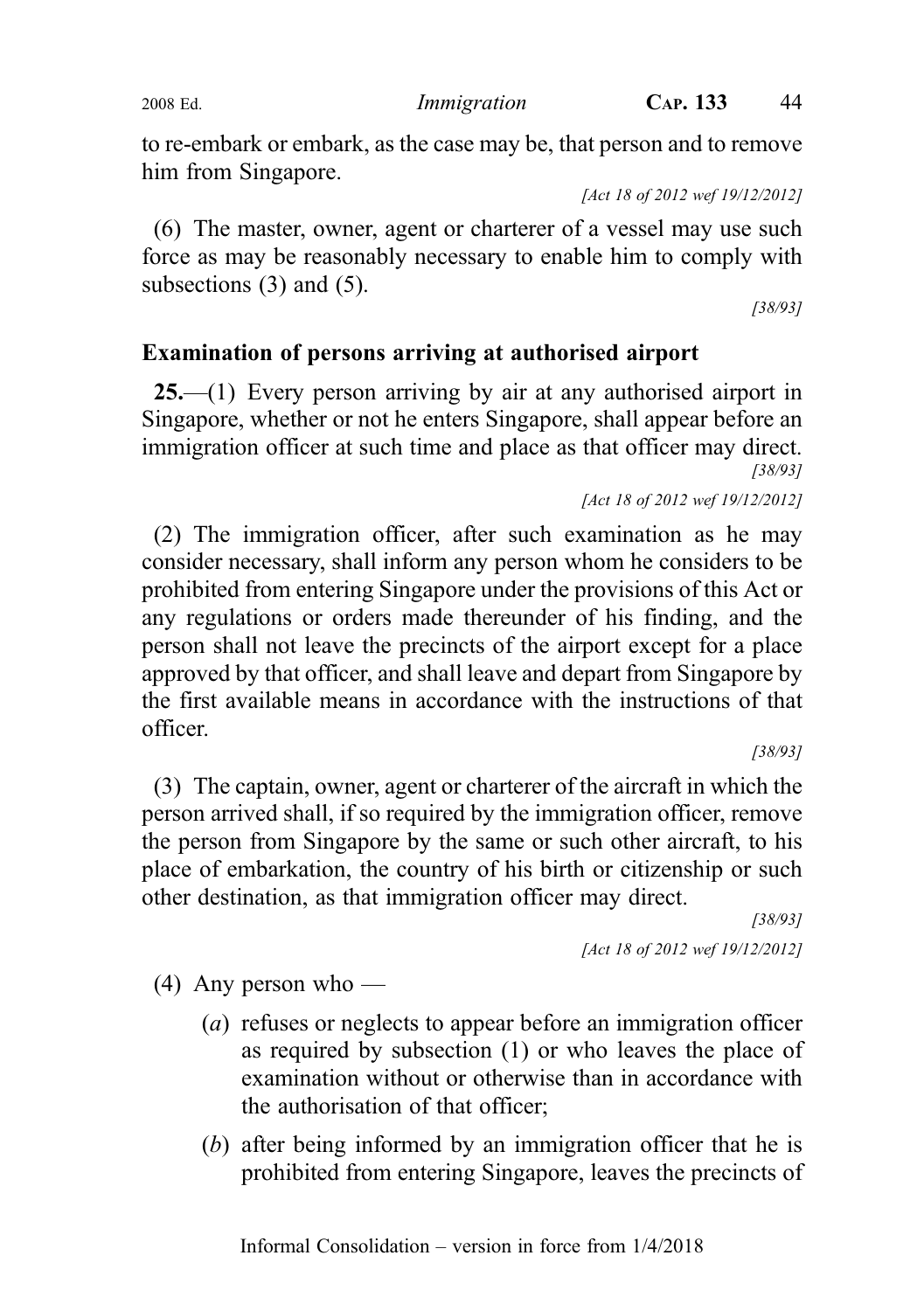an airport without the permission of that officer, or refuses or neglects to proceed to or remain at a place approved by that officer;

- (c) refuses or fails to leave Singapore in accordance with the instructions of an immigration officer given under subsection (2): or
- (d) being the captain, owner, agent or charterer of the aircraft in which any person arrived in Singapore, refuses or neglects to remove the person from Singapore in accordance with subsection (3) after being informed by an immigration officer that the person is prohibited from entering Singapore or that the person has refused or neglected to appear before an immigration officer as required by subsection (1) or that he has left the place of examination without, or otherwise than in accordance with, the authorisation of that officer,

[Act 18 of 2012 wef 19/12/2012]

shall each be guilty of an offence and shall be liable on conviction to a fine not exceeding \$4,000 or to imprisonment for a term not exceeding 12 months or to both.

[38/93; 53/2004]

(5) Where any person leaves the precincts of an airport in contravention of this section or refuses to leave and depart from Singapore in accordance with the instructions of an immigration officer given under subsection (2), the immigration officer or any police officer may take such steps, including the use of force, as may be reasonably necessary to compel that person to return to the precincts of the airport or to comply with those instructions, as the case may be.

[Act 18 of 2012 wef 19/12/2012]

#### Examination of persons arriving by train

25A.—(1) Every person arriving by train at any authorised train checkpoint in Singapore, whether or not he enters Singapore, shall appear before an immigration officer at such time and place as that officer may direct.

[Act 18 of 2012 wef 19/12/2012]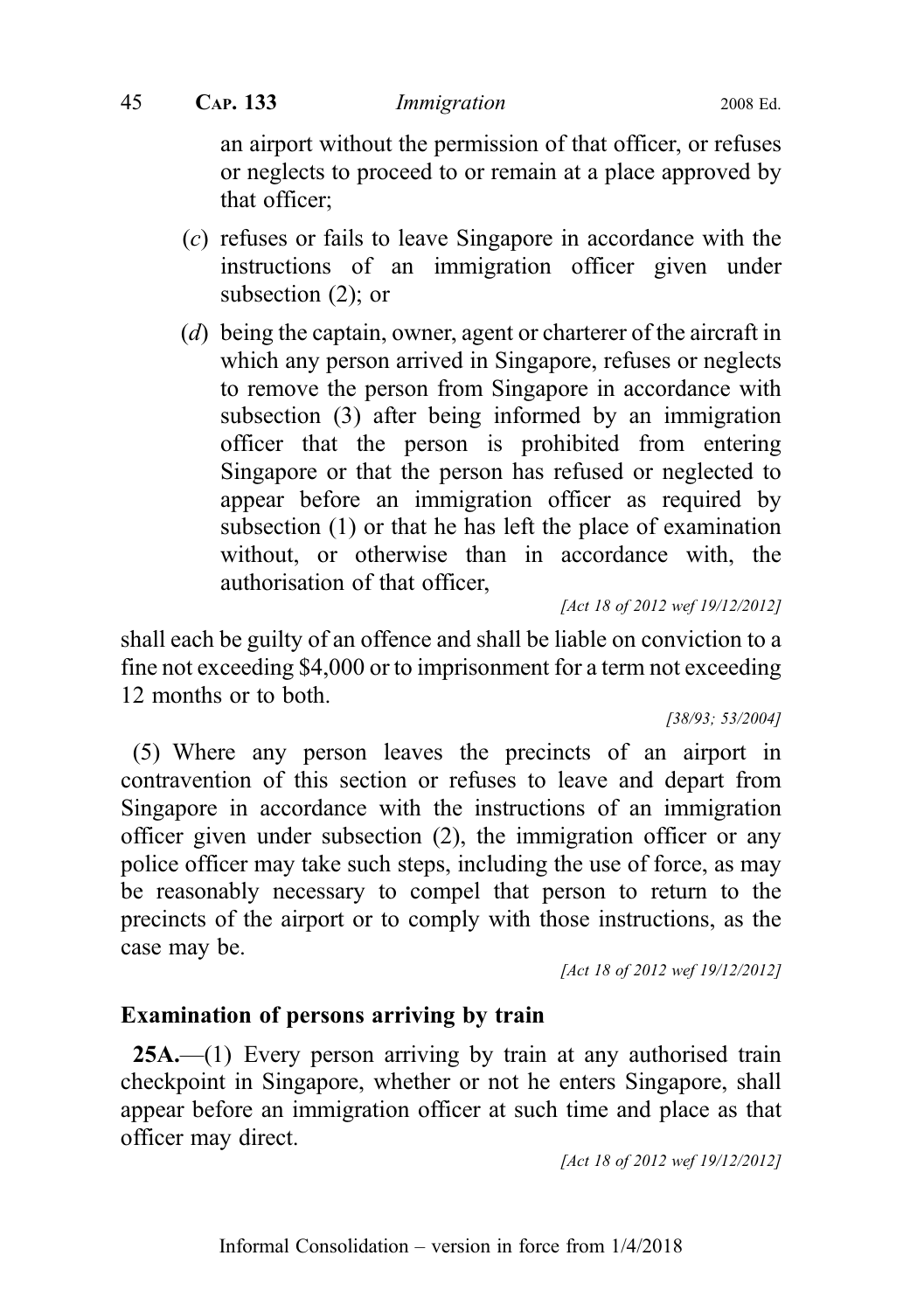(2) The immigration officer, after such examination as he may consider necessary, shall inform any person whom he considers to be prohibited from entering Singapore under the provisions of this Act or any regulations or orders made thereunder of his finding, and the person shall not leave the precincts of the checkpoint except for a place approved by that officer, and shall leave and depart from Singapore by the first available means in accordance with the instructions of that officer.

(3) The master, owner, agent or charterer of the train in which the person arrived shall, if so required by the immigration officer, remove the person from Singapore by the same or such other train, to his place of embarkation, the country of his birth or citizenship or such other destination, as that immigration officer may direct.

> [38/93] [Act 18 of 2012 wef 19/12/2012]

- (4) Any person who
	- (a) refuses or neglects to appear before an immigration officer as required by subsection (1) or who leaves the place of examination without, or otherwise than in accordance with, the authorisation of that officer;
	- (b) after being informed by an immigration officer that he is prohibited from entering Singapore, leaves the precincts of an authorised train checkpoint without the permission of that officer, or refuses or neglects to proceed to or remain at a place approved by that officer;
	- (c) refuses or fails to leave Singapore in accordance with the instruction of an immigration officer given under subsection (2); or
	- (d) being the master, owner, agent or charterer of the train in which any person arrived in Singapore, refuses or neglects to remove the person from Singapore in accordance with subsection (3) after being informed by an immigration officer that the person is prohibited from entering Singapore or that the person has refused or neglected to appear before an immigration officer as required by subsection (1) or that he has left the place of examination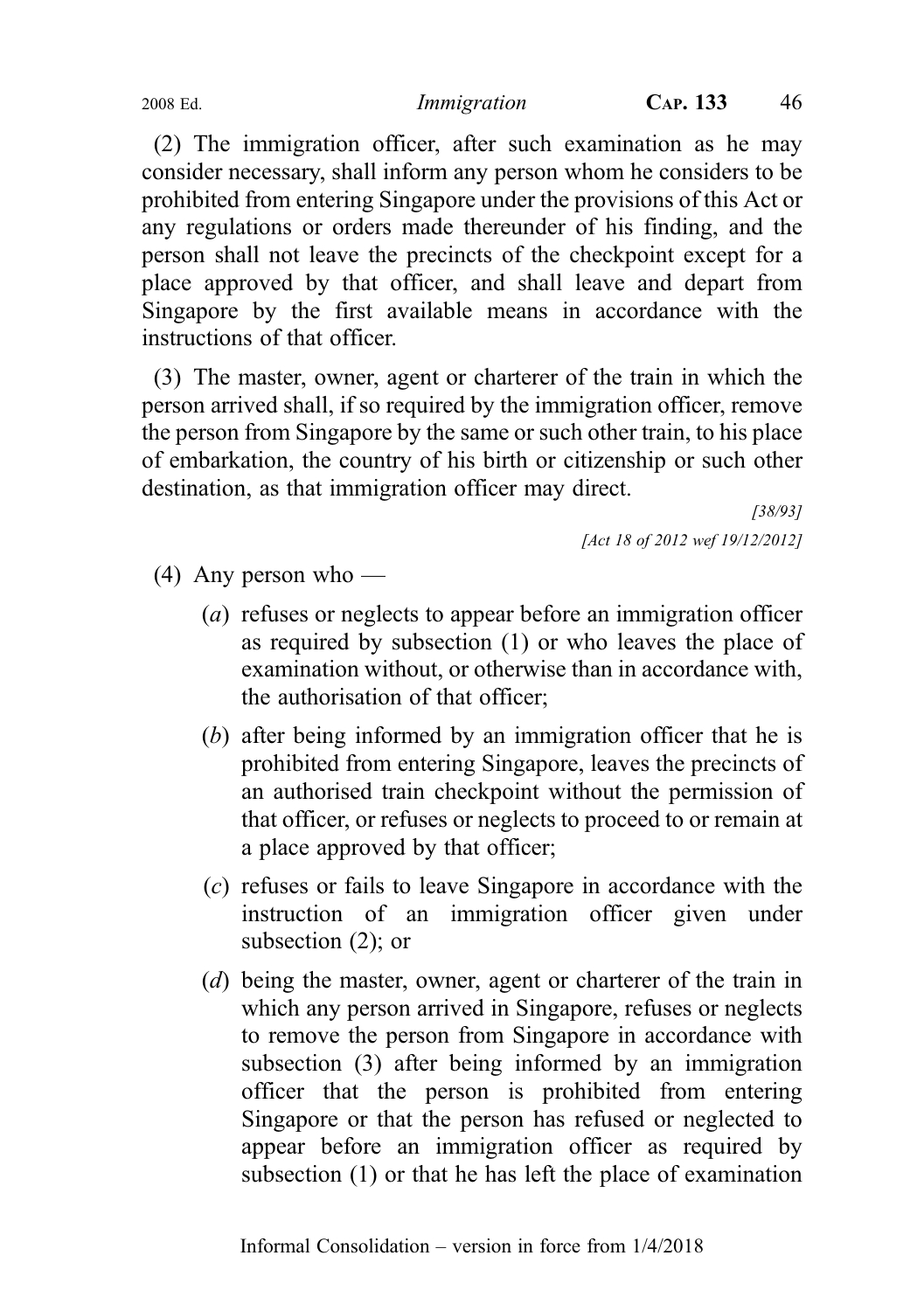47 CAP. 133 Immigration 2008 Ed.

without, or otherwise than in accordance with, the authorisation of that officer,

[Act 18 of 2012 wef 19/12/2012]

shall each be guilty of an offence and shall be liable on conviction to a fine not exceeding \$4,000 or to imprisonment for a term not exceeding 12 months or to both.

[38/93; 53/2004]

(5) Where any person leaves the precincts of an authorised train checkpoint in contravention of this section or refuses to leave and depart from Singapore in accordance with the instructions of an immigration officer given under subsection (2), the immigration officer or any police officer may take such steps, including the use of force, as may be reasonably necessary to compel that person to return to the precincts of the checkpoint or to comply with those instructions, as the case may be.

> [38/93] [Act 18 of 2012 wef 19/12/2012]

# Examination of persons entering Singapore by land or at a place other than an authorised landing place or airport

26.—(1) Every person who enters Singapore by land shall proceed to the nearest immigration control post and shall appear before an immigration officer in charge of the post and shall, if so required by that officer, furnish particulars about himself in such form and manner and containing such particulars as may be prescribed.

[13/77] [Act 18 of 2012 wef 19/12/2012]

(2) Every person arriving by sea or air in Singapore at any place, other than at an authorised landing place or airport, shall immediately proceed to and appear before the nearest immigration officer.

 $[13/77]$ 

(3) The immigration officer before whom any person appears in accordance with this section shall, if he considers that that person is prohibited from entering Singapore under the provisions of this Act or any regulations or orders made thereunder, inform him of his finding and that person shall in accordance with the instructions of that officer immediately leave and depart from Singapore.

[13/77]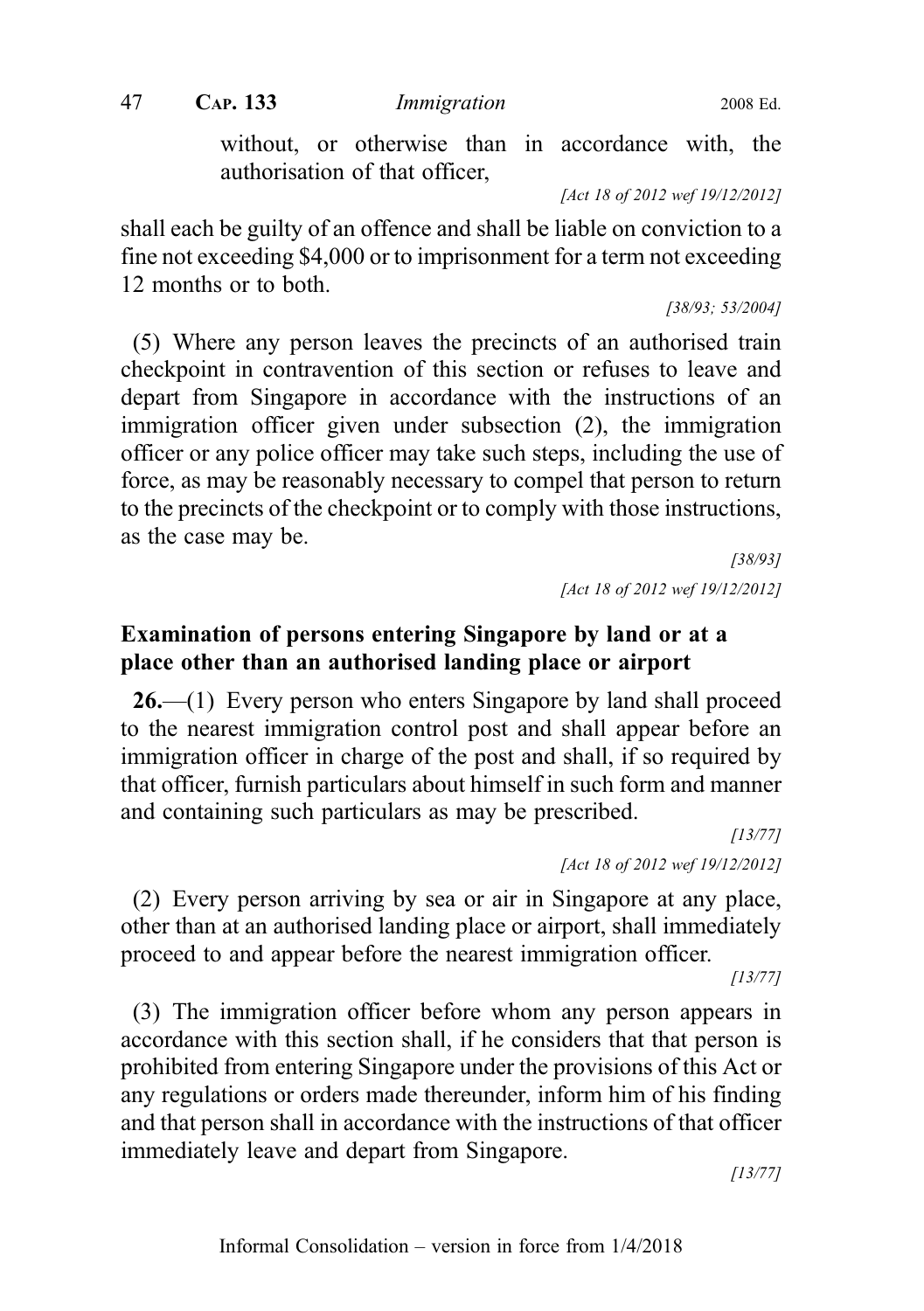(4) Any person who contravenes this section shall be guilty of an offence and shall be liable on conviction to a fine not exceeding \$4,000 or to imprisonment for a term not exceeding 12 months or to both.

[13/77]

#### Power to send person to depot for further examination

27.—(1) Where an immigration officer is in doubt as to the right of any person to enter Singapore, it shall be lawful for that officer to direct the person to an immigration depot and, in that case, that person shall proceed immediately to that depot and shall remain there until permitted to leave by that officer.

(2) No person shall, except on the written order of the Minister, be so detained for any period exceeding 7 days except that the Controller may, in his discretion, and pending the completion of inquiries regarding that person, release him from the immigration depot on such terms and conditions as the Controller may think fit, and for that purpose the Controller may issue to that person a pass in the prescribed form.

(3) Any person who refuses or neglects to comply with any directions given by an immigration officer under subsection (1), or who leaves an immigration depot in contravention of that subsection, shall be guilty of an offence.

# Interrogation of travellers

**28.**—(1) Any person who arrives in Singapore or who is about to leave Singapore shall —

- (a) fully and truthfully answer all questions and enquiries put to him by an immigration officer or a police officer tending, directly or indirectly, to establish his identity, nationality or occupation or bearing on any of the restrictions contained in this Act or the regulations or any absolute or conditional liability on his part to any military, naval or air force service under any state or country; and
- (b) disclose and produce to any such officer on demand all documents in his possession relating to those matters.

[21/73]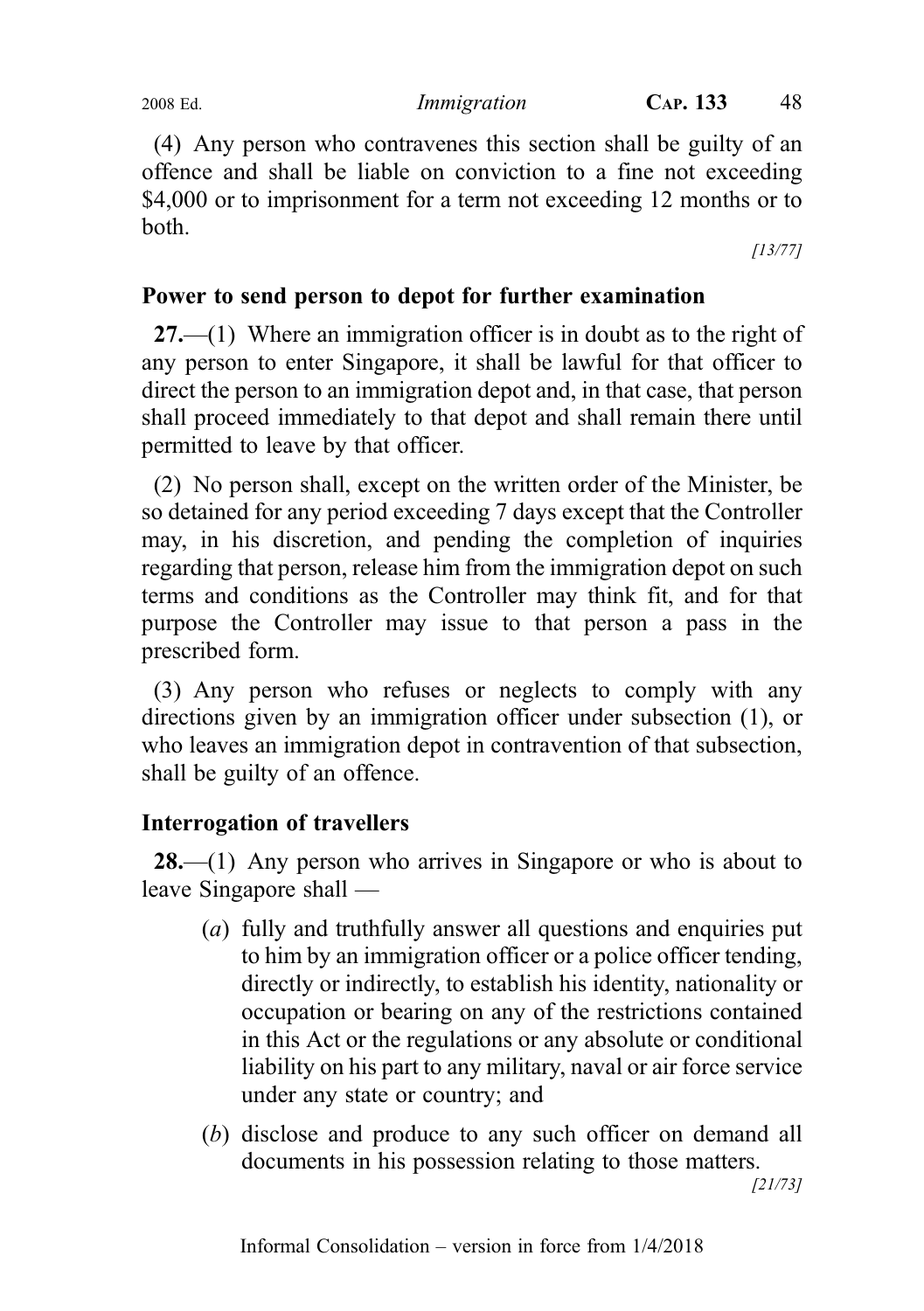(2) All such answers and documents shall be admissible in evidence in any proceedings under this Act against the person making, disclosing or producing the same.

[21/73]

[21/73]

(3) Nothing in this section shall be construed as rendering any such answer inadmissible in any other proceedings in which they would otherwise be admissible.

(4) Any person who —

- (a) refuses to answer any question or enquiry put to him under subsection (1);
- (b) knowingly gives any false or misleading answer to any such question or enquiry;
- (c) refuses or fails to produce any document in his possession when required to do so under subsection (1); or
- (d) knowingly produces any false or misleading document,

shall be guilty of an offence and shall be liable on conviction —

- (i) in the case of an offence under paragraph  $(a)$ ,  $(b)$  or  $(c)$ , to a fine not exceeding \$2,000 or to imprisonment for a term not exceeding 6 months or to both; or
- (ii) in the case of an offence under paragraph  $(d)$ , to a fine not exceeding \$6,000 or to imprisonment for a term not exceeding 2 years or to both.

[21/73; 53/2004]

# Medical examination

29.—(1) For the purpose of exercising his powers and carrying out his functions and duties under this Act or the regulations, an immigration officer may require any person who desires to enter Singapore, or to whom a permit, pass or certificate has been issued, to submit to an examination by a registered medical practitioner.

[34/98] [Act 18 of 2012 wef 19/12/2012]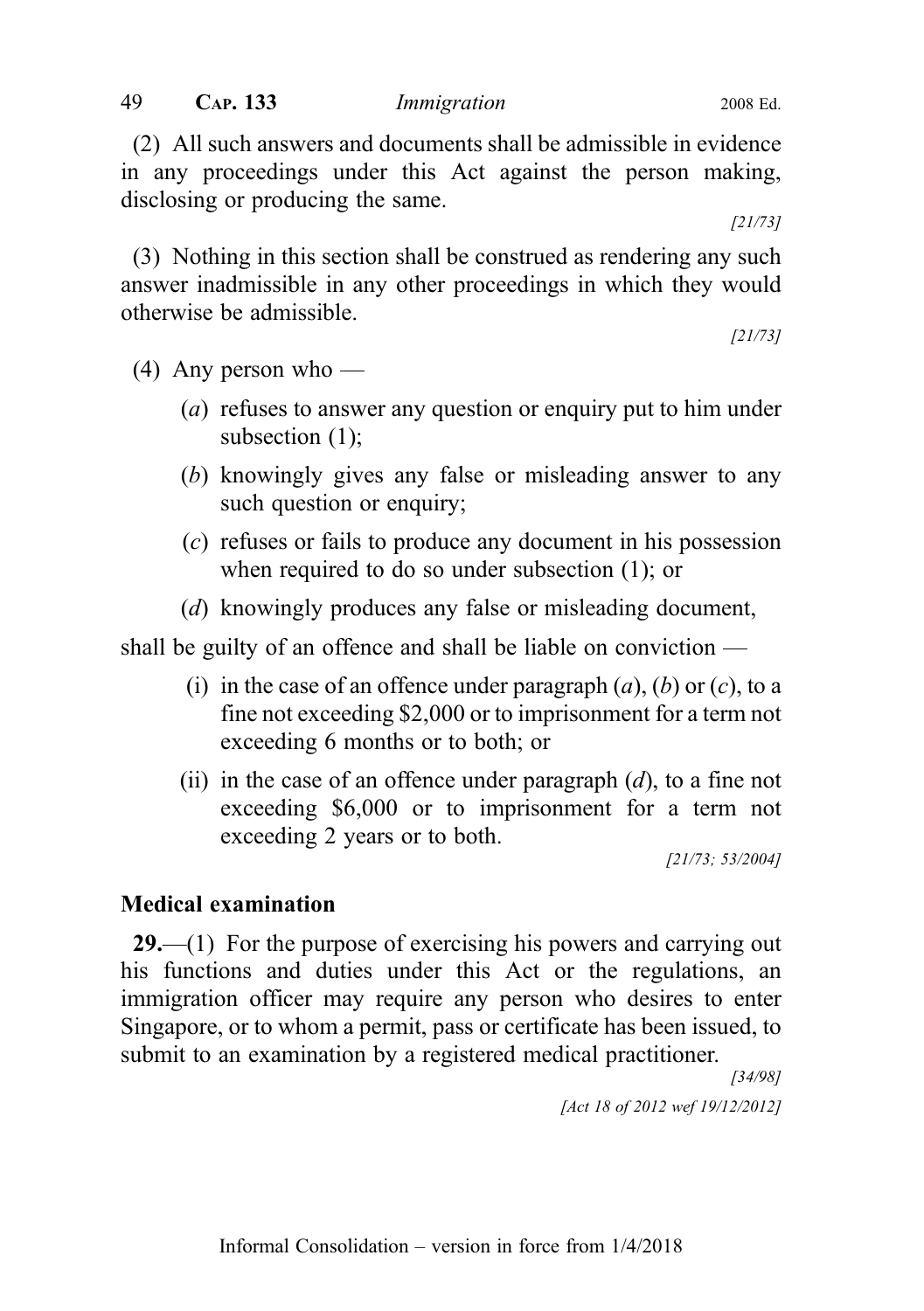(2) The registered medical practitioner shall, upon completion of an examination of a person under subsection (1), submit a copy of the results of the examination to the Controller.

> [34/98] [Act 18 of 2012 wef 19/12/2012]

(3) Notwithstanding the provisions of any other written law or rule of law, a registered medical practitioner shall, if required by the Controller for the purposes of exercising his powers and carrying out his functions and duties under this Act or the regulations, furnish the Controller with a copy of any medical record relating to a person who has been examined pursuant to subsection (1) as the Controller may require.

> [34/98] [Act 18 of 2012 wef 19/12/2012]

(4) Any person to whom a permit, pass or certificate has been issued who, without reasonable excuse, refuses to submit to an examination when required by an immigration officer under subsection (1) shall be guilty of an offence and shall be liable on conviction to a fine not exceeding \$2,000 or to imprisonment for a term not exceeding 6 months or to both.

[34/98] (5) The Controller may cancel the permit, pass or certificate of any person who refuses to submit to any examination when required to do

[34/98]

(6) On making any cancellation under subsection (5), the Controller shall, by notification which, if the address of the person is known, shall be sent to him at that address and otherwise shall be published in such manner as the Controller thinks fit, inform the person affected of the grounds on which the cancellation has been made.

so by an immigration officer under subsection (1).

[34/98]

(7) A person whose permit, pass or certificate is cancelled under subsection (5) may, within such time and in such manner as may be prescribed, appeal against the cancellation to the Minister whose decision shall be final.

[34/98]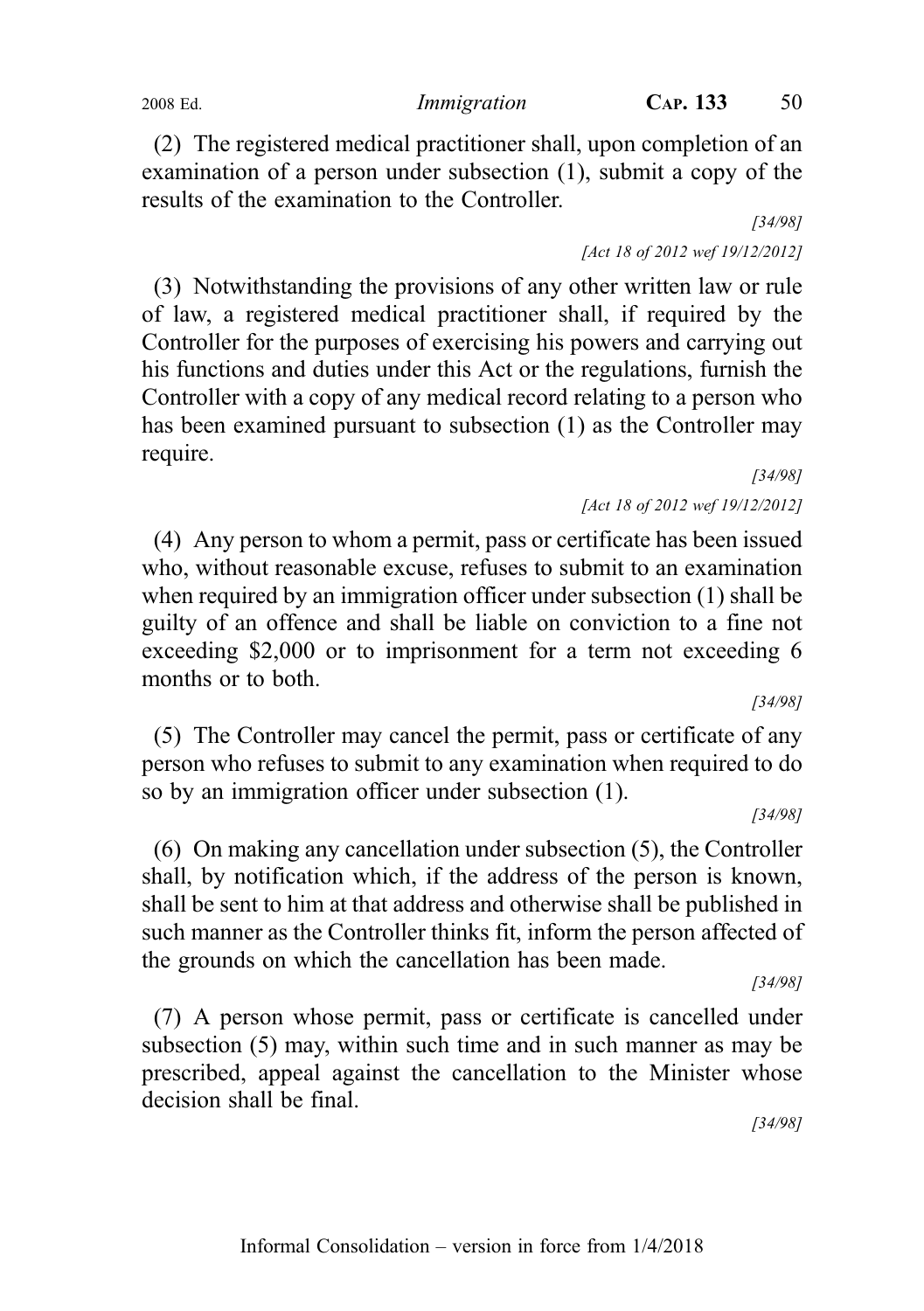(8) In this section, "registered medical practitioner" means a medical practitioner registered under the Medical Registration Act (Cap. 174) who is employed in any hospital or medical institution and is designated by name or office by the Controller in writing for the purposes of this section.

[Act 18 of 2012 wef 19/12/2012]

# Immigration officer may give instructions to prevent evasion of examination

30.—(1) An immigration officer may give such instructions as may be reasonably necessary to ensure that no passenger or member of a crew evades examination either of his person or effects.

(2) Any person who refuses or fails, without reasonable excuse, to comply with any instructions given under subsection (1) shall be guilty of an offence.

# PART V

# REMOVAL FROM SINGAPORE

# Removal of prohibited immigrants from Singapore

31.—(1) If during the examination of any person arriving in Singapore or after such inquiry as may be necessary that person is found to be a prohibited immigrant, the Controller shall, subject to the provisions of the regulations, prohibit him from disembarking or may, in his discretion, detain him at an immigration depot or other place designated by the Controller.

(2) The person shall be liable to be removed from Singapore to his place of embarkation or to the country of his birth or citizenship or to any other port or place designated by the Controller.

[38/93]

(3) For the purposes of this Part, any reference to a person who has arrived in Singapore includes a reference to a person who has arrived but has not yet entered Singapore.

[38/93]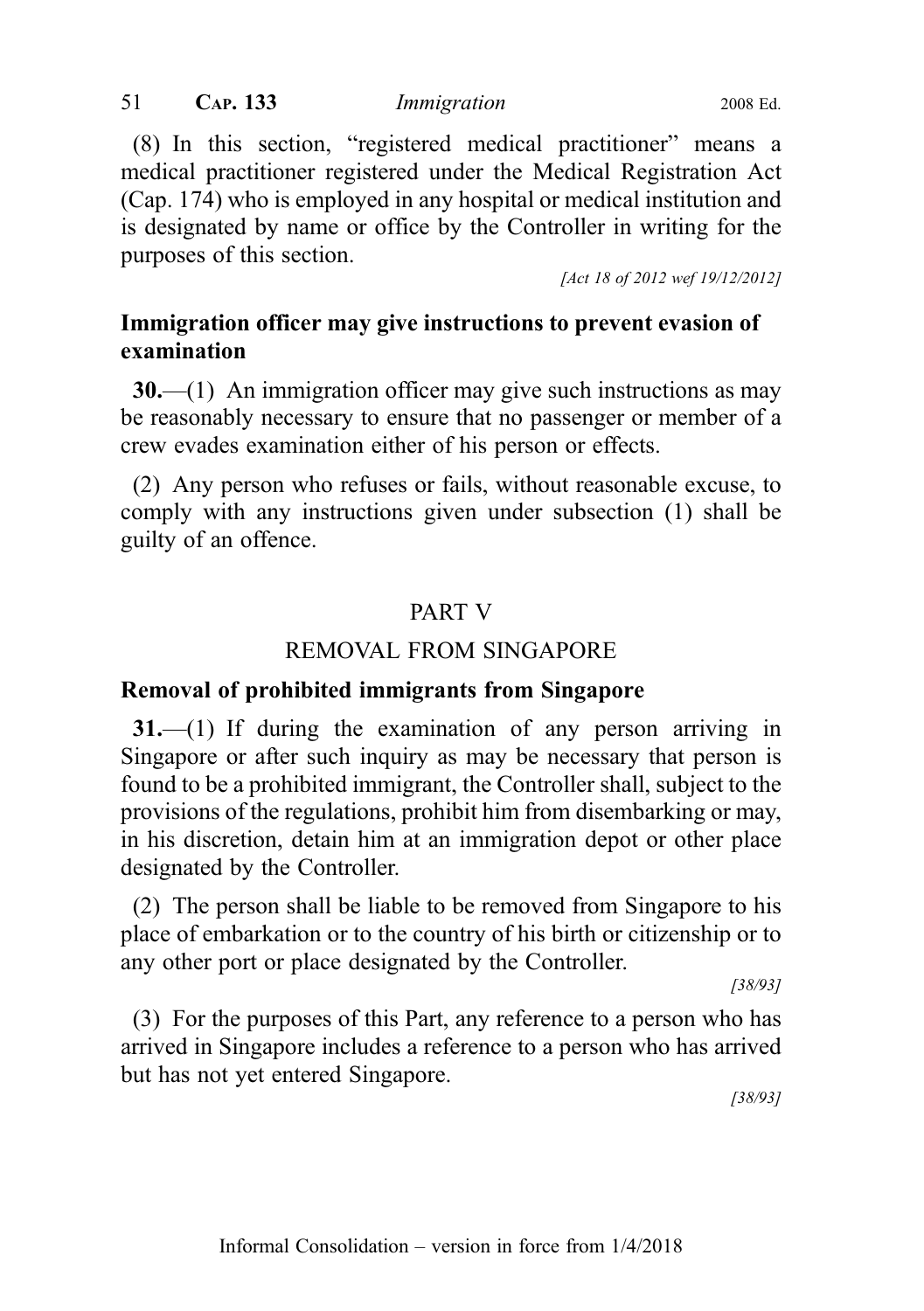#### Power of Controller to remove prohibited immigrants

31A.—(1) The Controller may, at any time, by order in writing, direct any person mentioned in subsection (2) to remove, within such period as may be specified in the order, a prohibited immigrant who has arrived in Singapore.

[38/93]

(2) An order under subsection (1) shall be made against and served  $on$  —

- (a) the master of the vessel, aircraft or train which first brought the prohibited immigrant to Singapore; or
- (b) the master of any other vessel, aircraft or train belonging to the same owner or chartered by the same charterer of the vessel, aircraft or train mentioned in paragraph (a).

[38/93]

(3) The Controller may take such action or use such force as may be necessary to ensure that an order under this section is complied with. [38/93]

(4) Without prejudice to the generality of subsection (3), the Controller may, by order in writing, direct the person against whom an order under this section is made, not to move his vessel, aircraft or train unless the prohibited immigrant named in that order is on board the vessel, aircraft or train.

[38/93]

(5) Any person who contravenes any order made under subsection (1) or (4) shall be guilty of an offence and shall be liable on conviction to a fine of not less than \$5,000 and not more than \$10,000 or to imprisonment for a term not exceeding 12 months or to both.

[53/2004]

# Removal of illegal immigrants

32.—(1) Any person who is convicted of an offence under section 5, 6, 8 or 9 shall be liable to be removed from Singapore by order of the Controller.

(2) No citizen of Singapore convicted of an offence under section 5 shall be ordered to be removed from Singapore under this section.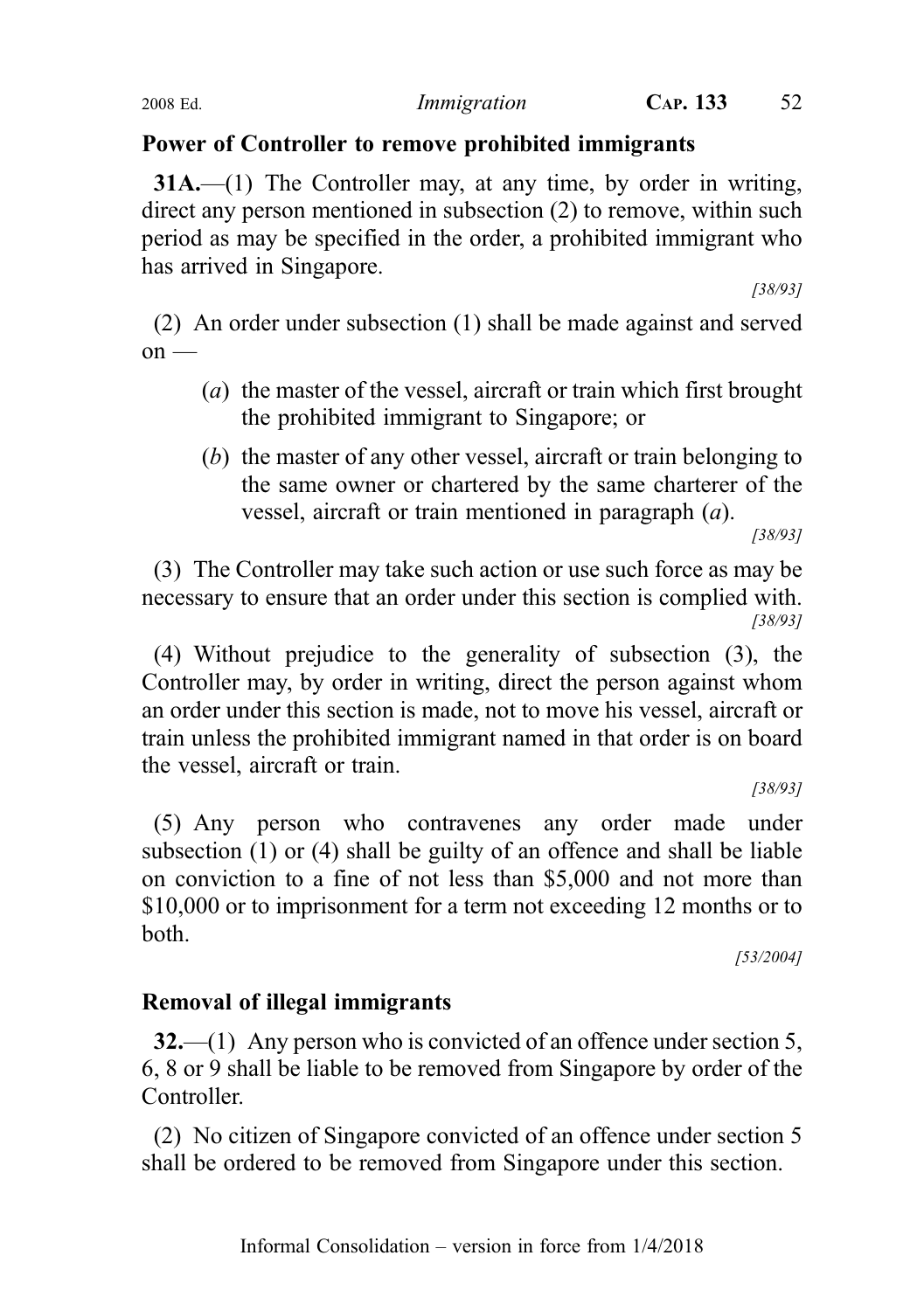#### Removal of persons unlawfully remaining in Singapore

33.—(1) Where the presence of any person in Singapore is unlawful by reason of section 15 or 62, that person shall, whether or not any proceedings are taken against him in respect of any offence under that section, be liable to be removed from Singapore by order of the Controller.

(2) Any person in respect of whom an order of removal has been made under subsection (1) may appeal to the Minister in such manner and within such time as may be prescribed.

(3) There shall be no appeal under subsection (2) against an order of removal under subsection (1) made in respect of any person whose presence in Singapore is unlawful under section 15 or 62 by reason of the expiry of any pass relating to or issued to him.

(4) An appeal under subsection (2) shall not operate as a stay of execution of any order of removal under subsection (1).

[38/93]

(5) Where an order of removal under subsection (1) has been made in respect of any person, any permit, pass or certificate to enter or remain in Singapore issued to him under this Act or the regulations shall cease to be valid.

[38/93]

(6) Nothing in this Part or the regulations shall require the Minister, the Controller or any other public officer to disclose any fact, produce any document or assign any reason for the making of any order of removal under this Part which he considers it to be against the public interest to do so.

[38/93]

#### Detention of persons ordered to be removed

34.—(1) Where any person is ordered to be removed from Singapore under the provisions of this Act, it shall be lawful for the Controller to order that person to be detained in custody for such period as may be necessary for the purpose of making arrangements for his removal.

(2) Any person detained under subsection (1) who appeals under section 33(2) against the order of removal may, in the discretion of the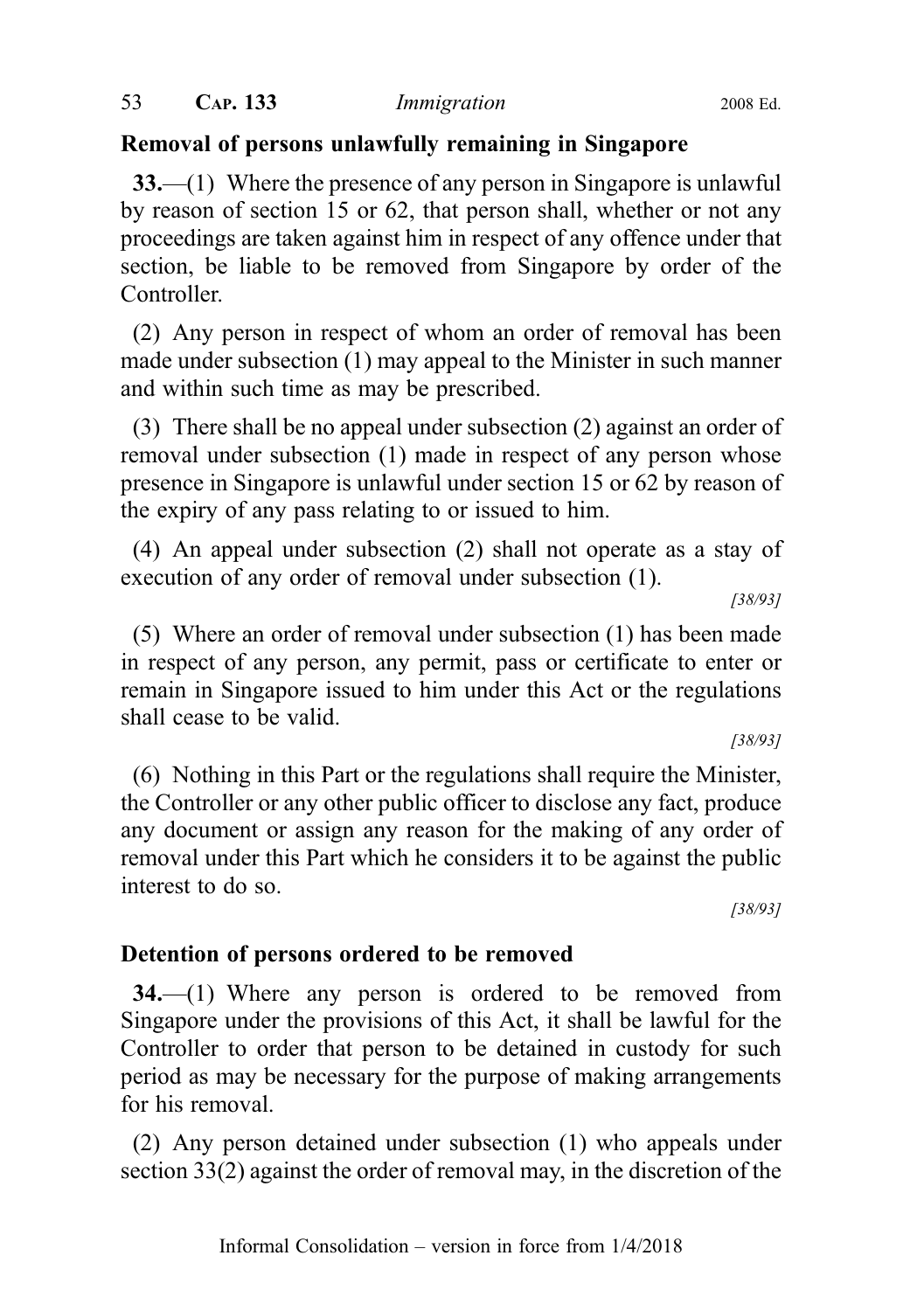Controller, be released, pending the determination of his appeal, on such conditions as to furnishing security or otherwise as the Controller may think fit.

(3) Subject to the determination of any appeal under section 33, any person who is ordered to be removed from Singapore may be placed on board a suitable vessel, aircraft or train by any police officer or immigration officer, and may be lawfully detained on board that vessel, aircraft or train, so long as the vessel, aircraft or train is within the limits of Singapore.

[38/93]

(4) Any person who is detained in custody in pursuance of an order made by the Controller under subsection (1) may be so detained in any prison, police station or immigration depot, or in any other place appointed for the purpose by the Controller.

#### Power to arrest person liable to removal

35. Any person reasonably believed to be a person liable to removal from Singapore under this Act may be arrested without warrant by any immigration officer generally or specially authorised by the Controller in that behalf or by a police officer, and may be detained in any prison, police station or immigration depot for a period not exceeding 14 days pending a decision as to whether an order for his removal should be made.

[21/73]

#### Unlawful return after removal

36. Any person who, having been removed from or otherwise lawfully sent out of Singapore, enters or resides in Singapore without the permission in writing of the Controller shall be guilty of an offence and shall on conviction be punished with imprisonment for a term of not less than one year and not more than 3 years and shall also be liable to a fine not exceeding \$6,000, and shall in addition be liable to be removed from Singapore.

[35/84; S 22/89]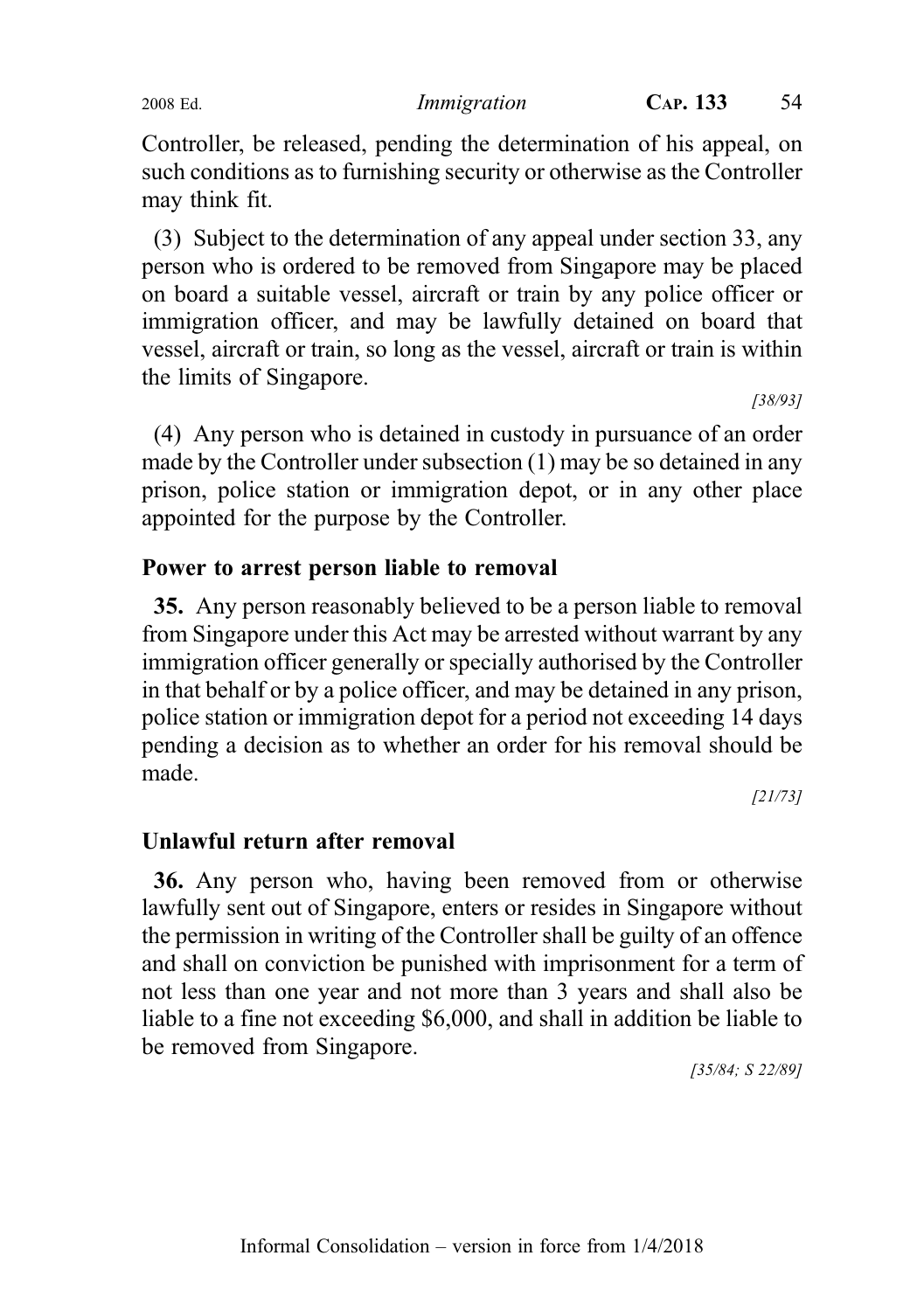#### PART VA

# OBLIGATIONS RELATING TO IDENTIFYING INFORMATION OR PASSENGER INFORMATION

[Act 18 of 2012 wef 19/12/2012]

#### Interpretation of this Part

36A. In this Part, unless the context otherwise requires —

"disclose", in relation to identifying information that is a personal identifier or in relation to passenger information, includes providing access to the identifying information or passenger information;

[Act 18 of 2012 wef 19/12/2012]

"identifying information" means —

- (a) any personal identifier;
- (b) any meaningful identifier derived from any personal identifier;
- (c) any record of a result of analysing any personal identifier or meaningful identifier derived from any personal identifier; and
- (d) any other information, derived from any personal identifier or meaningful identifier derived from any personal identifier, or from any record of a kind referred to in paragraph  $(c)$ , that could be used to discover a particular person's identity or to get information about a particular person;

[33/2007] [Act 18 of 2012 wef 19/12/2012]

"passenger information" means the information relating to a passenger on board an aircraft, a vessel or a train provided to the Controller or any immigration officer pursuant to any provision of this Act.

[Act 18 of 2012 wef 19/12/2012]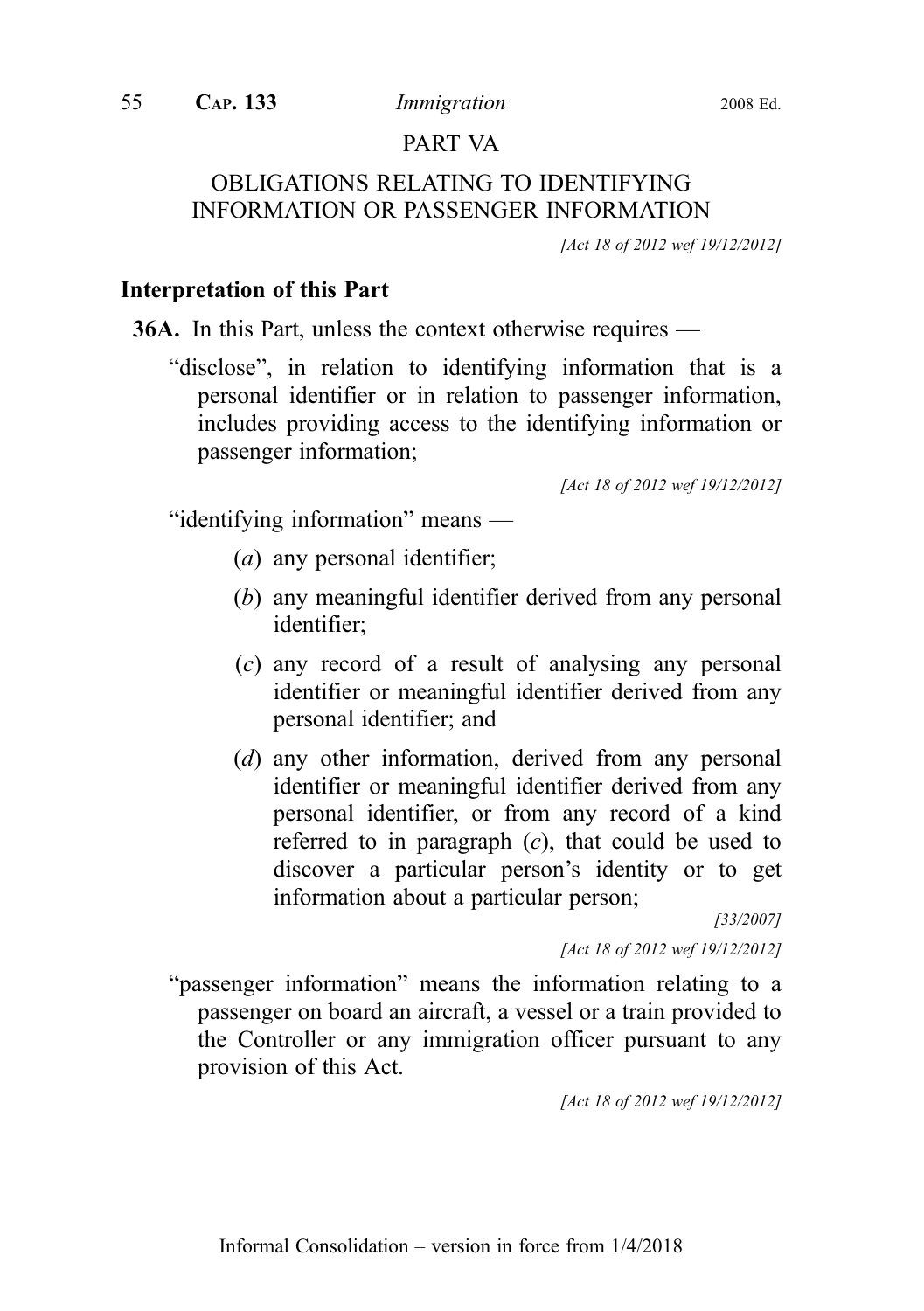#### Authorising access to or disclosure of identifying information and passenger information

36B.—(1) The Minister may, in writing, authorise a specified person, or any person included in a specified class of persons —

- (a) to access identifying information or passenger information of the kind specified in the Minister's authorisation; or [Act 18 of 2012 wef 19/12/2012]
- (b) to disclose, on written request, identifying information or passenger information of the kind specified in the Minister's authorisation, to another specified person, or another person included in a specified class of persons, in the Minister's authorisation,

[Act 18 of 2012 wef 19/12/2012]

for the purpose or purposes specified in the Minister's authorisation. [33/2007]

[Act 18 of 2012 wef 19/12/2012]

(2) The Minister shall specify in an authorisation under this section, as the purpose or purposes for which access or disclosure is authorised, one or more of the following purposes, and no other:

- (a) combating document and identity fraud in immigration matters;
- (b) assisting in the identification of, and authenticating the identity of, any person who may be required by or under this Act to provide a personal identifier;
- (c) improving the efficiency and integrity of immigration processing at authorised landing places, airports, train checkpoints or points of entry;
- (d) assisting in the identification of, and authenticating the identity of, any applicant for or holder of a Singapore visa, and facilitating his entry into Singapore;
- (e) enforcement of the criminal law, including investigating or prosecuting a person for an offence under any written law;
- (f) administering or managing the storage of identifying information or passenger information;

[Act 18 of 2012 wef 19/12/2012]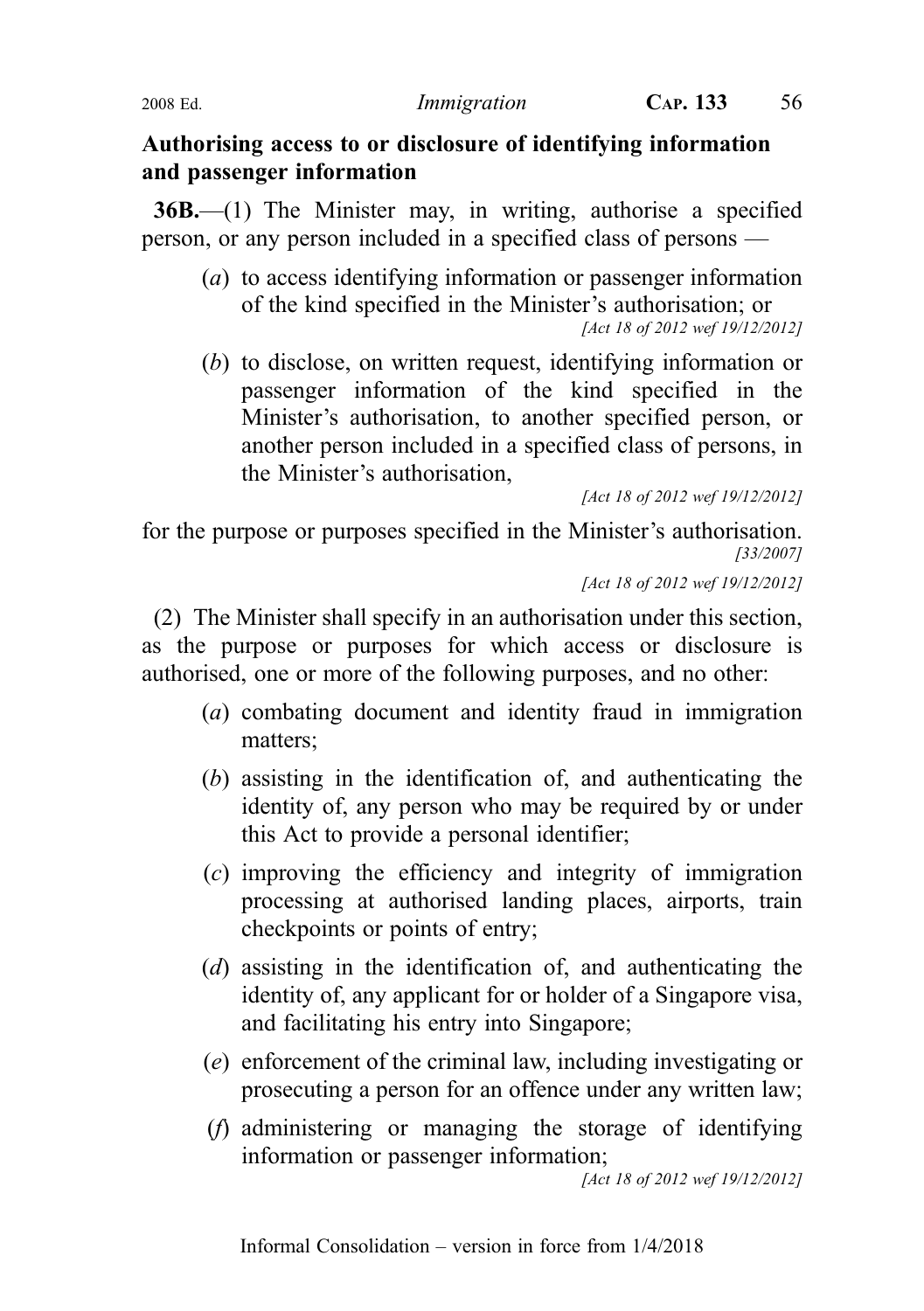- (g) modifying identifying information to enable it to be matched with other identifying information, or in order to correct errors or ensure compliance with appropriate standards;
- (h) identifying non-citizens who are prohibited immigrants, who are of national security concern or who are associated with activities of a criminal nature and whose detention or supervision may be necessary in the interests of public safety, peace and good order;
- (i) making decisions under this Act, the Passports Act 2007 or the regulations made under either Act;
- (ia) preventing, detecting or investigating criminal or terrorist activities or activities which may be prejudicial to the security of Singapore or any part thereof or to the maintenance of public order or essential services;

[Act 18 of 2012 wef 19/12/2012]

(j) any other purpose the disclosure of which is required or authorised by or under any written law.

[33/2007]

(3) For the purposes of subsection  $(1)(b)$ , a specified person or a specified class of persons to whom identifying information or passenger information may be disclosed to may include a police force, a law enforcement body or a border control body of a foreign country.

> [33/2007] [Act 18 of 2012 wef 19/12/2012]

# Accessing or disclosing identifying information or passenger information

36C.—(1) If a person accesses identifying information or passenger information, and the person —

(a) is not authorised under section 36B to access any identifying information or passenger information; or [Act 18 of 2012 wef 19/12/2012]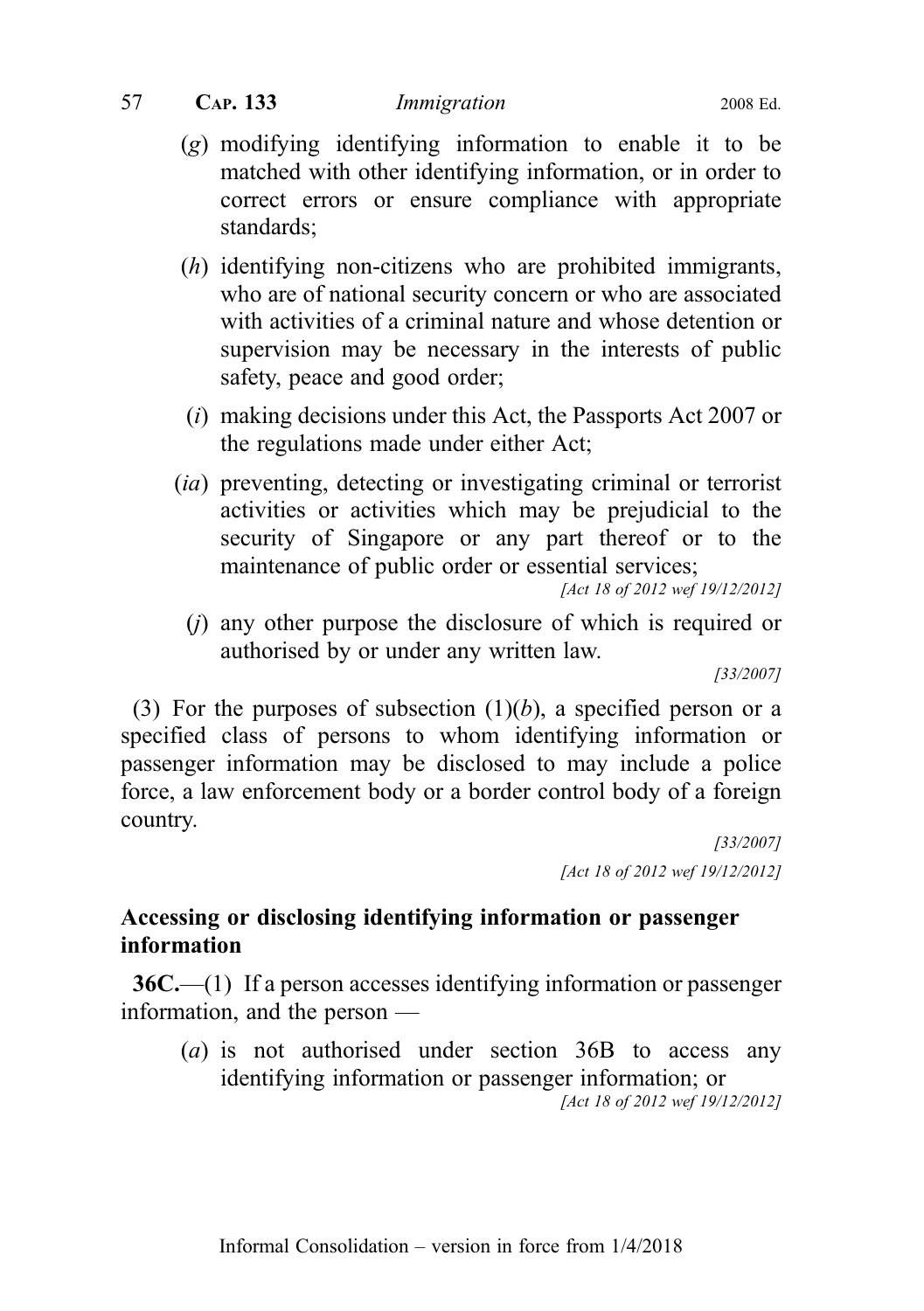(b) is not authorised under section 36B to access the identifying information or passenger information for the purpose for which the person accessed it,

[Act 18 of 2012 wef 19/12/2012]

the person shall be guilty of an offence and shall be liable on conviction to a fine not exceeding \$5,000 or to imprisonment for a term not exceeding 3 years or to both.

[33/2007] [Act 18 of 2012 wef 19/12/2012]

(2) If a person's conduct causes disclosure of identifying information or passenger information, and the disclosure is not a disclosure that is for any of the purposes specified in section 36B(2), the person shall be guilty of an offence and shall be liable on conviction to a fine not exceeding \$5,000 or to imprisonment for a term not exceeding 3 years or to both.

[33/2007] [Act 18 of 2012 wef 19/12/2012]

# PART VI

# **MISCELLANEOUS**

# Performance of duties of immigration officers

37.—(1) Immigration officers appointed under this Act shall perform the duties imposed on them by this Act and the regulations, and shall also perform such duties as are required of them by the Controller, either directly or through any other officer.

(2) No action taken by any such officer under or for any purpose of this Act shall be deemed to be invalid or unauthorised by reason only that it was not taken by the officer specially appointed or detailed for the purpose.

(3) Every immigration officer shall be deemed to be a public servant within the meaning of the Penal Code (Cap. 224).

# Authority of immigration officer to arrest and prosecute

38.—(1) Except when exercising any powers under section 51AA, every immigration officer appointed under this Act shall have the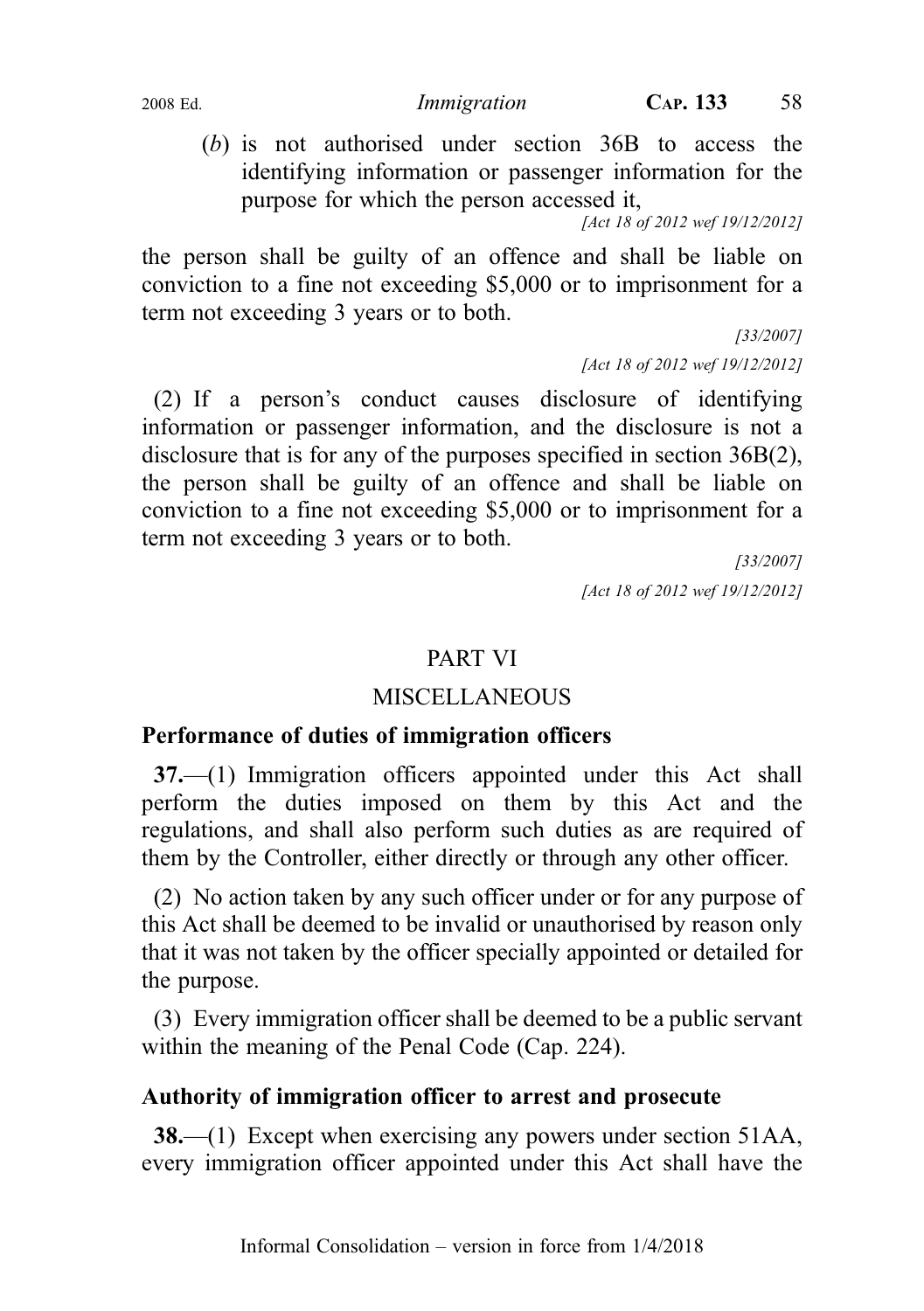authority and powers of a police officer to enforce any of the provisions of this Act relating to arrest, detention or removal.

[Act 6 of 2018 wef 01/04/2018]

(2) Every immigration officer shall have the authority to appear in court and may, with the authorisation of the Public Prosecutor, conduct any prosecution in respect of any offence under this Act or the regulations.

#### [15/2010 wef 02/01/2011]

(3) In any case relating to the commission of an offence under this Act or the regulations, an immigration officer shall have all the powers of a police officer under the Criminal Procedure Code (Cap. 68) in relation to an investigation into a seizable offence.

[34/98]

(4) For the purposes of subsection (3), when an immigration officer is exercising the powers of a police officer under the Criminal Procedure Code 2010, the immigration officer shall be deemed to be an officer not below the rank of inspector of police.

[15/2010 wef 02/01/2011]

#### Immigration officer to be armed

38A. Every immigration officer shall be provided with such batons, arms, ammunition and other accoutrements as may be necessary for the effective discharge of his duties.

[53/2004]

#### Power to summon witnesses, etc.

39.—(1) The Controller may, for the purpose of any inquiry under this Act, summon and examine witnesses on oath or affirmation, and may require the production of documents relevant to the inquiry.

(2) Any person summoned as a witness under subsection (1) who fails, without reasonable excuse, to attend at the time and place mentioned in the summons, or who, having attended, refuses to answer any question that may lawfully be put to him or to produce any document which it is in his power to produce, shall be guilty of an offence.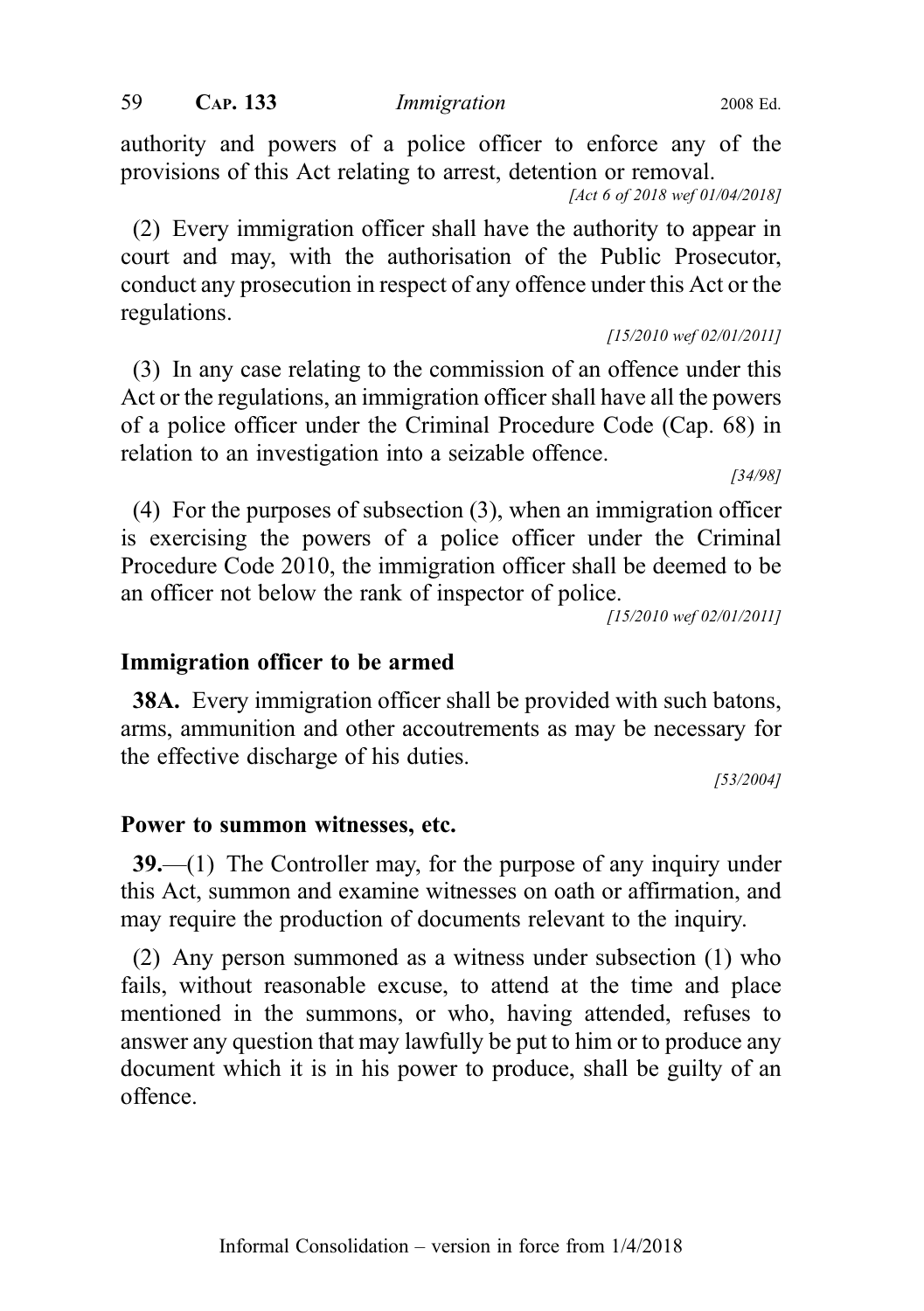# Exclusion of judicial review

39A.—(1) There shall be no judicial review in any court of any act done or decision made by the Minister or the Controller under any provision of this Act except in regard to any question relating to compliance with any procedural requirement of this Act or the regulations governing that act or decision.

[38/93]

(2) In this section, "judicial review" includes proceedings instituted by way of  $-$ 

- (a) an application for a Mandatory Order, a Prohibiting Order or a Quashing Order;
- (b) an application for a declaration or an injunction;
- (c) an Order for Review of Detention; and
- (d) any other suit or action relating to or arising out of any decision made or act done in pursuance of any power conferred upon the Minister or the Controller by any provision of this Act.

[38/93; 42/2005]

# Minister may designate others to hear appeals

39B.—(1) The Minister may designate any of the following persons to hear and determine, in the Minister's place, any appeal or a specific appeal under section 8(6), 10(5), 11(6), 14(6), 29(7) or 33:

- (a) the Second Minister, if any, for his Ministry;
- (b) any Minister of State for his Ministry;
- (c) any Parliamentary Secretary to his Ministry.

(2) Any reference to the Minister in section 8(6),  $10(5)$ ,  $11(6)$ ,  $14(6)$ , 29(7), 33 or 39A includes a reference to a person designated under subsection (1).

(3) To avoid doubt, in this section —

"Minister of State" includes a Senior Minister of State;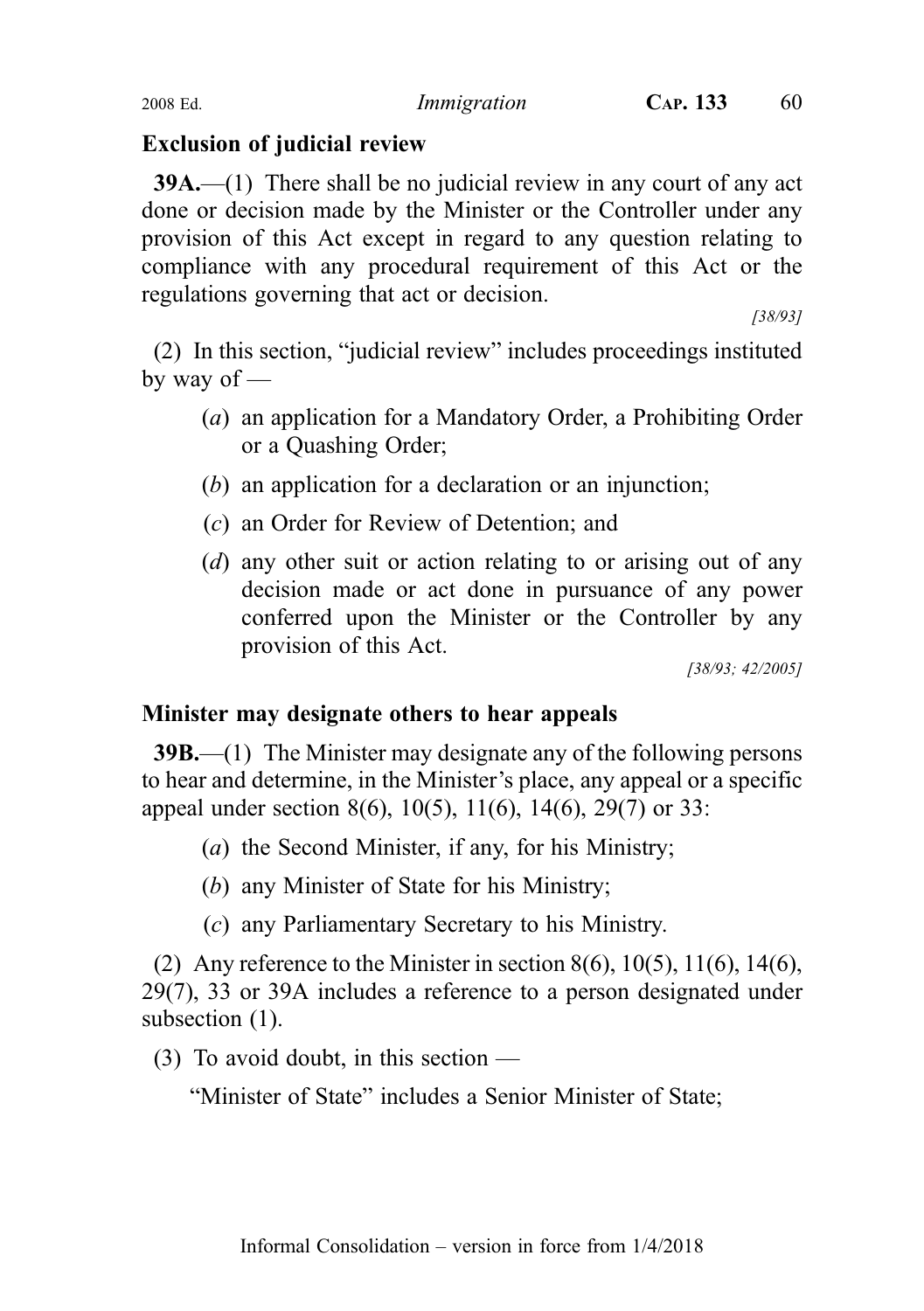"Parliamentary Secretary" includes a Senior Parliamentary Secretary.

[Act 16 of 2016 wef 10/06/2016]

#### Duty of police officers to execute orders

40. Every police officer shall, when so requested by an immigration officer, receive and execute according to the tenor thereof any written order of the Controller, and any warrant of the Controller for the arrest, detention or removal of any person made under the provisions of this Act.

# Restriction on discharge of member of crew

41.—(1) When any seaman is about to be or is discharged or paid off in Singapore, the master, owner, charterer or agent shall so notify the Controller.

(2) No member of a crew who has been discharged or paid off shall be left in Singapore unless either —

- (a) he is a citizen of Singapore; or
- (b) he is in possession of a valid permit or pass.

(3) Where there has been any contravention of subsection (2), the master, owner, charterer, agent or consignee of the vessel, aircraft or train in which the person concerned was employed shall be liable for the maintenance of that person and for the cost of his repatriation to his place of birth or citizenship or, if the master, owner, charterer, agent or consignee so elects, to such other place as may be approved by the Controller.

[38/93]

# Signing on or bringing as member of the crew any person with intent to land contrary to this Act

42. Any transportation company and any person, including the master and the owner of a vessel, aircraft or train arriving in Singapore, who —

(a) has knowingly signed on the ship's articles or brought to Singapore as a member of the crew of the vessel, aircraft or train any person with intent to permit that person to enter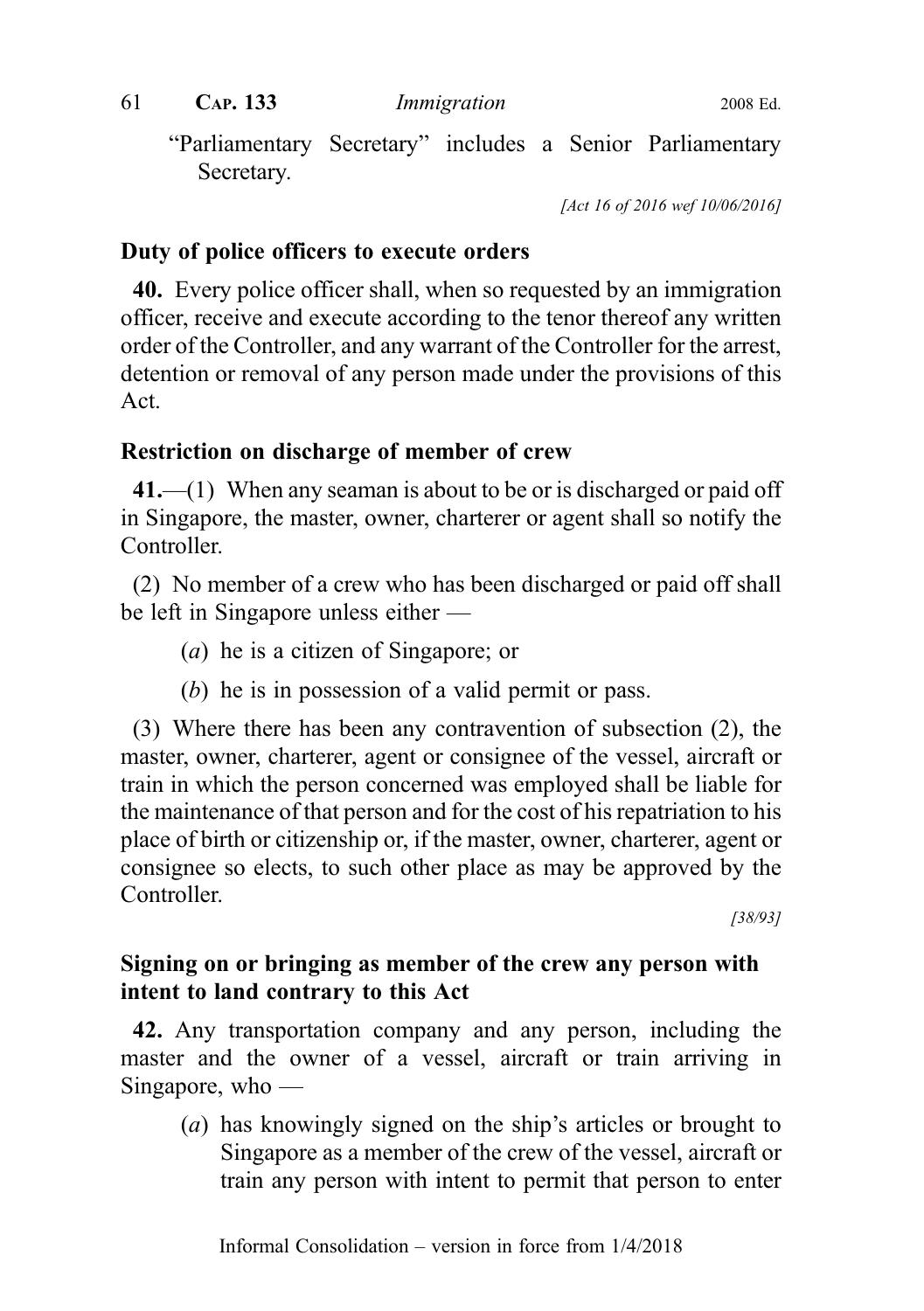Singapore contrary to the provisions of this Act or the regulations; or

(b) represents to an immigration officer that that person is a bona fide member of the crew of the vessel, aircraft or train,

shall be guilty of an offence and shall be liable on conviction to a fine not exceeding \$4,000 and not less than \$200 in respect of each such person.

[38/93]

#### Security to prevent unlawful landing

43.—(1) An immigration officer may demand security from the master, owner, charterer or agent or consignee of any vessel, aircraft or train from which he has reasonable grounds to believe that any person is about to disembark in or enter Singapore in contravention of the provisions of this Act or the regulations, and may refuse to release the vessel, aircraft or train from examination until the security is furnished.

[38/93]

(1A) Notwithstanding subsection (1), an immigration officer may demand security from the master, owner, charterer or agent of any vessel to ensure that no member of the crew of the vessel shall disembark in or enter Singapore in contravention of the provisions of this Act or the regulations, and may refuse to release the vessel from examination until the security is furnished.

[53/2004]

(2) The Controller may, if satisfied that any person has disembarked in or entered Singapore from any vessel, aircraft or train, in respect of which security has been furnished under subsection (1) or (1A), in contravention of any provisions of this Act or the regulations, direct the forfeiture of the security or any part thereof.

[38/93; 53/2004]

(3) The Controller shall not direct the forfeiture of any security under subsection (2) if he is satisfied that the master, owner, charterer, agent or consignee took every reasonable precaution to prevent any person from so disembarking in or entering Singapore.

(4) The security under subsection  $(1)$  or  $(1A)$  shall be given in such manner and form as the Controller may determine and may be by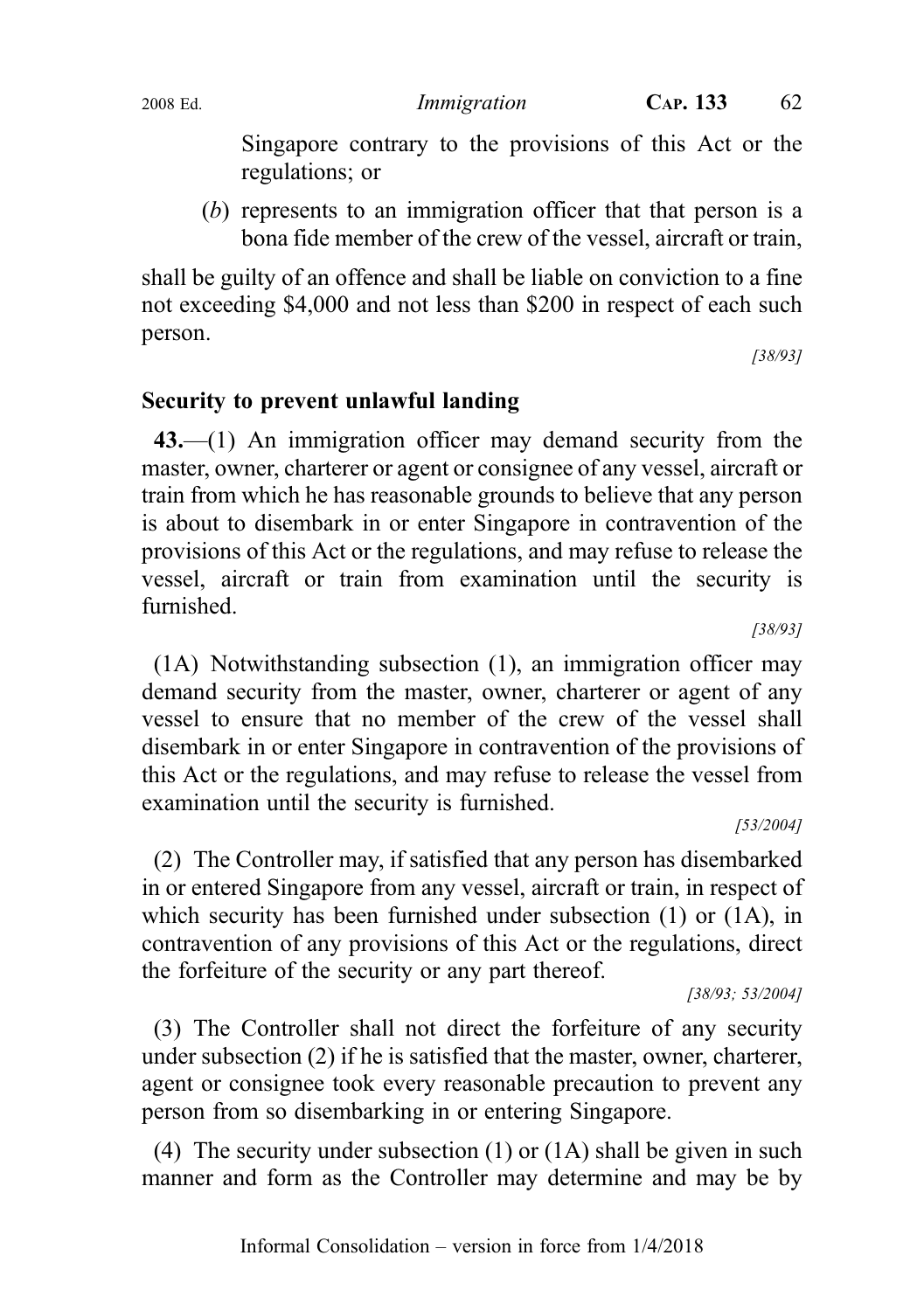bond, guarantee, cash deposit or any other method, or by 2 or more different methods.

[2/2007]

#### Reports as to persons failing to continue their journey

44.—(1) Where any through passenger on or member of the crew of any vessel, aircraft or train fails to continue his journey in the vessel, aircraft or train in circumstances from which it may reasonably be inferred that the passenger or member of the crew has remained in Singapore, the master of the vessel, aircraft or train, as the case may be, shall notify an immigration officer or a police officer of the failure of the passenger or member of the crew to continue his journey.

[21/73; 38/93]

(2) A master of a vessel, an aircraft or a train who fails to comply with subsection (1) shall be guilty of an offence.

# Repatriation

45.—(1) Any person residing in Singapore who —

- (a) is not a citizen of Singapore;
- (b) is by reason of destitution, infirmity or mental incapacity, unable to obtain employment or to support himself and his family (if any);
- (c) is unable to pay the cost of his passage and of the passages of his family (if any) to the country of his birth or citizenship; and
- (d) is or is likely to become a charge upon the public or on a charitable institution,

may apply to the Controller for the repatriation of himself and his family (if any) at the cost of the Government.

(2) Upon an application under subsection (1), if the Controller is satisfied, after such inquiry as he thinks necessary, that the person has or is about to become a charge on the public or on a charitable institution and is unable to pay the cost of the repatriation of himself and his family (if any) and that no government, organisation, company or person is liable or willing to pay the cost of repatriation, the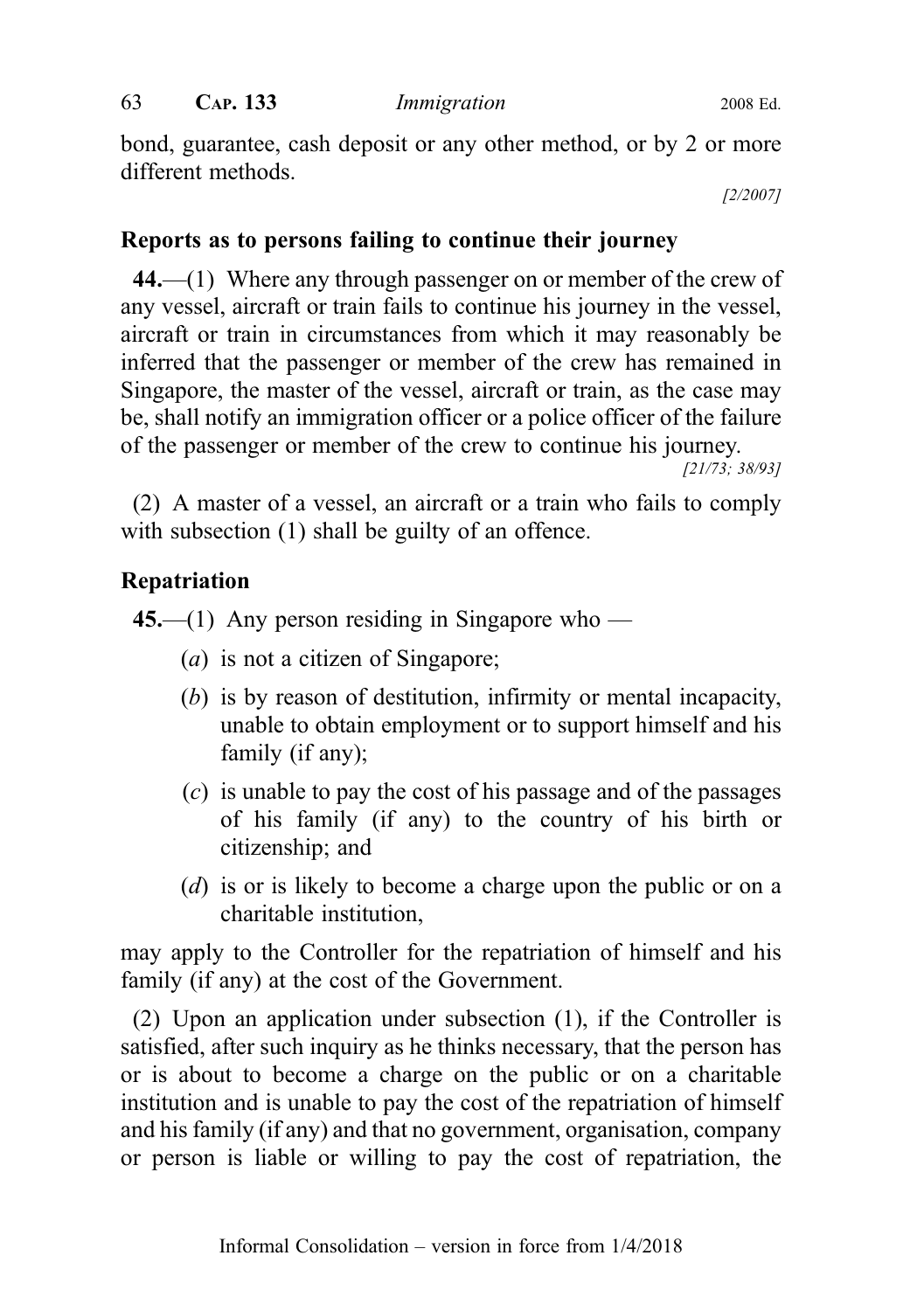Controller may authorise the payment of the cost subject to the condition specified in subsection (3).

(3) Any person repatriated at the cost of the Government shall enter into an undertaking, in such form as may be prescribed, that he will not return to Singapore without the sanction in writing of the **Controller** 

(4) Such sanction shall be conditional upon the person refunding to the Controller all costs and charges incurred in the repatriation of the person and his family (if any) and shall be subject to such other conditions as the Controller may consider expedient.

(5) Any person repatriated at the cost of the Government under this section who enters or attempts to enter Singapore without the sanction of the Controller under subsection (3), or who having entered Singapore with such sanction, fails or neglects to comply with any condition upon which the sanction was given, shall be guilty of an offence.

#### Masters, owners, etc., liable for expenses

 $46$ —(1) If any person —

(a) enters Singapore from any vessel, aircraft or train contrary to the provisions of this Act or the regulations;

[Act 18 of 2012 wef 19/12/2012]

(b) disembarks from any vessel on which he has been reembarked or to which he has been returned under section 19, 20 or 24; or

[Act 18 of 2012 wef 19/12/2012]

(c) arrives at any authorised airport or train checkpoint in Singapore from any aircraft or train, as the case may be, and is required to leave or depart from Singapore under section 25 or 25A, as the case may be,

[Act 18 of 2012 wef 19/12/2012]

the master, owner, charterer and agent thereof shall be jointly and severally liable for all expenses incurred by the Government in respect of the detention and maintenance of the person and his removal from Singapore.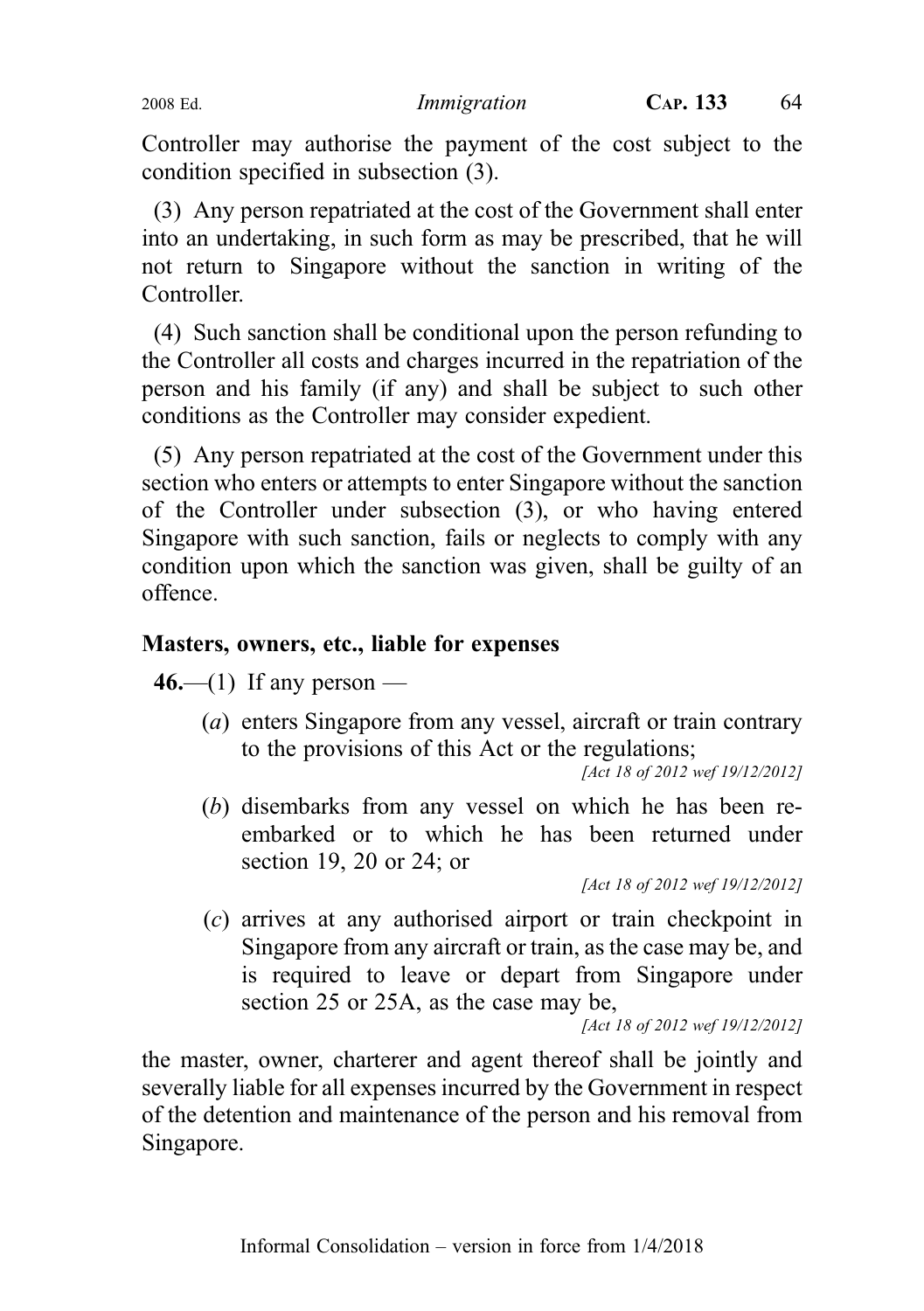(2) The expenses shall be recoverable as a debt due to the Government from the master, owner, charterer and agent of the vessel, aircraft or train jointly and severally.

[38/93]

#### Obligation to afford free passage

47.—(1) When an order of removal is made under the provisions of this Act in respect of any person who has entered Singapore contrary to the provisions of this Act or the regulations, and the person was brought to Singapore in a vessel, an aircraft or a train, the master of the vessel, aircraft or train, and also the master of any vessel, aircraft or train belonging to the same owners or chartered by the same charterers, shall, if required in writing by the Controller, receive the person on board his vessel, aircraft or train and afford him free of charge a passage to the port or place at which the person embarked for Singapore or to any other port or place designated by the Controller and proper accommodation and maintenance during the voyage, flight or journey.

[38/93]

(2) No master shall be liable under subsection (1) unless the order of removal has been made by the Controller within 12 months from the date on which the person entered Singapore.

(3) A master of a vessel, an aircraft or a train who fails to comply with this section shall be guilty of an offence.

[38/93]

# Seizure of moneys for purposes of repatriation, etc.

 $47A$ .—(1) A prohibited immigrant shall be liable to pay to the Government a sum sufficient to cover all expenses incurred by the Government in connection with the detention, maintenance, medical treatment and removal from Singapore of himself and his dependants. [53/2004]

(2) For the purposes of subsection (1), the Controller may order a prohibited immigrant to be searched and that all moneys found on him when so searched be seized and used by the Controller to meet the expenses which have been incurred or may be incurred by the Government under that subsection.

[53/2004]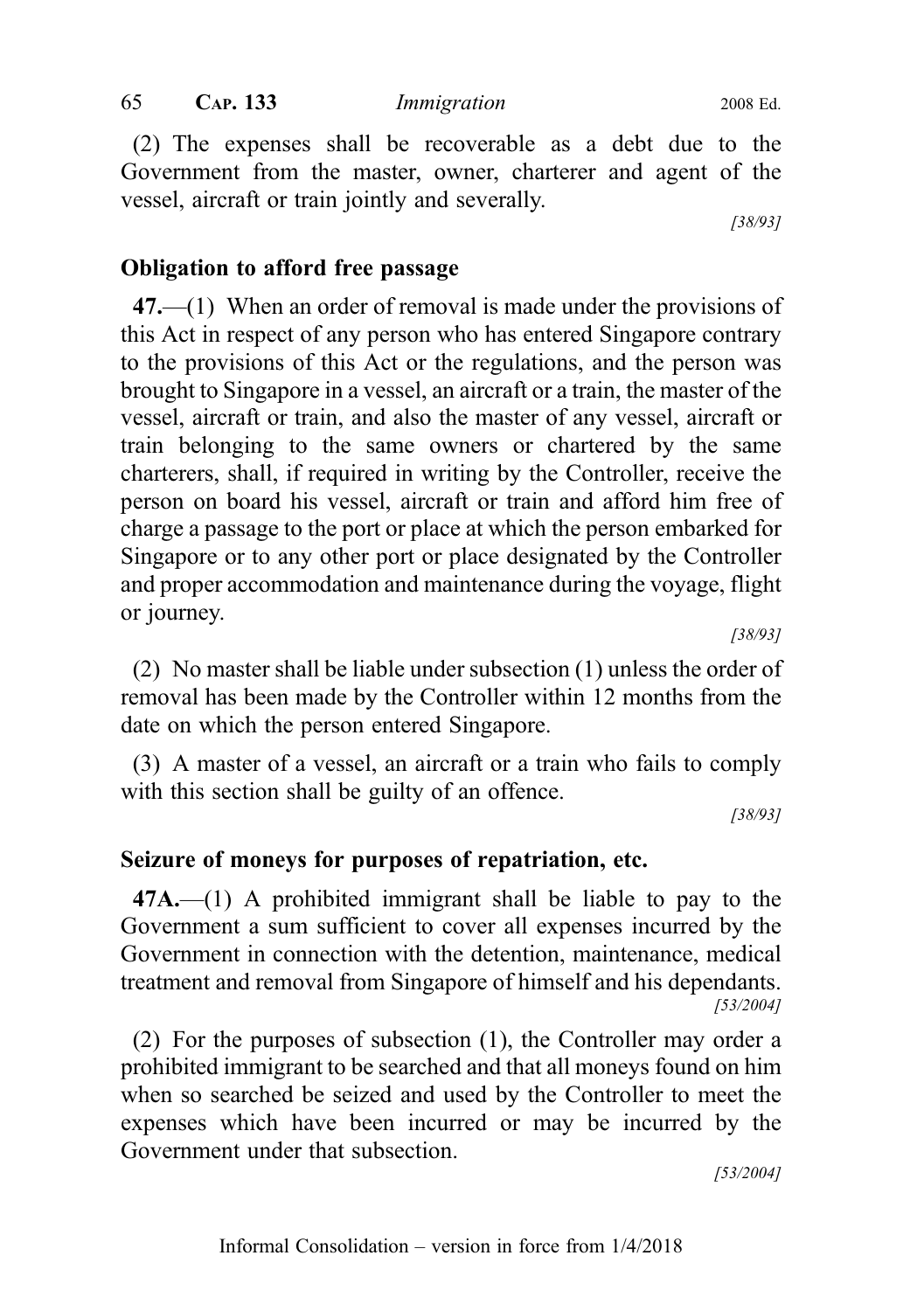(3) Where any sum seized under subsection (2) is in excess of the total amount of expenses for which the prohibited immigrant is liable under subsection (1), the balance of the moneys shall be returned to him.

[53/2004]

(4) The Controller may seize moneys under subsection (2) notwithstanding that the prohibited immigrant has not been charged with nor convicted of an offence.

[53/2004]

(5) Any person who claims to be the legal owner of any moneys seized under subsection (2) (other than the prohibited immigrant from whom the moneys were seized) may, within 6 years from the date of seizure, apply to the Controller in such form and manner as may be prescribed for the moneys seized to be returned to him.

[53/2004]

(6) Notwithstanding the provisions of any written law, the moneys seized under subsection (2) (except any excess moneys which have been returned to the prohibited immigrant under subsection (3)) shall not be liable to be garnished, attached, sequestered or levied upon for or in respect of any debt or claim, other than to meet the expenses referred to in subsection (1) or any claim made under subsection (5). [53/2004]

#### Power to detain vessel

48.—(1) The Controller may by writing under his hand authorise the Director of Marine to detain any vessel in connection with which an offence under this Act is reasonably believed to have been or to be about to be committed, and the vessel may then be detained either at the place where it is found or at any place to which the Controller may order it to be brought.

(1A) The Controller shall give notice to the master, owner, charterer or agent of the vessel of the detention of the vessel.

(2) For the purposes of the detention and other lawful dealing with the vessel, the Director of Marine shall have power to muster the crew and may, if he considers it necessary to do so, place a police guard on board.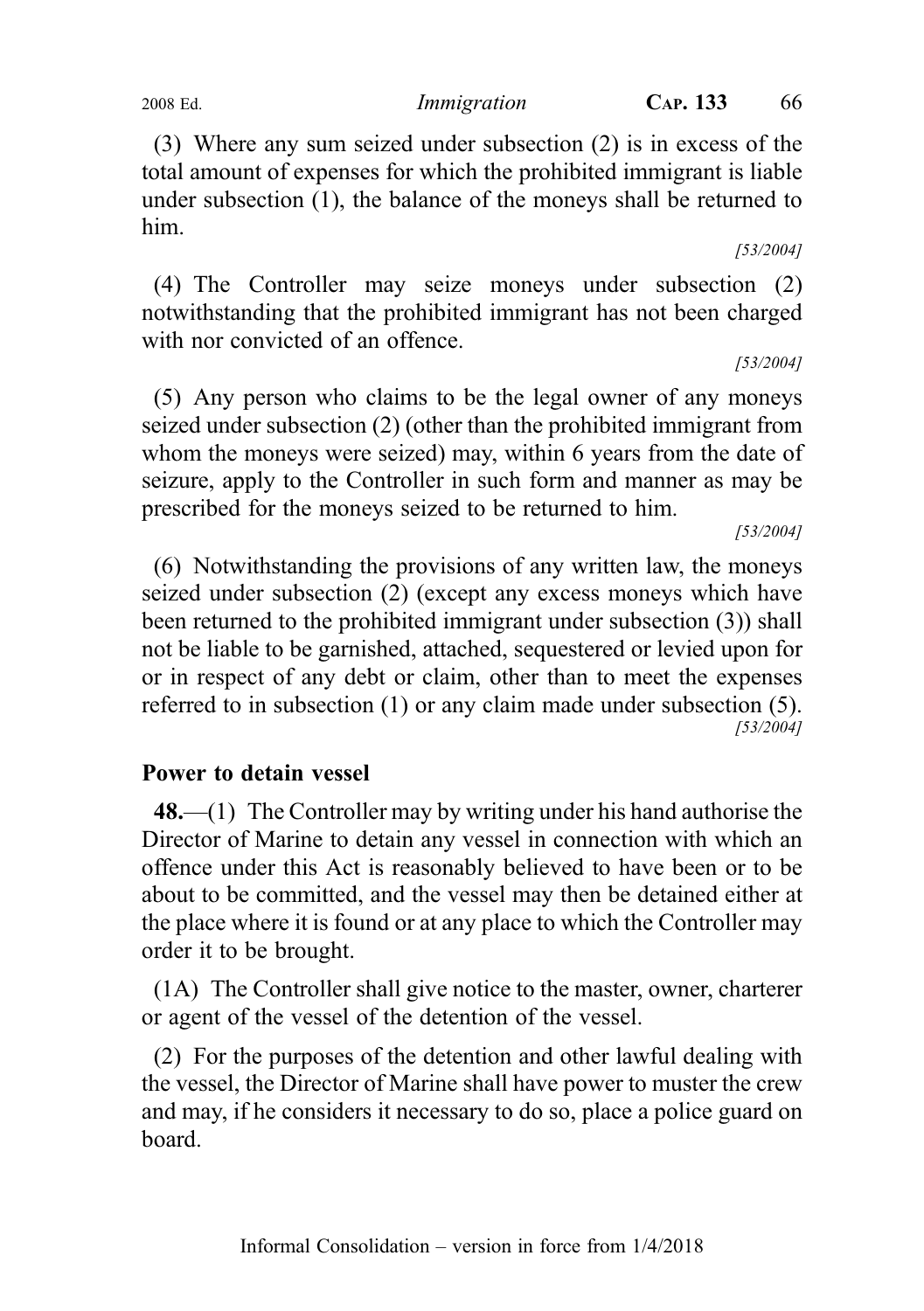(3) The detention shall be for safe custody only, and shall cease if a bond with 2 sufficient sureties to the satisfaction of the Controller is given by the master, owner, charterer or agent of the vessel for the payment of any fine, costs, expenses or charges incurred under this Act in respect of any offence or default thereunder.

[38/93]

(4) If default is made in the payment of any such fine, costs, expenses or charges, the Director of Marine may seize the vessel and the vessel shall be declared forfeited to the Government by order of a court of competent jurisdiction upon the application of the Attorney-General.

(4A) Any vessel so forfeited shall be sold free of all encumbrances. [38/93]

(5) The proceeds of sale of a vessel under this section shall, notwithstanding any rule of law relating to priority of claims, be applied first in payment of any fine, costs, expenses or charges incurred under this Act and of any costs incurred in and about the sale and the proceedings leading thereto, and the balance shall be paid to the owner of the vessel or other person lawfully entitled to the proceeds thereof.

[38/93]

(6) Section  $3(1)(r)$  of the High Court (Admiralty Jurisdiction) Act (Cap. 123) shall be construed as extending to any claim in respect of a liability incurred by the owner of a vessel under this Act.

[38/93]

# Power to seize, detain and forfeit vessels below 200 tons or vehicles

 $49$ .—(1) Any vessel below 200 tons or any vehicle that is used, or in respect of which there is reasonable cause to suspect that it has been or that it is about to be used, in the commission of any offence under this Act or the regulations may be seized and detained at any place either on land or in the territorial waters of Singapore —

(a) by the Controller, or any immigration officer authorised in that behalf by the Controller in writing under his hand; or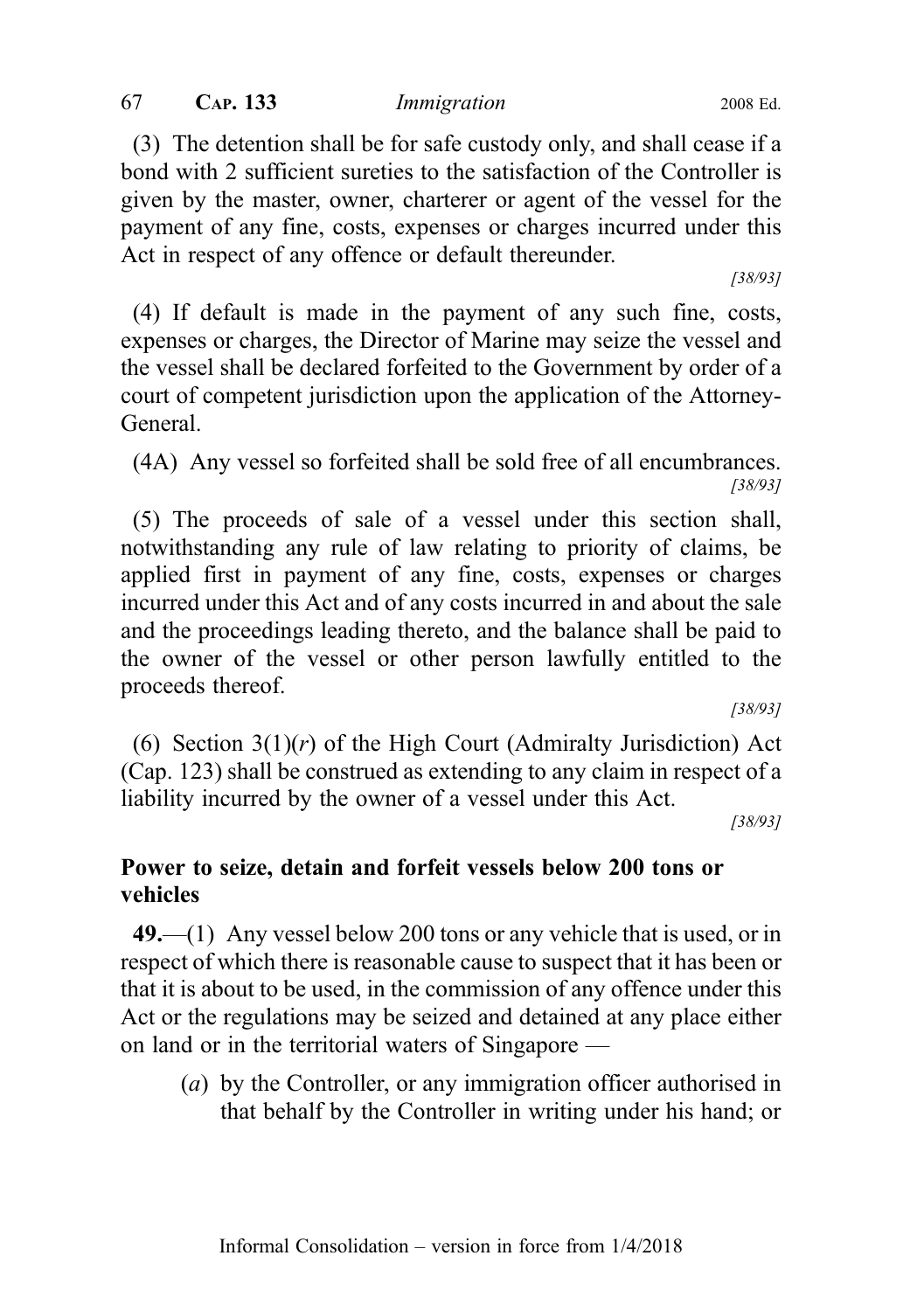(b) by any police officer authorised in that behalf by a Deputy Commissioner of Police in writing under his hand.

[34/98; 53/2004]

[Act 18 of 2012 wef 19/12/2012]

(2) The seizing officer shall immediately give notice in writing of the seizure and the grounds thereof to the owner, charterer or agent of the vehicle or vessel so seized or detained, either by delivering the notice to him in person or by post at his place of office or abode, if known.

(3) The notice under subsection (2) shall not be required to be given where the seizure or detention is made in the presence of or with the knowledge of the offender or the owner or his agent, as the case may be.

(4) Any vehicle or vessel liable to seizure or detention under subsection (1) shall be liable to forfeiture.

[60/73]

[60/73]

(5) An order for the forfeiture or for the release of any vehicle or vessel liable to forfeiture under this section shall be made by the court before which the prosecution with regard thereto has been held.

[60/73]

(6) Where, upon an application by the Public Prosecutor, it is proved to the satisfaction of a court that an offence under this Act or the regulations has been committed and that the vehicle or vessel was used in the commission of the offence, the court shall make an order for the forfeiture of the vehicle or vessel, notwithstanding that no person may have been charged with or convicted of the offence.

[53/2004]

(6A) No vehicle or vessel shall be forfeited under this section if it is established by the owner thereof that the vehicle or vessel was unlawfully in the possession of another person without the consent of the owner.

[53/2004]

(7) The Controller may sell any vehicle or vessel forfeited under this section.

(8) The proceeds of the sale shall, after payment of the expenses of the sale, be applied in payment of any fine, costs or charges incurred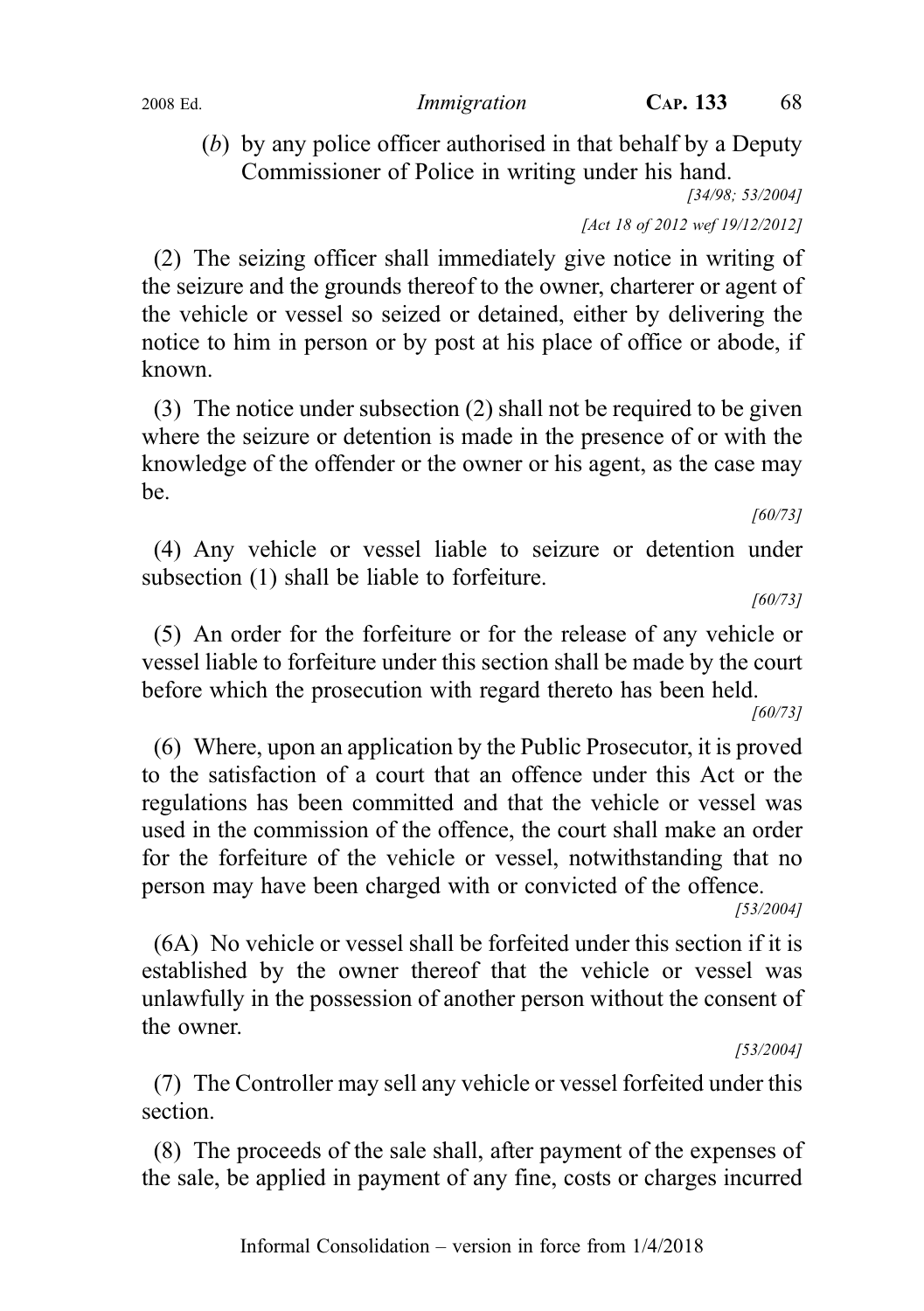under this Act and any balance remaining shall be paid into the Consolidated Fund.

[60/73]

#### Power of interrogation

50.—(1) Any person reasonably believed to be a person liable to removal from Singapore under any of the provisions of this Act may be questioned by an immigration officer.

(2) The person shall fully and truthfully answer all questions and enquiries put to him by the immigration officer tending, directly or indirectly, to establish his identity, nationality or occupation or bearing on any of the restrictions contained in this Act or the regulations, and shall disclose and produce to that officer on demand all documents in his possession relating to those matters.

(3) All such answers and documents shall be admissible in evidence in any proceedings under this Act against the person making or producing the same.

(4) Nothing in this section shall be construed as rendering any such answers inadmissible in any other proceedings in which they would otherwise be admissible.

#### Power of search and arrest for offence under Act

51.—(1) Any immigration officer or any other officer generally or specially authorised in writing in that behalf by the Controller, and any officer of the Singapore Customs acting under the instructions of such immigration officer, and any police officer may without a warrant and with or without assistance —

- (a) enter and search any premises; and
- (b) stop and search any vehicle, train, vessel or person, or search any aircraft, whether in a public place or not,

if he has reason to believe that any evidence of the commission of an offence under this Act or the regulations is likely to be found on the premises or person or in the vehicle, vessel, aircraft or train, and may seize any evidence so found.

[21/73; 13/77; 38/93; 4/2003]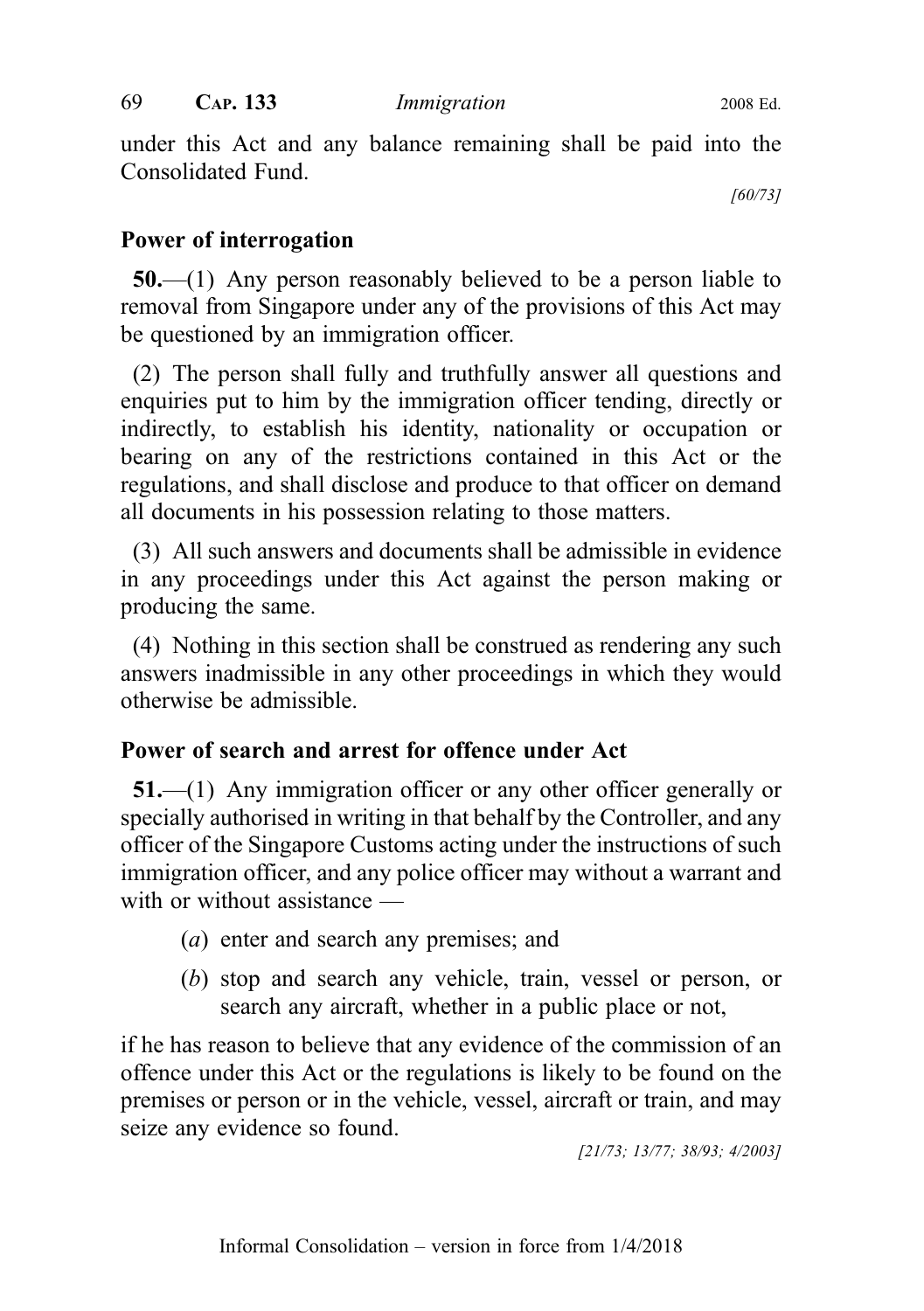(2) No woman shall be searched under this section except by a woman.

(3) Any police officer, immigration officer or customs officer may arrest without warrant any person whom he reasonably believes has committed an offence under this Act or the regulations.

(4) Where any person is arrested by an immigration officer or customs officer under subsection (3), the immigration officer or customs officer shall comply with sections 67 and 68 of the Criminal Procedure Code 2010 as if he were a police officer.

> [15/2010 wef 02/01/2011] [Act 6 of 2018 wef 01/04/2018]

# Power of search and arrest for offences committed within authorised area, etc.

51AA.—(1) An immigration officer or a police officer may, without a warrant and with or without assistance, stop and search any vehicle, train, vessel or person, or search any aircraft, within or in the vicinity of an authorised area, if the immigration officer or police officer has reason to believe that —

- (a) a relevant offence has been, or is likely to be, committed within or in the vicinity of the authorised area; and
- (b) any evidence of the commission of the relevant offence is likely to be found on the person or in the vehicle, train, vessel or aircraft.

(2) An immigration officer or a police officer may seize any evidence so found under subsection (1).

(3) A woman must not be searched under this section except by a woman.

(4) An immigration officer or a police officer may require any person subject to a search under subsection (1) to undergo any form of security screening, including doing one or more of the following:

- (*a*) to walk through a walk-through detector;
- $(b)$  to pass the person's personal property through an X-ray machine;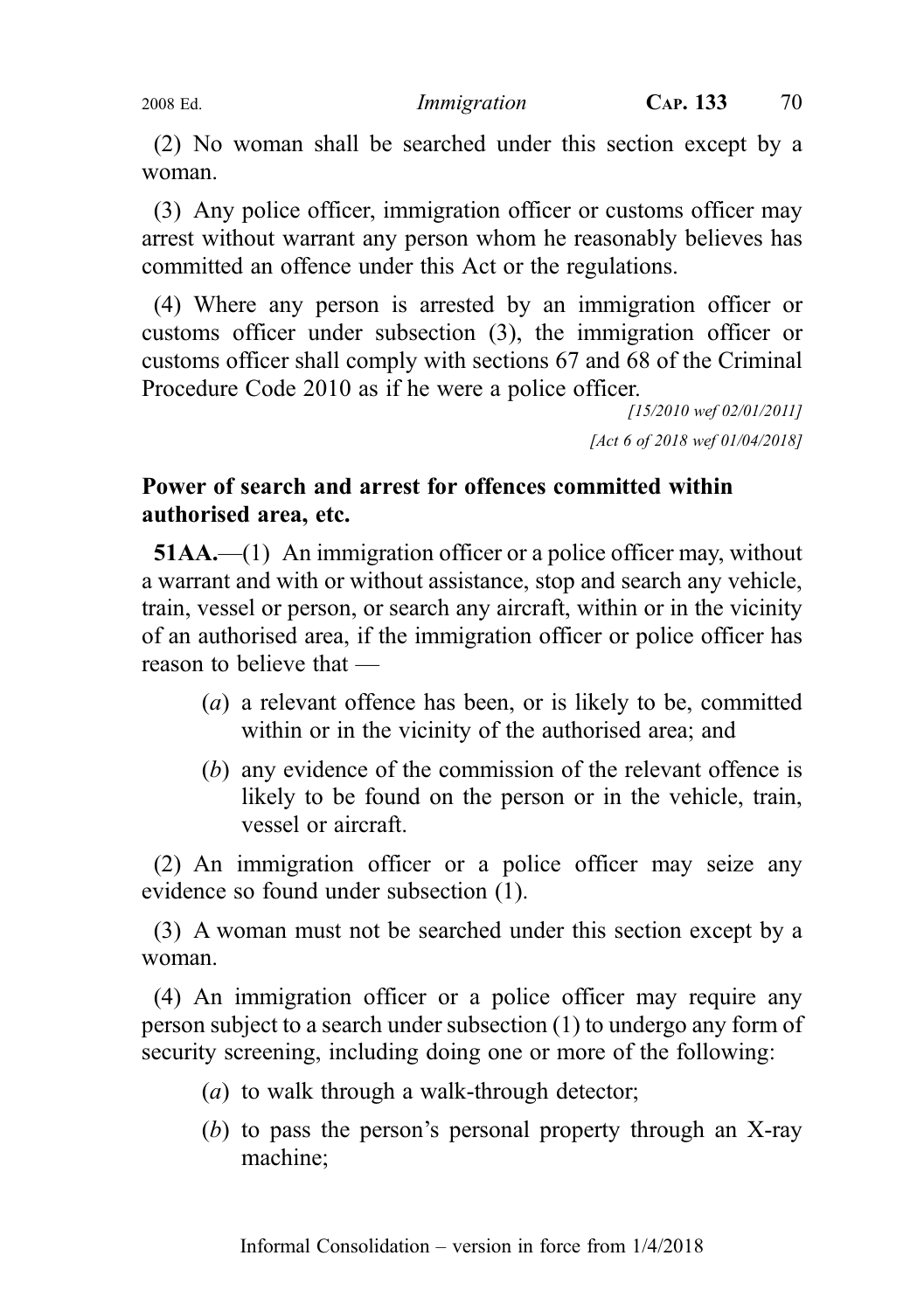- (c) to allow the immigration officer or police officer to pass a hand-held scanner in close proximity to the person;
- (d) to allow the immigration officer or police officer to pass a hand-held scanner in close proximity to the person's personal property.

(5) If an immigration officer has reason to believe that a relevant offence has been committed within or in the vicinity of an authorised area, the immigration officer may examine orally any person who appears to be acquainted with the facts and circumstances of the relevant offence.

(6) The person mentioned in subsection (5) is bound to state truly the facts and circumstances with which the person is acquainted, except that the person need not say anything that might expose the person to a criminal charge, penalty or forfeiture.

(7) A statement made by a person mentioned in subsection (5)  $must -$ 

- (a) be reduced to writing;
- (b) be read over to the person;
- (c) if the person does not understand English, be interpreted to the person in a language that the person understands; and
- (*d*) after correction (if necessary), be signed by the person.

(8) An immigration officer may arrest without warrant any person if the immigration officer has reason to believe that a relevant offence (being also an arrestable offence) has been committed within or in the vicinity of an authorised area.

(9) An immigration officer may arrest any person who, within or in the vicinity of an authorised area, is accused of committing or commits in the view or presence of the immigration officer, a non-arrestable offence if, on the demand of the immigration officer —

(a) the person refuses to give his name and residential address; or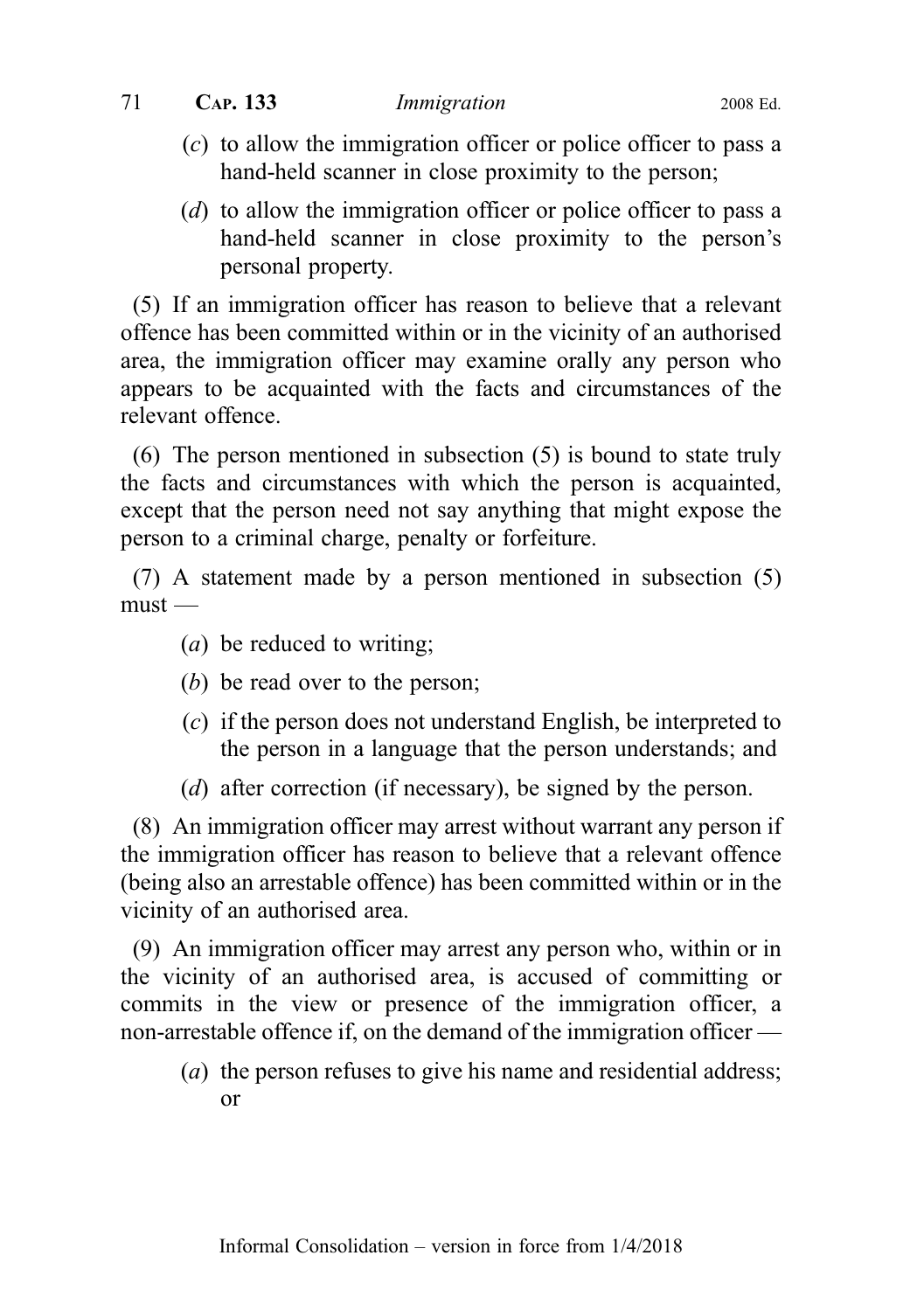(b) the person gives a residential address outside Singapore, or a name or residential address which the immigration officer has reason to believe is false.

(10) In making the arrest under this section, the immigration officer —

- (a) must touch or confine the body of the person to be arrested unless the person submits to arrest by word or action; and
- (b) may use all reasonable means necessary to make the arrest if the person to be arrested forcibly resists or tries to evade arrest.

(11) The person arrested must not be restrained more than is necessary to prevent the person's escape.

(12) Where any person is arrested by an immigration officer under subsection  $(8)$  or  $(9)$ , the immigration officer —

- (a) must immediately inform a police officer of the arrest and await the arrival of a police officer to hand over the person to the police officer; and
- (b) while awaiting the arrival of a police officer, may detain the person for a period not exceeding 24 hours in any suitable place of detention within or in the vicinity of an authorised area.

(13) An immigration officer, who has reasonable grounds to suspect that a relevant offence may be committed within or in the vicinity of an authorised area, may intervene for the purpose of preventing and must, to the best of the immigration officer's ability, use all lawful means to prevent the commission of the relevant offence.

(14) Where a relevant offence is committed within or in the vicinity of an authorised area, an immigration officer may, for the purpose of preserving any crime scene, cordon off any area where the relevant offence is committed.

(15) Nothing in this section affects any other power exercisable by an immigration officer under any other written law.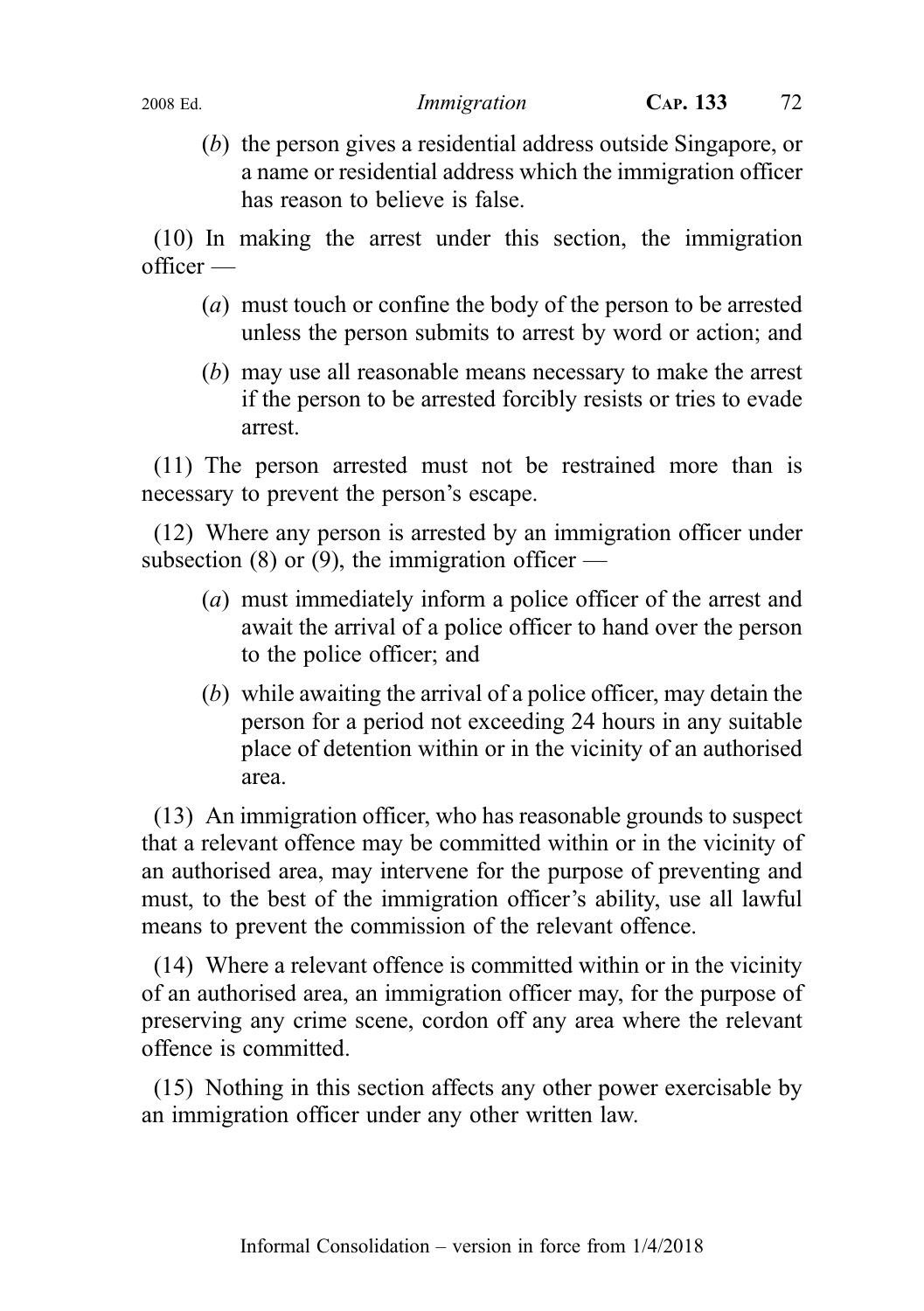$(16)$  In this section —

"arrestable offence" and "non-arrestable offence" have the same meanings as in section 2(1) of the Criminal Procedure Code (Cap. 68);

"relevant offence" means an offence under any written law (other than this Act or the regulations).

[Act 6 of 2018 wef 01/04/2018]

#### Provision of information by Housing and Development Board

51A.—(1) Any immigration officer duly authorised by the Controller may, if the immigration officer considers it necessary for administering or enforcing any requirement under this Act or the regulations relating to the reporting of the place of residence of any person or any change thereof, by written notice require the Board to disclose any secret or confidential document or information which is in the possession or control of the Board.

(2) The Board shall disclose the document or information required by an immigration officer under subsection (1) notwithstanding any obligation as to secrecy or confidentiality imposed by any law.

(3) Any immigration officer to whom any document or information has been disclosed under subsection (2) shall not disclose that document or information to any other person except —

- (a) to another law enforcement officer for the performance of his official duties in administering or facilitating the administration of any written law, provided the Board consents to such disclosure; or
- (b) for the purpose of criminal proceedings.

(4) Any immigration officer who contravenes subsection (3), or any law enforcement officer who discloses any document or information obtained under that subsection to any other person other than for the purpose specified in paragraph  $(a)$  or  $(b)$  of that subsection, shall be guilty of an offence and shall be liable on conviction to a fine not exceeding \$2,000 or to imprisonment for a term not exceeding 12 months or to both.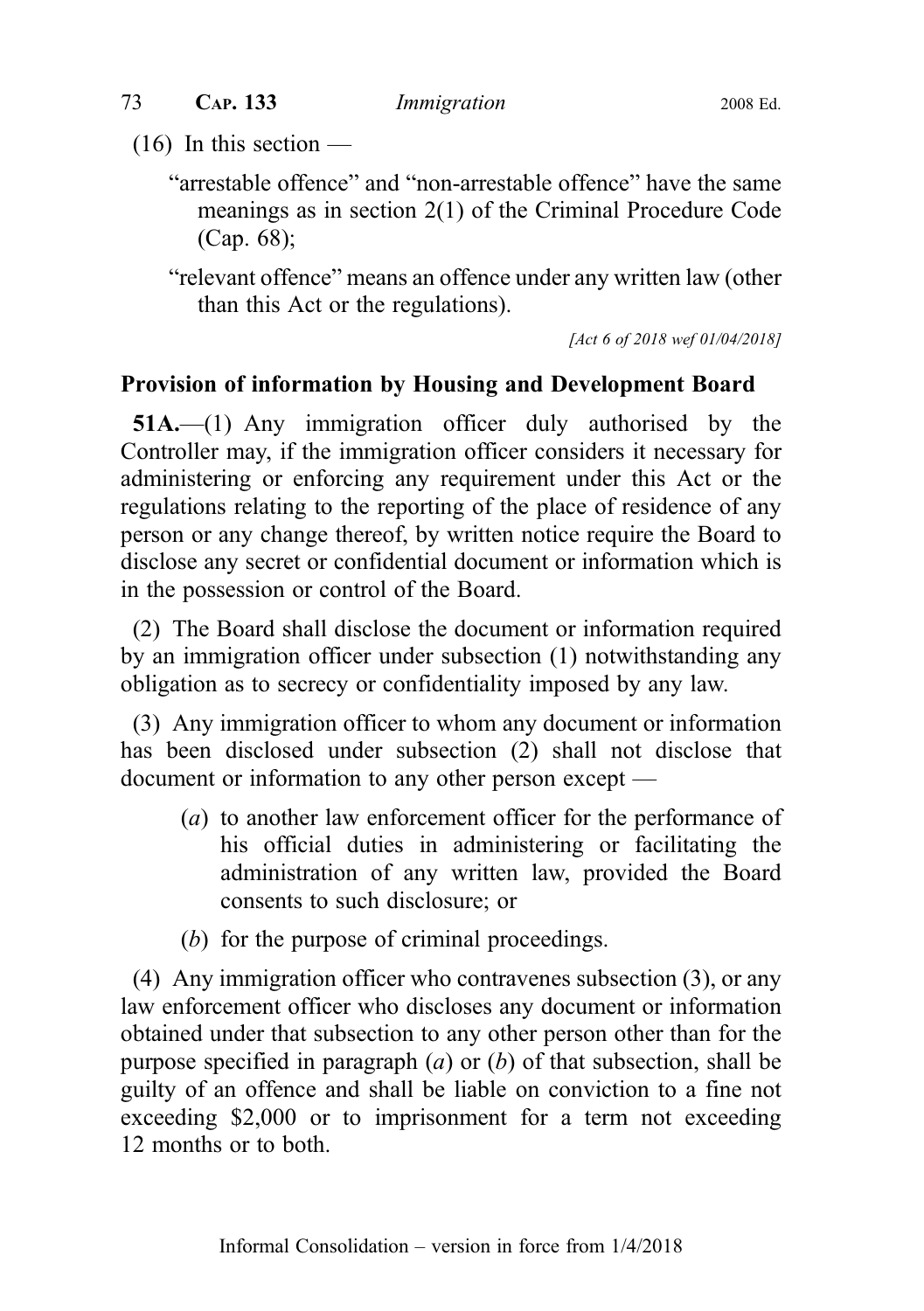(5) In this section, unless the context otherwise requires —

"Board" means the Housing and Development Board established under section 3 of the Housing and Development Act (Cap. 129);

"disclose", in relation to any document or information, includes allowing access to such document or information;

"law enforcement officer" means —

- (a) any police officer;
- (b) any immigration officer; or
- (c) any registration officer within the meaning of the National Registration Act (Cap. 201).

[5/2010 wef 11/02/2010]

## Person registered under Enlistment Act

52.—(1) An immigration officer may prevent any person from leaving Singapore and require him to surrender his passport to him if he has reason to believe that that person is a person subject to the Enlistment Act (Cap. 93) who has been registered under section 3 of that Act or is deemed to be registered or is liable to be registered under that Act and is attempting to leave Singapore without an exit permit issued by the proper authority.

[13/77]

(2) For the purposes of this section, "person subject to the Enlistment Act" and "proper authority" shall have the meanings assigned to them by the Enlistment Act (Cap. 93).

# Registration of particulars for purposes of identification

53. The provisions of the Registration of Criminals Act (Cap. 268) relating to persons ordered to be expelled from Singapore shall apply to persons ordered to be removed from Singapore under the provisions of this Act or persons who have been found guilty of an offence under section 57(1)(*a*), (*b*), (*c*), (*d*) or (*e*), and for the purpose of so applying that Act an immigration officer shall be deemed to be a police officer. [13/77]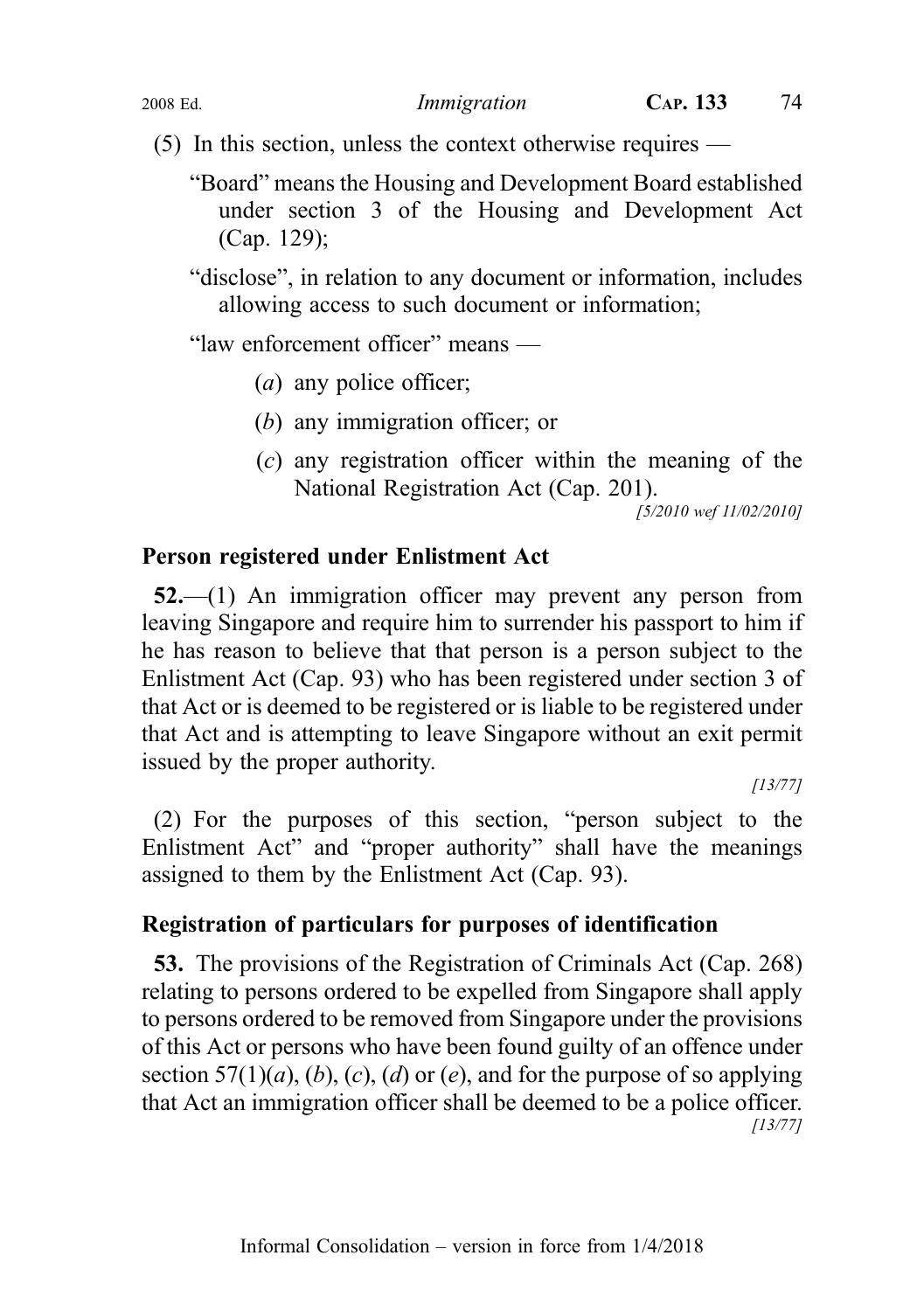#### Counterfoils, etc., to be prima facie evidence

54. In any proceedings under this Act or at the hearing of any charge for an offence under this Act, any counterfoil or counterpart of any permit, pass, certificate or other document issued under this Act or the regulations and purporting to be signed by the Controller or by an immigration officer generally or specially authorised in that behalf by the Controller may be produced in evidence without further proof and shall be prima facie evidence of the facts therein stated and shall, unless the contrary be proved, be presumed to be a true statement of the relevant contents of the permit, pass, certificate or other document to which it relates.

[13/77]

#### Regulations

55.—(1) The Minister may make regulations not inconsistent with the provisions of this Act for all or any of the following purposes:

- (a) prescribing anything which is to be or may be prescribed under the provisions of this Act;
- (b) prescribing the forms to be used for the purposes of this Act;
- $(c)$  prescribing
	- (i) the period for which permits shall be valid;
	- (ii) the terms and conditions subject to which any person (other than a person referred to in sub-paragraph  $(v)$ ) may be granted a permit and the authority who may issue permits;
	- (iii) the terms and conditions subject to which any person (other than a person referred to in sub-paragraph  $(v)$ ) may be granted a pass entitling him to enter and remain temporarily within Singapore, the period for which any pass may be granted, the classes of passes and the authority who may issue passes;
	- (iv) the terms and conditions subject to which any person may be granted a certificate of status entitling him to enter Singapore, the period for which the certificate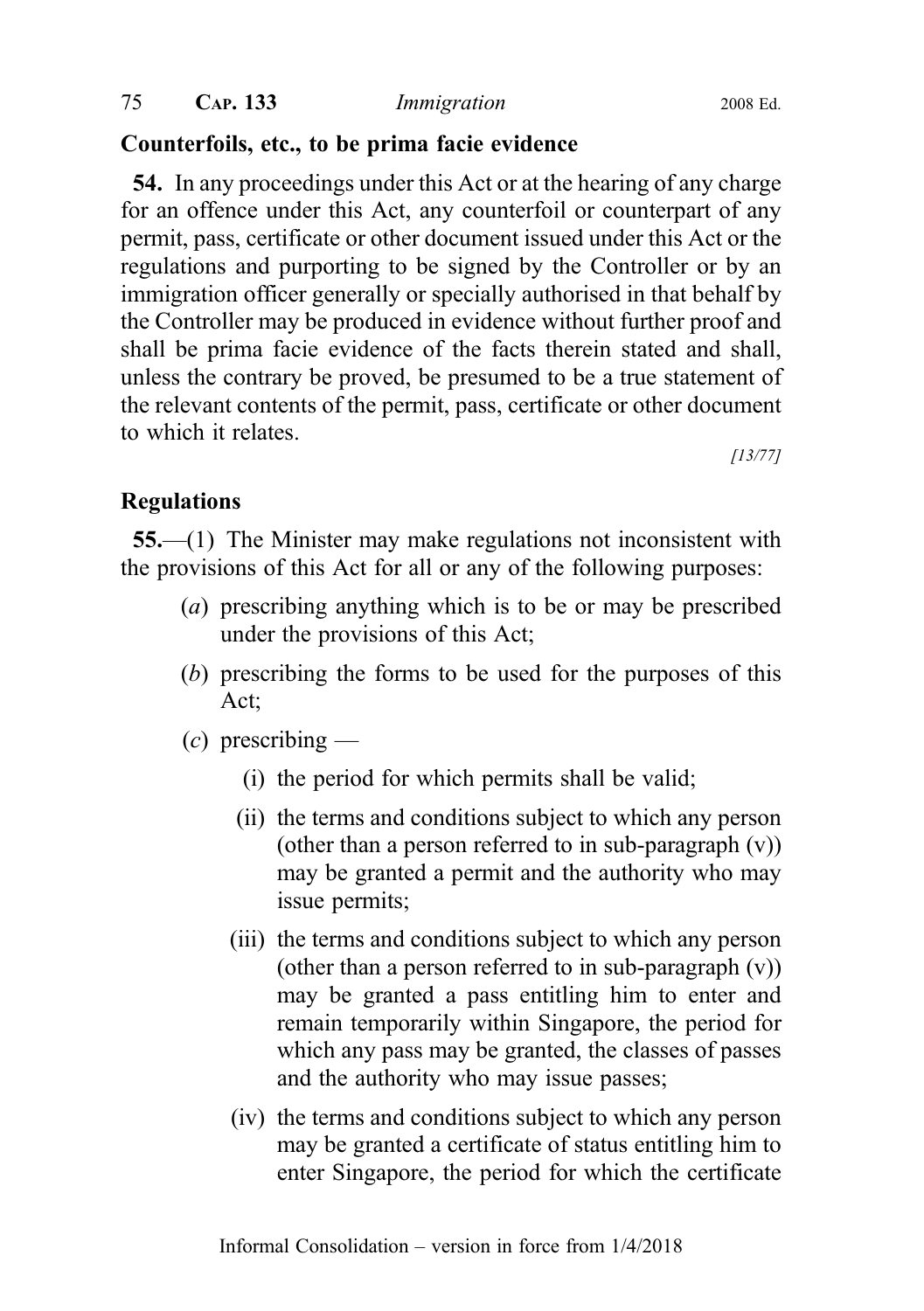may be granted and the authority who may issue such certificates;

- (v) the terms and conditions subject to which any person who has ceased to be a citizen of Singapore may be granted a permit or a pass entitling him to enter, reenter or remain temporarily within Singapore, including but not limited to the period for which such a permit or pass may be granted, the classes of such permits and passes and the authority who may issue such permits or passes;
- (d) providing for the payment and recovery of any expenses incurred by the Government in connection with the detention, maintenance, medical treatment and removal from Singapore of any person under the provisions of this Act;
- (e) prescribing the place where, the person to whom and the manner in which application to enter Singapore shall be made;
- (ea) providing for the circumstances for granting Singapore visas and the conditions subject to which a Singapore visa may be granted;
- (eb) providing for the manner in which personal identifiers (within the meaning of Part VA) are obtained and kept;
	- (f) prescribing the procedure to be followed by persons entering Singapore;
- (g) prescribing the procedure to be followed by authorities in the exercise of their functions under this Act;
- (ga) providing for the taking or recording of any personal identifier of —
	- (i) any person who applies for or has been issued with a permit or pass;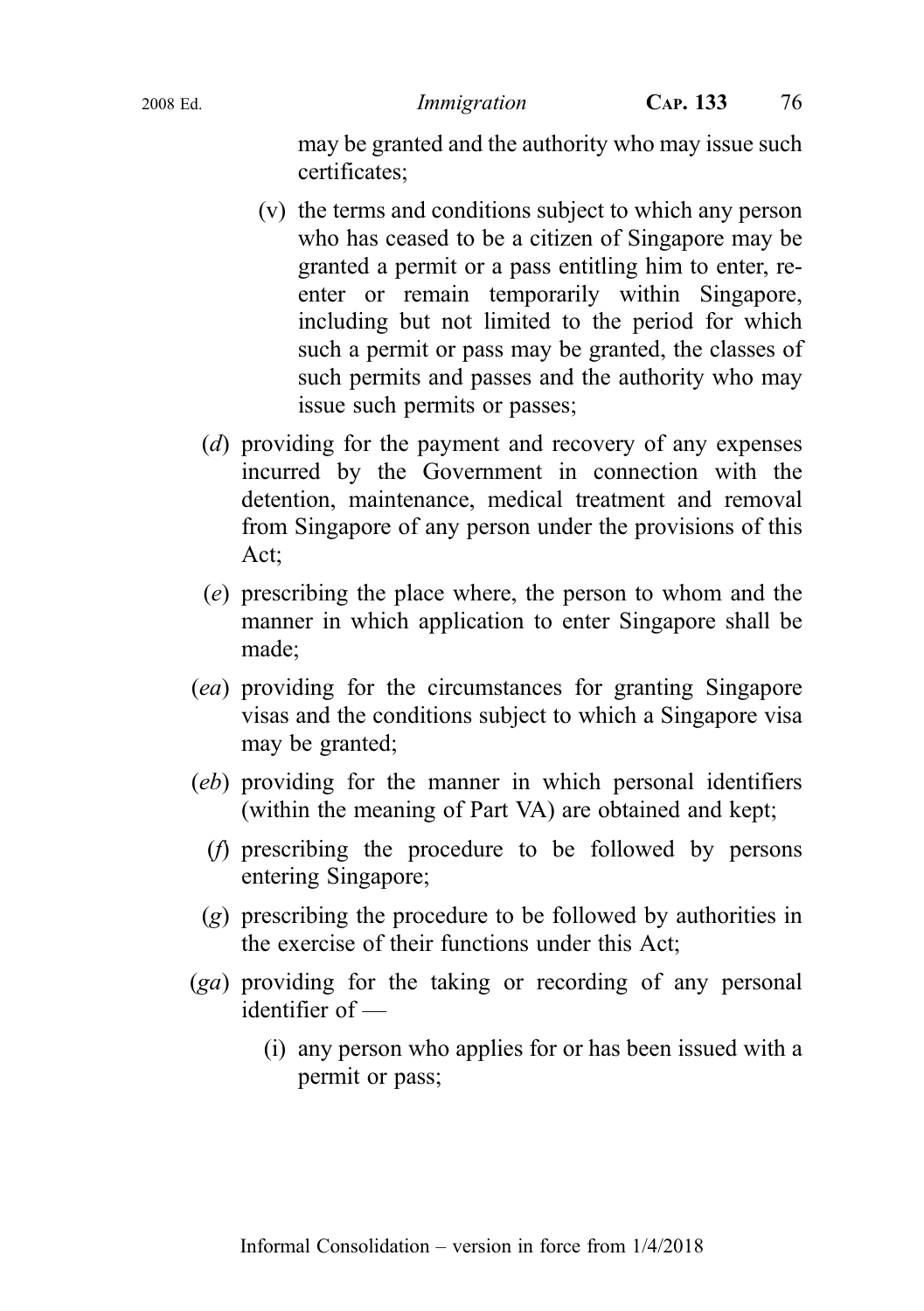77 CAP. 133 Immigration 2008 Ed.

(ii) any person suspected or have been convicted of an offence under section 5, 6(1), 15 or 36 or the regulations;

[Act 6 of 2018 wef 01/04/2018]

- (iii) any prohibited immigrant;
- (iv) any person (other than a citizen of Singapore) who transits through Singapore; or

[Act 6 of 2018 wef 01/04/2018]

- (v) any applicant for, or holder of, a Singapore visa; [Act 6 of 2018 wef 01/04/2018]
- (h) governing the procedure to be followed and the fees and costs to be paid on any appeal;
- (i) providing for a deposit or security to be made or given by or in respect of any person as a condition of, or for the grant of, an entry permit, a re-entry permit or a pass to him and the conditions subject to which the deposit or security may be forfeited;
- $(i)$  prescribing the fees to be charged upon the issue of any entry permit, re-entry permit, certificate, pass, Singapore visa or document issued or to be issued under this Act or the regulations and the processing of any application for the issue of such entry permit, re-entry permit, certificate, pass, Singapore visa or document;

[Act 18 of 2012 wef 19/12/2012]

(ja) prescribing different fees for different classes of applicants for any entry permit, re-entry permit, certificate, pass, Singapore visa or document issued or to be issued under this Act or the regulations, and any application fee so prescribed need not bear any relationship to the cost of issuing or processing the entry permit, re-entry permit, certificate, pass, Singapore visa or document;

[Act 18 of 2012 wef 19/12/2012]

(k) prescribing the penalties of imprisonment for a term not exceeding 2 years or a fine not exceeding \$3,000 or both for the breach of the regulations;

> [Act 18 of 2012 wef 19/12/2012] [Act 6 of 2018 wef 01/04/2018]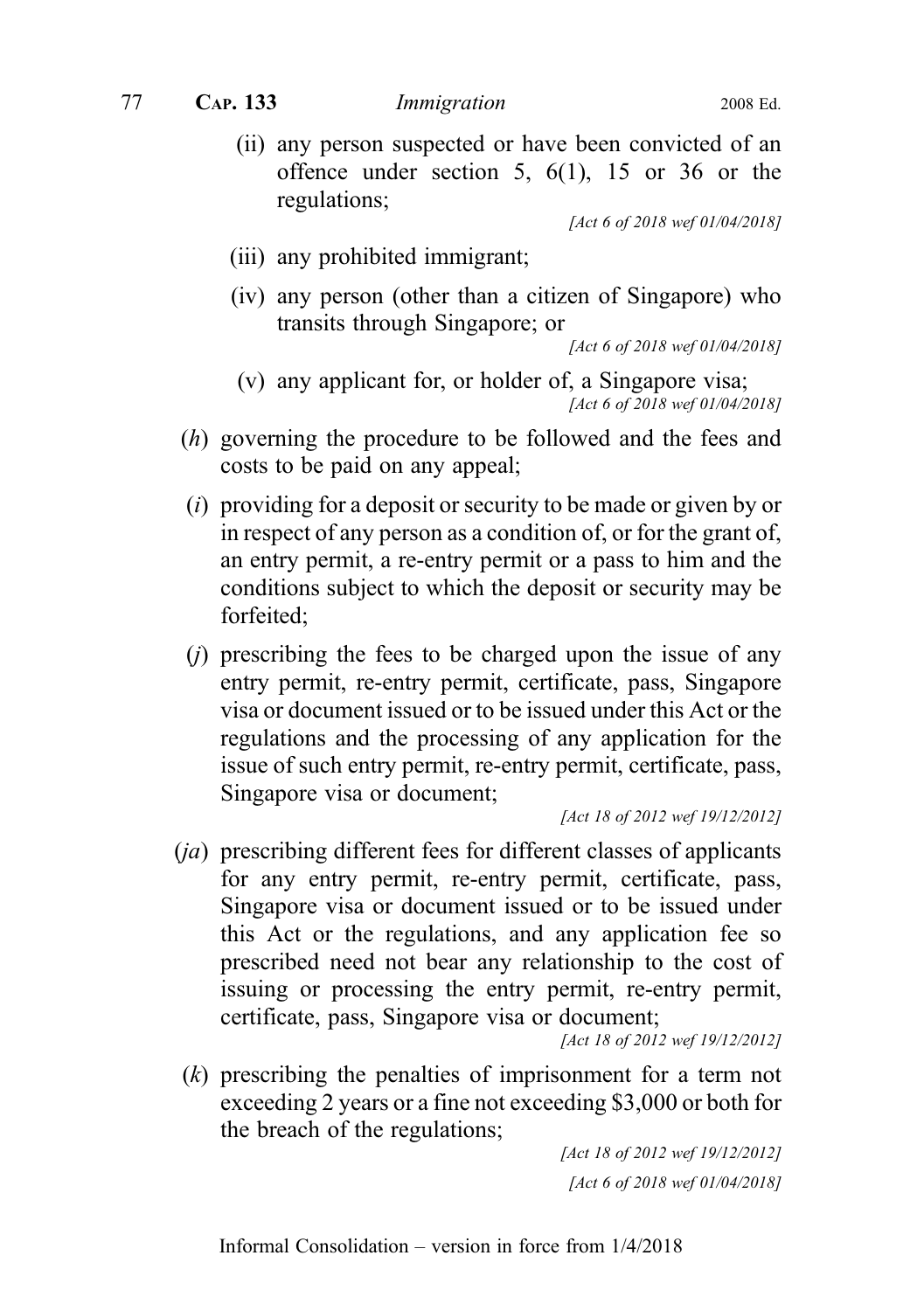(ka) prescribing the penalties for the late payment of any fees prescribed under the regulations; and

[Act 18 of 2012 wef 19/12/2012]

(l) generally for the better carrying into effect of the purposes and provisions of this Act.

[34/98; 53/2004; 33/2007]

(2) All regulations made under this section shall be presented to Parliament as soon as possible after publication in the Gazette.

(3) If a resolution is passed within the next 3 months after the regulations are so presented disapproving the regulations or any part thereof, the regulations or such part thereof, as the case may be, shall thenceforth cease to have effect but without prejudice to the validity of anything previously done thereunder.

### Power to exempt from provisions of this Act

56.—(1) Notwithstanding anything in this Act, the Minister may by order exempt any person or class of persons, either absolutely or conditionally, from all or any of the provisions of this Act and may in that order provide for any presumptions necessary in order to give effect thereto.

(2) Every order made under this section which relates to a class of persons shall be published in the Gazette.

### **Offences**

 $57$ —(1) Any person who —

- (a) attempts unlawfully to enter Singapore in contravention of any provision of this Act, other than section  $6(1)$ , or the regulations;
- (aa) abets any person to enter Singapore in contravention of the provisions of this Act or the regulations;
	- (b) abets any person to leave Singapore in contravention of the provisions of this Act or the regulations;
	- (c) engages in the business or trade of conveying to or out of Singapore in or on any vehicle, vessel, aircraft or train any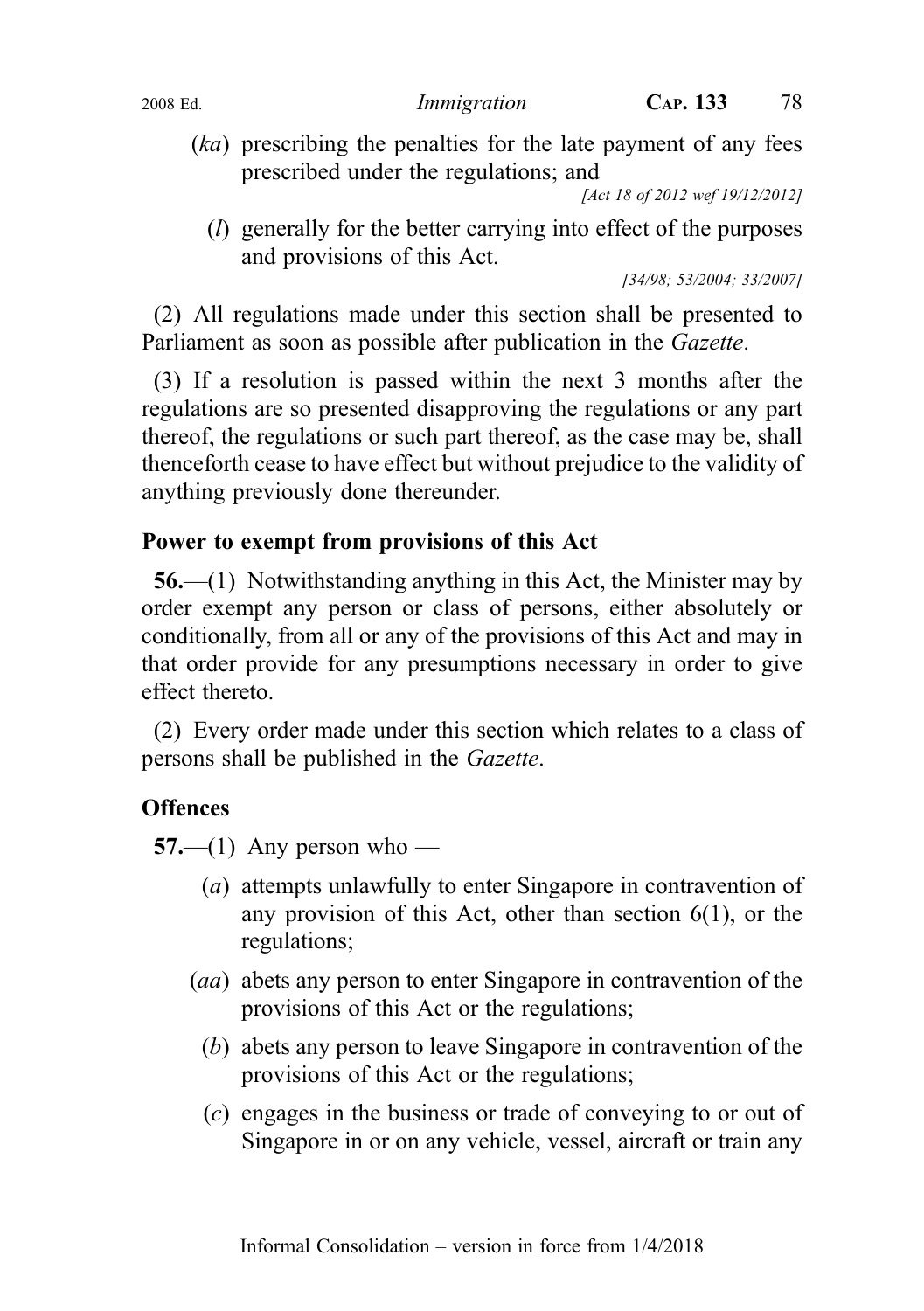person whom he knows or has reasonable grounds for believing is a prohibited immigrant;

- (*d*) harbours a person
	- (i) whom the defendant knows has acted in contravention of the provisions of this Act or the regulations;
	- (ii) with reckless disregard as to whether he has acted in contravention of the provisions of this Act or the regulations; or
	- (iii) negligently failing to ascertain as to whether he has acted in contravention of the provisions of this Act or the regulations;
- (e) employs any person who has acted in contravention of section  $6(1)$ , 15 or 36 or the regulations;
- (f) makes or causes to be made any false report, false statement or false representation in connection with any obligation imposed by the provisions of this Act or the regulations;
- (g) resists or obstructs, actively or passively, any immigration officer in the execution of his duty;
- (h) without lawful excuse hinders or obstructs any removal under the provisions of this Act;
- (i) gives, sells or parts with possession of any entry or re-entry permit, pass, Singapore visa or certificate in order that it may be used in contravention of paragraph  $(i)$ ;
- (j) uses any entry or re-entry permit, pass, Singapore visa or certificate issued to any other person as if it had been lawfully issued to himself;
- (k) by making a false statement obtains or attempts to obtain an entry or a re-entry permit, pass, Singapore visa or certificate for himself or for any other person;

[Act 18 of 2012 wef 19/12/2012]

(l) uses or without lawful authority has in his possession any forged, unlawfully altered or irregular entry or re-entry permit, pass, Singapore visa or certificate or other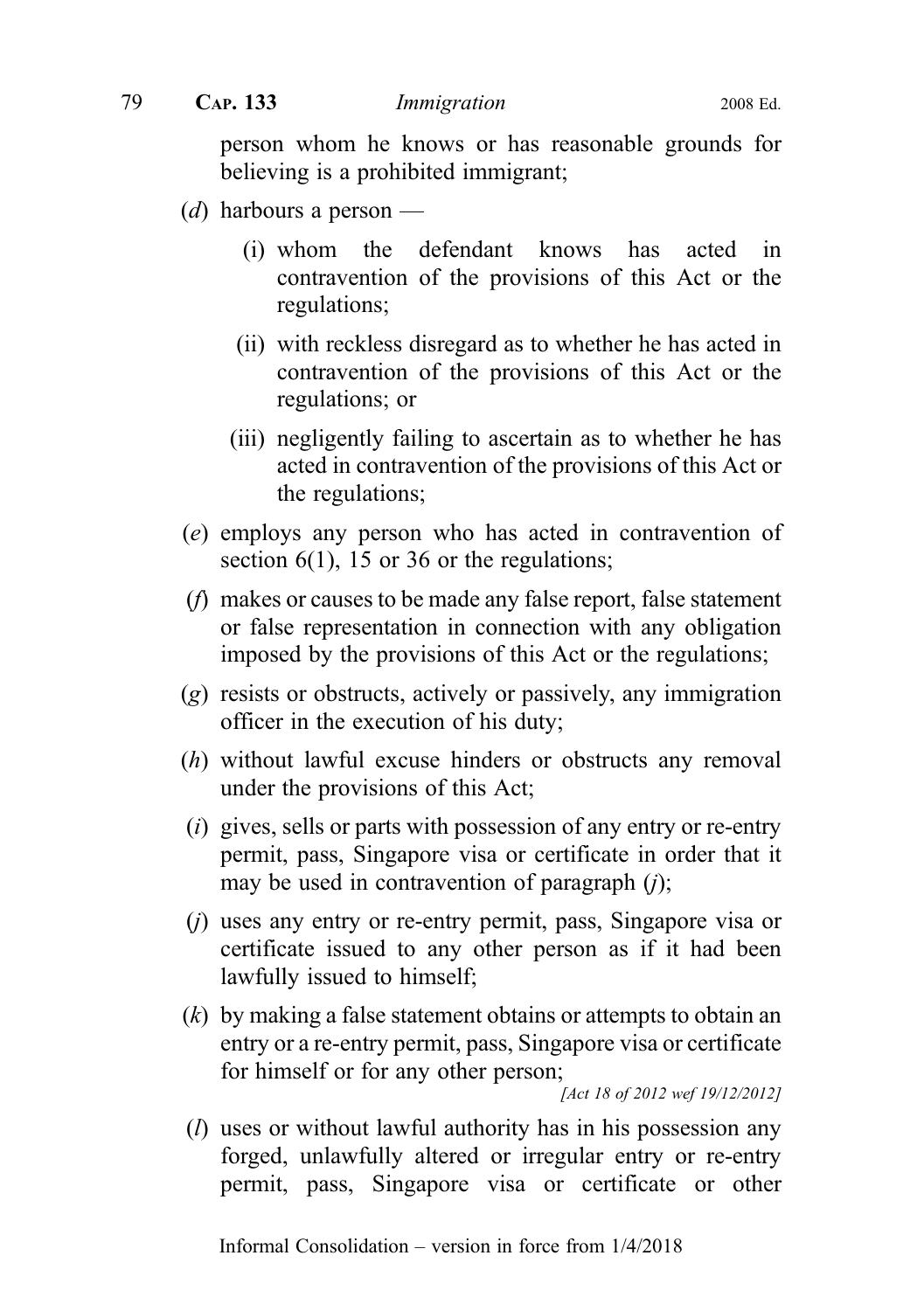document issued under this Act or the regulations, or any permit, pass, Singapore visa or certificate or other document so issued on which any endorsement has been forged or unlawfully altered;

[Act 18 of 2012 wef 19/12/2012]

- (m) makes or has in his possession, without lawful authority, or traffics in any electronic template, stamp, seal, plate, paraphernalia or other instrument knowing that the electronic template, stamp, seal, plate, paraphernalia or instrument is or is intended to be used for forging or unlawfully altering any endorsement made under this Act or the regulations on any passport, entry or re-entry permit, pass, Singapore visa or certificate or other document issued or to be issued under this Act or the regulations; or [Act 18 of 2012 wef 19/12/2012]
- (n) makes or has in his possession, without lawful authority, or traffics in any device, machine, paper, material or other thing knowing that the device, machine, paper, material or thing is or has been specially designed or adapted for making a forged entry or re-entry permit, pass, Singapore visa or certificate or other document issued under this Act or the regulations,

[Act 18 of 2012 wef 19/12/2012]

shall be guilty of an offence and —

- (i) in the case of an offence under paragraph  $(a)$ , shall be punished with imprisonment for a term not exceeding 2 years and shall also be liable to a fine not exceeding \$4,000;
- $(ia)$  in the case of an offence under paragraph  $(aa)$ , shall be punished with imprisonment for a term of not less than 6 months and not more than 2 years, and —
	- (A) where the offence is abetted within the meaning of section 107(b) or  $(c)$  of the Penal Code (Cap. 224) and the offence abetted is punishable with caning, shall also, subject to sections 325(1) and 330(1) of the Criminal Procedure Code 2010, be punished with caning with not less than 3 strokes; or

[15/2010 wef 02/01/2011]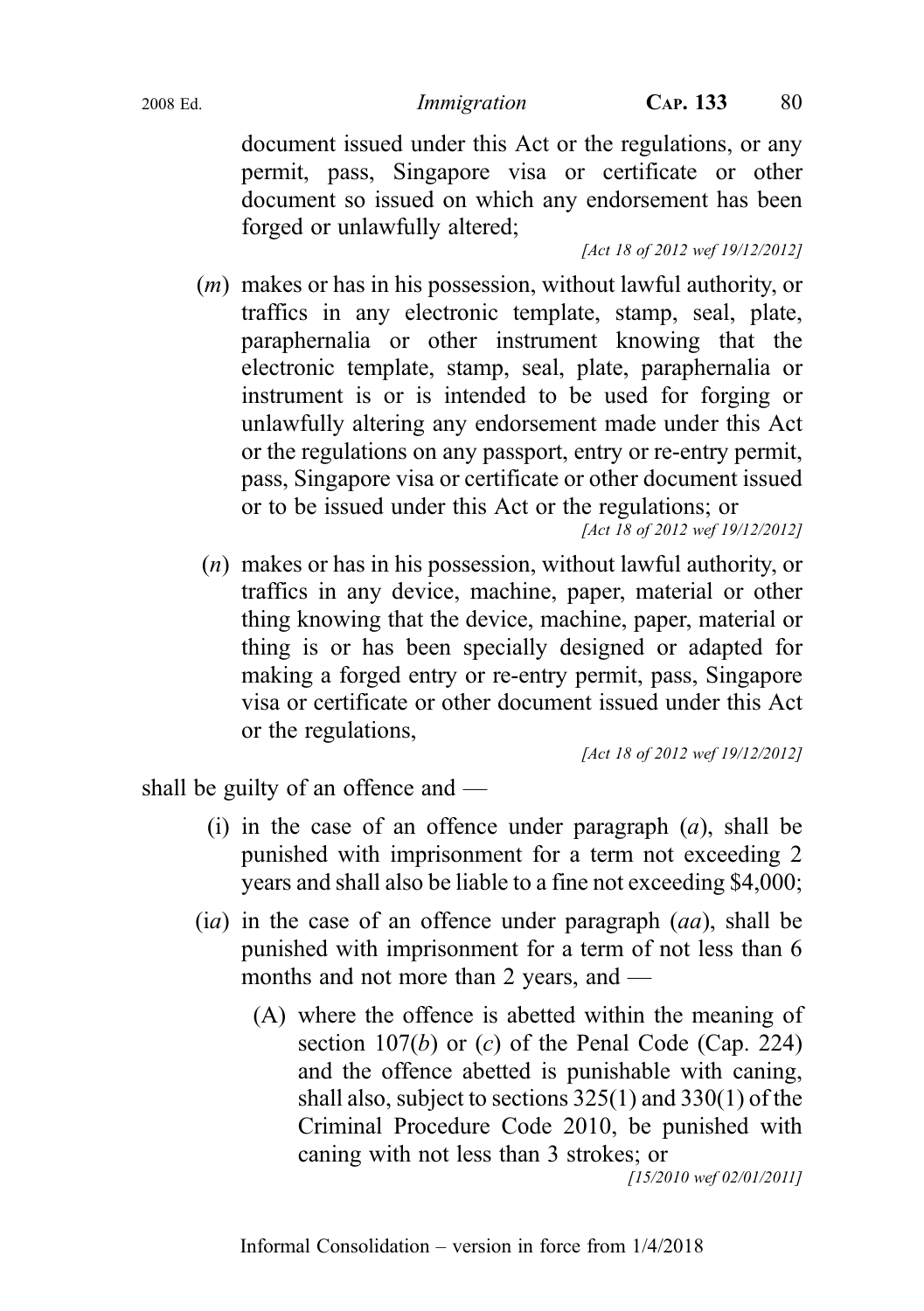81 **CAP. 133** Immigration 2008 Ed.

- (B) in any other case, shall also be liable to a fine not exceeding \$6,000;
- (ii) subject to subsection (1A), in the case of an offence under paragraph  $(b)$  or  $(e)$ , shall be punished with imprisonment for a term of not less than 6 months and not more than 2 years and shall also be liable to a fine not exceeding \$6,000;
- (iii) in the case of an offence under paragraph  $(c)$ , shall be punished with imprisonment for a term of not less than 2 years and not more than 5 years and shall also be punished, subject to sections 325(1) and 330(1) of the Criminal Procedure Code 2010, with caning with not less than 3 strokes;

[15/2010 wef 02/01/2011]

- (iv) in the case of an offence under paragraph  $(d)(i)$  or (ii), shall on conviction be punished with imprisonment for a term of not less than 6 months and not more than 2 years and shall also be liable to a fine not exceeding \$6,000;
- (v) in the case of an offence under paragraph  $(d)(iii)$ , shall be liable on conviction to a fine not exceeding \$6,000 or to imprisonment for a term not exceeding 12 months or to both;

[Act 18 of 2012 wef 19/12/2012]

(vi) in the case of an offence under paragraph  $(f)$ ,  $(g)$ ,  $(h)$ ,  $(i)$ ,  $(j)$ ,  $(k)$  or  $(l)$ , shall be liable on conviction to a fine not exceeding \$4,000 or to imprisonment for a term not exceeding 12 months or to both; and

(vii) in the case of an offence under paragraph  $(m)$  or  $(n)$ , shall be liable on conviction to a fine not exceeding \$8,000 or to imprisonment for a term not exceeding 5 years or to both. [Act 18 of 2012 wef 19/12/2012]

(1A) Where, in the case of any offence under subsection  $(1)(e)$ , it is proved to the satisfaction of the court that the defendant has at the same time employed more than 5 immigration offenders, the defendant shall be punished, subject to sections 325(1) and 330(1)

<sup>[12/70; 60/73; 13/77; 35/84; 34/89; 38/93; 41/95; 34/98;</sup> 53/2004; 33/2007; S 22/89; S 227/95]

<sup>[</sup>Act 18 of 2012 wef 19/12/2012]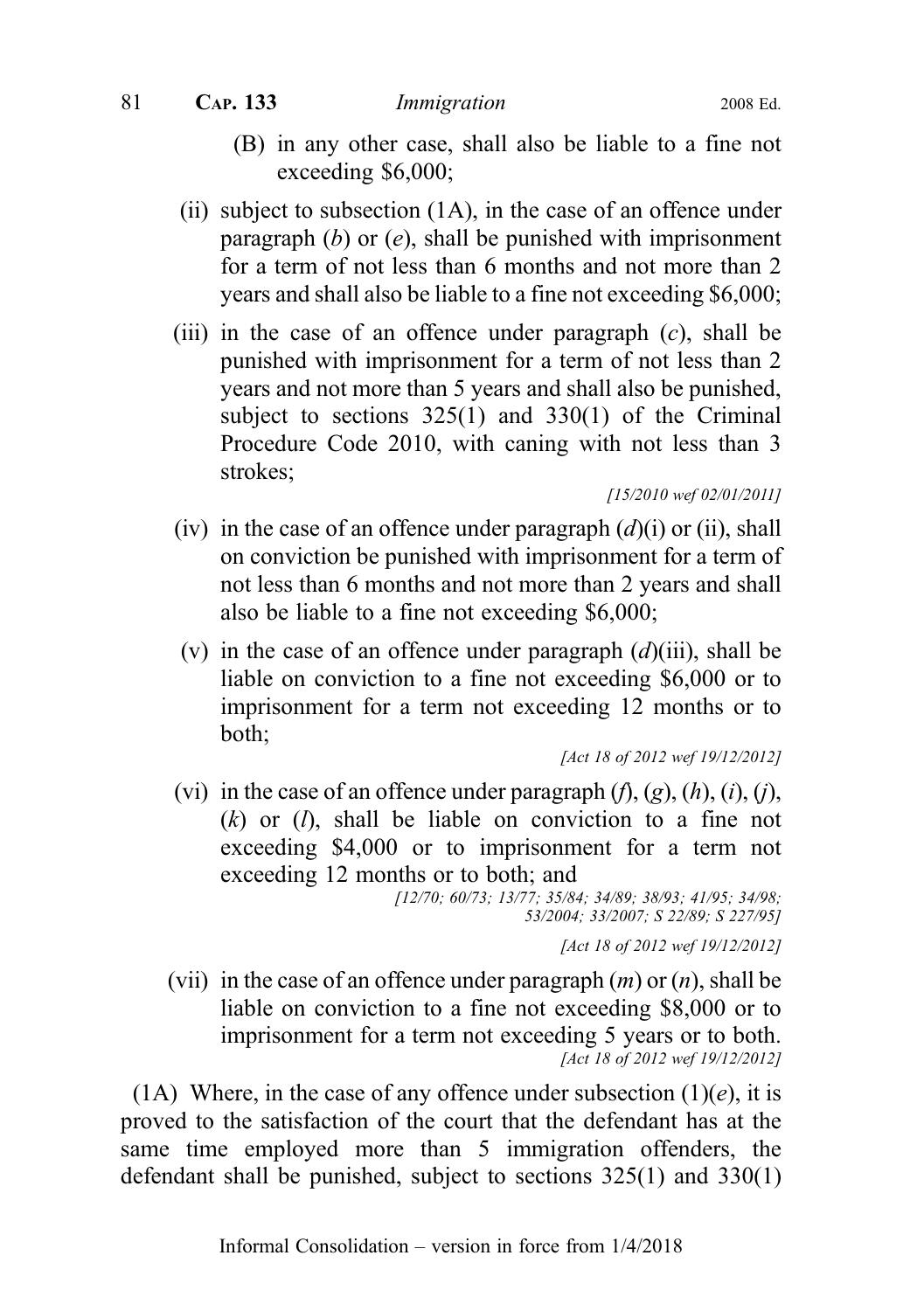of the Criminal Procedure Code 2010, with caning in addition to the punishment prescribed for that offence.

[15/2010 wef 02/01/2011] [41/95]

(1B) Where, by virtue of sections 325(1) and 330(1) of the Criminal Procedure Code 2010, the defendant referred to in subsection (1A) is not punishable with caning, he shall, in lieu of caning, be punished with a fine not exceeding \$10,000.

> [15/2010 wef 02/01/2011] [34/98]

(2) Where a body corporate is guilty of an offence under subsection  $(1)(e)$  and that offence is proved to have been committed with the authority, consent or connivance of any director, manager, secretary or other similar officer of the body corporate or any person who was purporting to act in any such capacity, he, as well as the body corporate, shall be guilty of that offence and shall be liable to be proceeded against and punished accordingly.

[35/84]

(2A) Where a body corporate is guilty of an offence under this Act for which a period of mandatory imprisonment or mandatory caning is prescribed, the body corporate shall, in lieu of imprisonment or caning, be liable on conviction to a fine of not less than \$100,000 and not more than \$200,000.

[41/95; 34/98]

(3) Any person unlawfully entering or re-entering or attempting unlawfully to enter or re-enter Singapore or unlawfully remaining in Singapore shall, whether or not any proceedings are taken against him in respect of that offence, be liable to be removed from Singapore by order of the Controller.

(4) Where the master of any vessel is charged with an offence under this Act, the clearance of the vessel may be refused until the charge has been heard and the fine (if any) imposed has been paid.

(5) Where, in any proceedings under this Act or the regulations, it is proved that the defendant has failed to produce on demand by an immigration officer or a police officer —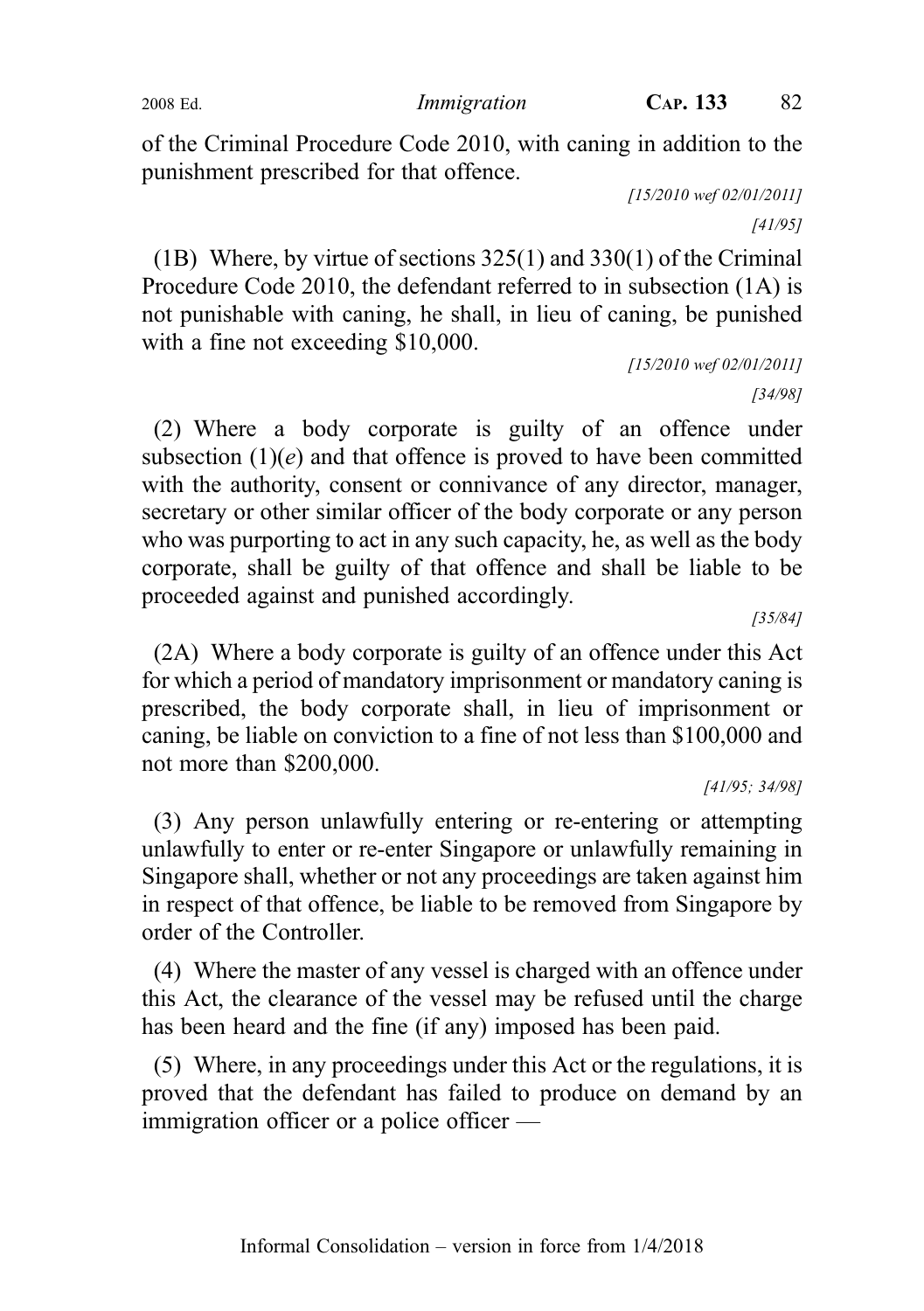- (a) any valid permit, pass or certificate issued to him under this Act or the regulations;
- (b) any other document accepted by the Controller as evidence that the defendant has entered or remained in Singapore lawfully; or
- (c) any other evidence showing to the satisfaction of the Controller that the defendant is exempted from section 6(1),

it shall be presumed, until the contrary is proved, that he has, as the case may be, entered or re-entered or remained in Singapore unlawfully.

(6) Where, in any proceedings for an offence under subsection  $(1)(c)$ , it is proved that the defendant has conveyed any prohibited immigrant in any vehicle, vessel, aircraft or train, it shall be presumed, until the contrary is proved, that he is engaged in the business or trade of conveying to Singapore in or on that vehicle, vessel, aircraft or train that prohibited immigrant knowing him to be, or having reasonable grounds for believing him to be, a prohibited immigrant.

[60/73; 38/93]

(7) Where, in any proceedings for an offence under subsection  $(1)(d)(ii)$  or (iii), it is proved that the defendant has given shelter to an immigration offender, it shall be presumed, until the contrary is proved, that the defendant has harboured him with reckless disregard as to whether he is an immigration offender or negligently failing to ascertain as to whether he is an immigration offender, as the case may be.

[53/2004]

(7A) In any proceedings for an offence under subsection  $(1)(d)(ii)$  or (iii), it shall not be a defence for the defendant to prove that the immigration offender harboured was in possession of a permit or pass issued to the immigration offender under this Act or the regulations unless the defendant further proves that he had exercised due diligence to ascertain that the permit or pass was at the material time valid under this Act or the regulations.

[53/2004]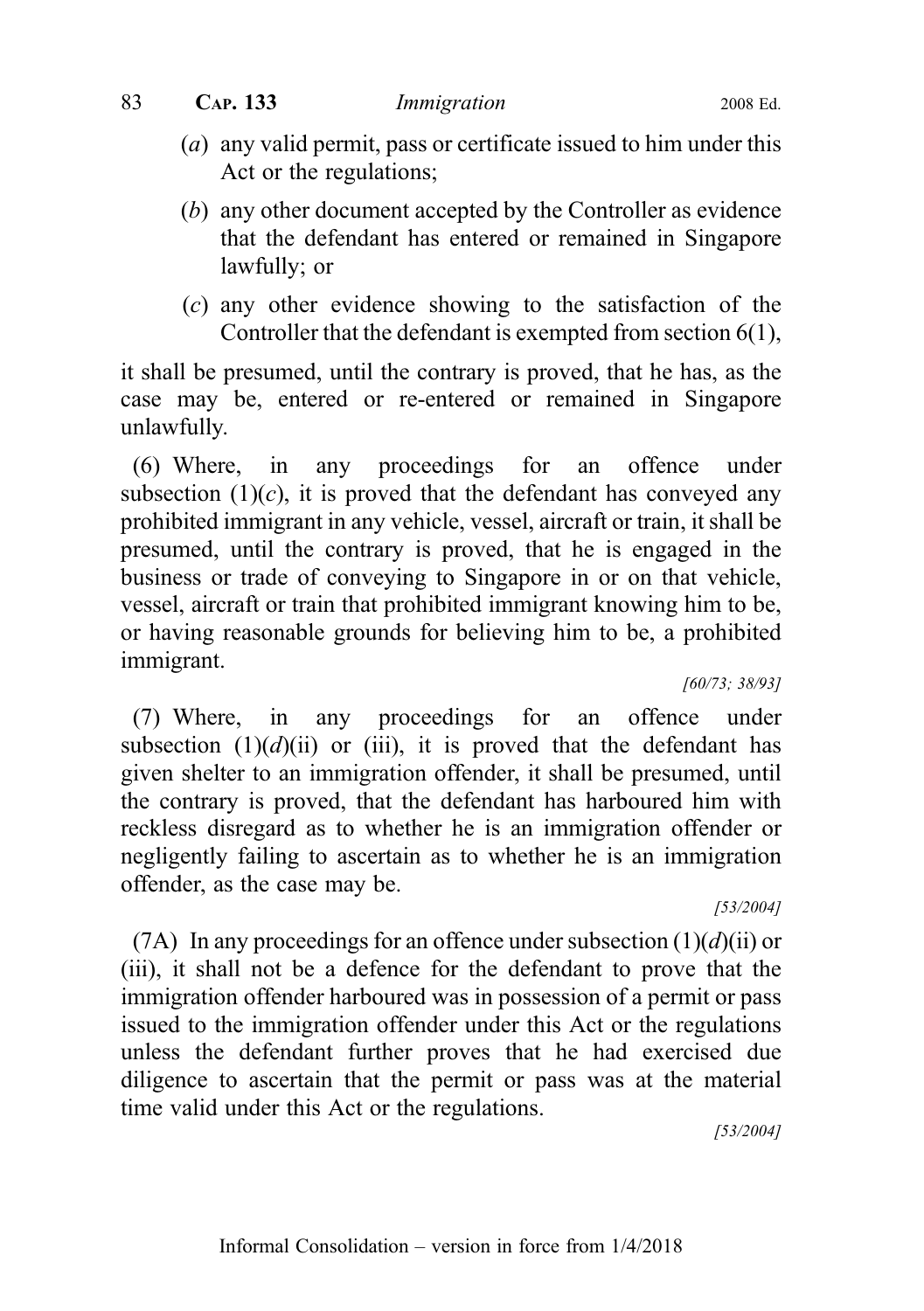(7B) Where a defendant who is charged with an offence under subsection  $(1)(d)(ii)$  has rebutted the presumption that the defendant has harboured an immigration offender with reckless disregard as to whether he is such a person under subsection (7), the defendant shall be liable to be charged with an offence under subsection  $(1)(d)(iii)$ . [53/2004]

(7C) For the purpose of subsection  $(7A)$  —

- (a) a defendant who is charged with an offence under subsection  $(1)(d)(ii)$  shall not be deemed to have exercised due diligence unless the defendant has carried out any 2 of the acts specified in subsection (7D); and
- (b) a defendant who is charged with an offence under subsection  $(1)(d)(iii)$  shall not be deemed to have exercised due diligence unless the defendant has carried out all the acts specified in subsection (7D).

[53/2004]

(7D) The acts referred to in subsection (7C), to be carried out by the defendant in relation to the immigration offender harboured, are —

- (a) inspecting the permit or pass issued to the immigration offender under this Act or the regulations;
- (b) checking the permit or pass to ascertain that the particulars on the passport of the immigration offender materially correspond with the particulars set out in the permit or pass;
- $(c)$  checking with
	- (i) the Controller of Immigration or the Controller of Work Passes, as the case may be, that the permit or pass was valid at the material time; or
	- (ii) the employer to verify that the immigration offender is employed by the employer and that the particulars of the immigration offender correspond with the records of the employer, where the name of the employer of the immigration offender is specified in the permit or pass.

[53/2004; 30/2007]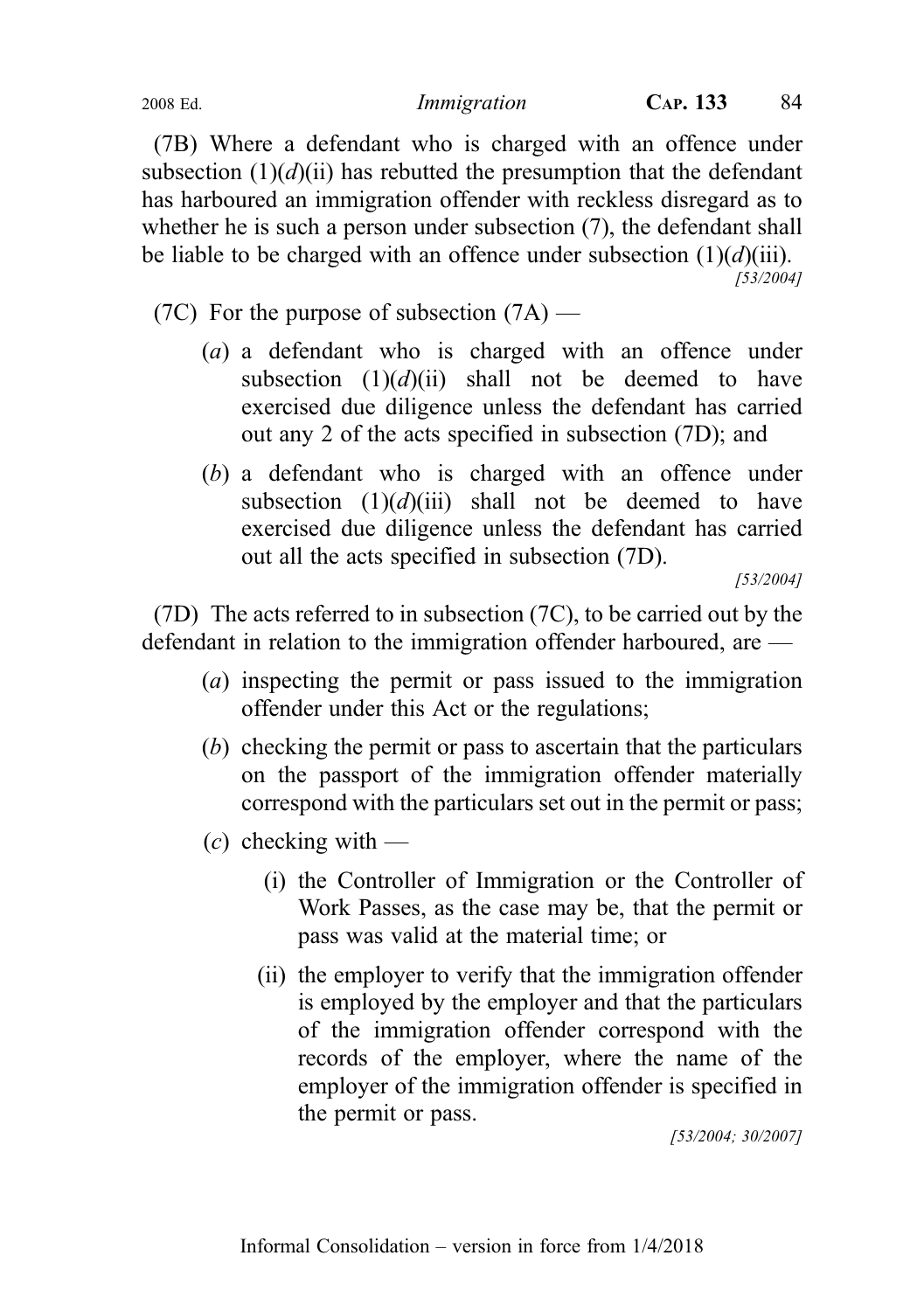(8) Where an immigration offender is found at any premises or place, other than premises used solely for residential purposes, the occupier of the premises or place shall be presumed, until the contrary is proved, to have employed him knowing that he is an immigration offender.

[41/95]

(9) In any proceedings for an offence under subsection  $(1)(e)$ , it shall not be a defence for the defendant to prove that the person employed by him was in possession of a permit or pass issued to the person under this Act or the regulations unless the defendant further proves that he had exercised due diligence to ascertain that the permit or pass was at the material time valid under this Act or the regulations. [38/93; 53/2004]

(10) For the purpose of subsection (9), a defendant who is charged with an offence under subsection  $(1)(e)$  shall not be deemed to have exercise due diligence unless the defendant —

- (a) has inspected the permit or pass issued to the person employed by him;
- (b) has checked the permit or pass to ascertain that the particulars on the passport of the person employed by him materially correspond with the particulars set out in the permit or pass; and
- (c) where the person employed by him is a holder of a visit pass, has reasonable grounds for believing that the person had, at the material time, in force a work pass issued under the Employment of Foreign Manpower Act (Cap. 91A) or had obtained the written consent of the Controller of Immigration.

[53/2004; 30/2007]

(11) No person, being the owner, tenant or occupier of any premises or place referred to in subsection (8), shall knowingly permit or suffer such premises or place or any part thereof to be kept or used as a place or premises in which any person is employed in contravention of subsection  $(1)(e)$ .

[6/89]

(12) Any person who contravenes subsection (11) shall be guilty of an offence and shall on conviction be punished with imprisonment for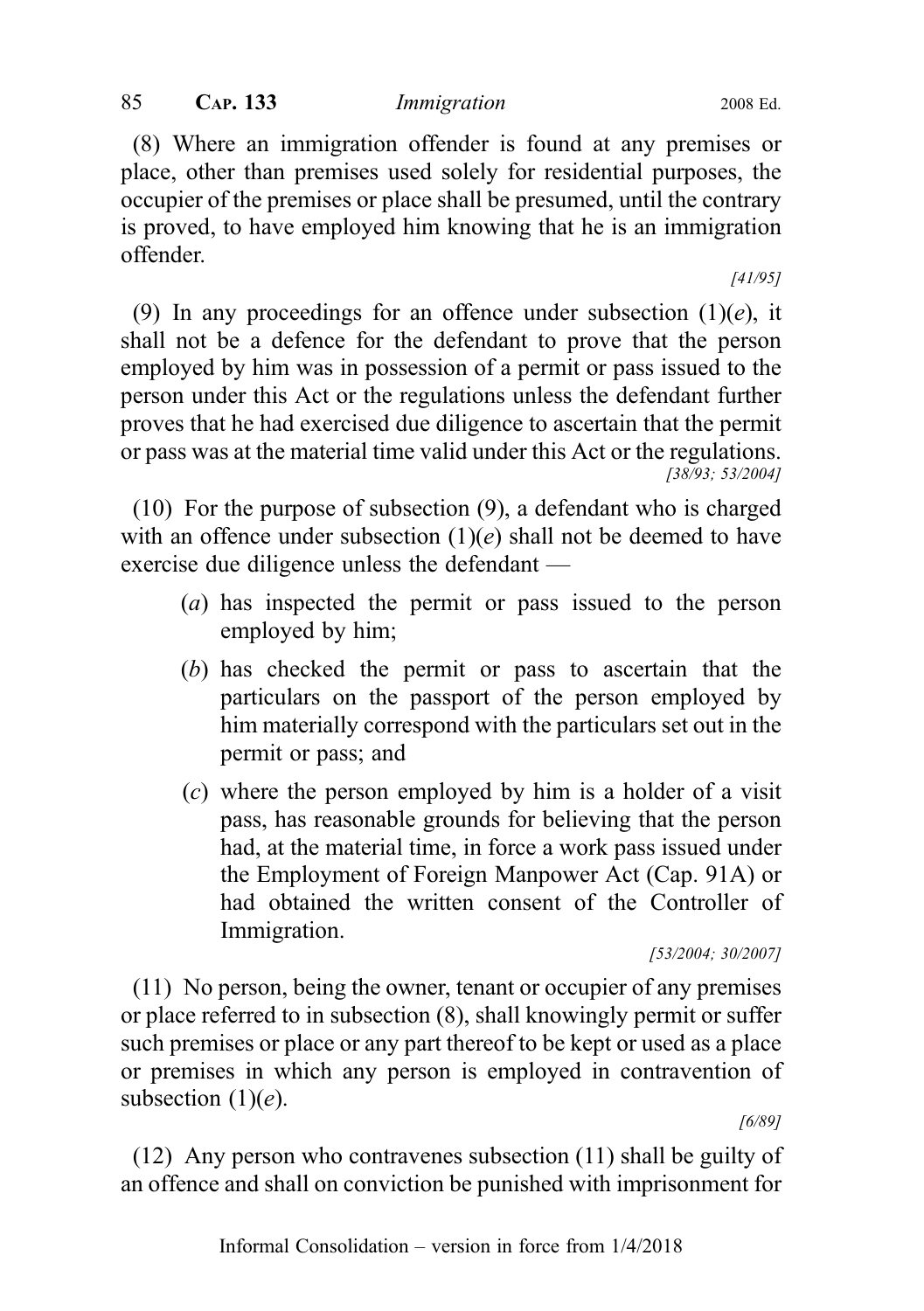a term of not less than 6 months and not more than 2 years and shall also be liable to a fine not exceeding \$6,000.

[6/89]

(12A) Where, in any proceedings for an offence under subsection  $(1)(m)$  of possession without lawful authority of any electronic template, stamp, seal, plate, paraphernalia or instrument, it is proved —

- (a) that the electronic template, stamp, seal, plate, paraphernalia or instrument was in the custody or under the control of the defendant when it was used for forging or unlawfully altering an endorsement referred to in that subsection; or
- (b) that the defendant had in his possession the electronic template, stamp, seal, plate, paraphernalia or instrument which had been specially designed or adapted for forging or unlawfully altering an endorsement referred to in that subsection,

it shall be presumed, until the contrary is proved, that the defendant knew that the electronic template, stamp, seal, plate, paraphernalia or instrument, as the case may be, was or would be used to forge or unlawfully alter an endorsement referred to in that subsection.

[Act 18 of 2012 wef 19/12/2012]

(12B) Where, in any proceedings for an offence under subsection  $(1)(n)$  of possession without lawful authority of any device, machine, paper, material or thing, it is proved —

- (a) that the device, machine, paper, material or thing was in the custody or under the control of the defendant when it was used to make the forged entry or re-entry permit, pass, Singapore visa or certificate or other document issued under this Act or the regulations; or
- (b) that the defendant had in his possession the device, machine, paper, material or thing which had been specially designed or adapted for making a forged entry or re-entry permit, pass, Singapore visa or certificate or other document issued under this Act or the regulations,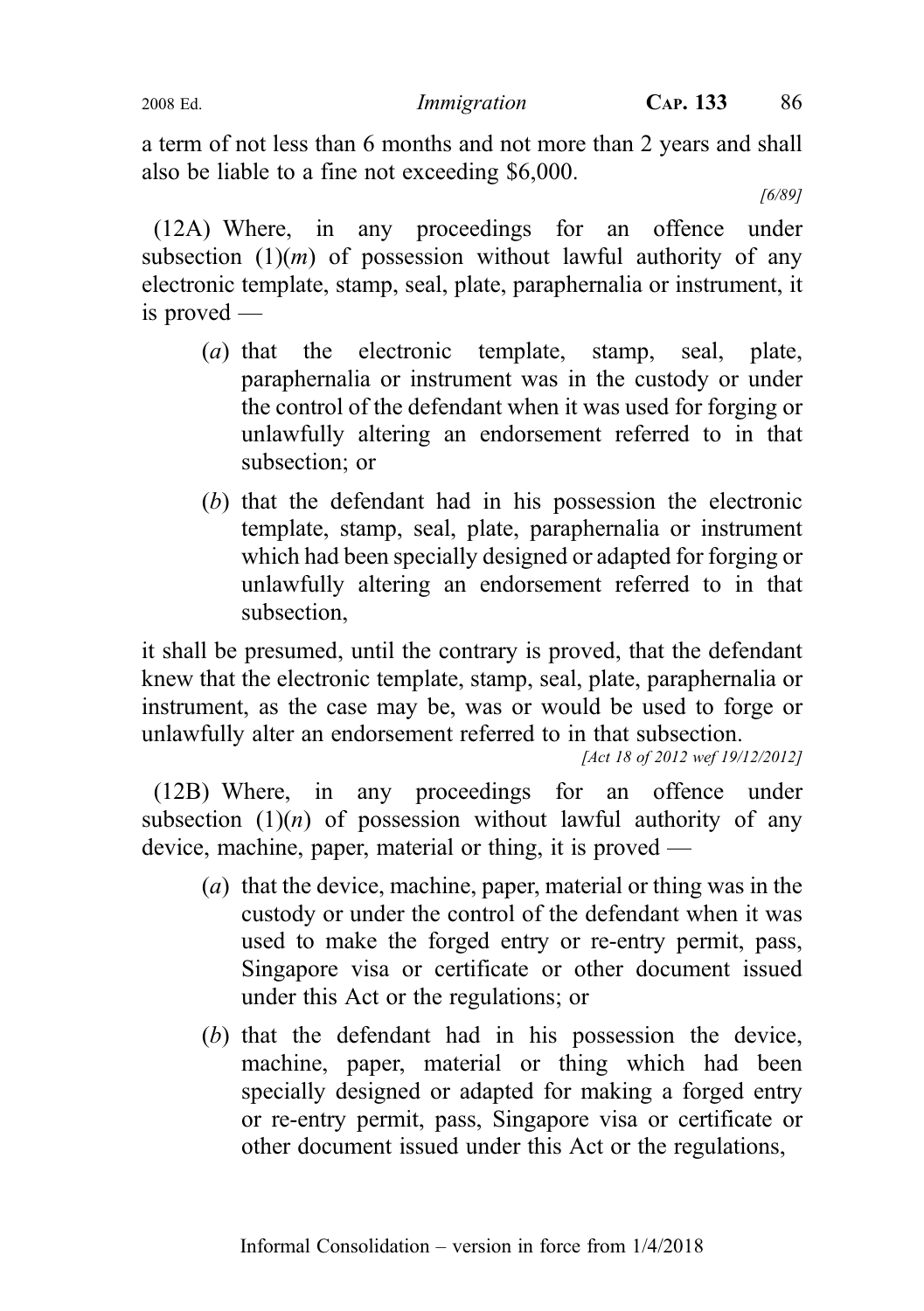it shall be presumed, until the contrary is proved, that the defendant knew that the device, machine, paper, material or thing, as the case may be, was or had been specially designed or adapted for making a forged entry or re-entry permit, pass, Singapore visa or certificate or other document issued under this Act or the regulations.

[Act 18 of 2012 wef 19/12/2012]

(12C) For the purposes of subsection  $(1)(m)$  and  $(n)$ , "traffic", in relation to any thing, means —

- (a) to sell, deliver or distribute that thing; or
- (b) to offer to do or to cause to be done any act mentioned in paragraph  $(a)$  in relation to that thing.

[Act 18 of 2012 wef 19/12/2012]

(13) In this section and sections 57A and 57B, "immigration offender" means a person who has acted in contravention of section  $6(1)$ , 15 or 36 or the regulations.

[41/95; 53/2004]

(14) A reference to a permit or pass in subsections (7D) and (10) in relation to a person shall be read as a reference to the original copy of the permit or pass issued to that person under this Act or the regulations.

[53/2004]

### Prohibition of immigration offender entering or remaining at work place

57A.—(1) No occupier of a work place who has control of access to the work place shall permit any immigration offender to enter or remain at the work place.

[41/95]

(2) Where an immigration offender is found at a work place, it shall be presumed, until the contrary is proved, that the occupier of the work place —

- (a) had control of access to the work place;
- (b) had permitted the immigration offender to enter or remain at the work place; and
- (c) had knowledge that he is an immigration offender.

[41/95]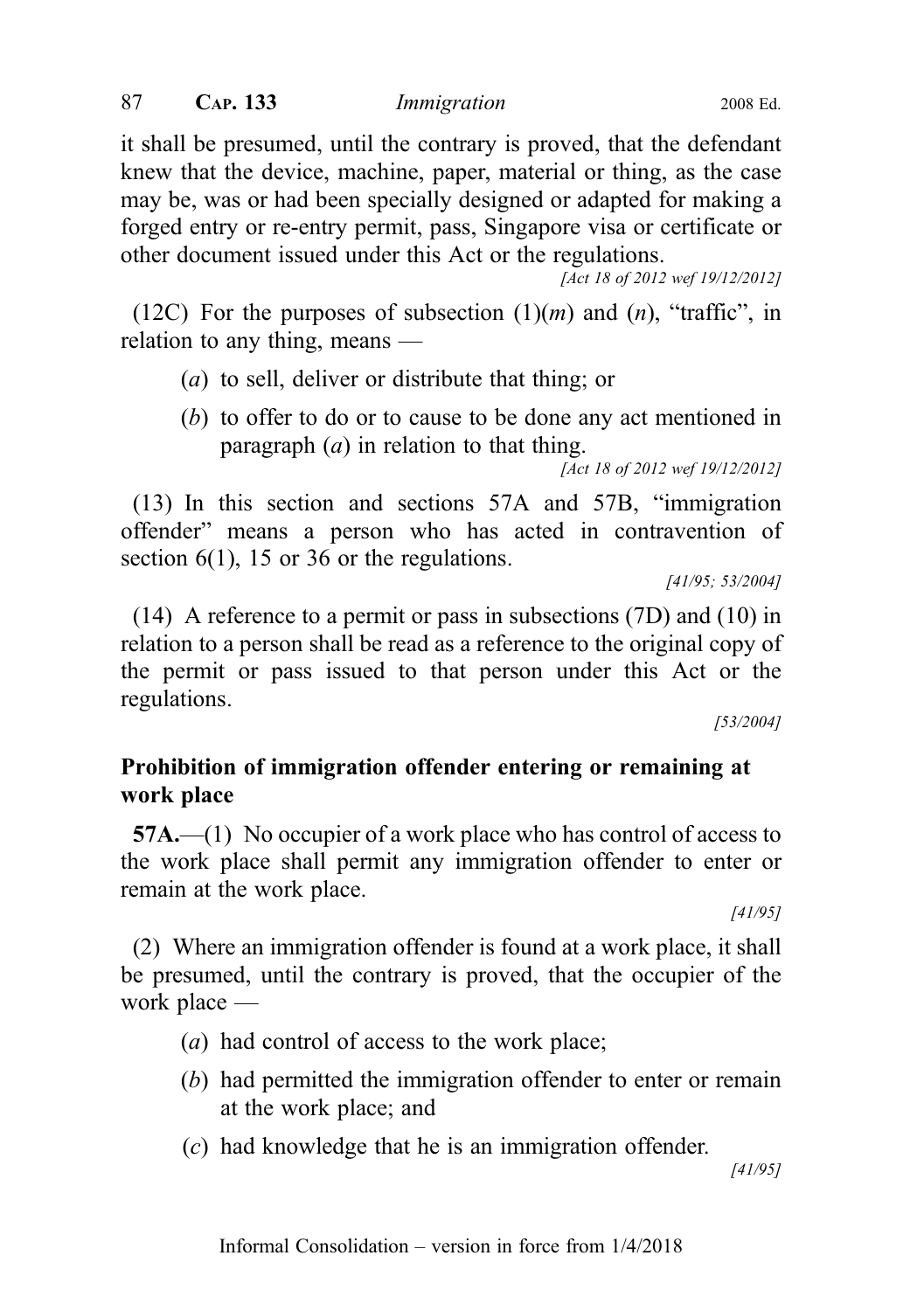(3) The presumptions provided for in subsection  $(2)(b)$  and  $(c)$  shall not be rebutted unless the defendant proves that he had exercised due diligence to prevent the immigration offender from entering or remaining at the work place.

[41/95]

(4) For the purposes of subsection (3), a defendant shall not be presumed to have exercised due diligence unless he had taken all reasonable measures to prevent any immigration offender from entering or remaining at the work place, including all the measures prescribed under subsection (5) in respect of the work place.

[41/95]

(5) For the purposes of subsection (4), the Minister may, by notification in the Gazette, prescribe the measures that are required to be taken by the occupier of the work place.

[41/95]

(6) Any person who contravenes subsection (1) shall be guilty of an offence and shall be liable on conviction to a fine of not less than \$15,000 and not more than \$30,000 or to imprisonment for a term not exceeding 12 months or to both for each immigration offender found at the work place and, in the case of a second or subsequent conviction, to a fine of not less than \$30,000 and not more than \$60,000 or to imprisonment for a term not exceeding 2 years or to both for each immigration offender found at the work place.

[41/95]

- $(7)$  In this section
	- "construction works" means the construction, extension, installation, carrying out, repair, maintenance, renewal, removal, alteration, dismantling or demolition of —
		- (a) any building, erection, edifice, structure, wall, fence or chimney, whether constructed wholly or partly above or below ground level;
		- (b) any road, motorway, harbour works, railway, cableway, canal or aerodrome;
		- (c) any drainage, irrigation or river control work;
		- (d) any electrical, water, gas or telecommunication works;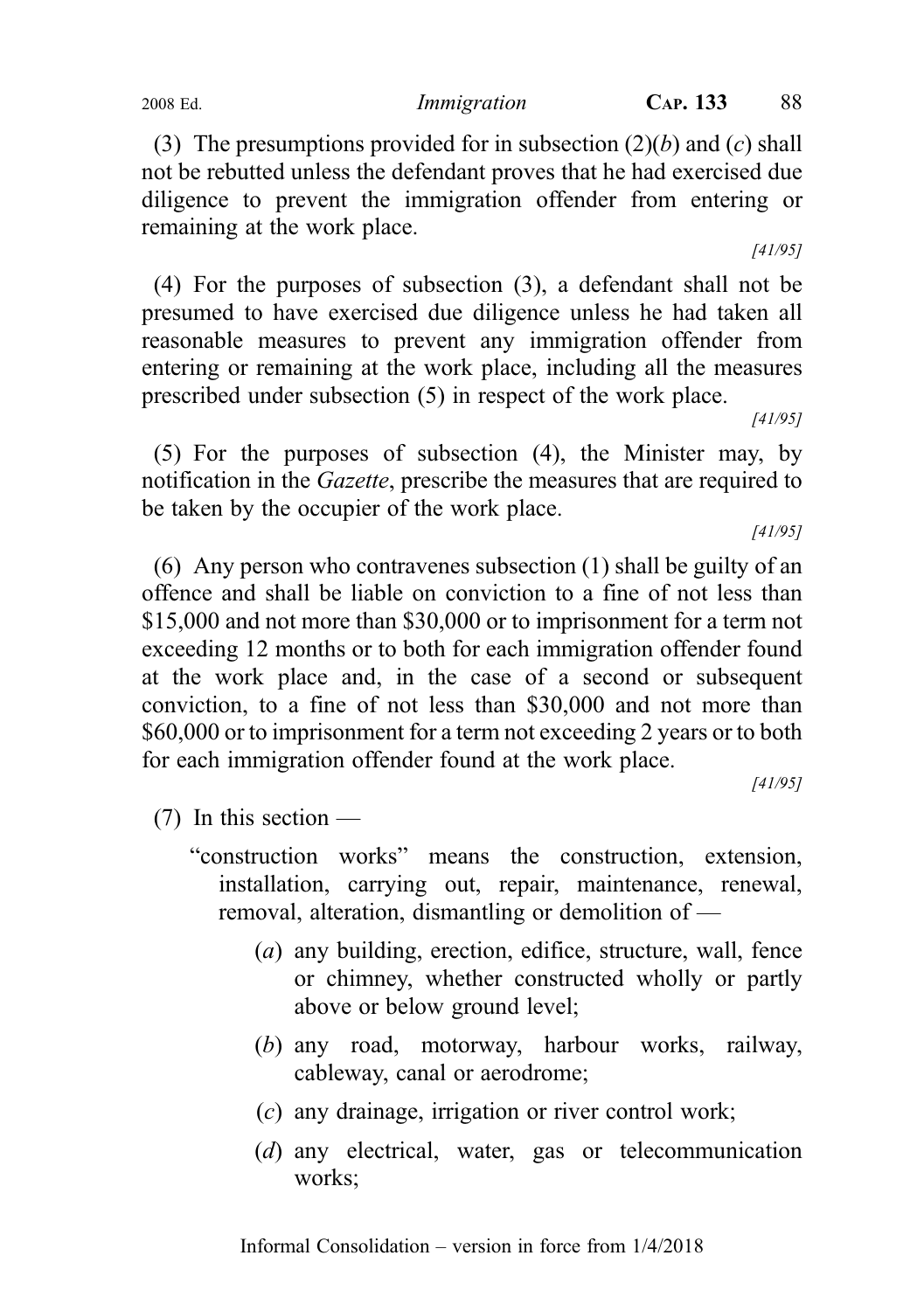(e) any bridge, viaduct, dam, reservoir, earthworks, pipeline, sewer, aqueduct, culvert, drive, shaft, tunnel or reclamation,

and includes any works which form an integral part of, or are preparatory to, the works described in paragraphs  $(a)$  to  $(e)$ , including site clearance, earth-moving, excavation, laying of foundation, site restoration and landscaping, and such other works or activities as the Minister may, by notification in the Gazette, specify to be construction works;

- "occupier", in relation to a work place, means the principal contractor who undertakes any construction works at the work place and includes such other person as the Minister may, by notification in the Gazette, specify to be the occupier of the work place;
- "principal contractor" means a person who has entered into a contract with an owner, a developer or a lessee of a property or his agent for the purpose of carrying out any construction works on the property;
- "work place" means any place or premises where any construction works are being carried out and includes —
	- (a) all the land within the vicinity of the work place which are owned by the person for whom the construction works are being carried out and to which the principal contractor has control of access;
	- (b) any canteen, sleeping quarters, office and other structures or buildings erected on the work place; and
	- (c) such other place or premises as the Minister may, by notification in the Gazette, specify to be a work place. [41/95; 53/2004]

#### Assisting, encouraging or inducing giving of shelter to immigration offenders

57B.—(1) Any person who, for or in expectation of any fee, gain or reward, assists, encourages or induces any other person to give shelter to any immigration offender shall, if the second-mentioned person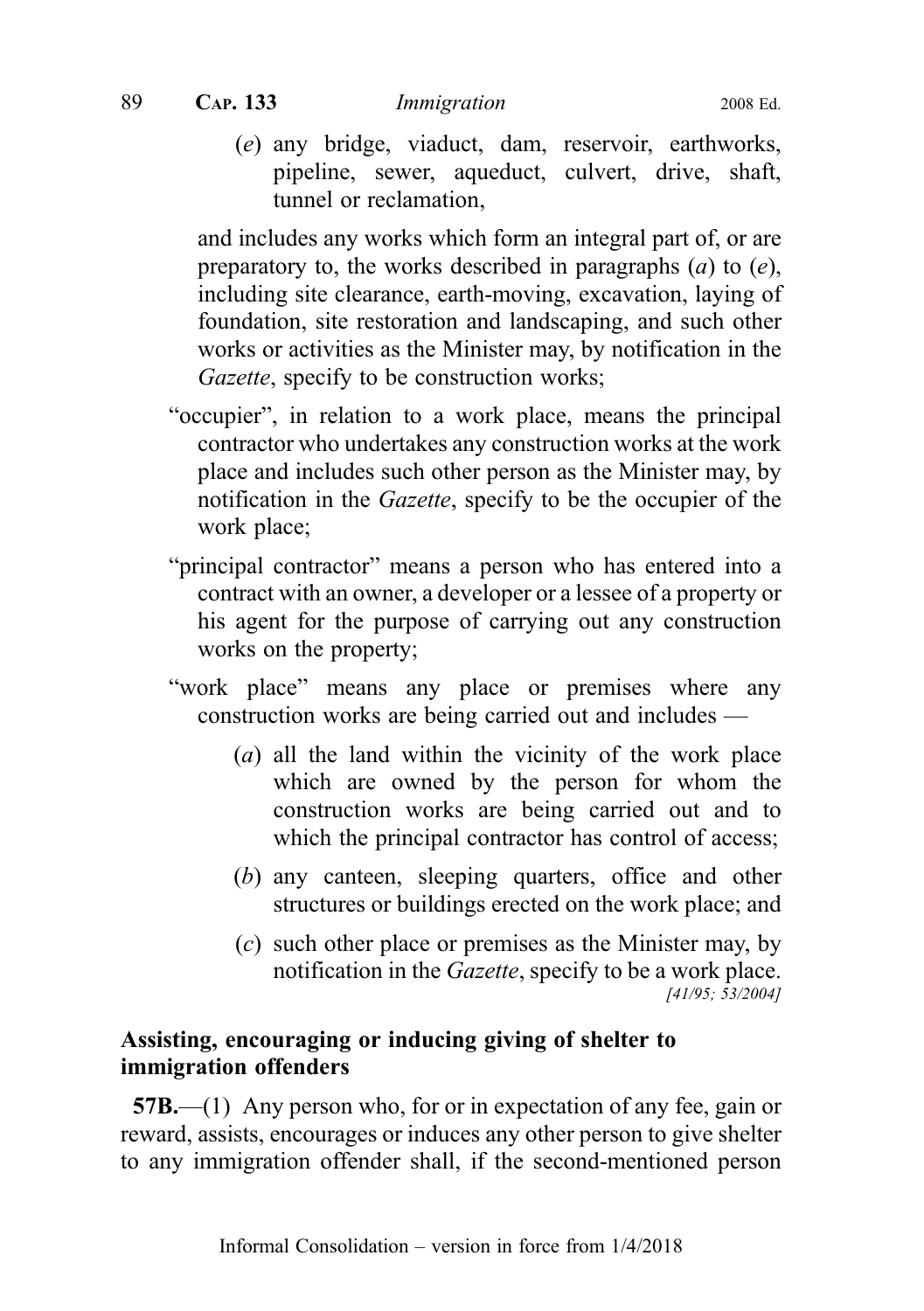gives shelter to the immigration offender in consequence of such assistance, encouragement or inducement, be guilty of an offence and shall on conviction be punished with imprisonment for a term of not less than 6 months and not more than 2 years and shall also be liable to a fine not exceeding \$6,000.

[53/2004]

(2) In any proceedings for an offence under subsection (1), it shall not be a defence for the defendant to prove that the immigration offender was in possession of a permit or pass issued to the immigration offender under this Act or the regulations unless the defendant further proves that he had exercised due diligence to ascertain that the permit or pass was at the material time valid under this Act or the regulations.

[53/2004]

(3) For the purpose of subsection (2), a defendant who is charged with an offence under subsection (1) shall not be deemed to have exercised due diligence unless the defendant —

- (a) has inspected the permit or pass issued to the person harboured;
- (b) has checked the permit or pass to ascertain that the particulars on the passport of the person harboured materially correspond with the particulars set out in the permit or pass; and
- $(c)$  has checked with
	- (i) the Controller of Immigration or the Controller of Work Passes, as the case may be, that the permit or pass was valid at the material time; or
	- (ii) the employer to verify that the person is employed by the employer and that the particulars of the person correspond with the records of the employer, where the name of the employer of the person harboured is specified in the permit or pass.

[53/2004; 30/2007]

(4) No prosecution for an offence under subsection (1) or for an attempt to commit that offence shall be instituted unless the person whom the defendant is alleged to have assisted, encouraged or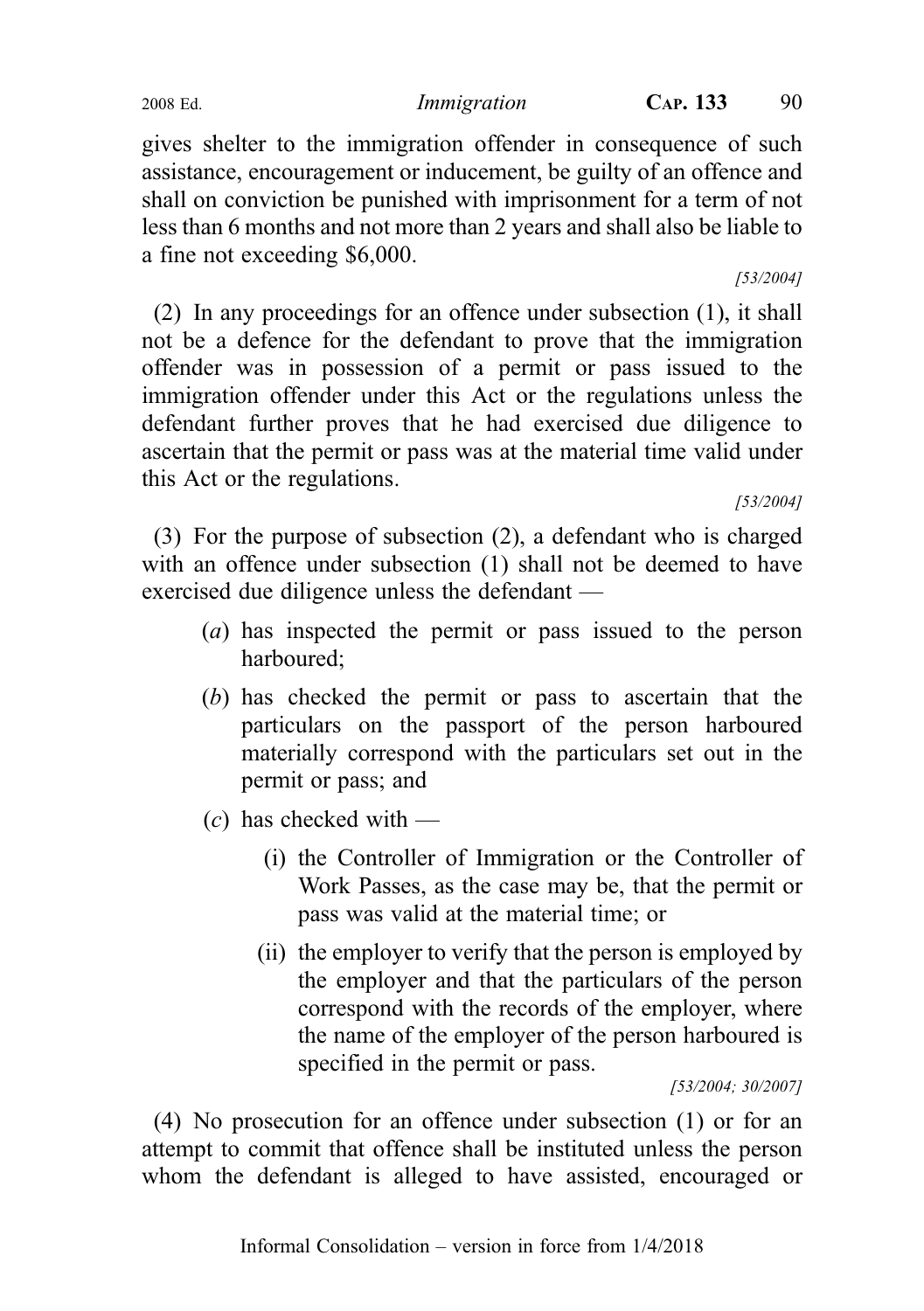induced in fact gave shelter to the immigration offender in consequence of such assistance, encouragement or inducement.

[53/2004]

(5) A reference to a permit or pass in subsection (3) in relation to a person shall be read as a reference to the original copy of the permit or pass issued to that person under this Act or the regulations.

[53/2004]

#### Marriage of convenience

57C.—(1) Any person who contracts or otherwise enters into a marriage —

- (a) knowing or having reason to believe that the purpose of the marriage is to assist one of the parties to the marriage to obtain an immigration advantage; and
- (b) where any gratification, whether from a party to the marriage or another person, is offered, given or received as an inducement or reward to any party to the marriage for entering into the marriage,

shall be guilty of an offence and shall be liable on conviction to a fine not exceeding \$10,000 or to imprisonment for a term not exceeding 10 years or to both.

(2) Any person who arranges or otherwise assists in arranging a marriage between 2 other persons, with the intention of assisting one of the parties to the marriage to obtain an immigration advantage, shall be guilty of an offence and shall be liable on conviction to a fine not exceeding \$10,000 or to imprisonment for a term not exceeding 10 years or to both.

(3) This section shall apply to a marriage entered into whether in Singapore or outside Singapore.

(4) In any proceedings for an offence under subsection (1) or (2), it shall be a defence for the person charged with the offence to prove that, although one purpose of the marriage was to assist a party to the marriage to obtain an immigration advantage, the defendant believed on reasonable grounds, when contracting or entering into the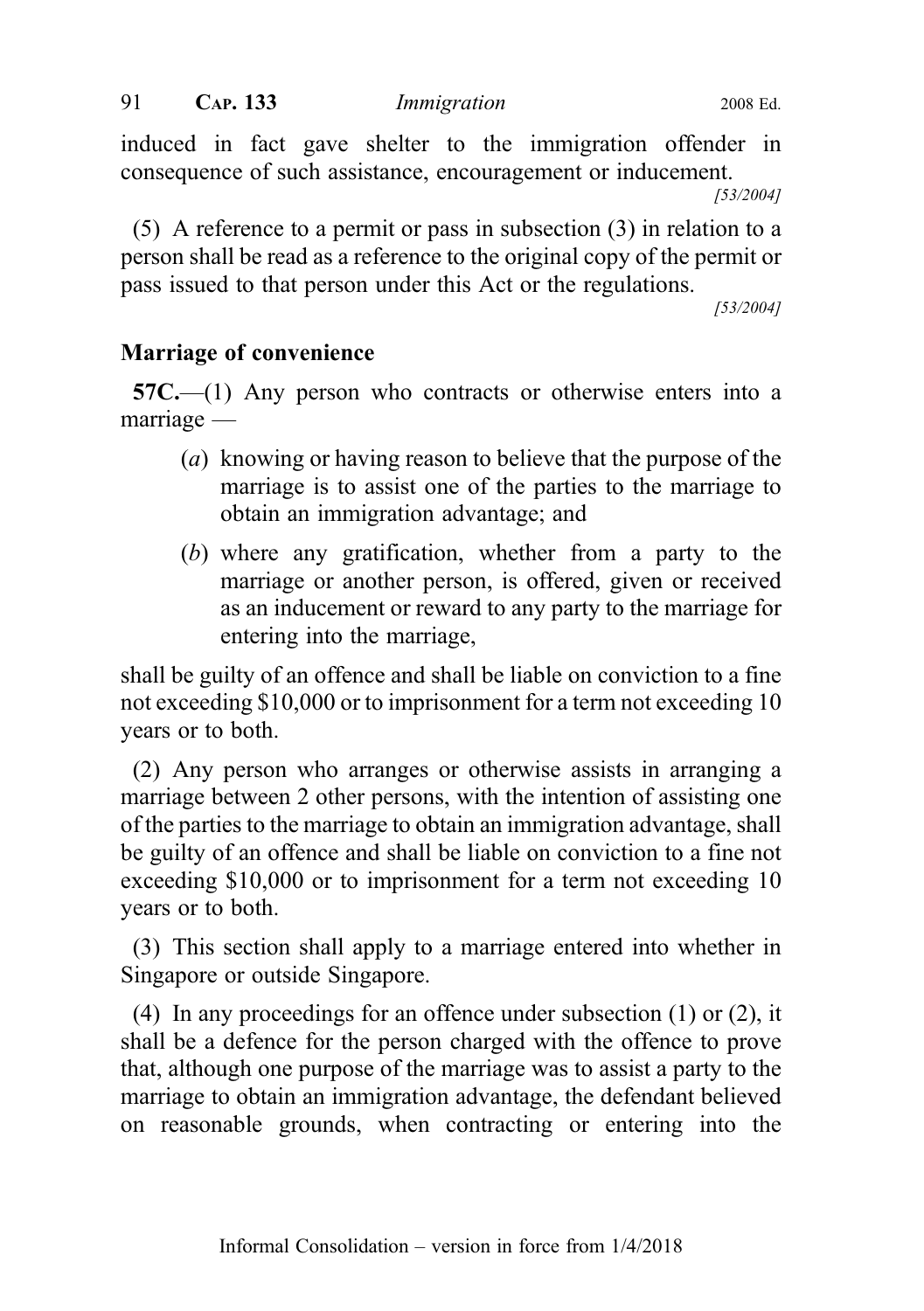Informal Consolidation – version in force from 1/4/2018

marriage, that the marriage would result in a genuine marital relationship.

[Act 7 of 2016 wef 01/10/2016]

(5) For the purposes of subsection (4), what constitutes a genuine marital relationship is a question of fact and the court shall have regard to all the circumstances of the case in determining the question.

 $(6)$  In this section —

"gratification" includes —

- (a) money or any gift, loan, fee, reward, commission, valuable security or other property or interest in property of any description, whether movable or immovable;
- (b) any office, employment or contract;
- (c) any payment, release, discharge or liquidation of any loan, obligation or other liability whatsoever, whether in whole or in part; and
- (d) any other service, favour or advantage of any description whatsoever;

"immigration advantage", in relation to a party to a marriage, means the grant or extension of the validity of any visa, pass, permit or re-entry permit under this Act or the regulations or any order made thereunder for that party or for a child or parent of that party.

[Act 18 of 2012 wef 19/12/2012]

# General penalty

58. Any person guilty of an offence under this Act for which no special penalty is provided shall be liable on conviction to a fine not exceeding \$2,000 or to imprisonment for a term not exceeding 6 months or to both.

# Composition of offences

59. The Controller or any immigration officer authorised by name or by office in that behalf by the Minister by notification in the Gazette may compound such offence under this Act or the regulations as may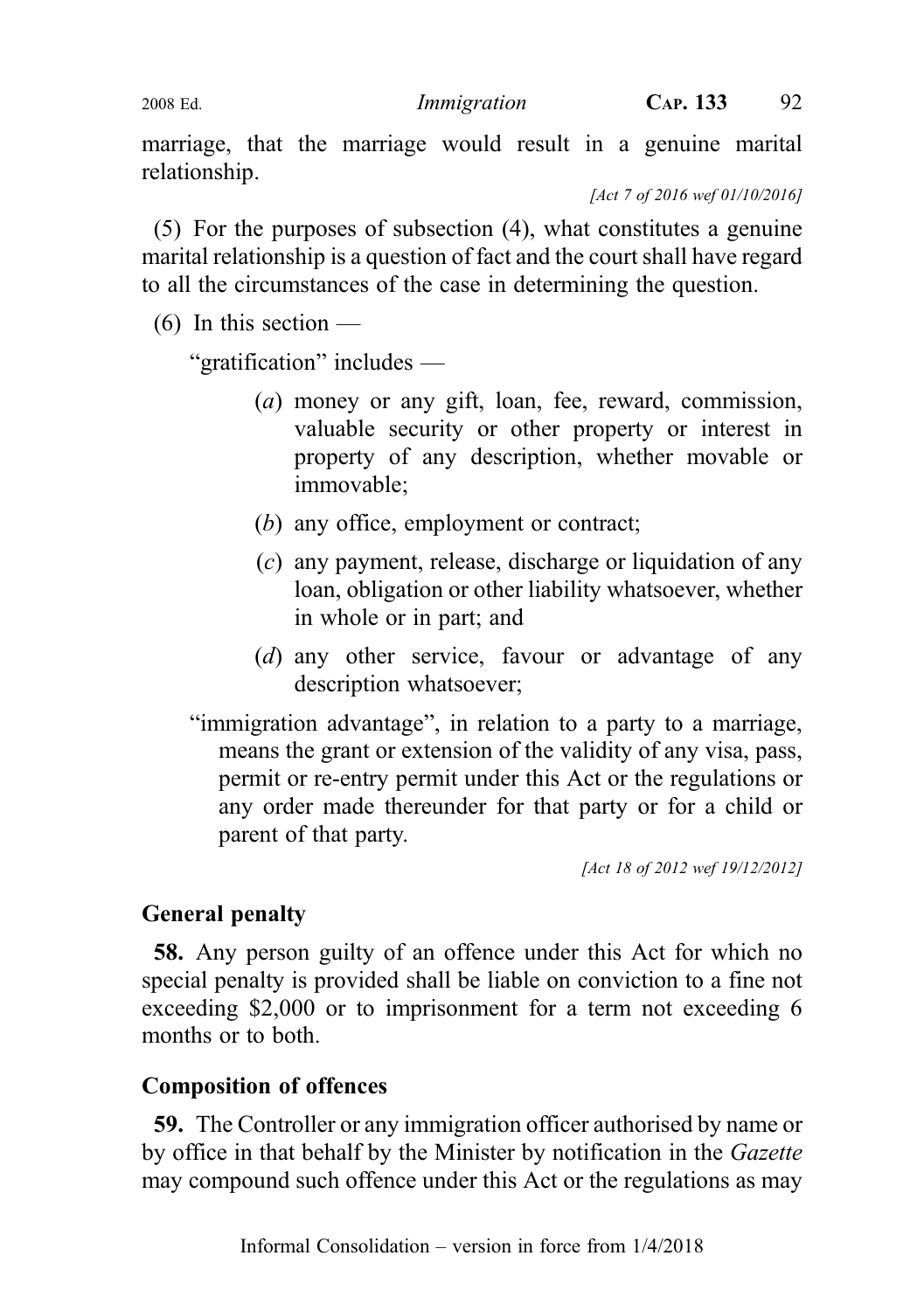be prescribed as being an offence which may be compounded by collecting from the person reasonably suspected of having committed the offence a sum of money not exceeding \$500.

[13/77; 35/84]

### Jurisdiction of Courts

 $60$ —(1) All offences under this Act or the regulations shall be cognizable by a District Court or a Magistrate's Court.

(2) Any District Court or Magistrate's Court may, notwithstanding anything in the Criminal Procedure Code (Cap. 68), impose the full punishment prescribed for any offence except that a Magistrate's Court shall not impose a sentence of imprisonment for a term exceeding 12 months.

## Disposal of fees, rates, fines and forfeitures

61. All fees levied, all rates and fines imposed and recovered, all moneys forfeited and all costs and charges recovered under this Act shall be paid into the Consolidated Fund.

[Act 18 of 2012 wef 19/12/2012]

# Amendment of Schedule

61A. The Minister may, by order published in the Gazette, amend the Schedule, except that any other personal identifier so prescribed in the order must —

- (a) be an image of, or a measurement or recording of, an external part of the human body or a person's voice; and
- (b) not be an identifier the obtaining of which would involve the taking of an intimate sample within the meaning of section 13A of the Registration of Criminals Act (Cap. 268).

[33/2007]

### Saving

 $62$ —(1) Any person in Singapore whose presence is unlawful under the provisions of any previous written law for the time being in force in Singapore or any regulations or orders made thereunder shall be deemed to be unlawfully in Singapore for the purposes of this Act.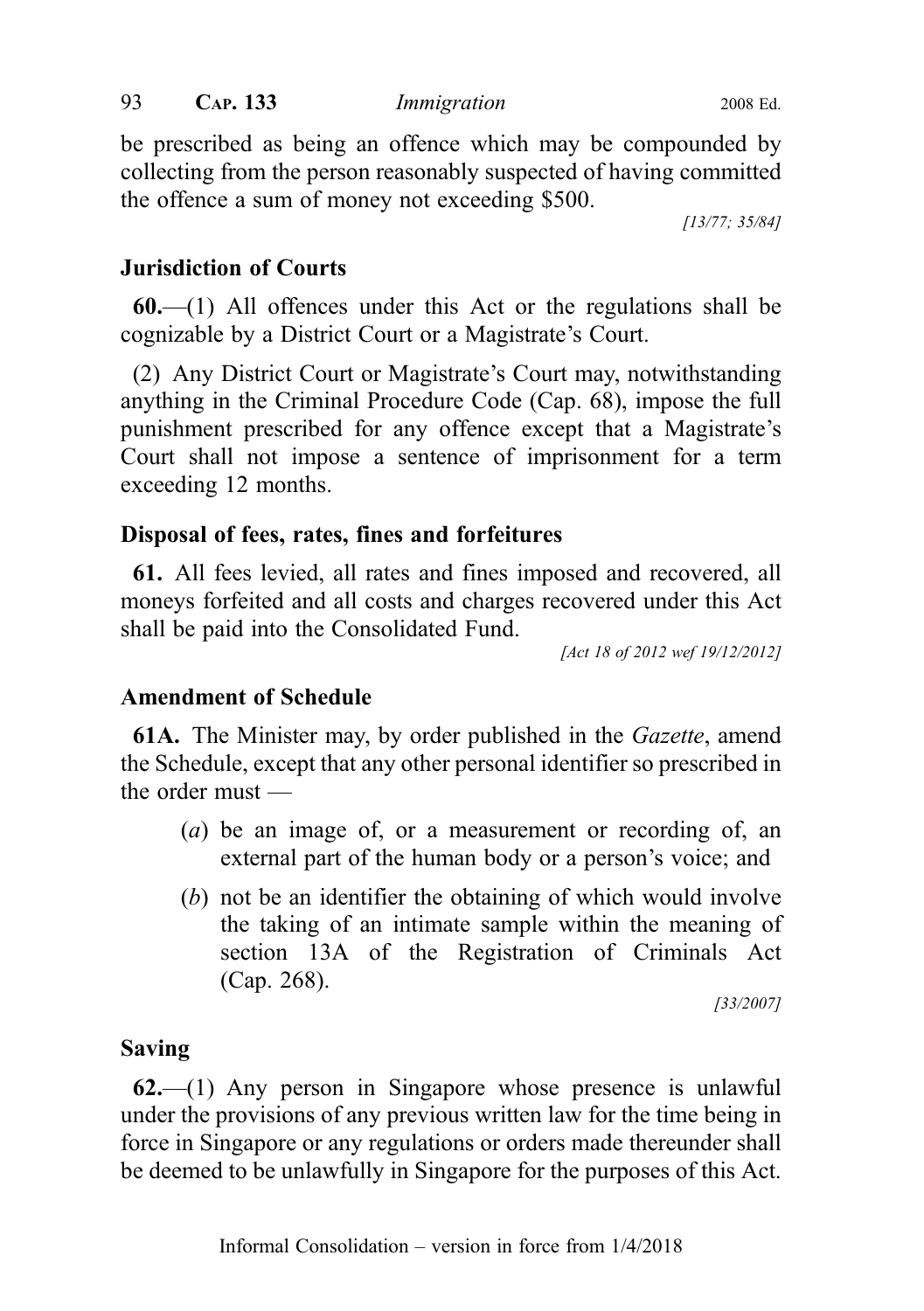(2) Any authority to enter Singapore granted under the provisions of any law in force immediately before 16th April 1963 and valid on that date shall be deemed to be a valid permit issued under the provisions of this Act but subject to any limitations imposed by that law.

#### THE SCHEDULE

Sections 2 and 61A

#### PERSONAL IDENTIFIERS

1. A person's fingerprint or handprint (taken using paper and ink, digital scanning technologies or otherwise).

[S 703/2016 wef 01/01/2017]

- 2. A photograph or other image of a person's face and shoulders.
- 3. A person's signature.

[33/2007]

4. An image of a person's iris (taken using iris scanning technologies). [S 703/2016 wef 01/01/2017]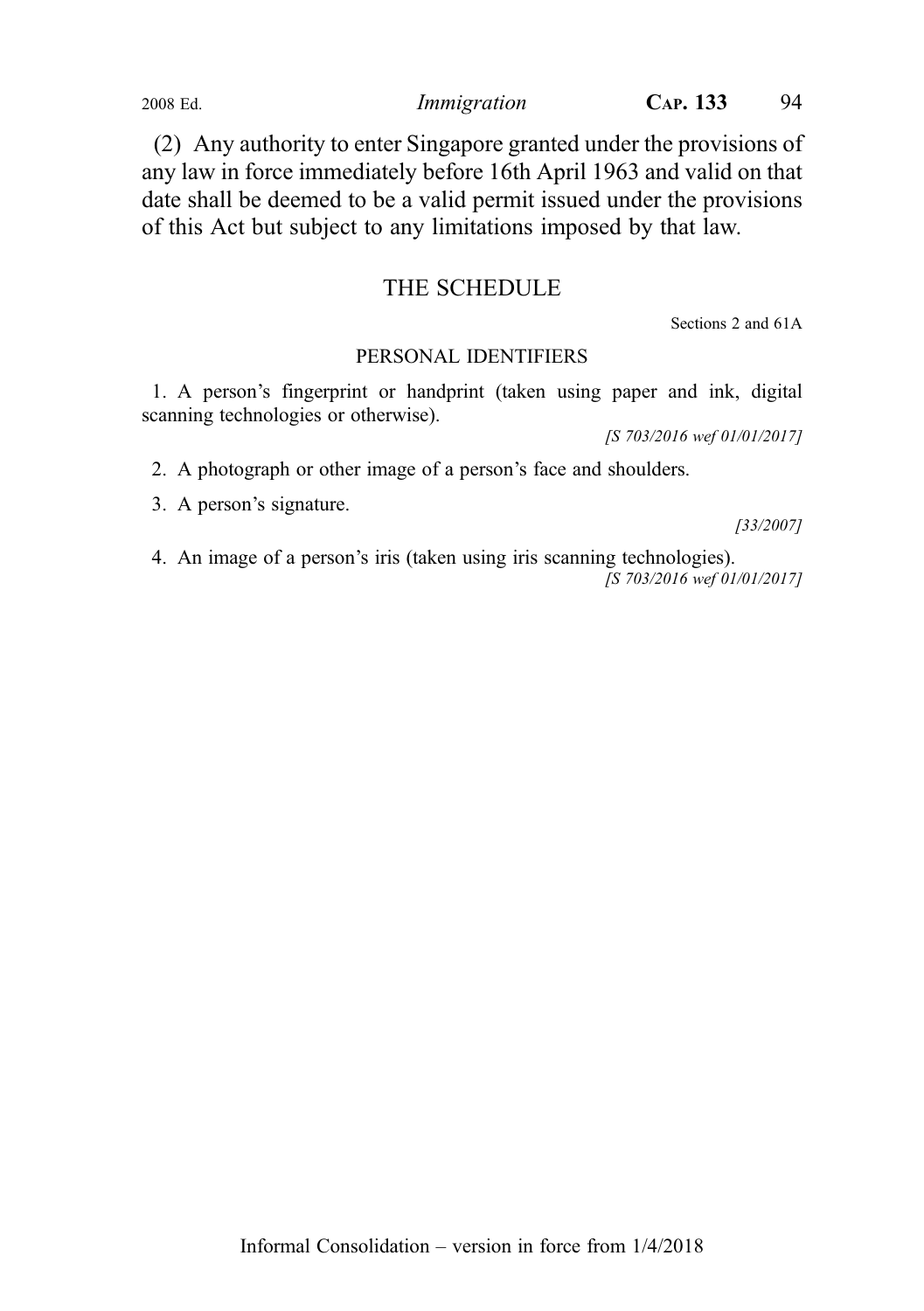# LEGISLATIVE HISTORY IMMIGRATION ACT (CHAPTER 133)

This Legislative History is provided for the convenience of users of the Immigration Act. It is not part of the Act.

#### 1. M. Ordinance 12 of 1959 — Immigration Ordinance 1959

| Date of commencement                                             |                           | : 1 May 1959                                                              |
|------------------------------------------------------------------|---------------------------|---------------------------------------------------------------------------|
| 2. Ordinance 73 of 1960 - Immigration (Amendment) Ordinance 1960 |                           |                                                                           |
| Date of First Reading                                            |                           | $: 29$ November 1960<br>(Bill No. 113/60 published on<br>9 December 1960) |
| Date of Second and Third Readings : 29 December 1960             |                           |                                                                           |
| Date of commencement                                             |                           | : 1 April 1961                                                            |
| 3. M. Act 6 of 1961 - Immigration (Amendment) Act 1961           |                           |                                                                           |
| Date of commencement                                             | $\mathbb{R}^{\mathbb{Z}}$ | 1 April 1961                                                              |
| 4. M. Act 27 of 1963 — Immigration Act 1963                      |                           |                                                                           |
| Date of commencement                                             |                           | 16 September 1963                                                         |
| 5. Act 1 of 1966 — Immigration (Amendment) Act 1966              |                           |                                                                           |
| Date of First Reading                                            |                           | : 31 December 1965<br>(Bill No. 70/66 published on<br>3 January 1966)     |
| Date of Second and Third Readings : 23 February 1966             |                           |                                                                           |
| Date of commencement                                             |                           | $\therefore$ 4 March 1966                                                 |
| 6. 1966 Reprint - Immigration Ordinance 1959                     |                           |                                                                           |
| Date of commencement                                             |                           | 27 July 1966                                                              |
| 7. Act 12 of 1970 — Immigration (Amendment) Act 1970             |                           |                                                                           |
| Date of First Reading                                            |                           | : 22 December 1969<br>(Bill No. 26/69 published on<br>26 December 1969)   |
| Date of Second and Third Readings : 27 January 1970              |                           |                                                                           |
| Date of commencement                                             |                           | 19 June 1970                                                              |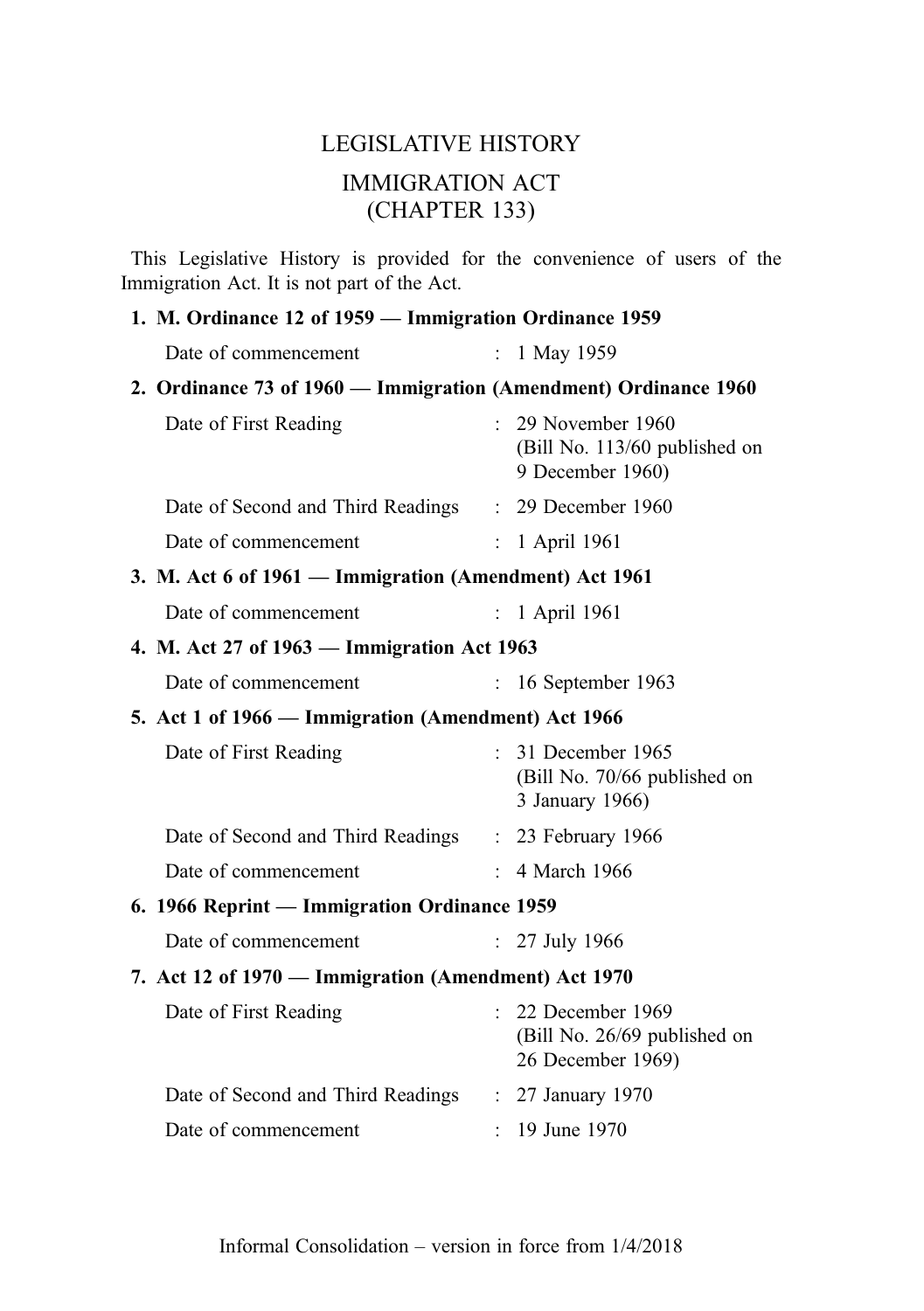| 8. 1970 Revised Edition — Immigration Act (Chapter 81)                                                  |                                                                                      |  |  |
|---------------------------------------------------------------------------------------------------------|--------------------------------------------------------------------------------------|--|--|
| Date of operation                                                                                       | : 1 April 1971                                                                       |  |  |
| 9. Act 21 of 1973 – Statutes of the Republic of Singapore (Miscellaneous<br><b>Amendments) Act 1973</b> |                                                                                      |  |  |
| Date of First Reading                                                                                   | : 7 March 1973<br>(Bill No. 16/73 published on<br>9 March 1973)                      |  |  |
| Date of Second and Third Readings : 20 March 1973                                                       |                                                                                      |  |  |
| Date of commencement                                                                                    | : 6 April 1973                                                                       |  |  |
| 10. Act 60 of 1973 — Immigration (Amendment) Act 1973                                                   |                                                                                      |  |  |
| Date of First Reading                                                                                   | : 28 August 1973<br>(Bill No. 52/73 published on<br>31 August 1973)                  |  |  |
| Date of Second and Third Readings                                                                       | : 30 November 1973                                                                   |  |  |
| Date of commencement                                                                                    | : 1 March 1974                                                                       |  |  |
| 11. Act 13 of 1977 - Immigration (Amendment) Act 1977                                                   |                                                                                      |  |  |
| Date of First Reading                                                                                   | 2 September 1977<br>(Bill No. 15/77 published on<br>7 September 1977)                |  |  |
| Date of Second and Third Readings : 9 November 1977                                                     |                                                                                      |  |  |
| Date of commencement                                                                                    | : 16 December 1977                                                                   |  |  |
| 12. Act 35 of 1984 — Immigration (Amendment) Act 1984                                                   |                                                                                      |  |  |
| Date of First Reading                                                                                   | : 19 October 1984<br>(Bill No. 30/84 published on<br>27 October 1984)                |  |  |
| Date of Second and Third Readings                                                                       | : 20 November 1984                                                                   |  |  |
| Date of commencement                                                                                    | : 7 December 1984                                                                    |  |  |
| 13. 1985 Revised Edition — Immigration Act (Chapter 133)                                                |                                                                                      |  |  |
| Date of operation                                                                                       | : 30 March 1987                                                                      |  |  |
| 14. Act 6 of 1989 - Immigration (Amendment) Act 1989                                                    |                                                                                      |  |  |
| Date of First Reading                                                                                   | 16 January 1989<br>$\ddot{\cdot}$<br>(Bill No. 8/89 published on<br>16 January 1989) |  |  |
| Date of Second and Third Readings :                                                                     | 26 January 1989                                                                      |  |  |

Informal Consolidation – version in force from 1/4/2018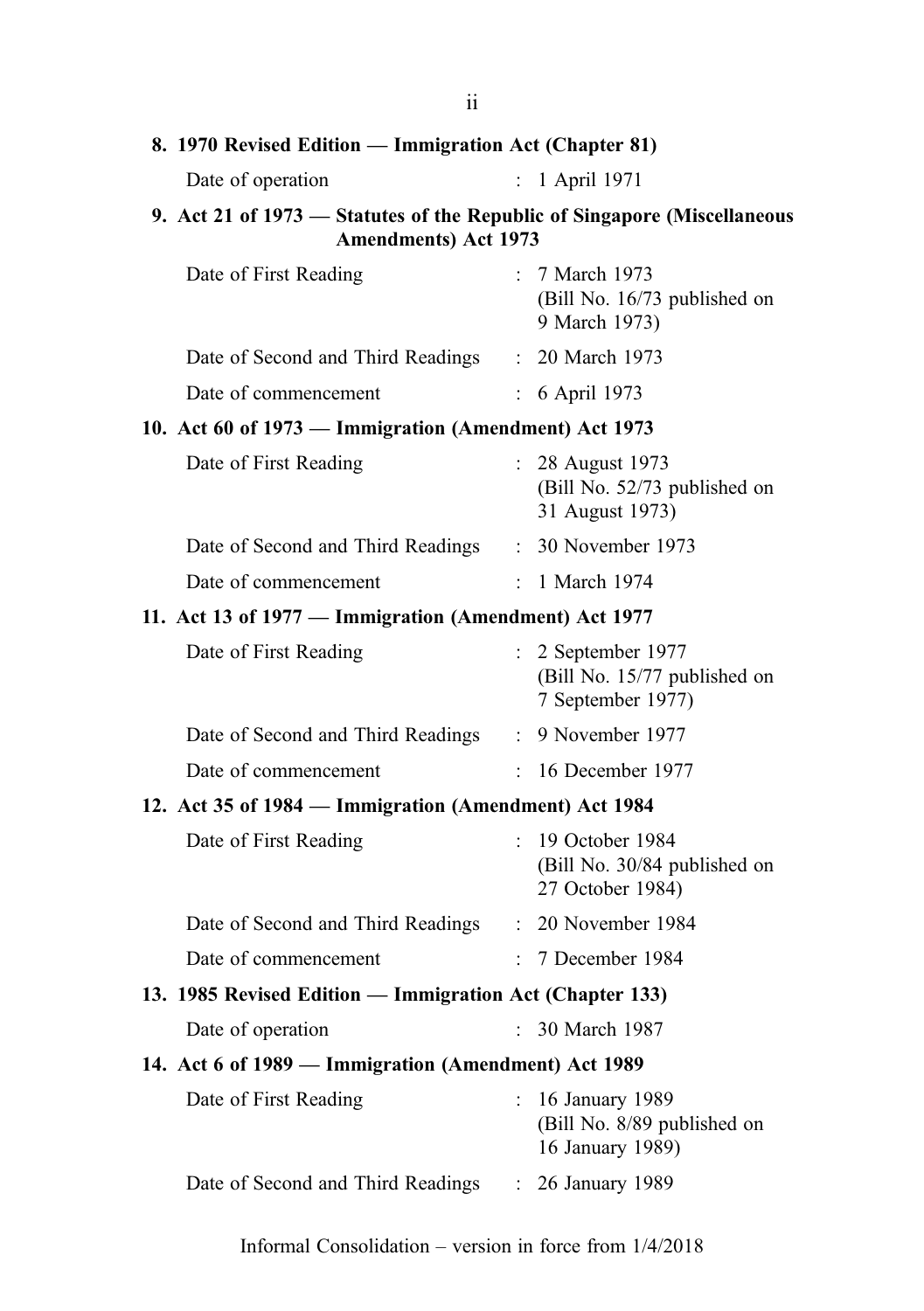|                                                       | Date of commencement                                                                          |                | : 31 March 1989                                                           |
|-------------------------------------------------------|-----------------------------------------------------------------------------------------------|----------------|---------------------------------------------------------------------------|
|                                                       | 15. Act 34 of 1989 – Immigration (Amendment No. 2) Act 1989                                   |                |                                                                           |
|                                                       | Date of First Reading                                                                         |                | : 4 August 1989<br>(Bill No. 36/89 published on<br>5 August 1989)         |
|                                                       | Date of Second and Third Readings : 31 August 1989                                            |                |                                                                           |
|                                                       | Date of commencement                                                                          |                | : 13 October 1989                                                         |
|                                                       | 16. Act 38 of 1993 — Immigration (Amendment) Act 1993                                         |                |                                                                           |
|                                                       | Date of First Reading                                                                         |                | : 12 October 1993<br>(Bill No. 32/93 published on<br>13 October 1993)     |
|                                                       | Date of Second and Third Readings : 10 November 1993                                          |                |                                                                           |
|                                                       | Date of commencement                                                                          |                | $: 22$ April 1994                                                         |
|                                                       | 17. 1995 Revised Edition - Immigration Act (Chapter 133)                                      |                |                                                                           |
|                                                       | Date of operation                                                                             |                | : 15 March 1995                                                           |
| 18. Act 41 of 1995 - Immigration (Amendment) Act 1995 |                                                                                               |                |                                                                           |
|                                                       | Date of First Reading                                                                         |                | : 27 September 1995<br>(Bill No. 33/95 published on<br>28 September 1995) |
|                                                       | Date of Second and Third Readings : 1 November 1995                                           |                |                                                                           |
|                                                       | Date of commencement                                                                          |                | : 1 March 1996                                                            |
|                                                       | 19. 1997 Revised Edition - Immigration Act (Chapter 133)                                      |                |                                                                           |
|                                                       | Date of operation                                                                             | $\ddot{\cdot}$ | 20 December 1997                                                          |
|                                                       | 20. Act 34 of 1998 - Immigration (Amendment) Act 1998                                         |                |                                                                           |
|                                                       | Date of First Reading                                                                         |                | : 31 July 1998<br>(Bill No. 35/98 published on<br>1 August 1998)          |
|                                                       | Date of Second and Third Readings                                                             | $\ddot{\cdot}$ | 4 September 1998                                                          |
|                                                       | Date of commencement                                                                          | ÷.             | 5 October 1998                                                            |
|                                                       | 21. Act 4 of 2003 – Customs (Amendment) Act 2003<br>(Consequential amendments made to Act by) |                |                                                                           |
|                                                       | Date of First Reading                                                                         | ÷.             | 10 March 2003<br>(Bill No. 6/2003 published on<br>11 March 2003)          |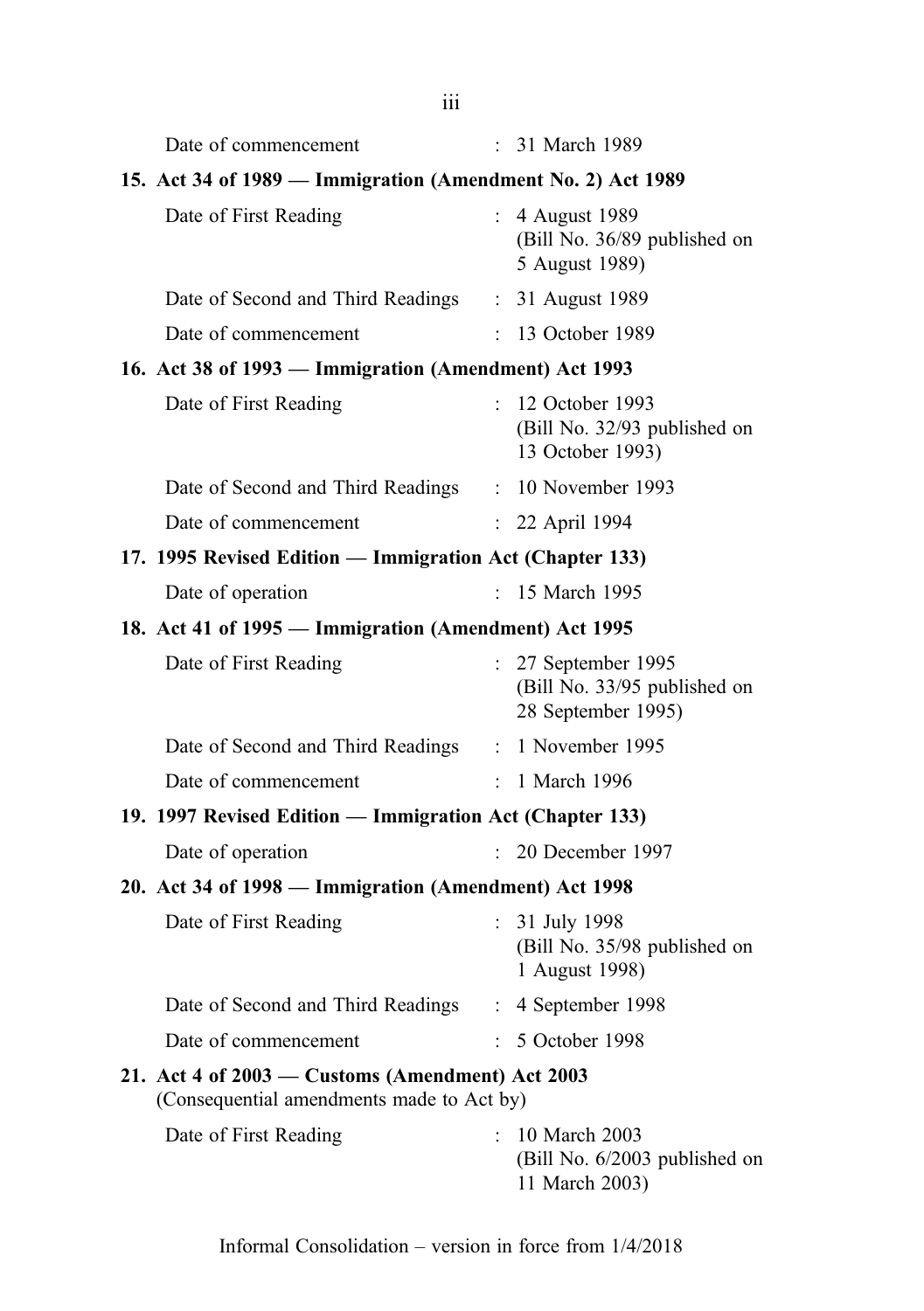| Date of Second and Third Readings : 21 March 2003                         |                           |                                                                           |
|---------------------------------------------------------------------------|---------------------------|---------------------------------------------------------------------------|
| Date of commencement                                                      |                           | $: 1$ April 2003                                                          |
| 22. Act 53 of 2004 - Immigration (Amendment) Act 2004                     |                           |                                                                           |
| Date of First Reading                                                     |                           | : 19 October 2004<br>(Bill No. 51/2004 published on<br>20 October 2004)   |
| Date of Second and Third Readings                                         |                           | : 16 November 2004                                                        |
| Date of commencement                                                      |                           | : 15 January 2005                                                         |
| 23. Act 42 of 2005 – Statutes (Miscellaneous Amendments) (No. 2) Act 2005 |                           |                                                                           |
| Date of First Reading                                                     |                           | : 17 October 2005<br>(Bill No. 30/2005 published on<br>18 October 2005)   |
| Date of Second and Third Readings                                         |                           | $: 21$ November 2005                                                      |
| Date of commencement                                                      |                           | 1 January 2006 (Fourth Schedule<br>— Amendment of Immigration<br>Act)     |
| 24. Act 2 of 2007 – Statutes (Miscellaneous Amendments) Act 2007          |                           |                                                                           |
| Date of First Reading                                                     |                           | $: 8$ November 2006<br>(Bill No. 14/2006 published on<br>9 November 2006) |
| Date of Second and Third Readings                                         |                           | : 22 January 2007                                                         |
| Date of commencement                                                      |                           | $: 1$ March 2007 (Section $10$ —<br>Amendment of Immigration<br>Act)      |
| 25. Act 30 of 2007 - Employment of Foreign Workers (Amendment) Act        |                           |                                                                           |
| 2007<br>(Consequential amendments made by)                                |                           |                                                                           |
| Date of First Reading                                                     |                           | 9 April 2007<br>(Bill No. 17/2007 published on<br>10 April 2007)          |
| Date of Second and Third Readings                                         | $\mathbb{R}^{\mathbb{Z}}$ | 22 May 2007                                                               |
| Date of commencement                                                      |                           | 1 July 2007                                                               |
|                                                                           |                           |                                                                           |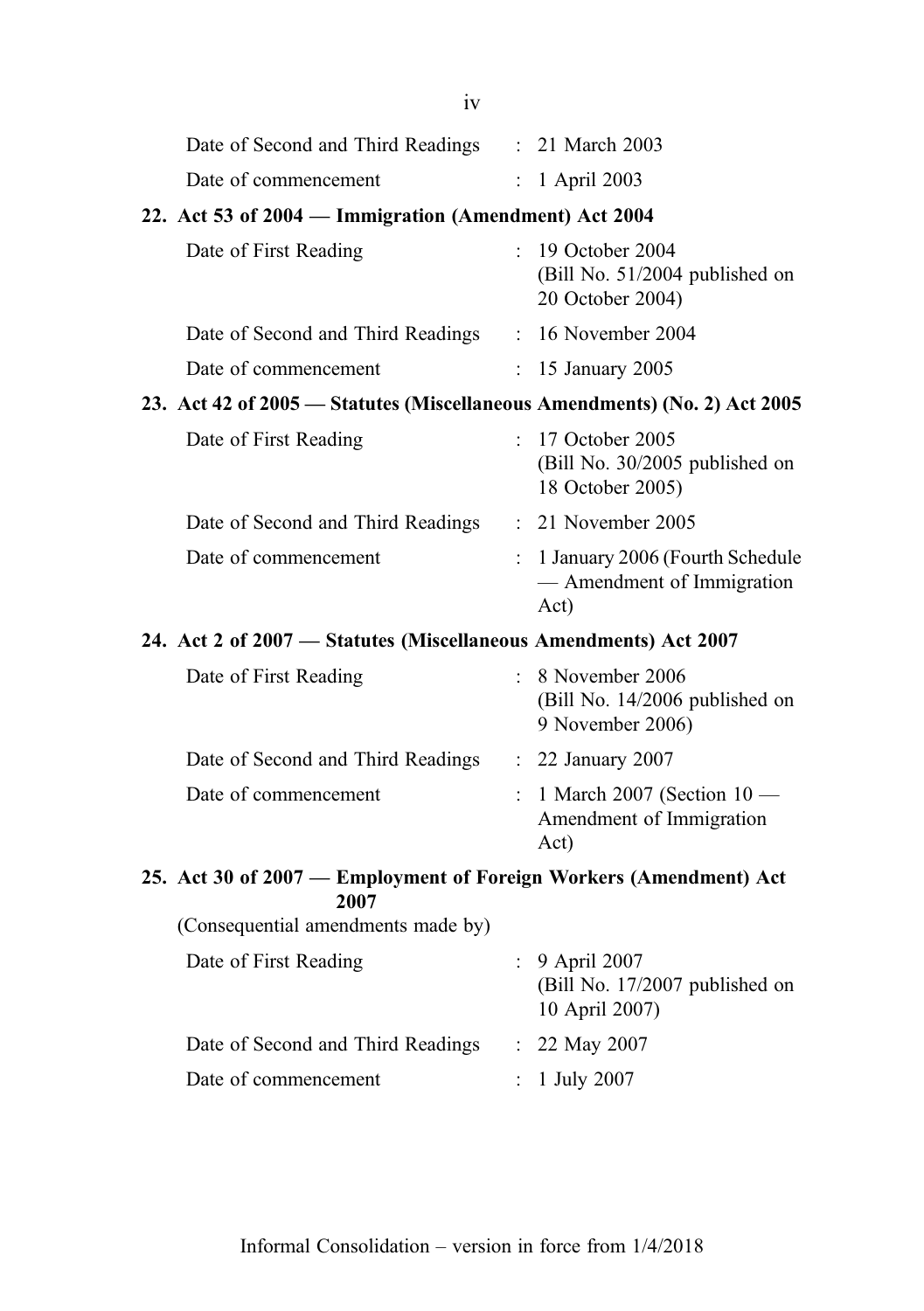| 26. Act 33 of 2007 - Passports Act 2007<br>(Consequential amendments made to Act by)               |                |                                                                           |  |
|----------------------------------------------------------------------------------------------------|----------------|---------------------------------------------------------------------------|--|
| Date of First Reading                                                                              |                | : $21$ May 2007<br>(Bill No. 21/2007 published on<br>22 May 2007)         |  |
| Date of Second and Third Readings : 16 July 2007                                                   |                |                                                                           |  |
| Date of commencement                                                                               |                | $\therefore$ 1 December 2007                                              |  |
| 27. 2008 Revised Edition - Immigration Act                                                         |                |                                                                           |  |
| Date of operation                                                                                  |                | $: 1$ January 2008                                                        |  |
| 28. Act 5 of 2010 - Moneylenders (Amendment) Act 2010<br>(Consequential amendments made to Act by) |                |                                                                           |  |
| Date of First Reading                                                                              |                | : 23 November 2009<br>(Bill No. 23/2009 published on<br>23 November 2009) |  |
| Date of Second and Third Readings : 12 January 2010                                                |                |                                                                           |  |
| Date of commencement                                                                               |                | $: 11$ February 2010                                                      |  |
| 29. Act 15 of 2010 - Criminal Procedure Code 2010                                                  |                |                                                                           |  |
| Date of First Reading                                                                              |                | $: 26$ April 2010<br>(Bill No. 11/2010 published on<br>26 April 2010)     |  |
| Date of Second and Third Readings : 19 May 2010                                                    |                |                                                                           |  |
| Date of commencement                                                                               |                | $\therefore$ 2 January 2011                                               |  |
| 30. Act 18 of 2012 - Immigration (Amendment) Act 2012                                              |                |                                                                           |  |
| Date of First Reading                                                                              | $\ddot{\cdot}$ | 9 July 2012<br>(Bill No. 16/2012 published on 9<br>July)                  |  |
| Date of Second and Third Readings : 13 August 2012                                                 |                |                                                                           |  |
| Date of commencement                                                                               | $\ddot{\cdot}$ | 19 December 2012                                                          |  |
| 31. Act 16 of 2016 - Statutes (Miscellaneous Amendments) Act 2016                                  |                |                                                                           |  |
| Date of First Reading                                                                              | $\mathbf{r}$   | 14 April 2016 (Bill No. 15/2016)<br>published on 14 April 2016)           |  |
| Date of Second and Third Readings                                                                  |                | : $9$ May 2016                                                            |  |
| Date of commencement                                                                               |                | 10 June 2016                                                              |  |